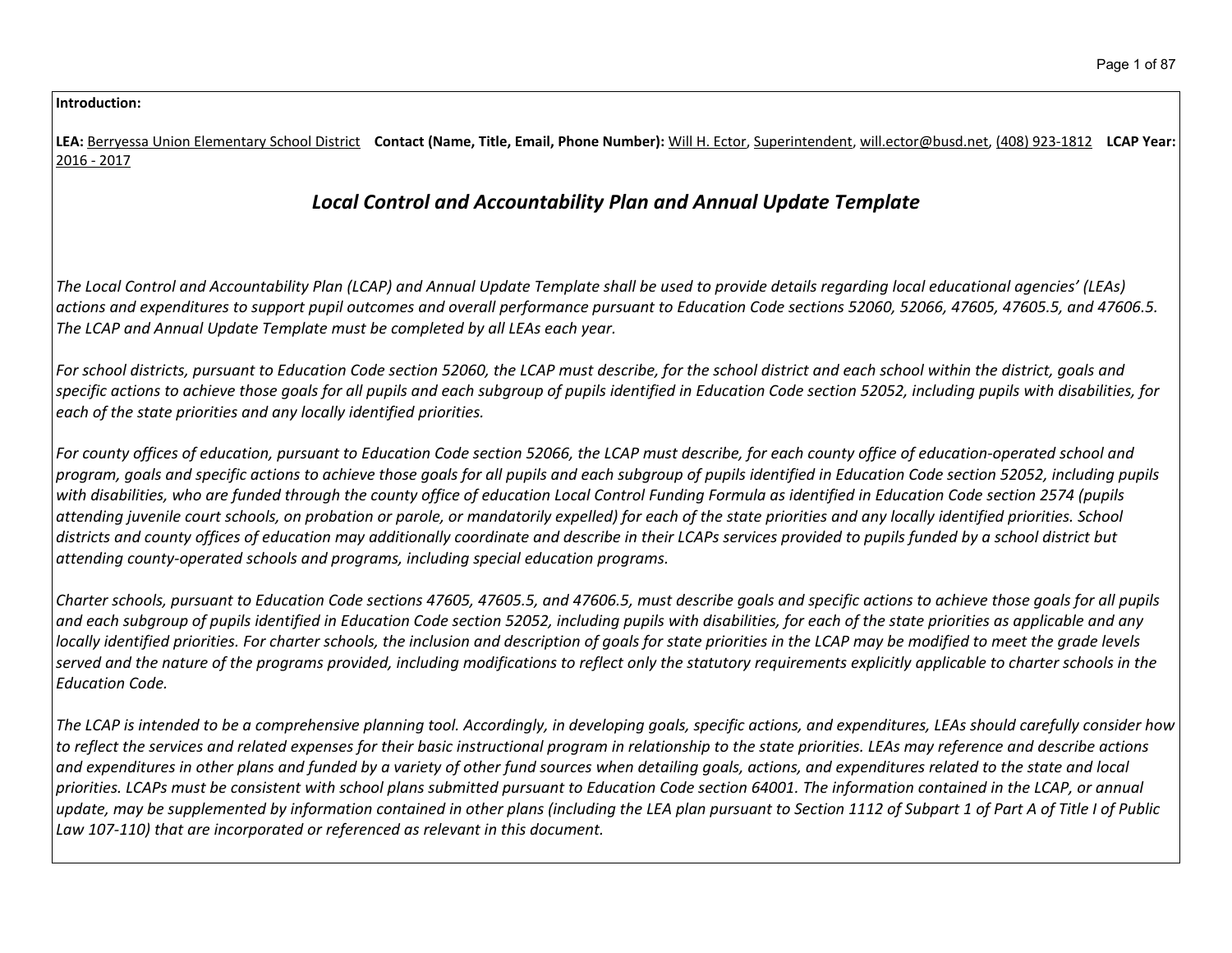For each section of the template, LEAs shall comply with instructions and should use the guiding questions as prompts (but not limits) for completing the information as required by statute. Guiding questions do not require separate narrative responses. However, the narrative response and goals and actions should demonstrate each guiding question was considered during the development of the plan. Data referenced in the LCAP must be consistent with the school  $\vert$  accountability report card where appropriate. LEAs may resize pages or attach additional pages as necessary to facilitate completion of the LCAP.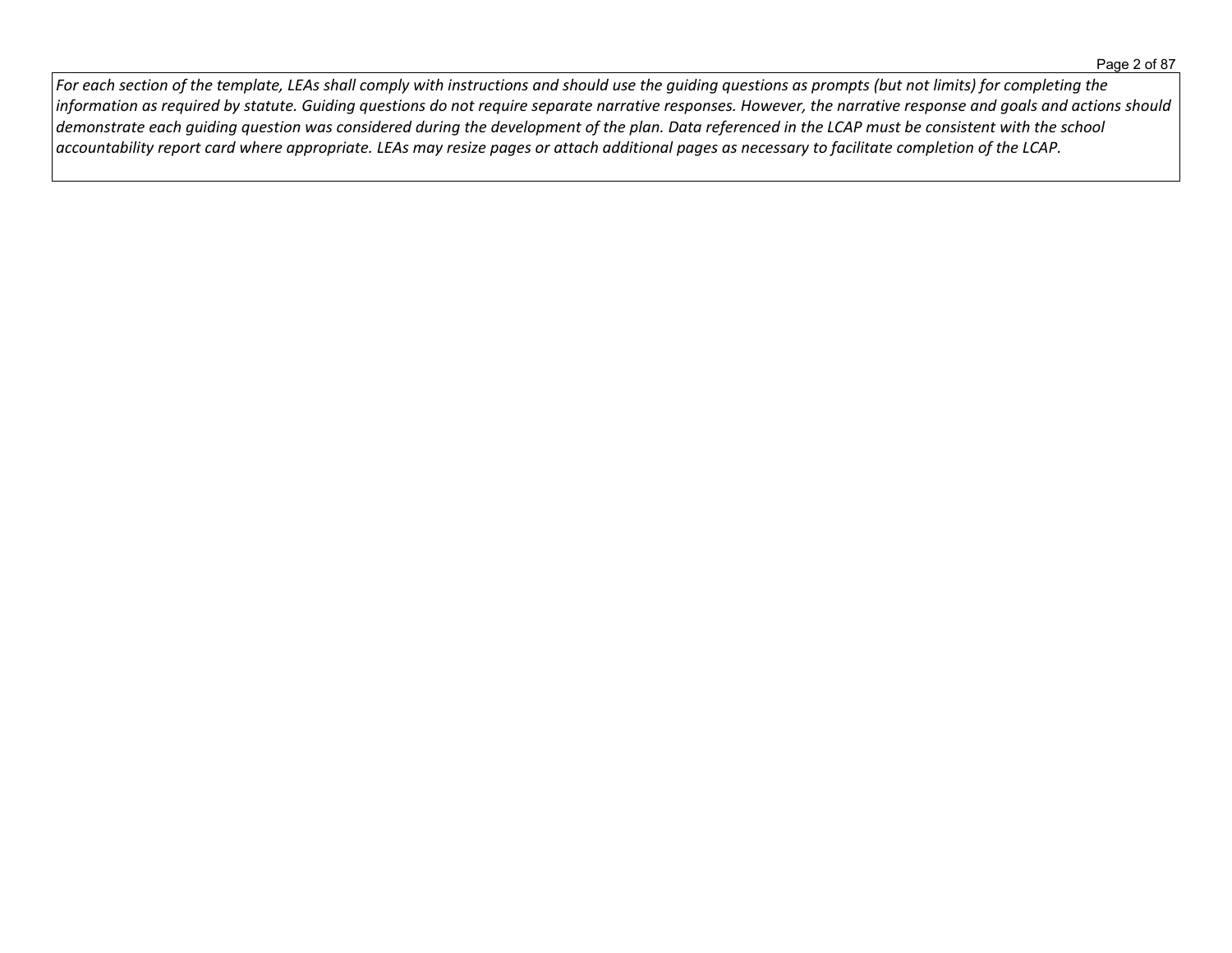# *State Priorities*

The state priorities listed in Education Code sections 52060 and 52066 can be categorized as specified below for planning purposes, however, school districts and county offices of education must address each of the state priorities in their LCAP. Charter schools must address the priorities in Education Code section 52060(d) that apply to the grade levels *served, or the nature of the program operated, by the charter school.*

#### *A. Conditions of Learning:*

**Basic:** degree to which teachers are appropriately assigned pursuant to Education Code section 44258.9, and fully credentialed in the subject areas and for the pupils they are teaching; pupils have access to standards-aligned instructional materials pursuant to Education Code section 60119; and school facilities are maintained in good repair pursuant *to Education Code section 17002(d). (Priority 1)*

Implementation of State Standards: implementation of academic content and performance standards and English language development standards adopted by the state board *for all pupils, including English learners. (Priority 2)*

Course access: pupil enrollment in a broad course of study that includes all of the subject areas described in Education Code section 51210 and subdivisions (a) to (i), inclusive, of *Section 51220, as applicable. (Priority 7)*

Expelled pupils (for county offices of education only): coordination of instruction of expelled pupils pursuant to Education Code section 48926. (Priority 9)

Foster youth (for county offices of education only): coordination of services, including working with the county child welfare agency to share information, responding to the *needs of the juvenile court system, and ensuring transfer of health and education records. (Priority 10)*

#### *B. Pupil Outcomes:*

Pupil achievement: performance on standardized tests, score on Academic Performance Index, share of pupils that are college and career ready, share of English learners that become English proficient, English learner reclassification rate, share of pupils that pass Advanced Placement exams with 3 or higher, share of pupils determined prepared for *college by the Early Assessment Program. (Priority 4)*

Other pupil outcomes: pupil outcomes in the subject areas described in Education Code section 51210 and subdivisions (a) to (i), inclusive, of Education Code section 51220, as *applicable. (Priority 8)* 

### *C. Engagement:*

Parental involvement: efforts to seek parent input in decision making at the district and each schoolsite, promotion of parent participation in programs for unduplicated pupils *and special need subgroups. (Priority 3)*

Pupil engagement: school attendance rates, chronic absenteeism rates, middle school dropout rates, high school dropout rates, high school graduations rates. (Priority 5)

School climate: pupil suspension rates, pupil expulsion rates, other local measures including surveys of pupils, parents and teachers on the sense of safety and school *connectedness. (Priority 6)*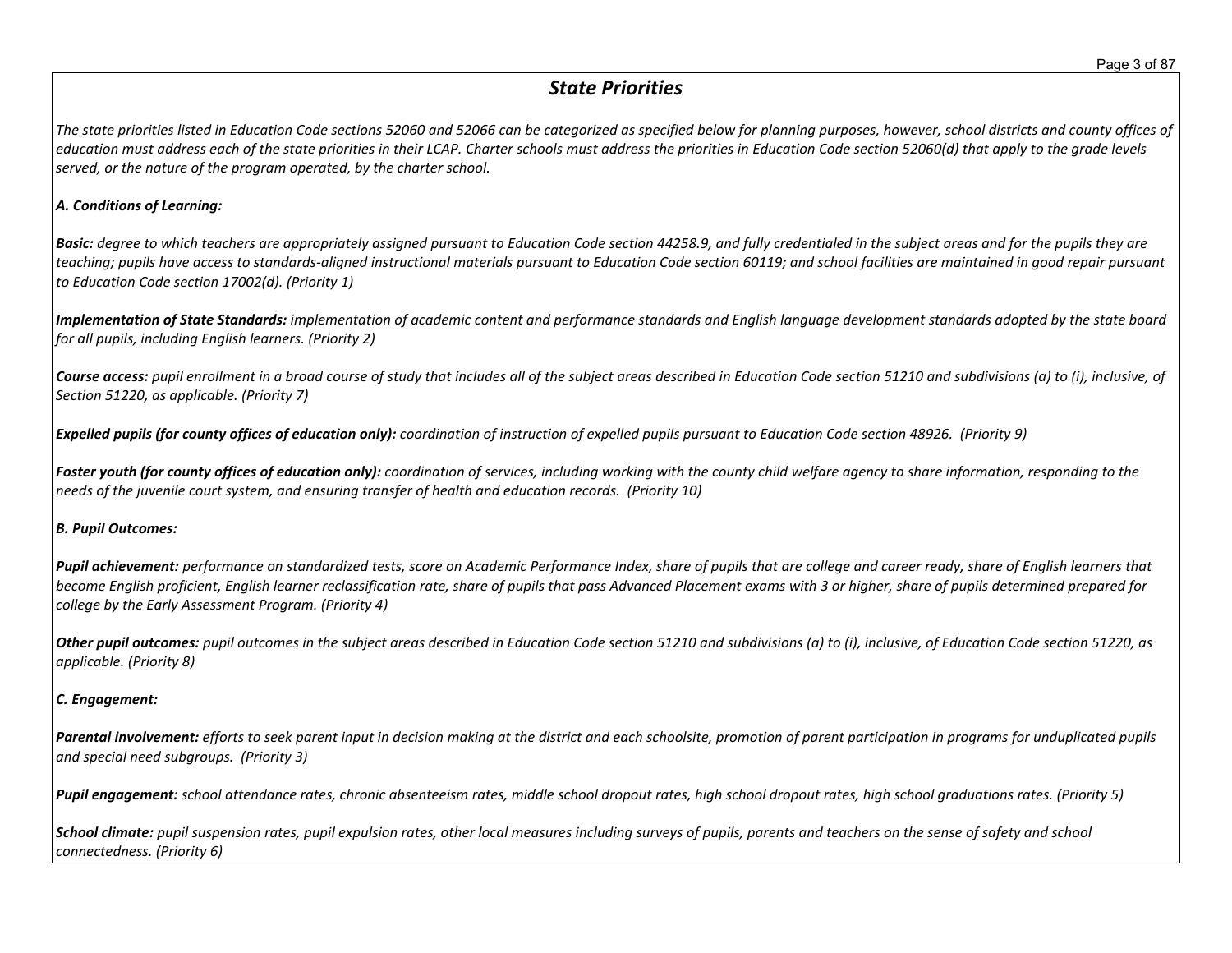#### **Section 1: Stakeholder Engagement**

Meaningful engagement of parents, pupils, and other stakeholders, including those representing the subgroups identified in Education Code section 52052, is critical to the LCAP and budget process. Education Code sections 52060(g), 52062 and 52063 specify the minimum requirements for school districts; Education Code sections 52066(g), 52068 and 52069 specify the minimum requirements for county offices of education, and Education Code section 47606.5 specifies the minimum requirements for charter schools. In addition, Education Code section 48985 specifies the requirements for translation of documents.

**Instructions:** Describe the process used to consult with parents, pupils, school personnel, local bargaining units as applicable, and the community and how this consultation contributed to development of the LCAP or annual update. Note that the LEA's goals, actions, services and expenditures related to the state priority of parental involvement are to be described separately in Section 2. In the annual update boxes, describe the stakeholder involvement process for the review, and describe its impact on, the development of the annual update to LCAP goals, actions, services, and expenditures.

### **Guiding Questions:**

- 1) How have applicable stakeholders (e.g., parents and pupils, including parents of unduplicated pupils and unduplicated pupils identified in Education Code section 42238.01; community members; local bargaining units; LEA personnel; county child welfare agencies; county office of education foster youth services programs, court-appointed special advocates, and other foster youth stakeholders; community organizations representing English learners; and others as appropriate) been engaged and involved in developing, reviewing, and supporting implementation of the LCAP?
- 2) How have stakeholders been included in the LEA's process in a timely manner to allow for engagement in the development of the LCAP?
- 3) What information (e.g., quantitative and qualitative data/metrics) was made available to stakeholders related to the state priorities and used by the LEA to inform the LCAP goal setting process? How was the information made available?
- 4) What changes, if any, were made in the LCAP prior to adoption as a result of written comments or other feedback received by the LEA through any of the LEA's engagement processes?
- 5) What specific actions were taken to meet statutory requirements for stakeholder engagement pursuant to Education Code sections 52062, 52068, and 47606.5, including engagement with representatives of parents and guardians of pupils identified in Education Code section 42238.01?
- 6) What specific actions were taken to consult with pupils to meet the requirements 5 CCR 15495(a)?
- 7) How has stakeholder involvement been continued and supported? How has the involvement of these stakeholders supported improved outcomes for pupils, including unduplicated pupils, related to the state priorities?

| <b>Involvement Process</b>                                                   | Impact on LCAP                                                             |
|------------------------------------------------------------------------------|----------------------------------------------------------------------------|
| BUSD gathered input from a variety of stakeholders to inform the 2016 - 2019 | The online survey results were instrumental in writing/reviewing the       |
| Local Control Accountability Plan (LCAP). Throughout the month of March      | actions/services for the 2016 - 2019 LCAP.                                 |
| 2016, district meetings included presentations of information on the 2015 -  |                                                                            |
| 2018 LCAP which included reviewing data from the current school year, and    | Data from the LCAP survey was gathered at each of the stakeholder meetings |
| reviewing the actions/services of the 2015 - 2016 LCAP.                      | through the online LCAP survey. The following data was collected from the  |
|                                                                              | surveys:                                                                   |
| Data gathering sessions included:                                            |                                                                            |
|                                                                              | 700 responses from staff, teachers, parents, and community members.        |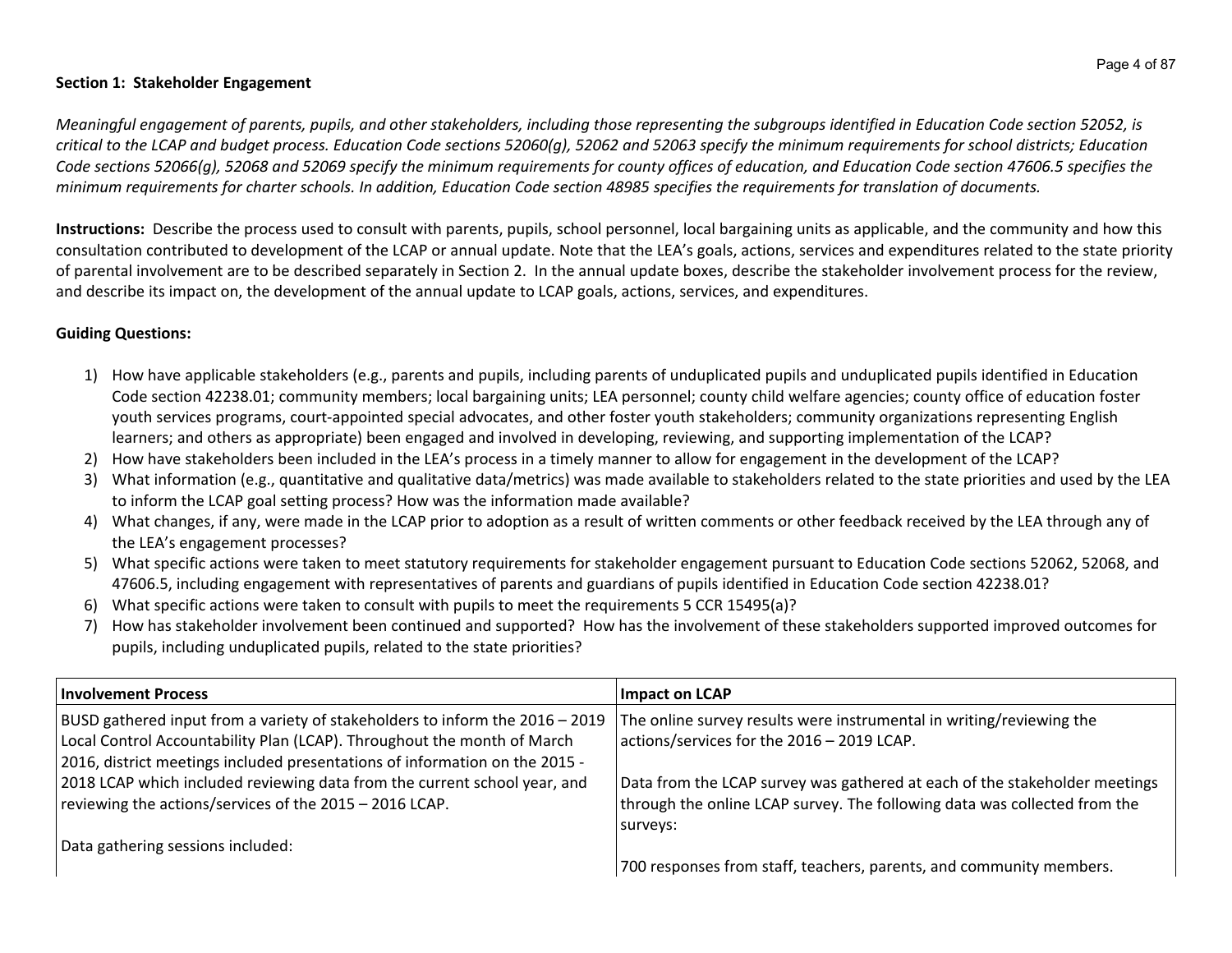|                                                                                                                                                                                  | Page 5 of 87                                                                   |
|----------------------------------------------------------------------------------------------------------------------------------------------------------------------------------|--------------------------------------------------------------------------------|
| Administrator meeting (March 2nd) - A meeting of all principals and district<br>office administrators was held to review the actions/services listed in the 2015<br>- 2018 LCAP. | Feedback was collected on the support of the district's                        |
|                                                                                                                                                                                  | Feedback was conducted on how we should move forward with the Action           |
| Berryessa District Advisory Committee (BDAC) meeting (March 17) - Reviewed<br>actions/services of 2015 - 2016 LCAP through a Power Point presentation.                           | Items that supported each LCAP goal.                                           |
| Members of the committee had a chance to ask questions and take an online                                                                                                        | Goal #1                                                                        |
| survey.                                                                                                                                                                          | 59% of the respondents agreed that hiring 2 additional school social workers   |
|                                                                                                                                                                                  | for elementary sites was a priority.                                           |
| DELAC meeting (March 10) - Reviewed actions/services of 2015 - 2016 LCAP                                                                                                         | 54% of the respondents agreed that setting goals at each school site to        |
| through a Power Point presentation. Parents had a chance to ask questions                                                                                                        | improve school climate (based on California Healthy Kids data) was a priority. |
| and take online survey.                                                                                                                                                          | 43% of the respondents agreed to continue to provide digital citizenship       |
|                                                                                                                                                                                  | lessons at school sites was a priority.                                        |
| LCAP Stakeholder presentations (Throughout March 2016) - The school site                                                                                                         |                                                                                |
| principal presented 2015 - 2018 LCAP information to each school site (i.e.                                                                                                       | Goal #2                                                                        |
| School Site Council meeting or Parent Teacher Association meeting). An online                                                                                                    | 52% of the respondents agreed that piloting English Language Arts/English      |
| LCAP survey was available for each of the stakeholders to take to give their                                                                                                     | Language Development curriculum was a priority.                                |
| input on the LCAP to get their thinking on how additional funds would be spent                                                                                                   | 51% of the respondents agreed that Continuing to Implement Project Based       |
| which aligned to the current goals.                                                                                                                                              | Learning (PBL) at school sites was a priority.                                 |
|                                                                                                                                                                                  | 51% of the respondents agreed that implementing Next Generation Science        |
| E-mail reminder (April 4) - An e-mail reminder was sent out to all                                                                                                               | Standards (NGSS) and piloting curriculum was a priority.                       |
| parents/family members through the Infinite Campus program. Parents were                                                                                                         | 39% of the respondents agreed that purchasing library books for each school    |
| given a link to the online 2014 - 2015 LCAP survey.                                                                                                                              | site was a priority.                                                           |
|                                                                                                                                                                                  | Goal #3                                                                        |
|                                                                                                                                                                                  | 57% of the respondents agreed that continuing to provide monthly               |
|                                                                                                                                                                                  | professional development at each school site (Project Based Learning,          |
| After reviewing the LCAP 2015 - 2016 survey results, a draft of the LCAP was                                                                                                     | technology, etc.) was a priority.                                              |
| written and reviewed with each of the following stakeholder groups. Each                                                                                                         | 51% of the respondents agreed that offering professional development for       |
| stakeholder member was able to give feedback on the actions/services for the                                                                                                     | teachers piloting English Language Arts/English Language Development           |
| 2016 - 2019 LCAP. Meetings were held on the following dates:                                                                                                                     | curriculum was a priority.                                                     |
|                                                                                                                                                                                  | 43% of the respondents agreed that providing professional development for      |
| DELAC meeting (May 12)                                                                                                                                                           | classified staff based on an identified need was a priority.                   |
| Berryessa District Advisory Committee meeting (May 19)                                                                                                                           |                                                                                |
| Public Hearing (June 7)                                                                                                                                                          | Goal #4                                                                        |
|                                                                                                                                                                                  | 54% of the respondents agreed that continuing translation/interpretation       |
|                                                                                                                                                                                  | services for parents that speak Mandarin, Spanish, Tagalog, and Vietnamese     |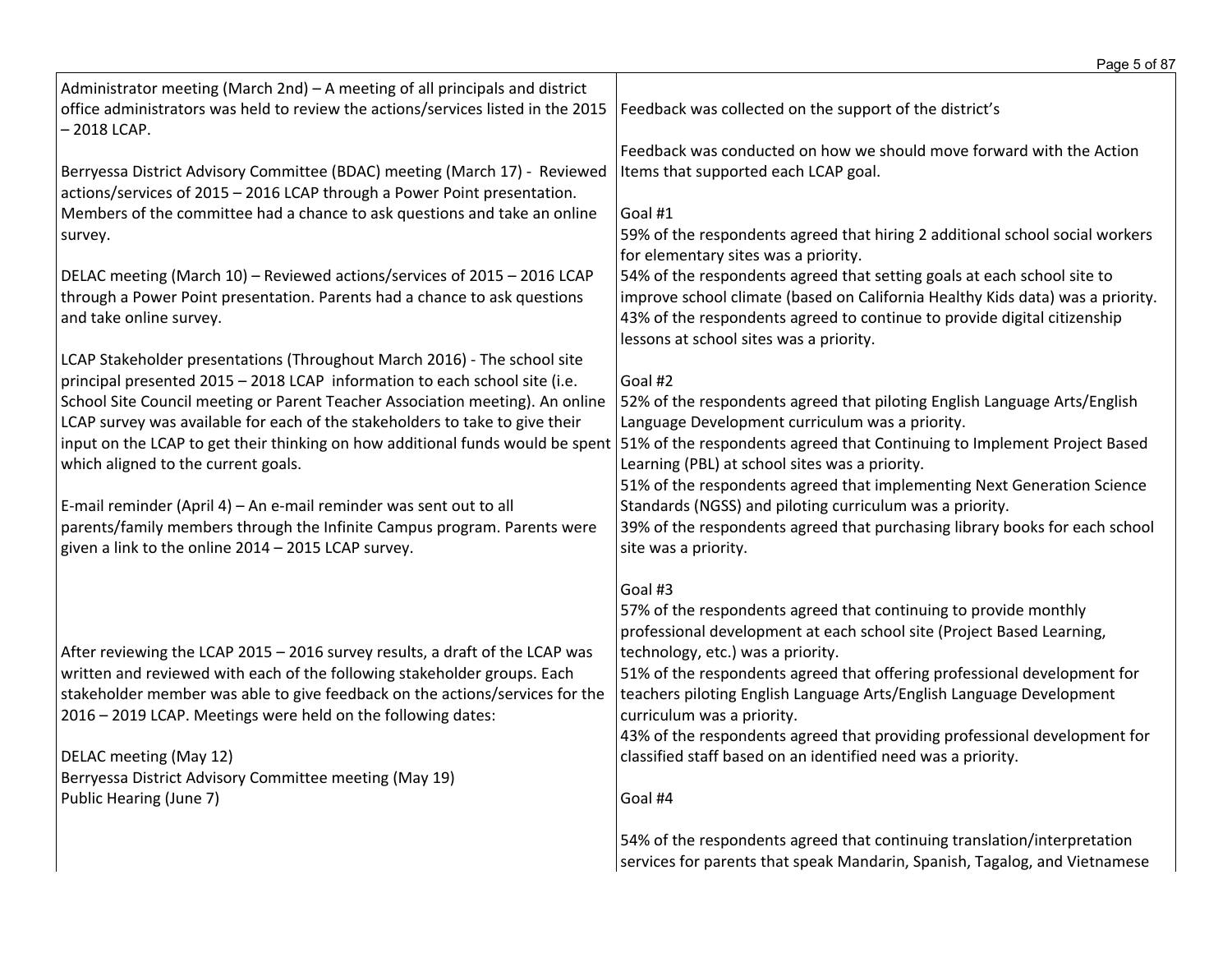| was a priority.<br>38% of the respondents agreed that continuing the Career Fairs at all three<br>middle schools was a priority.<br>37% of the respondents agreed that expanding Parent University classes was a<br>priority.                                                                                                                                                             |
|-------------------------------------------------------------------------------------------------------------------------------------------------------------------------------------------------------------------------------------------------------------------------------------------------------------------------------------------------------------------------------------------|
| After each goal, respondents were asked to provide any additional ideas for<br>actions that will support the goals. Common themes for each goal are listed as<br>follows:                                                                                                                                                                                                                 |
| Goal #1<br>Increase safety and procedures (i.e. more emergency drills/lockdowns, more<br>awareness, lock gates at schools) at each school site.<br>More training on anti-bullying/character education<br>More training on digital citizenship.<br>More support for special education students (psychologists, speech teachers,<br>support staff).                                         |
| Goal #2<br>Increase technology, teacher support, and relevant education software at the<br>school sites.<br>Focused training on the 4 C's.<br>Training and curriculum to support special education students.<br>Continue training on English Language Development and Project Based<br>Learning strategies.                                                                               |
| Goal #3<br>Professional Development needs to based on site needs, created at the sites,<br>content specific, and relevant.<br>Professional Development needs to include specific training for special<br>education teachers and staff.<br>More specific Professional Development on Next Generation Science<br>Standards, Math, and subject specific training for middle school teachers. |
| Goal #4<br>More Parent University offerings - parenting classes, helping students with<br>Common Core homework, and specific curriculum nights (Math Night, Science                                                                                                                                                                                                                       |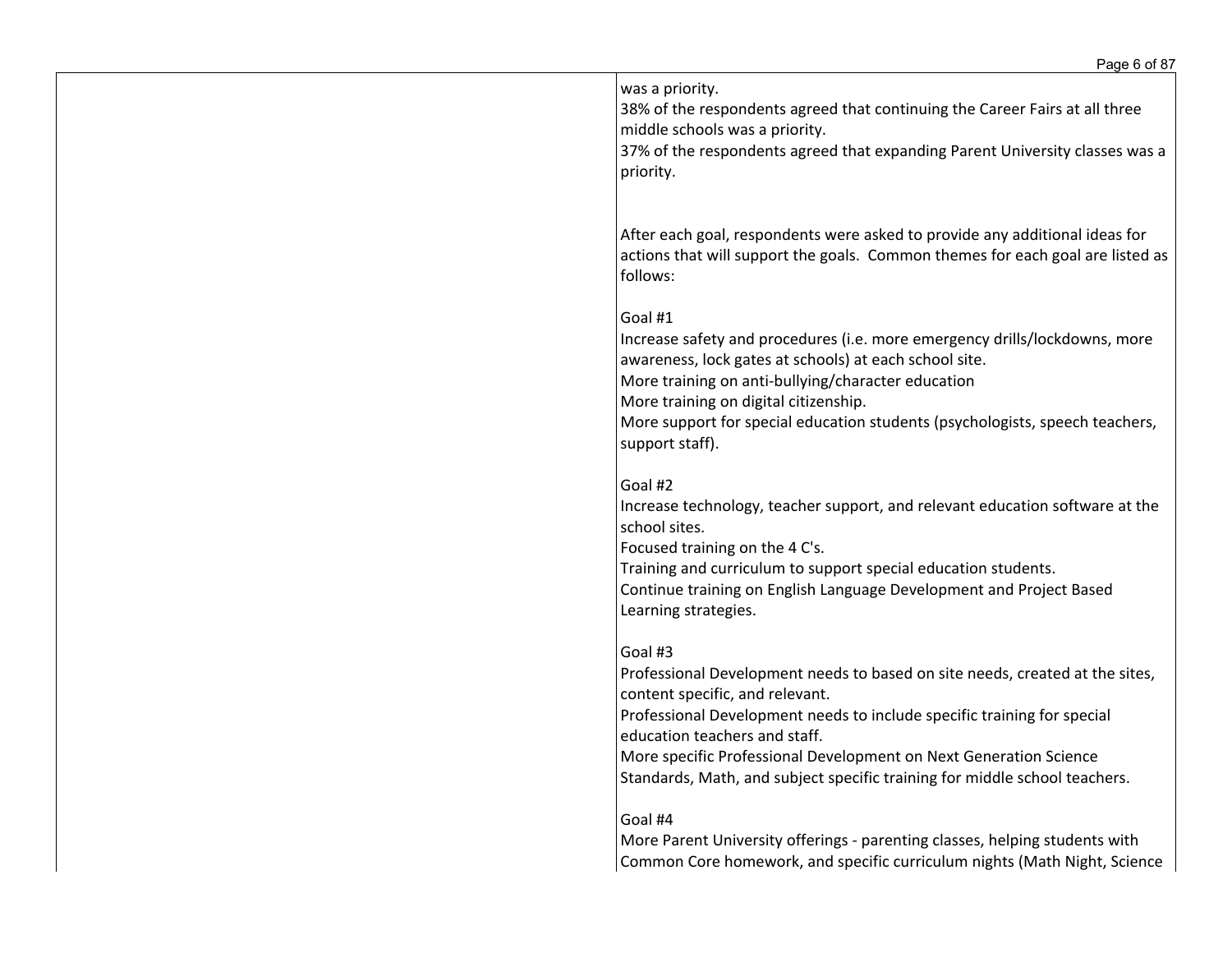|                                                                                                                                                                                                                                                                                  | Night).<br>More communication with parents.<br>Encourage more parent volunteers at the school sites, including parents who<br>have students with special needs.                                                                                                                                                 |
|----------------------------------------------------------------------------------------------------------------------------------------------------------------------------------------------------------------------------------------------------------------------------------|-----------------------------------------------------------------------------------------------------------------------------------------------------------------------------------------------------------------------------------------------------------------------------------------------------------------|
|                                                                                                                                                                                                                                                                                  | Stakeholder feedback was used to inform the actions/services of the 2016 -<br>2019 LCAP.                                                                                                                                                                                                                        |
|                                                                                                                                                                                                                                                                                  | Comments from the Actions/services of the Annual Update (2015 - 2016) were<br>taken into consideration to inform the actions/services of the 2016 - 2019<br>LCAP.                                                                                                                                               |
|                                                                                                                                                                                                                                                                                  | Stakeholders who attended the DRAFT LCAP meetings wrote out<br>Questions/Concerns on sticky notes for each of the four goals and<br>actions/services during each of the LCAP Draft meetings. The feedback was<br>typed up to review with the superintendent and his cabinet members.                            |
|                                                                                                                                                                                                                                                                                  | A board session is scheduled on June 7, 2016 to review the document with the<br>board. Questions will be answered during that session. A public hearing is<br>scheduled for June 7, 2016 during the board meeting. Answers to questions<br>will be reviewed at this meeting and posted to our district website. |
|                                                                                                                                                                                                                                                                                  |                                                                                                                                                                                                                                                                                                                 |
| <b>Annual Update:</b><br>Monthly LCAP updates were conducted at each board meeting (October 2015<br>- April 2016). Assistant Superintendent of Education Services reviewed<br>actions/activities through a PowerPoint presentation that were aligned to the<br>2015 - 2016 LCAP. | <b>Annual Update:</b><br>After each monthly update at the board meeting, a district office<br>representative responded to questions/comments from the board<br>members/community members to inform the Annual Update.                                                                                           |
| Throughout the month of March 2016, district meetings included<br>presentations of information on the 2015 - 2016 LCAP, reviewing data that                                                                                                                                      | Data was gathered at each of the stakeholder meetings through the online<br>LCAP survey.                                                                                                                                                                                                                        |
| supported the goals, and reviewing the actions/services.<br>Data gathering sessions included:                                                                                                                                                                                    | 700 responses were received from staff, teachers, parents, and community<br>members. 378 parents, 302 teachers/staff, and 20 community members<br>responded to the survey.                                                                                                                                      |
|                                                                                                                                                                                                                                                                                  |                                                                                                                                                                                                                                                                                                                 |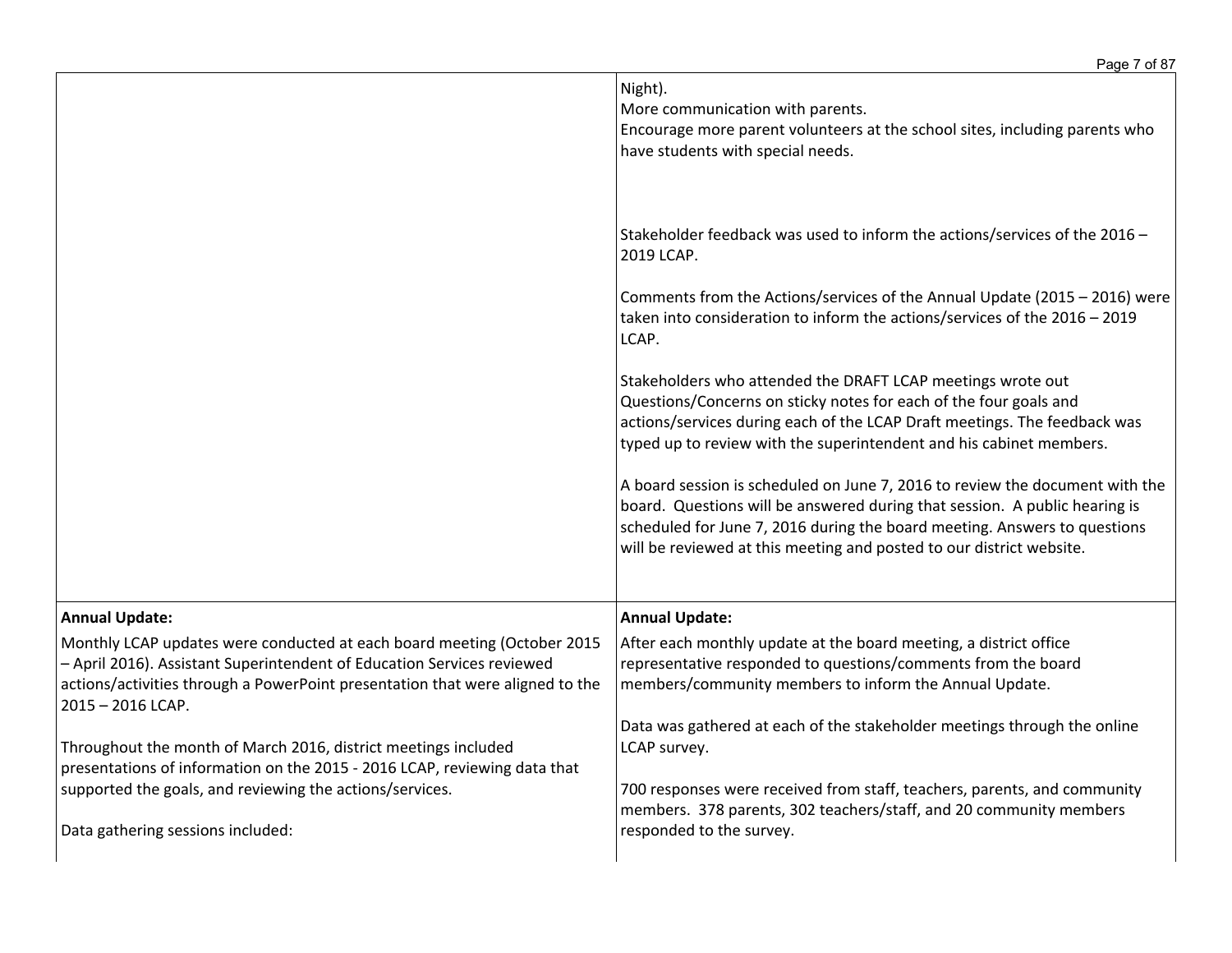| Administrator meeting (March 2nd) – A meeting of all principals and district<br>office administrators was held to review the actions/services and data that<br>supported those actions/services listed in the 2015 - 2016 LCAP. We spent                              | Feedback was conducted on how we should move forward with the Action<br>Items that supported each LCAP goal.<br>Goal #1                                                                                                                                                          |
|-----------------------------------------------------------------------------------------------------------------------------------------------------------------------------------------------------------------------------------------------------------------------|----------------------------------------------------------------------------------------------------------------------------------------------------------------------------------------------------------------------------------------------------------------------------------|
| time reviewing the LCAP PowerPoint that they would be delivering at their<br>staff meetings, Parent Teacher Association (PTA) meetings, and their School<br>Site Council (SSC) meetings during the month of March.                                                    | 59% of the respondents agreed that hiring 2 additional school social workers<br>for elementary sites was a priority.                                                                                                                                                             |
| District English Language Advisory Committee meeting (March 10) - Reviewed<br>actions/services and data of the 2015 - 2016 LCAP through a Power Point<br>presentation. Parents had a chance to ask clarifying questions, give feedback,<br>and take an online survey. | 54% of the respondents agreed that setting goals at each school site to<br>improve school climate (based on California Healthy Kids data) was a priority.<br>43% of the respondents agreed to continue to provide digital citizenship<br>lessons at school sites was a priority. |
| Community LCAP Meeting (March 15) - meeting held for community members<br>to review actions/services and data from the 2015 - 2016 LCAP through a<br>PowerPoint presentation. Community members had a chance to ask clarifying                                        | Goal #2<br>52% of the respondents agreed that piloting English Language Arts/English<br>Language Development curriculum was a priority.<br>51% of the respondents agreed that Continuing to Implement Project Based                                                              |
| questions, give feedback, and take an online survey.                                                                                                                                                                                                                  | Learning (PBL) at school sites was a priority.<br>51% of the respondents agreed that implementing Next Generation Science                                                                                                                                                        |
| Berryessa District Advisory Committee (March 19) - Reviewed actions/services<br>and data of the 2015 - 2016 LCAP through a Power Point presentation.<br>Community members had a chance to ask clarifying questions, give feedback,<br>and take an online survey.      | Standards (NGSS) and piloting curriculum was a priority.<br>39% of the respondents agreed that purchasing library books for each school<br>site was a priority.                                                                                                                  |
|                                                                                                                                                                                                                                                                       | Goal #3                                                                                                                                                                                                                                                                          |
| E-mail reminder (April 4th) - An e-mail reminder was sent out to all<br>parents/family members through the Infinite Campus program. Parents were<br>given a link to the online 2015 - 2016 LCAP survey.                                                               | 57% of the respondents agreed that continuing to provide monthly<br>professional development at each school site (Project Based Learning,                                                                                                                                        |
|                                                                                                                                                                                                                                                                       | technology, etc.) was a priority.<br>51% of the respondents agreed that offering professional development for<br>teachers piloting English Language Arts/English Language Development<br>curriculum was a priority.                                                              |
|                                                                                                                                                                                                                                                                       | 43% of the respondents agreed that providing professional development for<br>classified staff based on an identified need was a priority.                                                                                                                                        |
|                                                                                                                                                                                                                                                                       | Goal #4                                                                                                                                                                                                                                                                          |
|                                                                                                                                                                                                                                                                       | 54% of the respondents agreed that continuing translation/interpretation<br>services for parents that speak Mandarin, Spanish, Tagalog, and Vietnamese<br>was a priority.<br>38% of the respondents agreed that continuing the Career Fairs at all three                         |
|                                                                                                                                                                                                                                                                       | middle schools was a priority.                                                                                                                                                                                                                                                   |

Page 8 of 87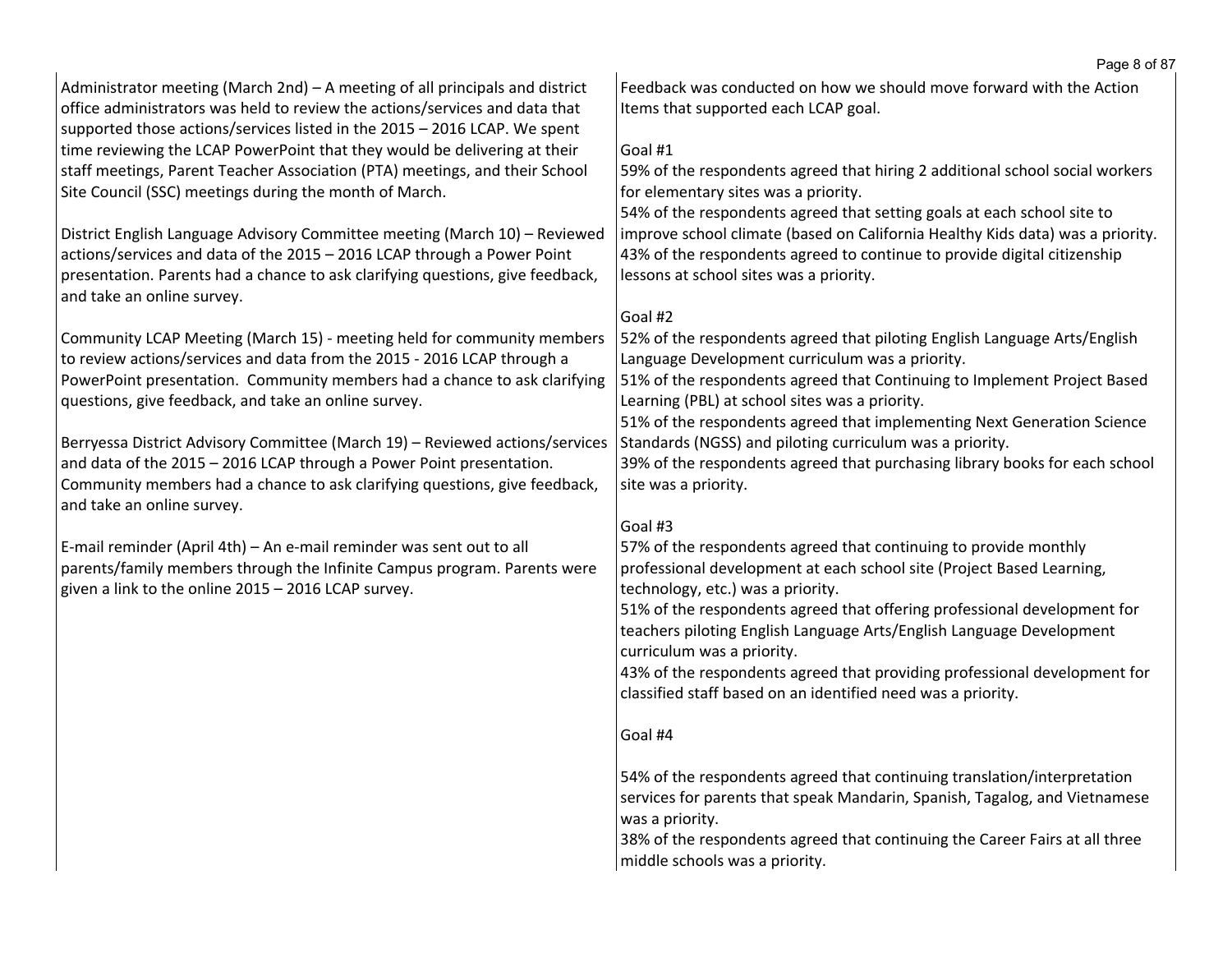Page 9 of 87

37% of the respondents agreed that expanding Parent University classes was a priority.

After each goal, respondents were asked to provide any additional ideas for actions that will support the goals. Common themes for each goal are listed as follows:

## Goal #1

Increase safety and procedures (i.e. more emergency drills/lockdowns, more awareness, lock gates at schools) at each school site. More training on anti-bullying/character education More training on digital citizenship. More support for special education students (psychologists, speech teachers, support staff).

# Goal #2

Increase technology, teacher support, and relevant education software at the school sites.

Focused training on the 4 C's.

Training and curriculum to support special education students. Continue training on English Language Development and Project Based Learning strategies.

## Goal #3

Professional Development needs to based on site needs, created at the sites, content specific, and relevant.

Professional Development needs to include specific training for special education teachers and staff.

More specific Professional Development on Next Generation Science Standards, Math, and subject specific training for middle school teachers.

## Goal #4

More Parent University offerings - parenting classes, helping students with Common Core homework, and specific curriculum nights (Math Night, Science Night).

More communication with parents.

Encourage more parent volunteers at the school sites, including parents who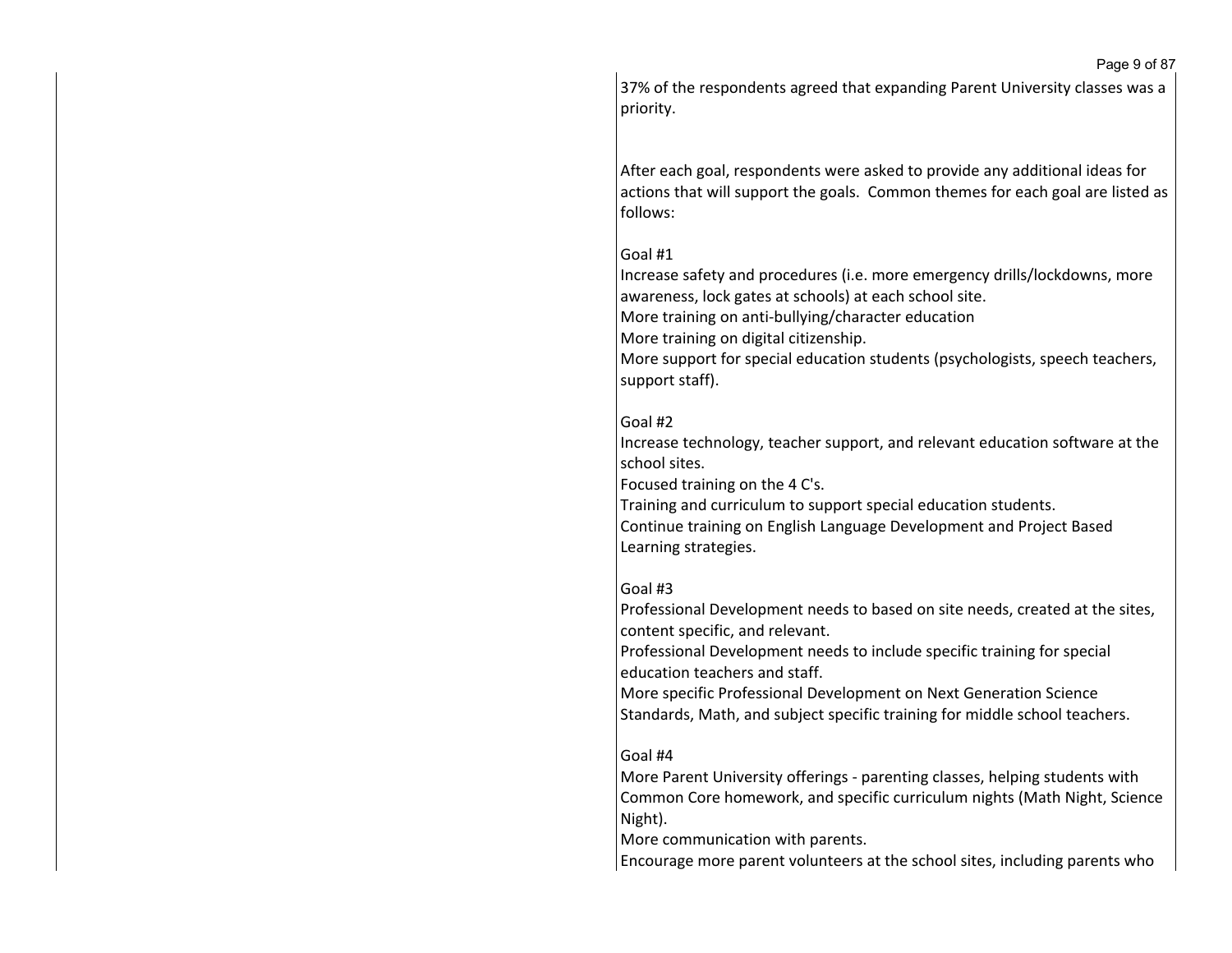have students with special needs.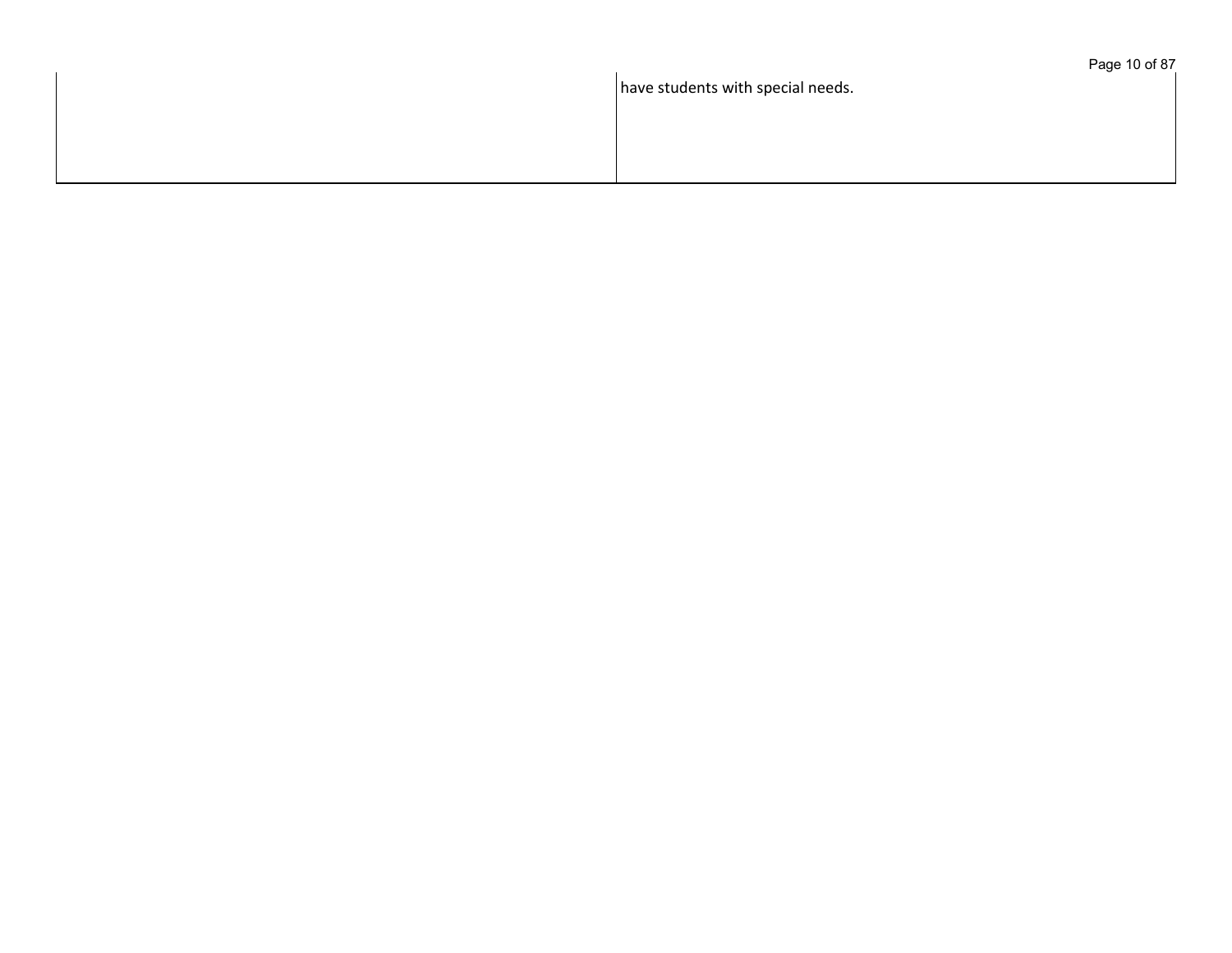#### **Section 2: Goals, Actions, Expenditures, and Progress Indicators**

#### **Instructions:**

All LEAs must complete the LCAP and Annual Update Template each year. The LCAP is a three-year plan for the upcoming school year and the two years that follow. In this way, the program and goals contained in the LCAP align with the term of a school district and county office of education budget and multiyear budget projections. The Annual Update section of the template reviews progress made for each stated goal in the school year that is coming to a close, assesses the effectiveness of actions and services provided, and describes the changes made in the LCAP for the next three years that are based on this review and assessment.

Charter schools may adjust the table below to align with the term of the charter school's budget that is submitted to the school's authorizer pursuant to Education Code section 47604.33.

For school districts, Education Code sections 52060 and 52061, for county offices of education, Education Code sections 52066 and 52067, and for charter schools, Education Code section 47606.5 require(s) the LCAP to include a description of the annual goals, for all pupils and each subgroup of pupils, to be achieved for each state priority as defined in 5 CCR 15495(i) and any local priorities; a description of the specific actions an LEA will take to meet the identified goals; a description of the expenditures required to implement the specific actions; and an annual update to include a review of progress towards the goals and describe any changes to the goals.

To facilitate alignment between the LCAP and school plans, the LCAP shall identify and incorporate school-specific goals related to the state and local priorities from the school plans submitted pursuant to Education Code section 64001. Furthermore, the LCAP should be shared with, and input requested from, schoolsite-level advisory groups, as applicable (e.g., schoolsite councils, English Learner Advisory Councils, pupil advisory groups, etc.) to facilitate alignment between school-site and district-level goals and actions. An LEA may incorporate or reference actions described in other plans that are being undertaken to meet the goal.

## Using the following instructions and guiding questions, complete a goal table (see below) for each of the LEA's goals. Duplicate and expand the fields as **necessary.**

**Goal:** Describe the goal:

When completing the goal tables, include goals for all pupils and specific goals for schoolsites and specific subgroups, including pupils with disabilities, both at the LEA level and, where applicable, at the schoolsite level. The LEA may identify which schoolsites and subgroups have the same goals, and group and describe those goals together. The LEA may also indicate those goals that are not applicable to a specific subgroup or schoolsite.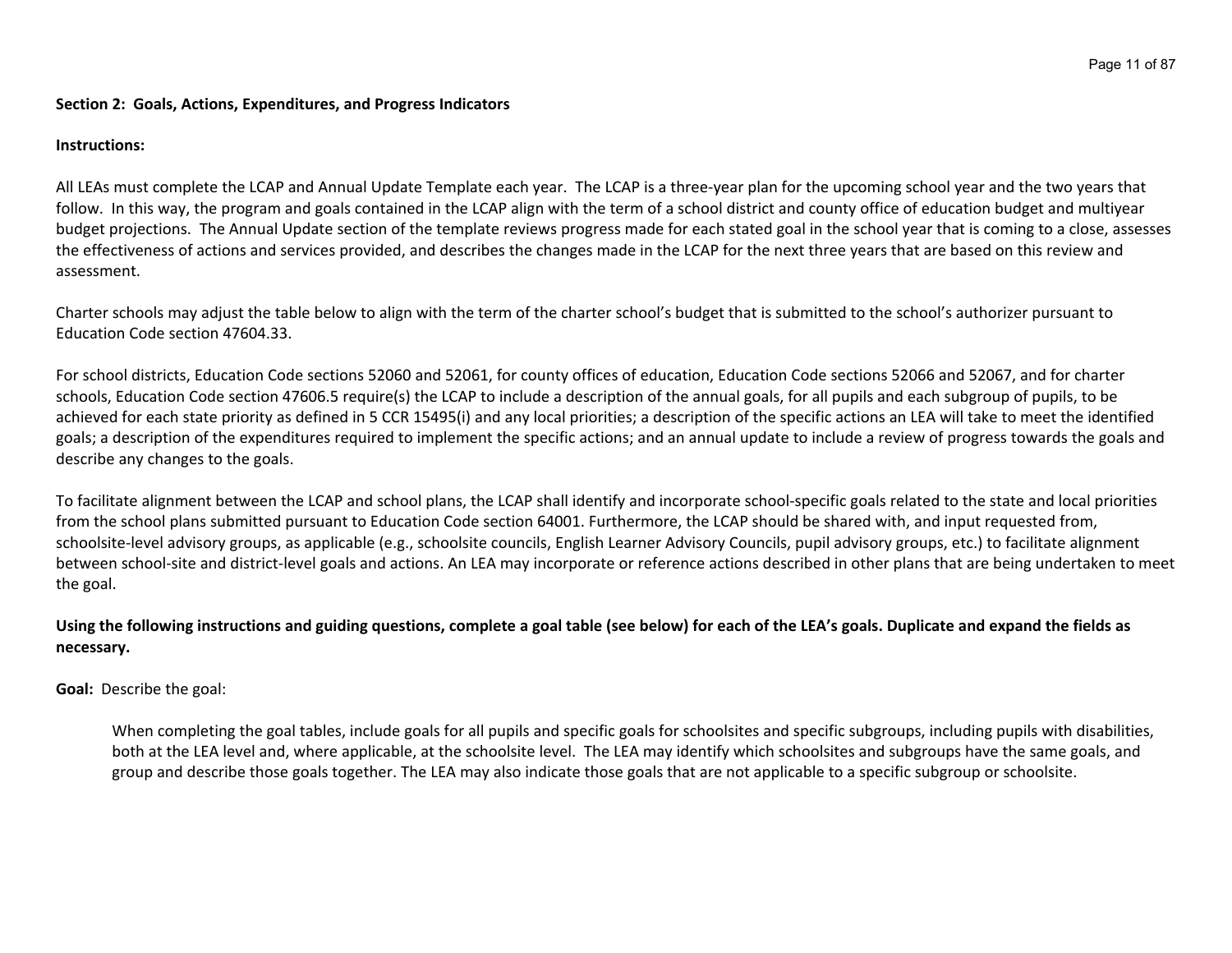**Related State and/or Local Priorities:** Identify the state and/or local priorities addressed by the goal by placing a check mark next to the applicable priority or priorities. The LCAP must include goals that address each of the state priorities, as defined in 5 CCR 15495(i), and any additional local priorities; however, one goal may address multiple priorities.

**Identified Need:** Describe the need(s) identified by the LEA that this goal addresses, including a description of the supporting data used to identify the need(s).

Schools: Identify the schoolsites to which the goal applies. LEAs may indicate "all" for all schools, specify an individual school or a subset of schools, or specify grade spans (e.g., all high schools or grades K-5).

**Applicable Pupil Subgroups:** Identify the pupil subgroups as defined in Education Code section 52052 to which the goal applies, or indicate "all" for all pupils.

**Expected Annual Measurable Outcomes:** For each LCAP year, identify and describe specific expected measurable outcomes for all pupils using, at minimum, the applicable required metrics for the related state priorities. Where applicable, include descriptions of specific expected measurable outcomes for schoolsites and specific subgroups, including pupils with disabilities, both at the LEA level and at the schoolsite level.

The metrics used to describe the expected measurable outcomes may be quantitative or qualitative, although the goal tables must address all required metrics for every state priority in each LCAP year. The required metrics are the specified measures and objectives for each state priority as set forth in Education Code sections 52060(d) and 52066(d). For the pupil engagement priority metrics, LEAs must calculate the rates specified in Education Code sections 52060(d)(5)(B), (C), (D) and (E) as described in the Local Control Accountability Plan and Annual Update Template Appendix, sections (a) through (d).

**Action/Services:** For each LCAP year, identify all annual actions to be performed and services provided to meet the described goal. Actions may describe a group of services that are implemented to achieve the identified goal.

Scope of Service**:** Describe the scope of each action/service by identifying the schoolsites covered. LEAs may indicate "all" for all schools, specify an individual school or a subset of schools, or specify grade spans (e.g., all high schools or grades K-5). If supplemental and concentration funds are used to support the action/service, the LEA must identify if the scope of service is districtwide, schoolwide, countywide, or charterwide.

Pupils to be served within identified scope of service**:** For each action/service, identify the pupils to be served within the identified scope of service. If the action to be performed or the service to be provided is for all pupils, place a check mark next to "ALL."

For each action and/or service to be provided above what is being provided for all pupils, place a check mark next to the applicable unduplicated pupil subgroup(s) and/or other pupil subgroup(s) that will benefit from the additional action, and/or will receive the additional service. Identify, as applicable, additional actions and services for unduplicated pupil subgroup(s) as defined in Education Code section 42238.01, pupils redesignated fluent English proficient, and/or pupils subgroup(s) as defined in Education Code section 52052.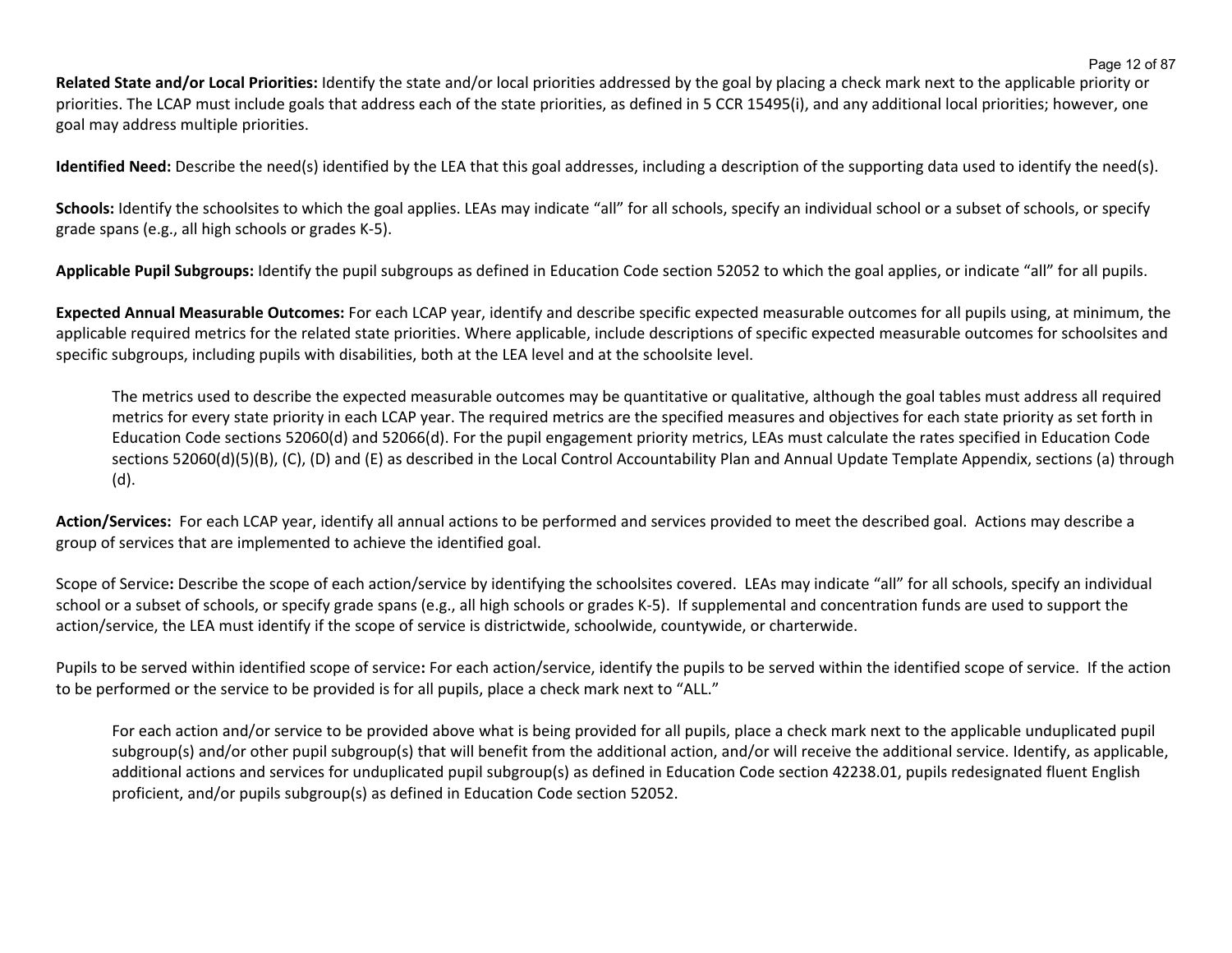**Budgeted Expenditures:** For each action/service, list and describe budgeted expenditures for each school year to implement these actions, including where those expenditures can be found in the LEA's budget. The LEA must reference all fund sources for each proposed expenditure. Expenditures must be classified using the California School Accounting Manual as required by Education Code sections 52061, 52067, and 47606.5.

# **Guiding Questions:**

- 1) What are the LEA's goal(s) to address state priorities related to "Conditions of Learning"?
- 2) What are the LEA's goal(s) to address state priorities related to "Pupil Outcomes"?
- 3) What are the LEA's goal(s) to address state priorities related to parent and pupil "Engagement" (e.g., parent involvement, pupil engagement, and school climate)?
- 4) What are the LEA's goal(s) to address any locally-identified priorities?
- 5) How have the unique needs of individual schoolsites been evaluated to inform the development of meaningful district and/or individual schoolsite goals (e.g., input from site level advisory groups, staff, parents, community, pupils; review of school level plans; in-depth school level data analysis, etc.)?
- 6) What are the unique goals for unduplicated pupils as defined in Education Code sections 42238.01 and subgroups as defined in section 52052 that are different from the LEA's goals for all pupils?
- 7) What are the specific expected measurable outcomes associated with each of the goals annually and over the term of the LCAP?
- 8) What information (e.g., quantitative and qualitative data/metrics) was considered/reviewed to develop goals to address each state or local priority?
- 9) What information was considered/reviewed for individual schoolsites?
- 10) What information was considered/reviewed for subgroups identified in Education Code section 52052?
- 11) What actions/services will be provided to all pupils, to subgroups of pupils identified pursuant to Education Code section 52052, to specific schoolsites, to English learners, to low-income pupils, and/or to foster youth to achieve goals identified in the LCAP?
- 12) How do these actions/services link to identified goals and expected measurable outcomes?
- 13) What expenditures support changes to actions/services as a result of the goal identified? Where can these expenditures be found in the LEA's budget?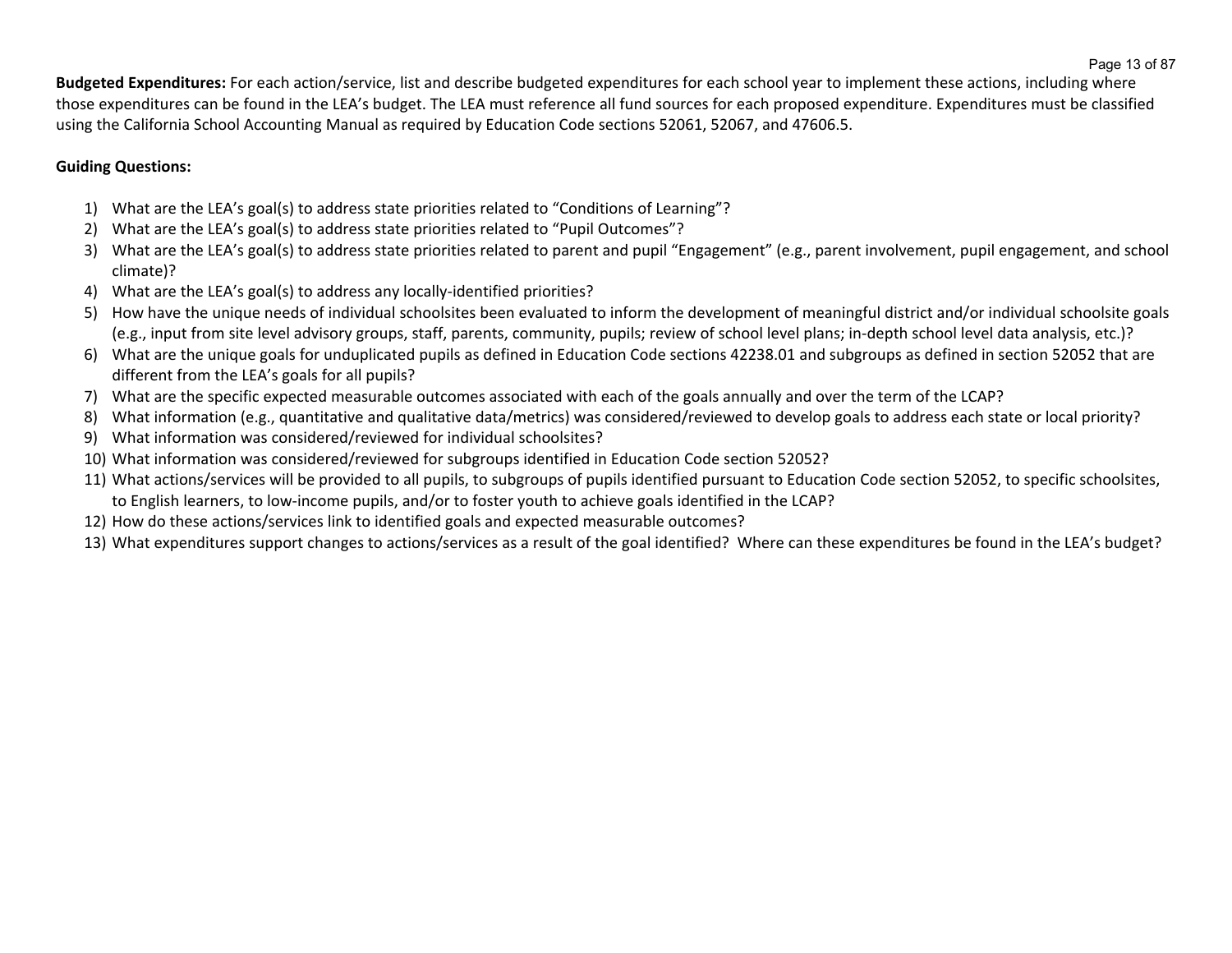Page 14 of 87

|                         | Ensure a safe and productive learning environment for all students.                                                                                                                                                                                                                                                                                                                                                                                                                                                                                                                                                                                                                                                                                                                                                                                                                                                                                                                                                                                                                                                                                                                                                                                                                                                                                                                                                                                                                                                                                                                                                                                                                                            |                     |                                                              |  | Related State and/or Local Priorities:<br>1 X 2 3 4 5 X 6 X 7 X 8 X |
|-------------------------|----------------------------------------------------------------------------------------------------------------------------------------------------------------------------------------------------------------------------------------------------------------------------------------------------------------------------------------------------------------------------------------------------------------------------------------------------------------------------------------------------------------------------------------------------------------------------------------------------------------------------------------------------------------------------------------------------------------------------------------------------------------------------------------------------------------------------------------------------------------------------------------------------------------------------------------------------------------------------------------------------------------------------------------------------------------------------------------------------------------------------------------------------------------------------------------------------------------------------------------------------------------------------------------------------------------------------------------------------------------------------------------------------------------------------------------------------------------------------------------------------------------------------------------------------------------------------------------------------------------------------------------------------------------------------------------------------------------|---------------------|--------------------------------------------------------------|--|---------------------------------------------------------------------|
| GOAL 1:                 |                                                                                                                                                                                                                                                                                                                                                                                                                                                                                                                                                                                                                                                                                                                                                                                                                                                                                                                                                                                                                                                                                                                                                                                                                                                                                                                                                                                                                                                                                                                                                                                                                                                                                                                |                     |                                                              |  | COE only: 9 10                                                      |
|                         |                                                                                                                                                                                                                                                                                                                                                                                                                                                                                                                                                                                                                                                                                                                                                                                                                                                                                                                                                                                                                                                                                                                                                                                                                                                                                                                                                                                                                                                                                                                                                                                                                                                                                                                |                     |                                                              |  | Local: Specify                                                      |
| Identified Need:        |                                                                                                                                                                                                                                                                                                                                                                                                                                                                                                                                                                                                                                                                                                                                                                                                                                                                                                                                                                                                                                                                                                                                                                                                                                                                                                                                                                                                                                                                                                                                                                                                                                                                                                                |                     |                                                              |  |                                                                     |
| Goal Applies to:        | Schools: ALL                                                                                                                                                                                                                                                                                                                                                                                                                                                                                                                                                                                                                                                                                                                                                                                                                                                                                                                                                                                                                                                                                                                                                                                                                                                                                                                                                                                                                                                                                                                                                                                                                                                                                                   |                     |                                                              |  |                                                                     |
|                         | Applicable Pupil<br><b>ALL</b><br>Subgroups:                                                                                                                                                                                                                                                                                                                                                                                                                                                                                                                                                                                                                                                                                                                                                                                                                                                                                                                                                                                                                                                                                                                                                                                                                                                                                                                                                                                                                                                                                                                                                                                                                                                                   |                     |                                                              |  |                                                                     |
|                         |                                                                                                                                                                                                                                                                                                                                                                                                                                                                                                                                                                                                                                                                                                                                                                                                                                                                                                                                                                                                                                                                                                                                                                                                                                                                                                                                                                                                                                                                                                                                                                                                                                                                                                                |                     | LCAP Year 1: 2016-17                                         |  |                                                                     |
| Measurable<br>Outcomes: | Expected Annual Data to support Goal #1 -<br>Attendance rate (district-wide) - increase by 1% to 97% (district-wide for the 2016 - 2017 school year); each school at 97% attendance rate<br>Chronic Absence Rate - Continue to focus on students who are chronically absent by offering support from the School Social Worker and<br>through the Student Attendance Review Board (SARB) process. Site principals along with school attendance clerks and school social<br>workers will follow-up on the 45 students who were placed on 2 year attendance contracts and the 7 students who were referred to the District<br>Attorney during the 2016 - 2017 school year.<br>Suspension rates - During the 2014 - 2015 school year (from DataQuest) - Berryessa USD's suspension rate was 3.8% which was 178<br>suspensions; Santa Clara County's suspension rate was 2.5%. During the 2015 - 2016 school year - Berryessa USD had 141 suspensions.<br>During the 2016 - 2017 school year, we will continue to monitor our suspension data and set a goal to decrease the number of suspensions to<br>less than 100 (district-wide).<br>Expulsion rates - During the 2014 - 2015 school year (from DataQuest) - Berryessa USD's expulsion rate was .2% which was 15 expulsions.<br>Santa Clara County's expulsion rate was .1%. During the 2015 - 2016 school year - Berryessa USD had 6 expulsions. During the 2016 -<br>2017 school year, we will continue to monitor our expulsion data and set a goal to decrease the number of expulsions to less than 5 (district-<br>wide).<br>Set school goals based on California Healthy Kids Survey.<br>100% of school safety plans are current and updated annually. |                     |                                                              |  |                                                                     |
|                         | Actions/Services                                                                                                                                                                                                                                                                                                                                                                                                                                                                                                                                                                                                                                                                                                                                                                                                                                                                                                                                                                                                                                                                                                                                                                                                                                                                                                                                                                                                                                                                                                                                                                                                                                                                                               | Scope of<br>Service | Pupils to be served within<br>identified scope of<br>service |  | <b>Budgeted</b><br>Expenditures                                     |
| impact.                 | 1A - Continue to maintain facilities and make upgrades<br>based on assessment of data regarding needs and                                                                                                                                                                                                                                                                                                                                                                                                                                                                                                                                                                                                                                                                                                                                                                                                                                                                                                                                                                                                                                                                                                                                                                                                                                                                                                                                                                                                                                                                                                                                                                                                      | LEA-wide            | X All<br>OR:<br>Low Income pupils<br><b>English Learners</b> |  | Maintenance & Facilities & supplies Base \$7,582,553.19             |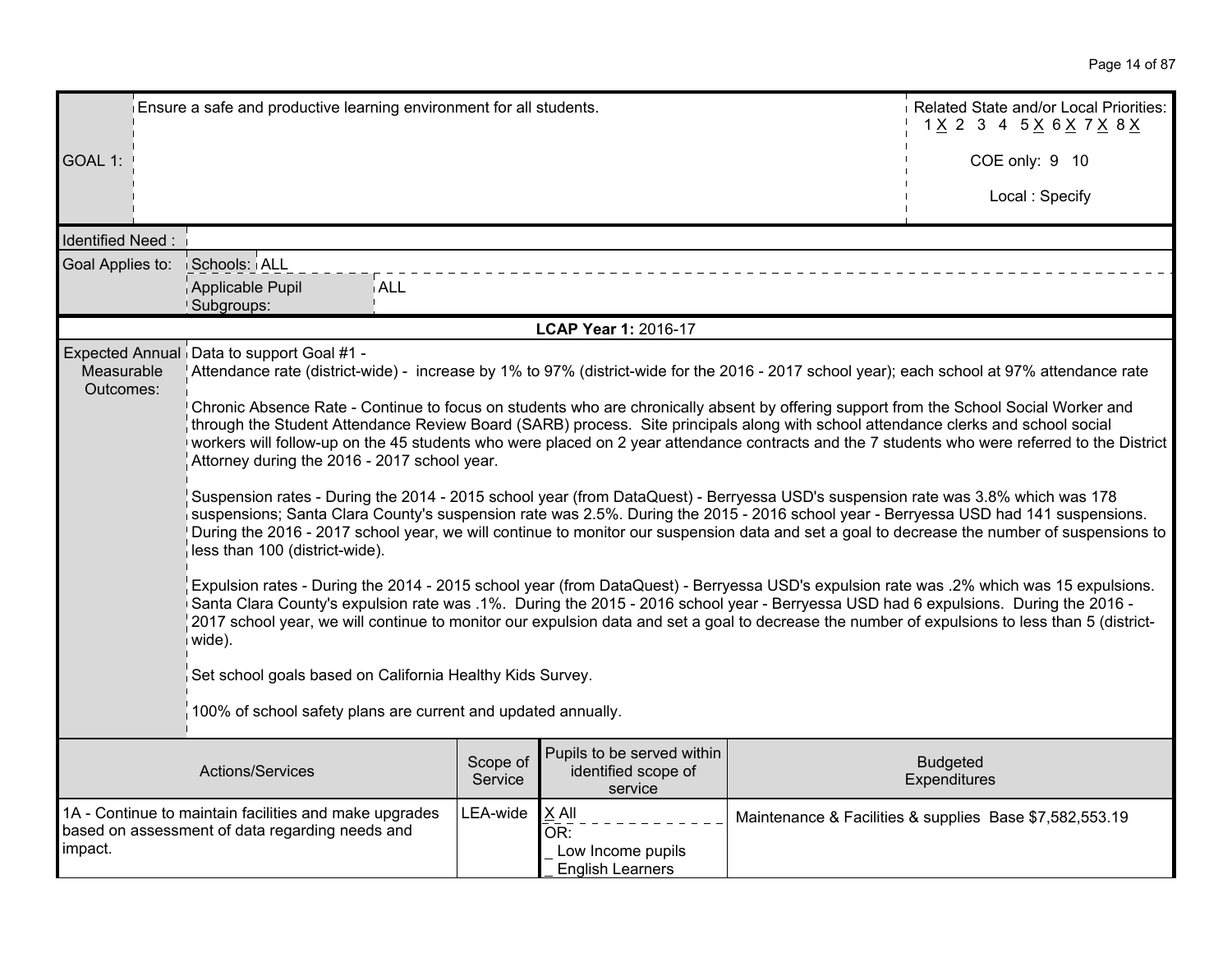|                                                                                                                                                                                                                                                                                                                                                                                              |                              |                                                                                                                                                                   | Page 15 of 87                                                                                                                                                                                            |
|----------------------------------------------------------------------------------------------------------------------------------------------------------------------------------------------------------------------------------------------------------------------------------------------------------------------------------------------------------------------------------------------|------------------------------|-------------------------------------------------------------------------------------------------------------------------------------------------------------------|----------------------------------------------------------------------------------------------------------------------------------------------------------------------------------------------------------|
|                                                                                                                                                                                                                                                                                                                                                                                              |                              | <b>Foster Youth</b><br>Redesignated fluent<br>English proficient<br>Other Subgroups:<br>(Specify)                                                                 |                                                                                                                                                                                                          |
| 1B - Support training, readiness, and monitoring of<br>implementation of safety plans.                                                                                                                                                                                                                                                                                                       | LEA-wide                     | X All<br>OR:<br>Low Income pupils<br><b>English Learners</b><br><b>Foster Youth</b><br>Redesignated fluent<br>English proficient<br>Other Subgroups:<br>(Specify) | 10% of School Safety plan Committee's salaries Base<br>\$167,044.03                                                                                                                                      |
| 1C - Individual school sites decide on which programs<br>to adopt, such as PBIS, BEST, WEB, and use of social<br>workers/counselors shared between school sites<br>(elementary schools).<br>Middle school counselors, school social workers, and<br>assistant principals will look into professional<br>development for implementing restorative justice<br>practices at their school sites. | LEA-wide,<br>School<br>wide  | X All<br>OR:<br>Low Income pupils<br><b>English Learners</b><br><b>Foster Youth</b><br>Redesignated fluent<br>English proficient<br>Other Subgroups:<br>(Specify) | Cost of PBIS and other programs at school sites<br>Supplemental \$47,500                                                                                                                                 |
| 1D - Monitor implementation of activities to support<br>digital citizenship at each school site. (tracking system).                                                                                                                                                                                                                                                                          | LEA -wide $\overline{X}$ All | OR:<br>Low Income pupils<br><b>English Learners</b><br><b>Foster Youth</b><br>Redesignated fluent<br>English proficient<br>Other Subgroups:<br>(Specify)          | 10% of Technology coach's salary Supplemental \$12,858.78                                                                                                                                                |
| 1E – Continue to support students' socio-emotional<br>needs by adding 2 additional school social workers who<br>will support the elementary school sites.<br>FosterVision to help schools identify and support Foster<br>Youth students. Provide tutoring and mentoring<br>services for Foster Youth students.                                                                               | LEA-wide                     | $\underline{X}$ All<br>OR:<br>Low Income pupils<br><b>English Learners</b><br>Foster Youth<br>Redesignated fluent<br>English proficient                           | School Social Workers' salaries Supplemental \$367,722.08<br>Transportation support (Homeless students) Supplemental<br>\$10,000<br>Tutoring/mentoring services for Foster Youth Supplemental<br>\$5,000 |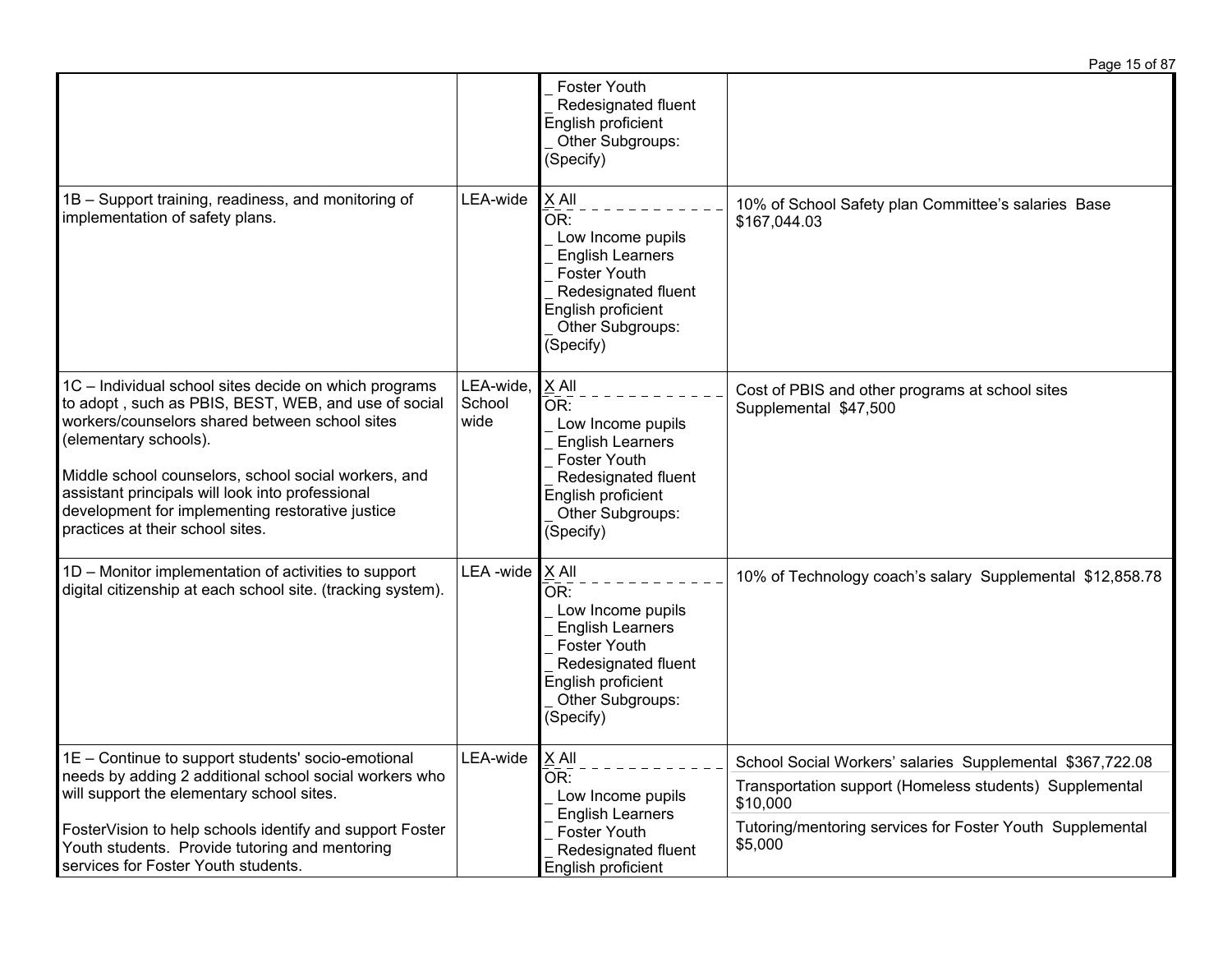|                                                                                                                                                                                                   |                                                                                                                                                            | Page 16 of 87                                           |
|---------------------------------------------------------------------------------------------------------------------------------------------------------------------------------------------------|------------------------------------------------------------------------------------------------------------------------------------------------------------|---------------------------------------------------------|
| Transportation cost support and other services for<br>Homeless students.                                                                                                                          | Other Subgroups:<br>(Specify)                                                                                                                              |                                                         |
| $1F$ – Continue implementation and monitor effectiveness LEA-wide<br>of the Response To Intervention (RTI) model and<br>specifically social-emotional programs (e.g. PBIS)<br>across all schools. | X All<br>OR:<br>Low Income pupils<br><b>English Learners</b><br>Foster Youth<br>Redesignated fluent<br>English proficient<br>Other Subgroups:<br>(Specify) | School Social Workers' salaries Supplemental 362,722.08 |
| 1G - Monitor and support students with health issues<br>(i.e. diabetes, allergies, etc.) that can interfere with<br>academic success causing absences at the school sites                         | X All<br>OR:<br>Low Income pupils<br><b>English Learners</b><br>Foster Youth<br>Redesignated fluent<br>English proficient<br>Other Subgroups:<br>(Specify) | Additional .5 FTE Nurse Supplemental \$75,000           |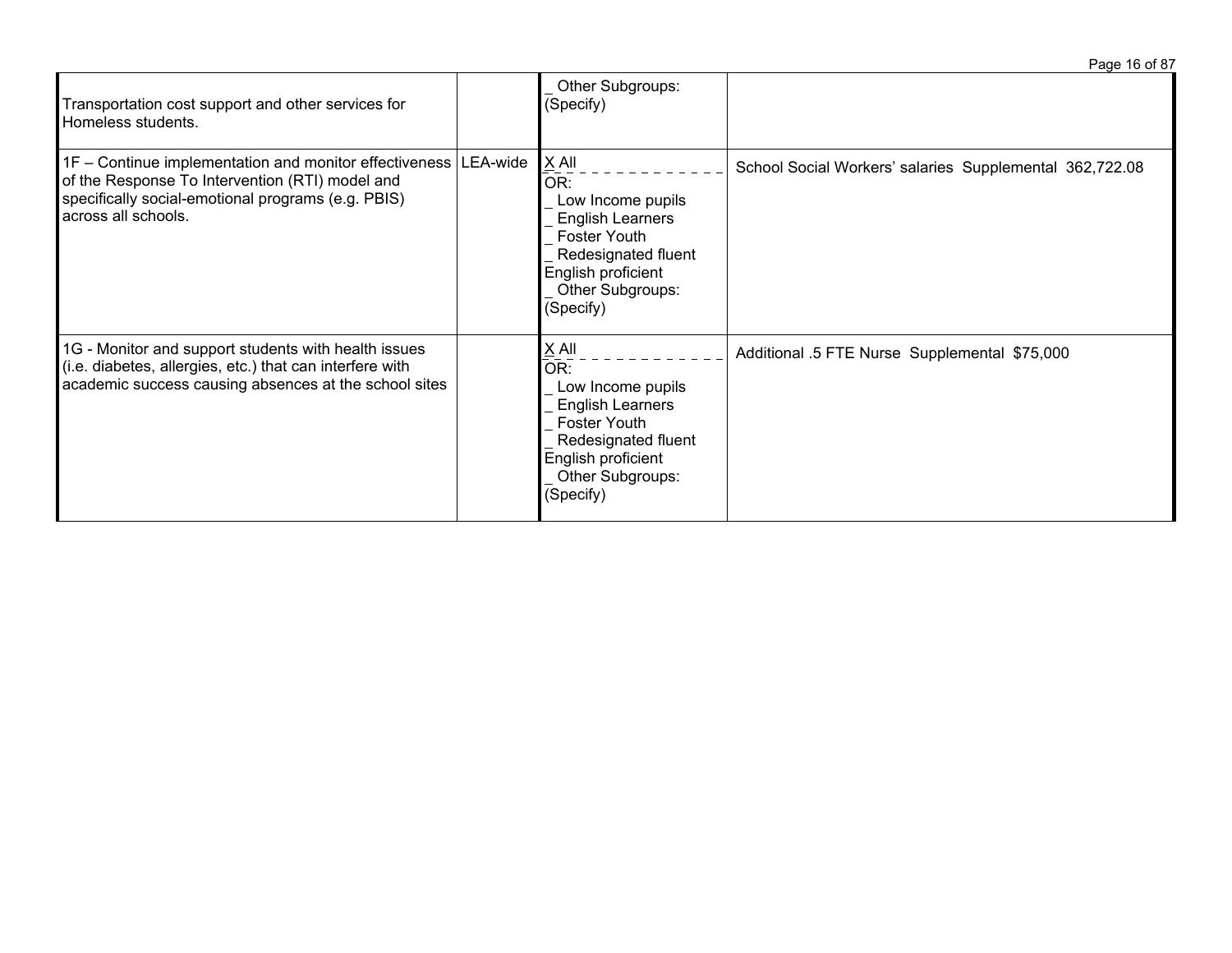|                                 |                                                                                                                                                                                                                                                                                                                                                                                                                                                                             |                     | LCAP Year 2: 2017-18                                                                                                                                                            |                                                                                                                                                                                                                                                                                                                                                                                                                                  |  |
|---------------------------------|-----------------------------------------------------------------------------------------------------------------------------------------------------------------------------------------------------------------------------------------------------------------------------------------------------------------------------------------------------------------------------------------------------------------------------------------------------------------------------|---------------------|---------------------------------------------------------------------------------------------------------------------------------------------------------------------------------|----------------------------------------------------------------------------------------------------------------------------------------------------------------------------------------------------------------------------------------------------------------------------------------------------------------------------------------------------------------------------------------------------------------------------------|--|
| Measurable<br>Outcomes:         | Expected Annual Data to support Goal #1 -<br>Attendance rate (district-wide) - 96% (2015 - 2016 school year); increase by 1% to 97% (district-wide for the 2017 - 2018 school year); each<br>school at 97% attendance rate                                                                                                                                                                                                                                                  |                     |                                                                                                                                                                                 |                                                                                                                                                                                                                                                                                                                                                                                                                                  |  |
|                                 | Chronic Absence Rate - Continue to focus on students who are chronically absent by offering support from the School Social Worker and<br>through the Student Attendance Review Board (SARB) process. Site principals along with school attendance clerks and school social<br>workers will follow-up on the 45 students who were placed on 2 year attendance contracts and the 7 students who were referred to the District<br>Attorney during the 2017 - 2018 school year. |                     |                                                                                                                                                                                 |                                                                                                                                                                                                                                                                                                                                                                                                                                  |  |
|                                 | Suspension rates - During the 2014 - 2015 school year (from DataQuest) - Berryessa USD's suspension rate was 3.8% which was 178<br>suspensions; Santa Clara County's suspension rate was 2.5%. During the 2015 - 2016 school year - Berryessa USD had 141 suspensions.<br>During the 2017 - 2018 school year, we will continue to monitor our suspension data and set a goal to decrease the number of suspensions to<br>less than 75 (district-wide).                      |                     |                                                                                                                                                                                 |                                                                                                                                                                                                                                                                                                                                                                                                                                  |  |
|                                 | wide).                                                                                                                                                                                                                                                                                                                                                                                                                                                                      |                     |                                                                                                                                                                                 | Expulsion rates - During the 2014 - 2015 school year (from DataQuest) - Berryessa USD's expulsion rate was .2% which was 15 expulsions.<br>Santa Clara County's expulsion rate was .1%. During the 2015 - 2016 school year - Berryessa USD had 6 expulsions. During the 2017 -<br>2018 school year, we will continue to monitor our expulsion data and set a goal to decrease the number of expulsions to less than 3 (district- |  |
|                                 | based on the California Healthy Kids Survey Data.                                                                                                                                                                                                                                                                                                                                                                                                                           |                     |                                                                                                                                                                                 | Compare California Healthy Kids data collected to 2015 - 2016 school year. Increase parent participation by 10%. Set school climate goals                                                                                                                                                                                                                                                                                        |  |
|                                 | 100% of school safety plans are current and updated annually.                                                                                                                                                                                                                                                                                                                                                                                                               |                     |                                                                                                                                                                                 |                                                                                                                                                                                                                                                                                                                                                                                                                                  |  |
|                                 | Actions/Services                                                                                                                                                                                                                                                                                                                                                                                                                                                            | Scope of<br>Service | Pupils to be served within<br>identified scope of<br>service                                                                                                                    | <b>Budgeted</b><br>Expenditures                                                                                                                                                                                                                                                                                                                                                                                                  |  |
| impact.                         | 2A - Continue to maintain facilities and make upgrades<br>based on assessment of data regarding needs and                                                                                                                                                                                                                                                                                                                                                                   | LEA-wide            | All<br>$\overline{\mathsf{OR}}$ :<br>Low Income pupils<br><b>English Learners</b><br>Foster Youth<br>Redesignated fluent<br>English proficient<br>Other Subgroups:<br>(Specify) | Maintenance & Facilities & supplies Base \$7,582,553.19                                                                                                                                                                                                                                                                                                                                                                          |  |
| implementation of safety plans. | 2B - Support training, readiness, and monitoring of                                                                                                                                                                                                                                                                                                                                                                                                                         | LEA-wide            | X All<br>OR:<br>Low Income pupils<br><b>English Learners</b><br>Foster Youth                                                                                                    | 10% of School Safety plan Committee's salaries Base<br>\$167,044.03                                                                                                                                                                                                                                                                                                                                                              |  |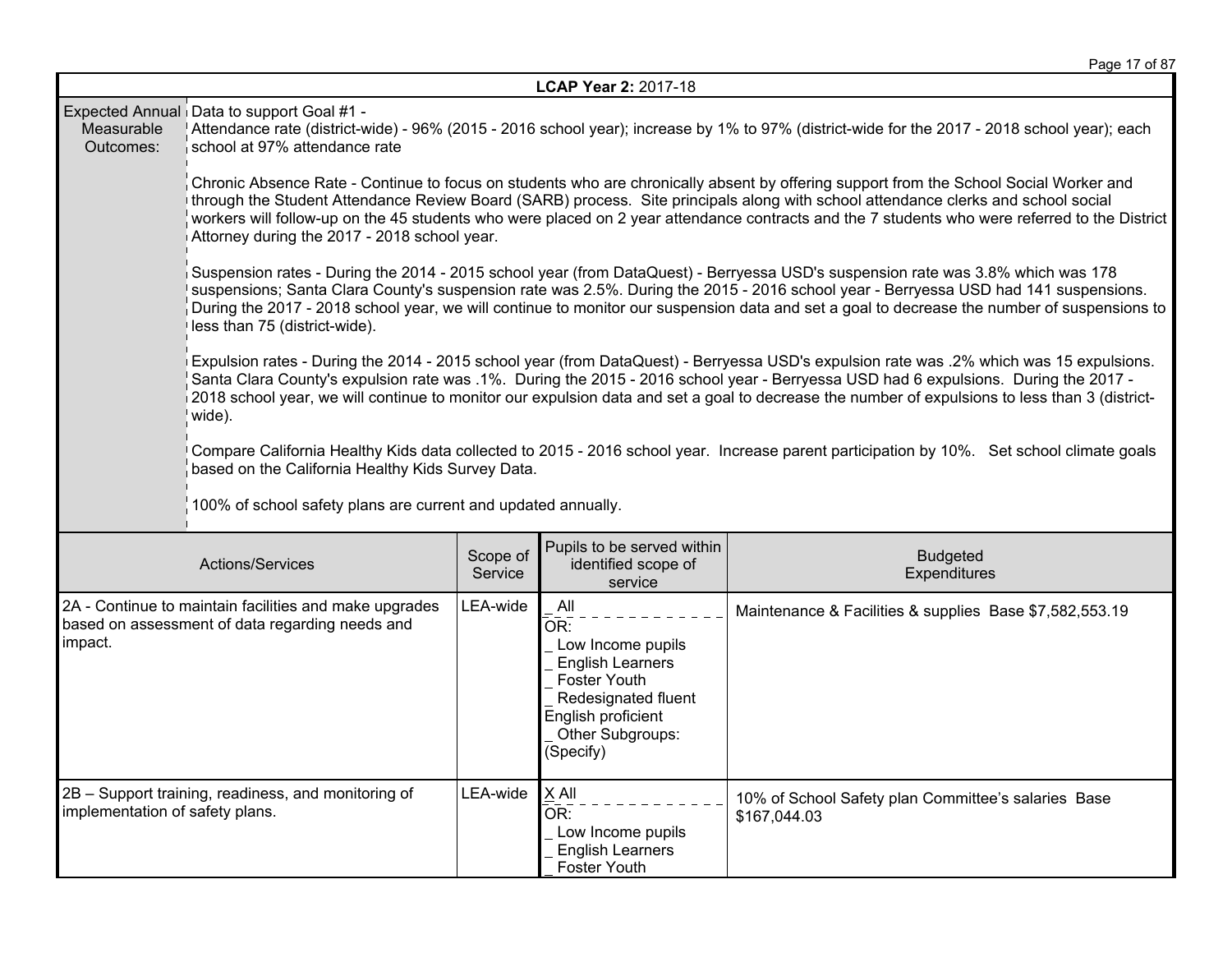|                                                                                                                                                                                                                                                                                                                                                                                             |                             |                                                                                                                                                                 | Page 18 of 87                                                                                                                                                                                           |
|---------------------------------------------------------------------------------------------------------------------------------------------------------------------------------------------------------------------------------------------------------------------------------------------------------------------------------------------------------------------------------------------|-----------------------------|-----------------------------------------------------------------------------------------------------------------------------------------------------------------|---------------------------------------------------------------------------------------------------------------------------------------------------------------------------------------------------------|
|                                                                                                                                                                                                                                                                                                                                                                                             |                             | Redesignated fluent<br>English proficient<br>Other Subgroups:<br>(Specify)                                                                                      |                                                                                                                                                                                                         |
| 2C -Individual school sites decide on which programs to<br>adopt, such as PBIS, BEST, WEB, and use of social<br>workers/counselors shared between school sites<br>(elementary schools).<br>Middle school counselors, school social workers, and<br>assistant principals will look into professional<br>development for implementing restorative justice<br>practices at their school sites. | LEA-wide,<br>School<br>wide | All<br>OR:<br>Low Income pupils<br><b>English Learners</b><br><b>Foster Youth</b><br>Redesignated fluent<br>English proficient<br>Other Subgroups:<br>(Specify) | Cost of PBIS and other programs at school sites<br>Supplemental \$47,500                                                                                                                                |
| 2D - Monitor implementation of activities to support<br>digital citizenship and adjust as necessary (tracking<br>system).                                                                                                                                                                                                                                                                   | LEA-wide                    | All<br>OR:<br>Low Income pupils<br><b>English Learners</b><br><b>Foster Youth</b><br>Redesignated fluent<br>English proficient<br>Other Subgroups:<br>(Specify) | 10% of Technology coach's salary Supplemental \$12,859.00                                                                                                                                               |
| 2E - Continue to support students' socio-emotional<br>needs by employing 8 school social workers (5 -<br>elementary schools and 3 - middle schools).<br>FosterVision to help schools identify and support Foster<br>Youth students. Provide tutoring and mentoring<br>services for Foster Youth students.<br>Transportation cost support and other services for<br>Homeless students.       | LEA-wide                    | X All<br>OR:<br>Low Income pupils<br><b>English Learners</b><br>X Foster Youth<br>Redesignated fluent<br>English proficient<br>Other Subgroups:<br>(Specify)    | School Social Workers' salaries Supplemental \$725,444.08<br>Transportation support (Homeless students) Supplemental<br>\$10,000<br>Tutoring/mentoring support for Foster Youth Supplemental<br>\$5,000 |
| 2F - Continue implementation and monitor effectiveness LEA-wide<br>of the Response To Intervention (RTI) model and<br>specifically social-emotional programs (e.g. PBIS)<br>across all schools.                                                                                                                                                                                             |                             | $X$ All<br>OR:<br>Low Income pupils<br><b>English Learners</b><br>Foster Youth<br>Redesignated fluent<br>English proficient                                     | School Social Workers' salaries Supplemental \$725,444.08                                                                                                                                               |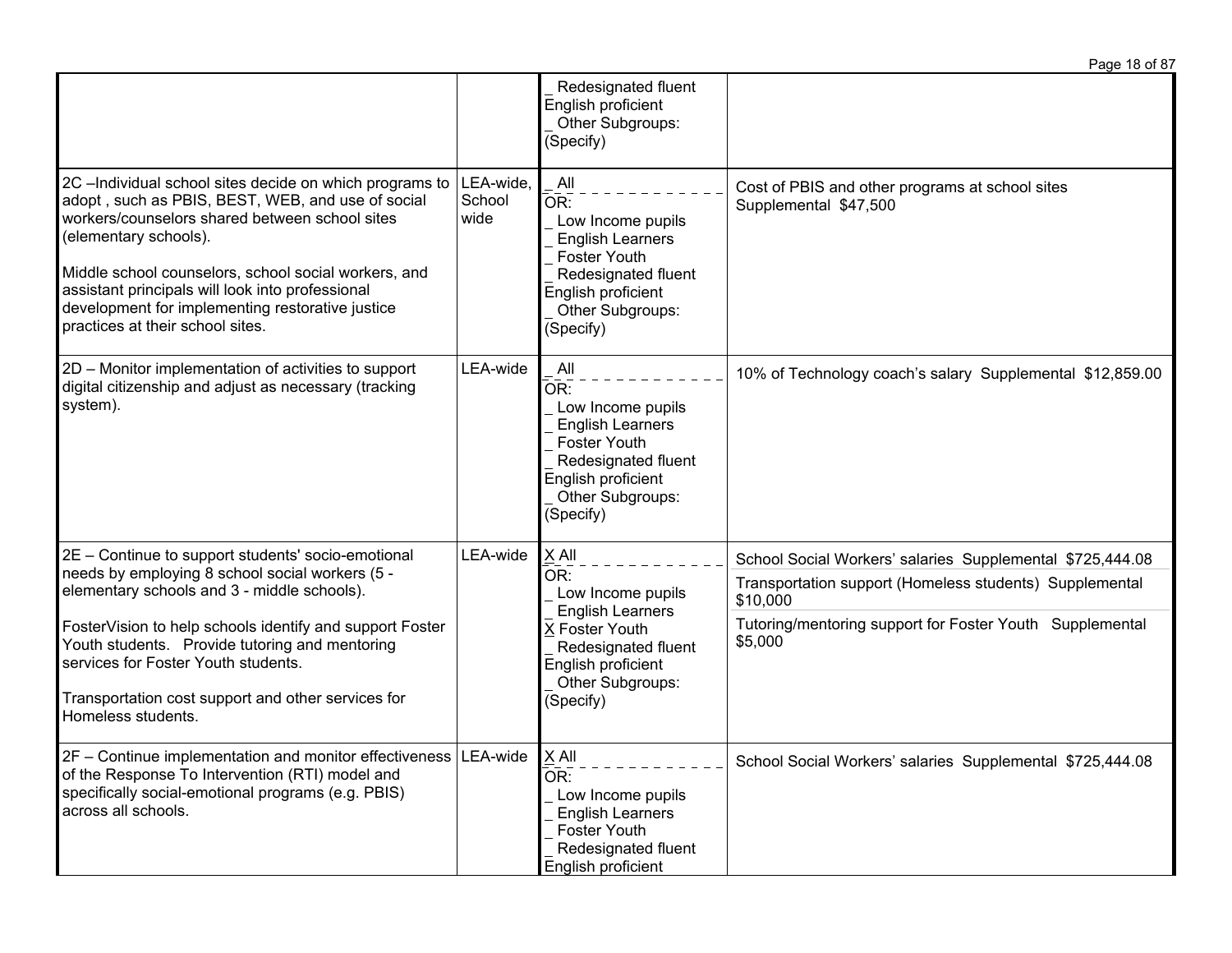|                         |                                                                                                                                                                                                                                                                                                                                                                                                                                                                                                                                                                                                                                                                                                                                                                                                                                                                                                                                                                                                                                                                                                                                                                                                                                                                                                                                                                                                                                                                                                                                                                                                                                                                                                                                                                   |                     |                                                                                                                                                            | Page 19 of 87                                           |
|-------------------------|-------------------------------------------------------------------------------------------------------------------------------------------------------------------------------------------------------------------------------------------------------------------------------------------------------------------------------------------------------------------------------------------------------------------------------------------------------------------------------------------------------------------------------------------------------------------------------------------------------------------------------------------------------------------------------------------------------------------------------------------------------------------------------------------------------------------------------------------------------------------------------------------------------------------------------------------------------------------------------------------------------------------------------------------------------------------------------------------------------------------------------------------------------------------------------------------------------------------------------------------------------------------------------------------------------------------------------------------------------------------------------------------------------------------------------------------------------------------------------------------------------------------------------------------------------------------------------------------------------------------------------------------------------------------------------------------------------------------------------------------------------------------|---------------------|------------------------------------------------------------------------------------------------------------------------------------------------------------|---------------------------------------------------------|
|                         |                                                                                                                                                                                                                                                                                                                                                                                                                                                                                                                                                                                                                                                                                                                                                                                                                                                                                                                                                                                                                                                                                                                                                                                                                                                                                                                                                                                                                                                                                                                                                                                                                                                                                                                                                                   |                     | Other Subgroups:<br>(Specify)                                                                                                                              |                                                         |
|                         | 2G - Monitor and support students with health issues<br>(i.e. diabetes, allergies, etc.) that can interfere with<br>academic success causing absences at the school sites                                                                                                                                                                                                                                                                                                                                                                                                                                                                                                                                                                                                                                                                                                                                                                                                                                                                                                                                                                                                                                                                                                                                                                                                                                                                                                                                                                                                                                                                                                                                                                                         | LEA-wide            | X All<br>OR:<br>Low Income pupils<br><b>English Learners</b><br>Foster Youth<br>Redesignated fluent<br>English proficient<br>Other Subgroups:<br>(Specify) | Additional .5 FTE School Nurse Supplemental \$75,000    |
|                         |                                                                                                                                                                                                                                                                                                                                                                                                                                                                                                                                                                                                                                                                                                                                                                                                                                                                                                                                                                                                                                                                                                                                                                                                                                                                                                                                                                                                                                                                                                                                                                                                                                                                                                                                                                   |                     | LCAP Year 3: 2018-19                                                                                                                                       |                                                         |
| Measurable<br>Outcomes: | Expected Annual Data to support Goal #1 -<br>Attendance rate (district-wide) - 96% (2015 - 2016 school year); increase by 1% to 97% (district-wide for the 2016 - 2017 school year); each<br>school at 97% attendance rate<br>Chronic Absence Rate - Continue to focus on students who are chronically absent by offering support from the School Social Worker and<br>through the Student Attendance Review Board (SARB) process. Site principals along with school attendance clerks and school social<br>workers will follow-up on the 45 students who were placed on 2 year attendance contracts and the 7 students who were referred to the District<br>Attorney during the 2016 - 2017 school year.<br>Suspension rates - During the 2014 - 2015 school year (from DataQuest) - Berryessa USD's suspension rate was 3.8% which was 178<br>suspensions; Santa Clara County's suspension rate was 2.5%. During the 2015 - 2016 school year - Berryessa USD had 141 suspensions.<br>During the 2016 - 2017 school year, we will continue to monitor our suspension data and set a goal to decrease the number of suspensions to<br>less than 100 (district-wide).<br>Expulsion rates - During the 2014 - 2015 school year (from DataQuest) - Berryessa USD's expulsion rate was .2% which was 15 expulsions.<br>Santa Clara County's expulsion rate was .1%. During the 2015 - 2016 school year - Berryessa USD had 6 expulsions. During the 2016 -<br>2017 school year, we will continue to monitor our expulsion data and set a goal to decrease the number of expulsions to less than 5 (district-<br>wide).<br>Set school climate goals based on the California Healthy Kids Survey Data.<br>100% of school safety plans are current and updated annually. |                     |                                                                                                                                                            |                                                         |
|                         | Actions/Services                                                                                                                                                                                                                                                                                                                                                                                                                                                                                                                                                                                                                                                                                                                                                                                                                                                                                                                                                                                                                                                                                                                                                                                                                                                                                                                                                                                                                                                                                                                                                                                                                                                                                                                                                  | Scope of<br>Service | Pupils to be served within<br>identified scope of<br>service                                                                                               | <b>Budgeted</b><br>Expenditures                         |
|                         | 3A - Continue to maintain facilities and make upgrades<br>on assessment of data regarding needs and impact.                                                                                                                                                                                                                                                                                                                                                                                                                                                                                                                                                                                                                                                                                                                                                                                                                                                                                                                                                                                                                                                                                                                                                                                                                                                                                                                                                                                                                                                                                                                                                                                                                                                       | LEA-wide            | $X$ All<br>OR:                                                                                                                                             | Maintenance & Facilities & supplies Base \$7,582,553.19 |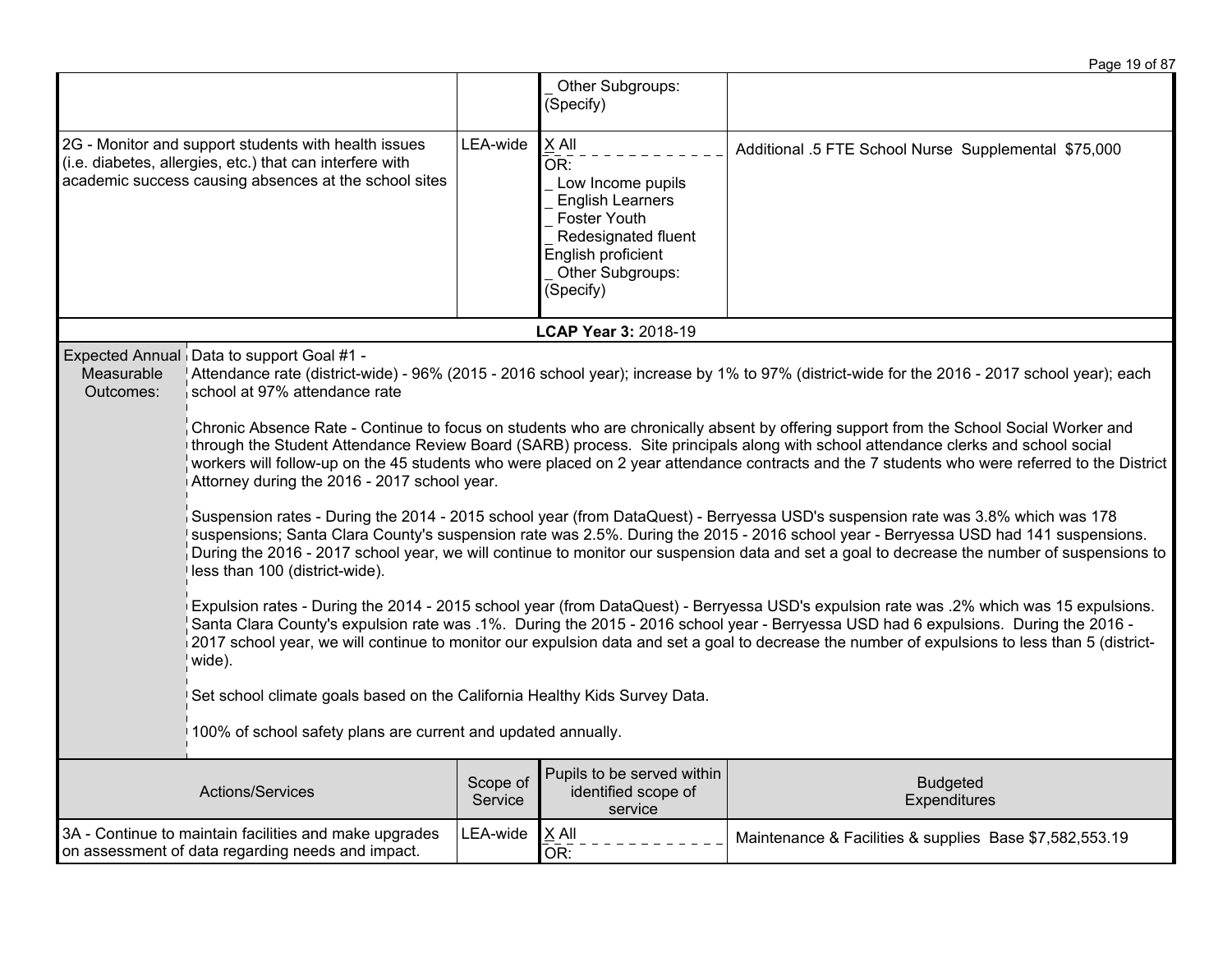|                                                                                                                                                                                                            |                             |                                                                                                                                                                     | Page 20 of 87                                                       |
|------------------------------------------------------------------------------------------------------------------------------------------------------------------------------------------------------------|-----------------------------|---------------------------------------------------------------------------------------------------------------------------------------------------------------------|---------------------------------------------------------------------|
|                                                                                                                                                                                                            |                             | Low Income pupils<br><b>English Learners</b><br><b>Foster Youth</b><br>Redesignated fluent<br>English proficient<br>Other Subgroups:<br>(Specify)                   |                                                                     |
| 3B - Support training, readiness, and monitoring of<br>implementation of safety plans.                                                                                                                     | LEA-wide                    | $X$ All<br>OR:<br>Low Income pupils<br><b>English Learners</b><br><b>Foster Youth</b><br>Redesignated fluent<br>English proficient<br>Other Subgroups:<br>(Specify) | 10% of School Safety plan Committee's salaries Base<br>\$167,044.03 |
| 3C - Individual school sites decide on which positive<br>behavior programs to adopt, such as PBIS, BEST, WEB,<br>and use of social workers/counselors shared between<br>school sites (elementary schools). | LEA-wide<br>School-<br>wide | X All<br>OR:<br>Low Income pupils<br><b>English Learners</b><br><b>Foster Youth</b><br>Redesignated fluent<br>English proficient<br>Other Subgroups:<br>(Specify)   | Cost of PBIS and other programs at school sites                     |
| 3D - Monitor implementation of activities to support<br>digital citizenship and adjust as necessary.                                                                                                       | LEA-wide                    | X All<br>OR:<br>Low Income pupils<br><b>English Learners</b><br><b>Foster Youth</b><br>Redesignated fluent<br>English proficient<br>Other Subgroups:<br>(Specify)   | 10% of Technology coach's salary Supplemental \$12,859              |
| 3E - Continue to support students' socio-emotional<br>needs by employing 8 school social workers (5 -                                                                                                      | LEA-wide                    | $\times$ All<br>OR:<br>Low Income pupils<br><b>English Learners</b>                                                                                                 | School Social Workers' salaries Supplemental \$725,444.08           |
| elementary schools and 3 - middle schools).                                                                                                                                                                |                             |                                                                                                                                                                     | Transportation support (Homeless students) Supplemental<br>\$10,000 |
| FosterVision to help schools identify and support Foster                                                                                                                                                   |                             | Foster Youth                                                                                                                                                        | Tutoring/mentoring for Foster Youth students Supplemental           |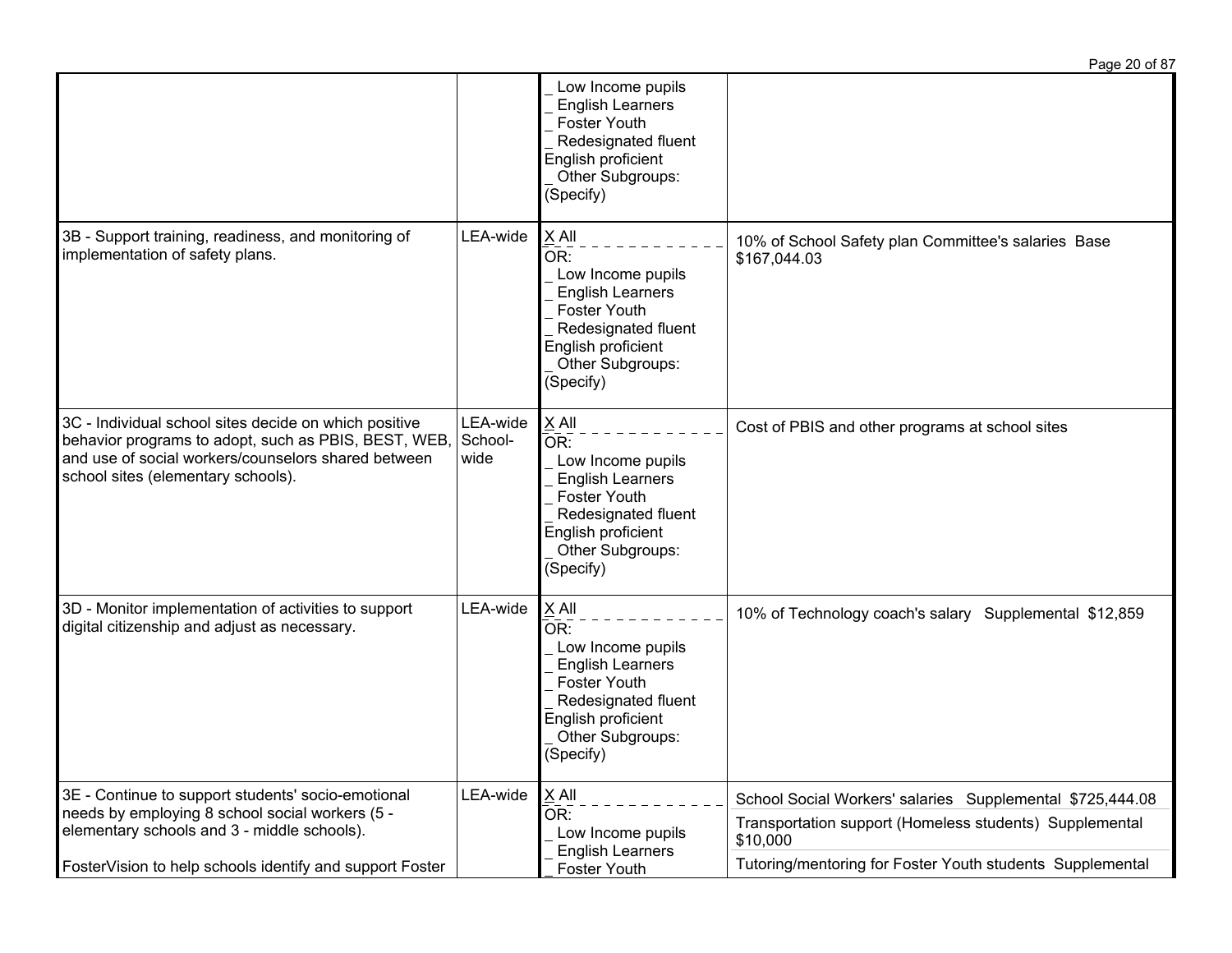|                                                                                                                                                                                        |          |                                                                                                                                                            | Page 21 of 87                                             |
|----------------------------------------------------------------------------------------------------------------------------------------------------------------------------------------|----------|------------------------------------------------------------------------------------------------------------------------------------------------------------|-----------------------------------------------------------|
| Youth students. Provide tutoring and mentoring<br>services for Foster Youth students.<br>Transportation cost support and other services for<br>Homeless students.                      |          | Redesignated fluent<br>English proficient<br>Other Subgroups:<br>(Specify)                                                                                 | \$5,000                                                   |
| 3F - Continue implementation and monitor effectiveness<br>of the Response to Intervention (RTI) model and<br>specifically social-emotional programs (e.g. PBIS)<br>across all schools. | LEA-wide | X All<br>OR:<br>Low Income pupils<br><b>English Learners</b><br>Foster Youth<br>Redesignated fluent<br>English proficient<br>Other Subgroups:<br>(Specify) | School Social Workers' salaries Supplemental \$725,444.08 |
| 3G - Monitor and support students with health issues<br>(i.e. diabetes, allergies, etc.) that can interfere with<br>academic success causing absences at the school sites              | LEA-wide | X All<br>OR:<br>Low Income pupils<br><b>English Learners</b><br>Foster Youth<br>Redesignated fluent<br>English proficient<br>Other Subgroups:<br>(Specify) | Additional .5 FTE Nurse Supplemental \$75,000             |

Complete a copy of this table for each of the LEA's goals. Duplicate and expand the fields as necessary.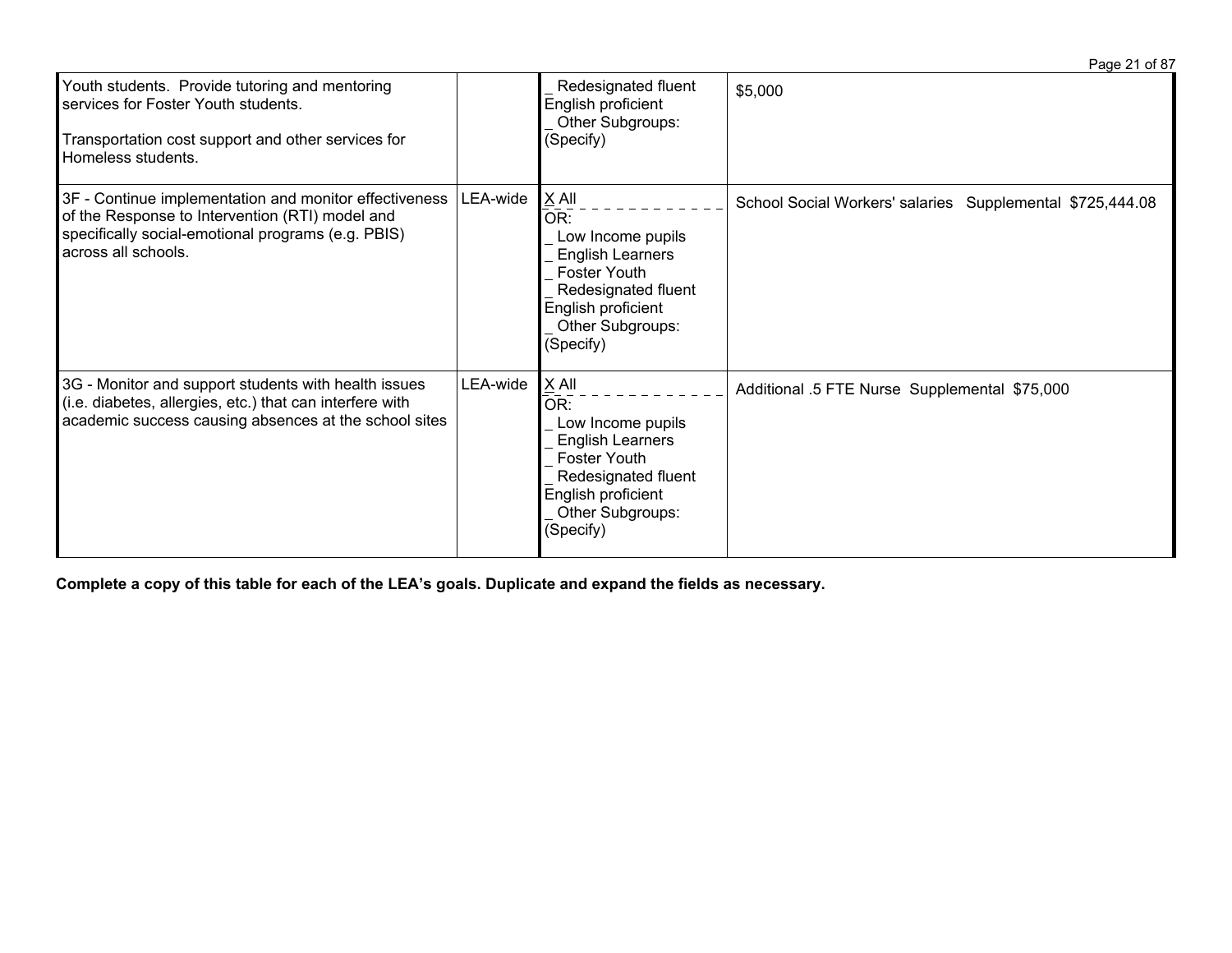Page 22 of 87

|                         | Provide Common Core State Standards (CCSS) Instruction with strategic use of technology for proficiency in<br>the 4 Cs: Communication, Collaboration, Critical Thinking, and Creativity | Related State and/or Local Priorities:<br>1 X 2 X 3 4 5 6 7 X 8 X |
|-------------------------|-----------------------------------------------------------------------------------------------------------------------------------------------------------------------------------------|-------------------------------------------------------------------|
| GOAL 2:                 |                                                                                                                                                                                         | COE only: 9 10                                                    |
|                         |                                                                                                                                                                                         | Local: Specify                                                    |
| <b>Identified Need:</b> |                                                                                                                                                                                         |                                                                   |
| Goal Applies to:        | Schools: ALL                                                                                                                                                                            |                                                                   |
|                         | Applicable Pupil<br>ALL<br>Subgroups:                                                                                                                                                   |                                                                   |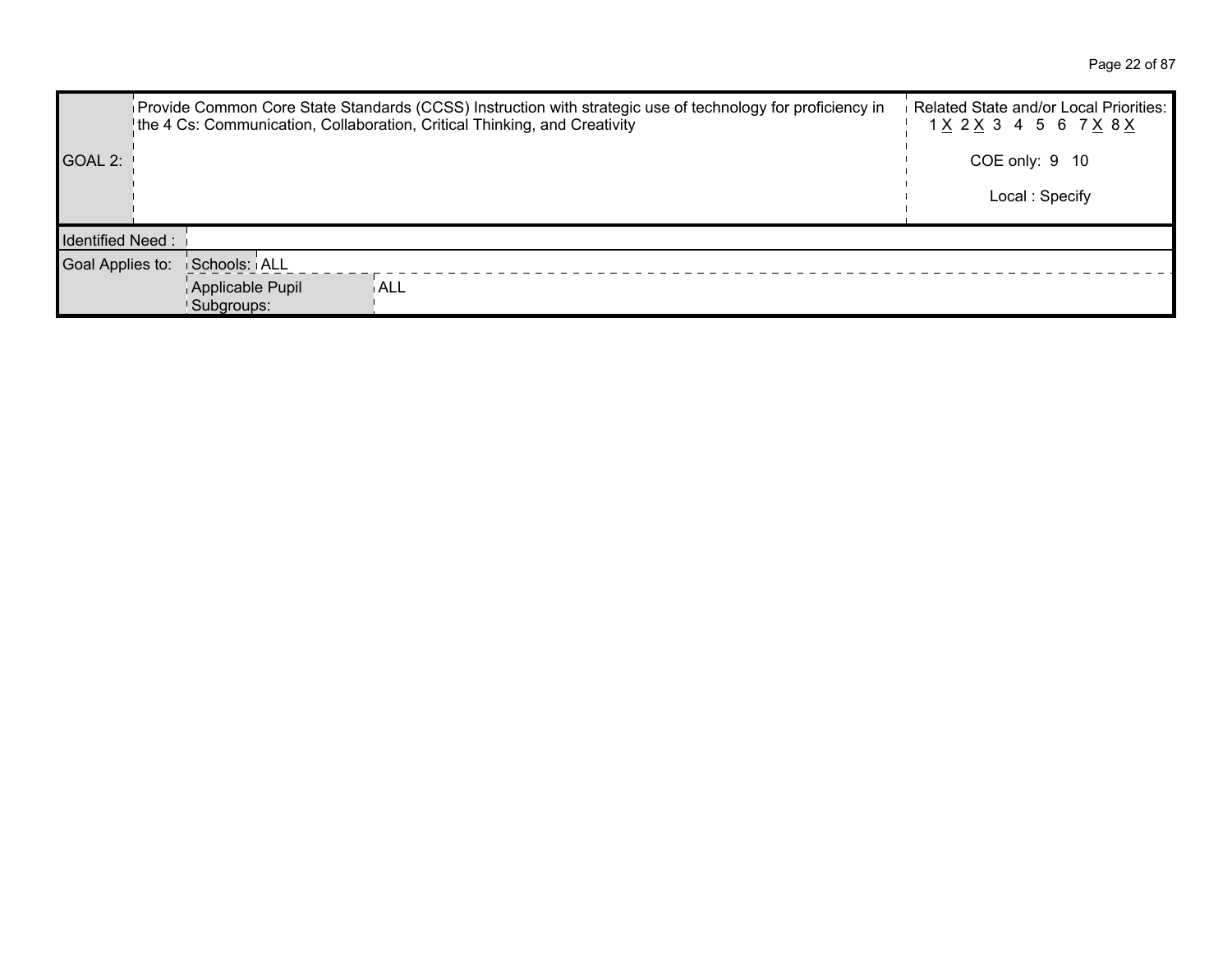| Page 23 of 87 |  |  |  |
|---------------|--|--|--|
|---------------|--|--|--|

| LCAP Year 1: 2016-17                                                                                                                                                                                                                                                                                                                                                             |                                                                                                                                                                                                                                                                                                                                                                                                                                                                                                                                                           |                     |                                                              |                                 |  |  |  |  |
|----------------------------------------------------------------------------------------------------------------------------------------------------------------------------------------------------------------------------------------------------------------------------------------------------------------------------------------------------------------------------------|-----------------------------------------------------------------------------------------------------------------------------------------------------------------------------------------------------------------------------------------------------------------------------------------------------------------------------------------------------------------------------------------------------------------------------------------------------------------------------------------------------------------------------------------------------------|---------------------|--------------------------------------------------------------|---------------------------------|--|--|--|--|
|                                                                                                                                                                                                                                                                                                                                                                                  | Expected Annual Expected annual measurable outcomes to support Goal #2:                                                                                                                                                                                                                                                                                                                                                                                                                                                                                   |                     |                                                              |                                 |  |  |  |  |
| Measurable<br>Outcomes:                                                                                                                                                                                                                                                                                                                                                          | In the 2016 - 2017 school year, the goal is to have 100% of teachers appropriately placed in teaching assignments.                                                                                                                                                                                                                                                                                                                                                                                                                                        |                     |                                                              |                                 |  |  |  |  |
|                                                                                                                                                                                                                                                                                                                                                                                  | In the 2016 - 2017 school year, the goal is to maintain 100% of sites passing the Williams Compliance review.                                                                                                                                                                                                                                                                                                                                                                                                                                             |                     |                                                              |                                 |  |  |  |  |
|                                                                                                                                                                                                                                                                                                                                                                                  | Toyon Elementary School was identified as our Science Technology Engineering Arts and Mathematics (STEAM) school to be opened in the<br>2017 - 2018 school year.                                                                                                                                                                                                                                                                                                                                                                                          |                     |                                                              |                                 |  |  |  |  |
|                                                                                                                                                                                                                                                                                                                                                                                  | In the 2016 - 2017 school year, elementary music will be a pull-out model and physical education will be used as the 4th and 5th grade prep<br>period. We will track the number of students who choose to participate in our elementary music program.                                                                                                                                                                                                                                                                                                    |                     |                                                              |                                 |  |  |  |  |
|                                                                                                                                                                                                                                                                                                                                                                                  | In the 2016 - 2017 school year, our goal is to increase the students who have met or exceeded the district-wide total by +5% (57%) in English<br>Language Arts on the 2015 - 2016 SBAC. In the 2016 - 2017 school year, our goal is to increase the students who have met or exceeded the<br>district-wide total by +5% (55%) in Math on the 2015 - 2016 SBAC.                                                                                                                                                                                            |                     |                                                              |                                 |  |  |  |  |
|                                                                                                                                                                                                                                                                                                                                                                                  | Continue to monitor the Reading Inventory Lexile Growth of EL middle school students who are enrolled in Read 180/System 44. In the 2016<br>- 2017 school year, there will be a mean district growth of 50 points based on a pre and post assessment (SRI). Students who do not make<br>significant growth in the Read 180/System 44 program will remain in the program and students who make significant growth will be<br>mainstreamed back into the regular education classrooms.                                                                      |                     |                                                              |                                 |  |  |  |  |
|                                                                                                                                                                                                                                                                                                                                                                                  | Continue to reach the state target of 60.5% for AMAO 1 (Percentage of ELs Making Annual Progress in Learning) on the CELDT.                                                                                                                                                                                                                                                                                                                                                                                                                               |                     |                                                              |                                 |  |  |  |  |
|                                                                                                                                                                                                                                                                                                                                                                                  | Continue to reach the state target of 24.2% for AMAO 2 (Percentage of ELs Attaining the English Proficient Level on CELDT); Continue to<br>reach the state target of 50.9% English Learners 5 years or more                                                                                                                                                                                                                                                                                                                                               |                     |                                                              |                                 |  |  |  |  |
|                                                                                                                                                                                                                                                                                                                                                                                  | Decrease the number of students being referred for Special Education services. In 2016 - 2017, the goal would be to have the number of K -<br>8 assessments below 100 based on implementing Supplemental Instruction and differentiating instruction for students who are below grade<br>level standards.                                                                                                                                                                                                                                                 |                     |                                                              |                                 |  |  |  |  |
|                                                                                                                                                                                                                                                                                                                                                                                  | In the 2015 - 2016 school year, we had 201 students who participated in the Supplemental Education System (SES) program. In 2016 - 2017,<br>Supplemental Instruction (SI) will be more site based taught by a credentialed teacher. The program that they will be using is Leveled Literacy<br>Intervention (LLI). We will monitor the progress of the students who participate in the program in the 2016 - 2017 school year to see how<br>many reading levels they improve. This will set a baseline for collecting data for the following school year. |                     |                                                              |                                 |  |  |  |  |
| Create district benchmark assessments (using adopted curriculum - GoMath, enVision, CPM, F & P reading assessment kits) that are aligned<br>to the Common Core State Standards (CCSS) and support teachers to evaluate the data and refine instruction to meet student needs.<br>Establish goals for student achievement based on baseline achievement data collected 2016-2017. |                                                                                                                                                                                                                                                                                                                                                                                                                                                                                                                                                           |                     |                                                              |                                 |  |  |  |  |
|                                                                                                                                                                                                                                                                                                                                                                                  | Actions/Services                                                                                                                                                                                                                                                                                                                                                                                                                                                                                                                                          | Scope of<br>Service | Pupils to be served within<br>identified scope of<br>service | <b>Budgeted</b><br>Expenditures |  |  |  |  |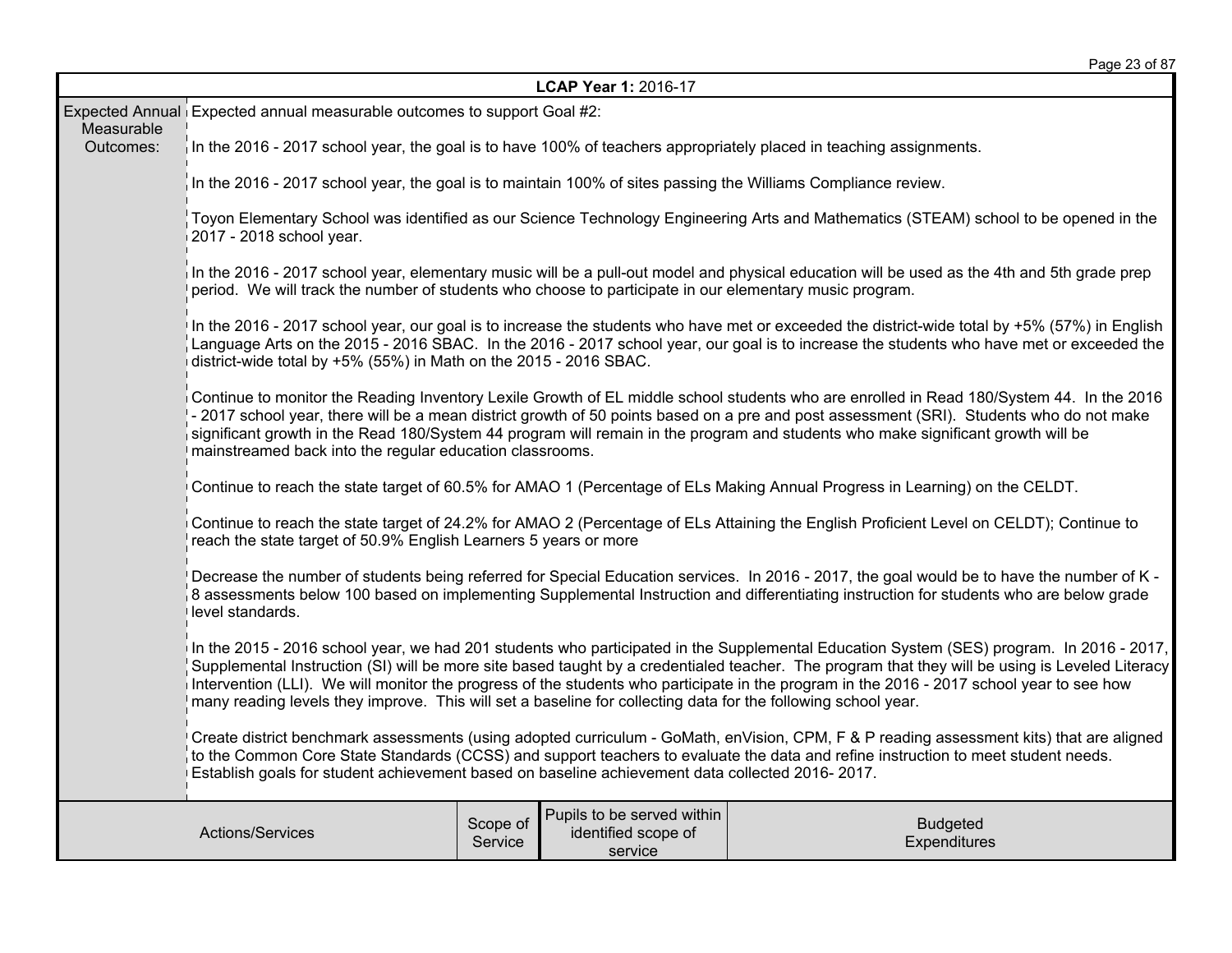| 1A - Provide basic instructional services, which include<br>classroom teachers, school administrators, office staff,<br>and district office administrators and staff. Recruit new<br>staff to fill vacated positions as early as possible to<br>ensure a full staff and delivery of basic instructional<br>services.                                                                                                            | LEA-wide | $X$ All<br>OR:<br>Low Income pupils<br><b>English Learners</b><br>Foster Youth<br>Redesignated fluent<br>English proficient<br>Other Subgroups:<br>(Specify) | All salaries Base \$42,591,760.00                                       |                                                                                                               |
|---------------------------------------------------------------------------------------------------------------------------------------------------------------------------------------------------------------------------------------------------------------------------------------------------------------------------------------------------------------------------------------------------------------------------------|----------|--------------------------------------------------------------------------------------------------------------------------------------------------------------|-------------------------------------------------------------------------|---------------------------------------------------------------------------------------------------------------|
| 1B - Provide resources to support state standards-                                                                                                                                                                                                                                                                                                                                                                              | LEA-wide | $X$ All                                                                                                                                                      | Materials/Technology Supplemental \$573,286.40                          |                                                                                                               |
| aligned instruction:                                                                                                                                                                                                                                                                                                                                                                                                            |          | OR:<br>Low Income pupils                                                                                                                                     | Technology salaries Supplemental \$743,607.33                           |                                                                                                               |
| a- Replace consumables and associated CCSS                                                                                                                                                                                                                                                                                                                                                                                      |          | <b>English Learners</b>                                                                                                                                      | 2 part-time PE aides Supplemental \$75,000                              |                                                                                                               |
| materials (including sets of Rigby books and short books                                                                                                                                                                                                                                                                                                                                                                        |          | Foster Youth                                                                                                                                                 | Library books at each school site Supplemental \$65,000                 |                                                                                                               |
| for K - 2nd grade teachers). Develop curriculum maps<br>for newly adopted curriculum materials and revise and                                                                                                                                                                                                                                                                                                                   |          | Redesignated fluent                                                                                                                                          | BrightByte survey Supplemental \$15,000                                 |                                                                                                               |
| align benchmarks to the standards in each unit.                                                                                                                                                                                                                                                                                                                                                                                 |          | English proficient<br>Other Subgroups:<br>(Specify)                                                                                                          | Tech lead (\$1000 stipend) at each school site Supplemental<br>\$13,000 |                                                                                                               |
| b- Continue to create professional learning resources to<br>highlight effective practices and improve teaching<br>practice such as observations of teachers modeling<br>practices and video sample lessons.                                                                                                                                                                                                                     |          |                                                                                                                                                              |                                                                         | Rigby Books & Short Books to teach small group instruction<br>(K - 2nd grade teachers) Supplemental \$200,000 |
| c- Maintain a district-wide system to share lessons<br>created at individual school sites. Include curriculum<br>maps for newly adopted curriculum and any additional<br>materials or resources needed for students to meet state<br>standards.                                                                                                                                                                                 |          |                                                                                                                                                              |                                                                         |                                                                                                               |
| d- Continue to invest in and support classroom<br>technology (e.g., computers for teachers, students, and<br>administrators; and software). Develop a protocol for<br>evaluating and purchasing software to ensure it is<br>aligned with state standards and district curriculum. Hire<br>1 FTE Computer Specialist to help support additional<br>computers in the classrooms. Identify technology lead<br>at each school site. |          |                                                                                                                                                              |                                                                         |                                                                                                               |
| e - Hire 2 Physical Education aides to support the<br>elementary PE program during the 4th/5th grade prep<br>period.                                                                                                                                                                                                                                                                                                            |          |                                                                                                                                                              |                                                                         |                                                                                                               |
| f - Purchase library books to help supplement CCSS                                                                                                                                                                                                                                                                                                                                                                              |          |                                                                                                                                                              |                                                                         |                                                                                                               |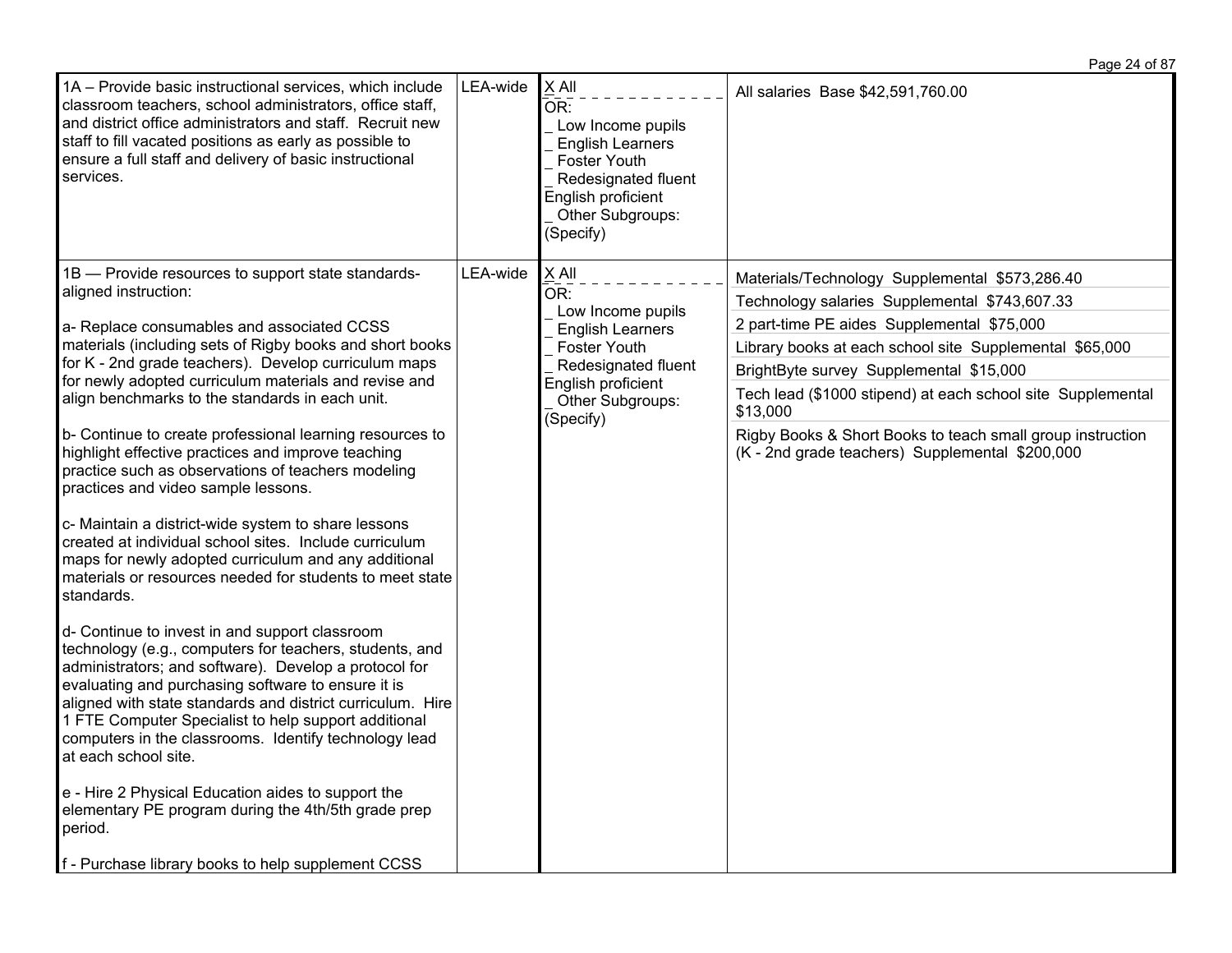|                                                                                                                                                                                                                                                                                                                                                                                                                                                                                                                                                                                                                                                                                                                                                                                                                                                                                                               |                |                                                                                                                                                                   | Page 25 of 87                                                                                                    |
|---------------------------------------------------------------------------------------------------------------------------------------------------------------------------------------------------------------------------------------------------------------------------------------------------------------------------------------------------------------------------------------------------------------------------------------------------------------------------------------------------------------------------------------------------------------------------------------------------------------------------------------------------------------------------------------------------------------------------------------------------------------------------------------------------------------------------------------------------------------------------------------------------------------|----------------|-------------------------------------------------------------------------------------------------------------------------------------------------------------------|------------------------------------------------------------------------------------------------------------------|
| lessons.                                                                                                                                                                                                                                                                                                                                                                                                                                                                                                                                                                                                                                                                                                                                                                                                                                                                                                      |                |                                                                                                                                                                   |                                                                                                                  |
| g - Use BrightByte data to create technology action plan<br>at each school site.                                                                                                                                                                                                                                                                                                                                                                                                                                                                                                                                                                                                                                                                                                                                                                                                                              |                |                                                                                                                                                                   |                                                                                                                  |
| 1C - Implement Next Generation Science Standards:<br>a- Maintain site access to Next Generation Science<br>Standards-aligned instructional materials and explore<br>new materials with Science Lead Teachers.<br>b- Continue transition to district STEAM school by<br>engaging with community and planning towards<br>development of magnet program:<br>c-Train staff on the NGSS framework and the needed<br>shifts in instruction with the support of Science Lead<br>Teachers who receive professional development and<br>create NGSS awareness presentations for each school<br>site during 2-4 release days.<br>d-Develop the academic content for the integrated<br>pathway at the middle school beginning in 6th grade<br>using FOSS materials, BaySci professional<br>development, and teacher planning during 2-4 teacher<br>release days.<br>e-Prepare internal district systems for transition to | LEA-wide       | X All<br>OR:<br>Low Income pupils<br><b>English Learners</b><br>Foster Youth<br>Redesignated fluent<br>English proficient<br>Other Subgroups:<br>(Specify)        | BaySci contract for NGSS rollout Supplemental \$47,250<br>NGSS materials & STEAM materials Supplemental \$50,000 |
| STEAM school at Toyon in 2017-18                                                                                                                                                                                                                                                                                                                                                                                                                                                                                                                                                                                                                                                                                                                                                                                                                                                                              |                |                                                                                                                                                                   |                                                                                                                  |
| 1D - Provide enrichment opportunities for students<br>a- The district will maintain its music program and staff.<br>b- The district will maintain its after school programs and<br>services.<br>c- The district will identify expanded enrichment<br>opportunities during the school day (including possible<br>changes to the master schedule and expanded learning<br>time) and will roll out in selected school sites based on<br>available funding.                                                                                                                                                                                                                                                                                                                                                                                                                                                       | LEA-wide       | X All<br>OR:<br>Low Income pupils<br><b>English Learners</b><br><b>Foster Youth</b><br>Redesignated fluent<br>English proficient<br>Other Subgroups:<br>(Specify) | Music Teacher salaries Base \$832,001.85                                                                         |
| 1E - Provide intervention opportunities for students.<br>a- Establish a set of district-wide expectations for use of                                                                                                                                                                                                                                                                                                                                                                                                                                                                                                                                                                                                                                                                                                                                                                                          | School<br>wide | X All<br>OR:                                                                                                                                                      | Site-based interventions/enrichment Supplemental \$50,000                                                        |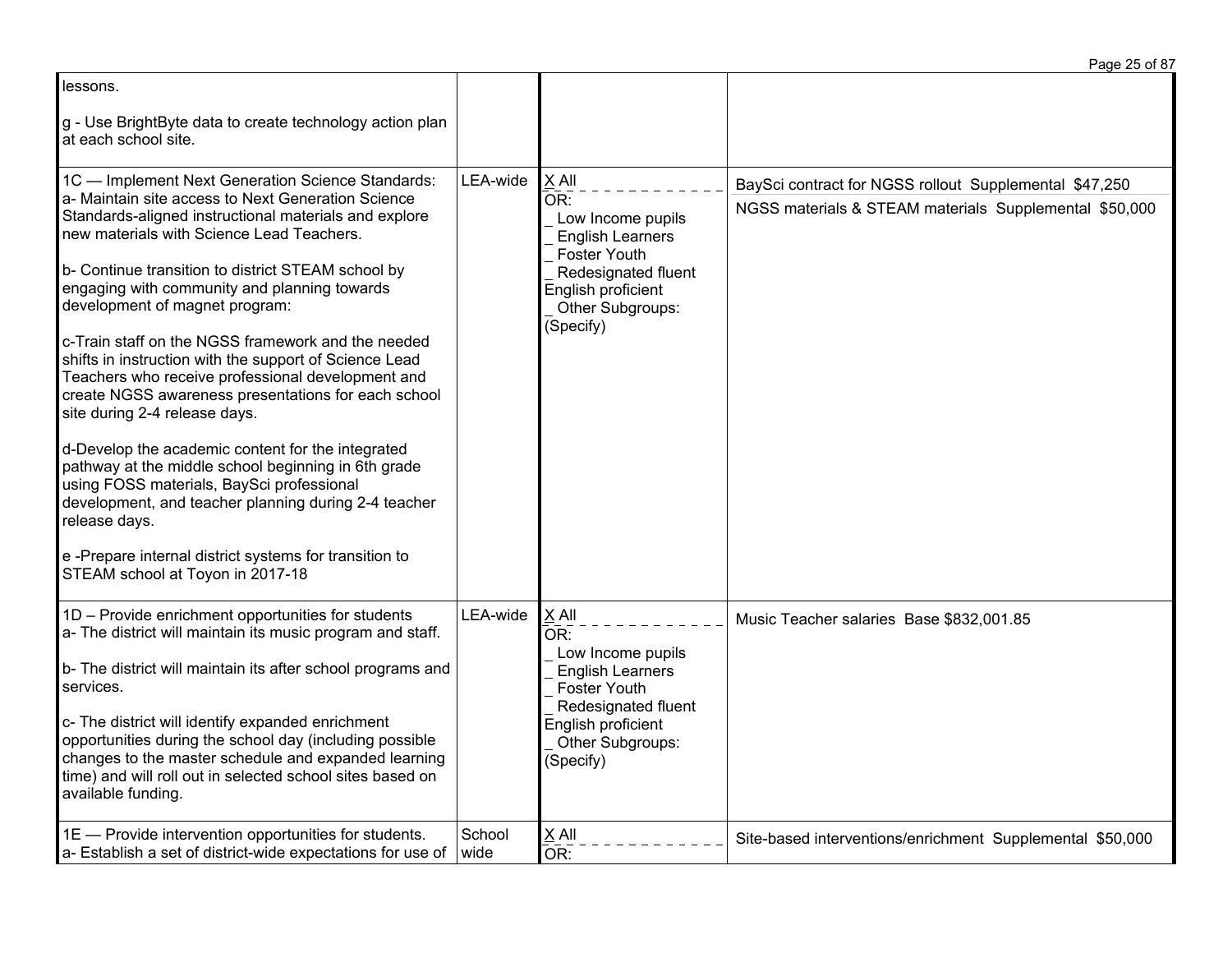|                                                                                                                                                                                                                                                                                                                                                                                                                                                                                                                                                                                                                                                                                                                                                                                                                                                                                                                                                                                                                     |                       |                                                                                                                                                            | Page 26 of 87                                                                                                            |
|---------------------------------------------------------------------------------------------------------------------------------------------------------------------------------------------------------------------------------------------------------------------------------------------------------------------------------------------------------------------------------------------------------------------------------------------------------------------------------------------------------------------------------------------------------------------------------------------------------------------------------------------------------------------------------------------------------------------------------------------------------------------------------------------------------------------------------------------------------------------------------------------------------------------------------------------------------------------------------------------------------------------|-----------------------|------------------------------------------------------------------------------------------------------------------------------------------------------------|--------------------------------------------------------------------------------------------------------------------------|
| funds to support site-based intervention, including a list<br>of appropriate services (including technology<br>applications) to provide to students.<br>b- Train staff on expectations and transition sites to the<br>use of identified interventions and services.<br>c-Develop a protocol to be used at each site to review<br>student data and develop a pathway to proficiency plan<br>for students providing any needed interventions.<br>d-Provide Reading Recovery training for 1 teacher and 2<br>coaches to provide literacy intervention for the lowest<br>performing first grade students at 3 sites.<br>e-Develop a protocol for the District and school sites to<br>use when selecting software programs and apps for<br>intervention and enrichment. Share a list of vendors<br>approved using the new protocol.<br>f-Provide every Resource Specialist teacher and every<br>Special Day Class teacher with the Leveled Literacy<br>Intervention materials and training to support<br>implementation. |                       | Low Income pupils<br><b>English Learners</b><br><b>Foster Youth</b><br>Redesignated fluent<br>English proficient<br>Other Subgroups:<br>(Specify)          |                                                                                                                          |
| 1F - Train principals, other site leaders and teachers<br>on the EL Master Plan, monitor effectiveness, and adjust<br>program as needed.<br>a - Provide Two .5 FTE EL middle school teachers<br>(Morrill & Piedmont) to help provide specific EL<br>instruction (Read 180/System 44)                                                                                                                                                                                                                                                                                                                                                                                                                                                                                                                                                                                                                                                                                                                                | LEA-wide              | All<br>OR:<br>Low Income pupils<br>X English Learners<br><b>Foster Youth</b><br>Redesignated fluent<br>English proficient<br>Other Subgroups:<br>(Specify) | EL Instructional Coach's salary Title III \$127,149.61<br>Two .5 FTE EL middle school teachers Supplemental<br>\$125,000 |
| 1G - Continue to provide middle school sites an AVID<br>program including coordinator stipend, training, and<br>other program resources.                                                                                                                                                                                                                                                                                                                                                                                                                                                                                                                                                                                                                                                                                                                                                                                                                                                                            | All middle<br>schools | X All<br>OR:<br>Low Income pupils<br><b>English Learners</b><br><b>Foster Youth</b><br>Redesignated fluent<br>English proficient<br>Other Subgroups:       | AVID contract Supplemental \$12,282<br>AVID Director's stipend Supplemental \$1500                                       |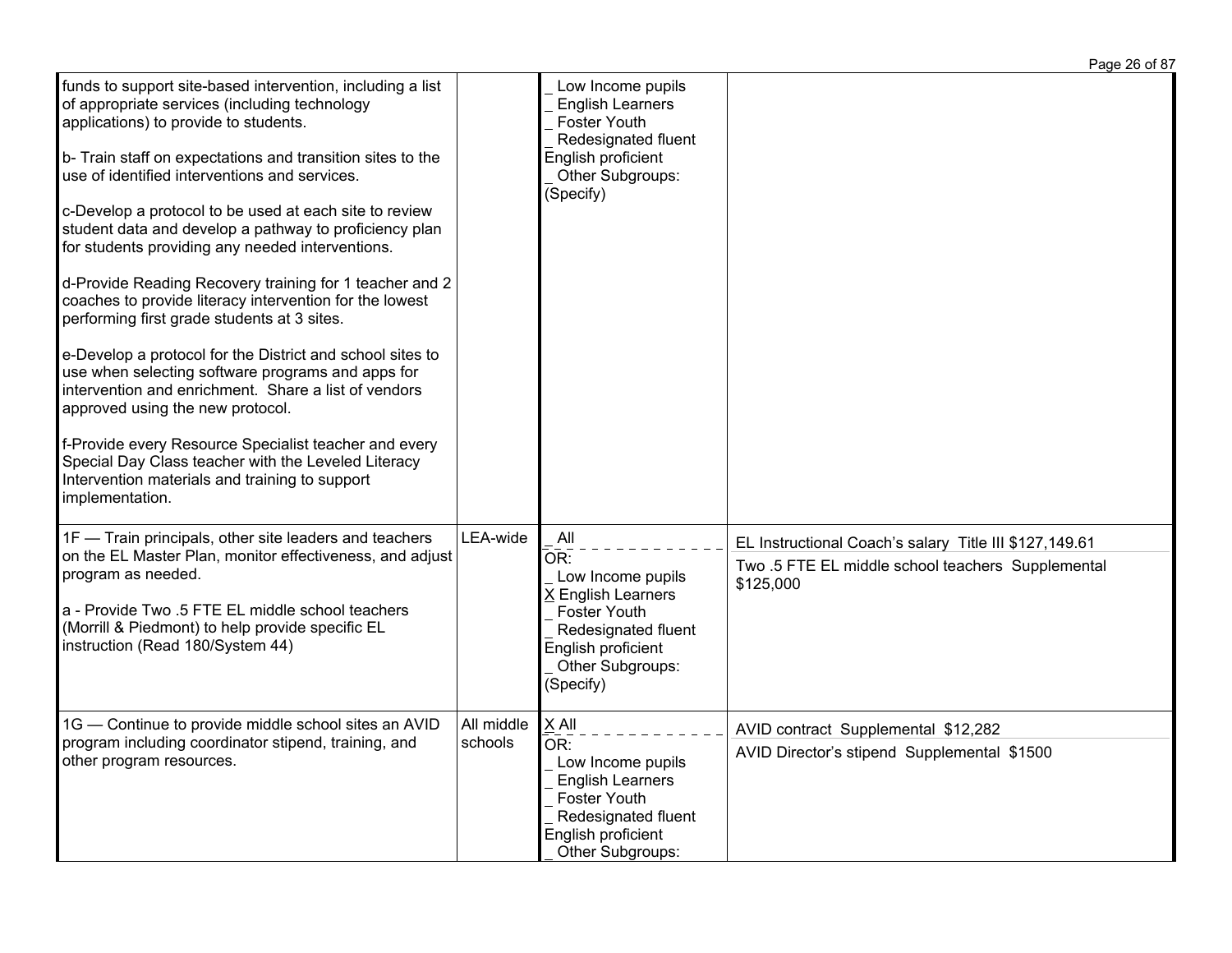|                                                                                                                                                                                                                                                                                                                                                                                                                                                                                                                                                                                                                                                                                                                                                |          | (Specify)                                                                                                                                                                               |                                                                                                              |
|------------------------------------------------------------------------------------------------------------------------------------------------------------------------------------------------------------------------------------------------------------------------------------------------------------------------------------------------------------------------------------------------------------------------------------------------------------------------------------------------------------------------------------------------------------------------------------------------------------------------------------------------------------------------------------------------------------------------------------------------|----------|-----------------------------------------------------------------------------------------------------------------------------------------------------------------------------------------|--------------------------------------------------------------------------------------------------------------|
| 1H - Continue the professional development and<br>implementation of the Project Based Learning roll-out<br>plan (which may include time for curriculum planning,<br>and materials to support expand implementation).<br>Reference PBL, EDLeader21 4C's Depth of Knowledge<br>rubrics when developing curriculum maps and resources<br>for teachers to support rigorous classroom instruction<br>that develops students ability use the 4C's.                                                                                                                                                                                                                                                                                                   | LEA-wide | X All<br>OR:<br>Low Income pupils<br><b>English Learners</b><br><b>Foster Youth</b><br>Redesignated fluent<br>English proficient<br>Other Subgroups:<br>(Specify)                       | Planning materials and substitute costs Supplemental<br>\$15,000                                             |
| 11 - Roll-out an online walk through tool for use by<br>principals and district leaders during classrooms<br>observations that are focused on collecting evidence of<br>the 4C's using EDLeader 21 rubrics as a guide.<br>Train principals on use of online walk though tool.                                                                                                                                                                                                                                                                                                                                                                                                                                                                  |          | <b>XAII</b><br>$\overline{\mathsf{OR}}$ :<br>Low Income pupils<br><b>English Learners</b><br>Foster Youth<br>Redesignated fluent<br>English proficient<br>Other Subgroups:<br>(Specify) | Purchase of online walk-through tool and principal training<br>Supplemental \$1,500                          |
| 1J - Implement CCSS, the 4C's and technology in                                                                                                                                                                                                                                                                                                                                                                                                                                                                                                                                                                                                                                                                                                |          | X All                                                                                                                                                                                   | SVMI Membership Supplemental \$7,500                                                                         |
| mathematics:<br>a- Maintain site access to CCSS Standards-aligned<br>instructional materials.<br>b- Develop curriculum maps and pacing guides for math<br>that support students in transitioning from GoMath in K-2<br>to enVsion in 3-5, and then CPM in middle school.<br>Incorporate supplemental materials into unit plans to<br>support universal access or increase the rigor of each<br>program as needed. Support teacher in the use of<br>technology aspects of the math curriculum. Provide 2-4<br>release days for the Math Curriculum Leadership Team<br>to develop curriculum maps.<br>c-Train staff on meeting the needs of English learners in<br>middle school when working with the dense and<br>language rich CPM textbooks. |          | ŌR:<br>Low Income pupils<br><b>English Learners</b><br><b>Foster Youth</b><br>Redesignated fluent<br>English proficient<br>Other Subgroups:<br>(Specify)                                | Santa Clara County Office of Education contract to help<br>support Math curriculum maps Supplemental \$5,000 |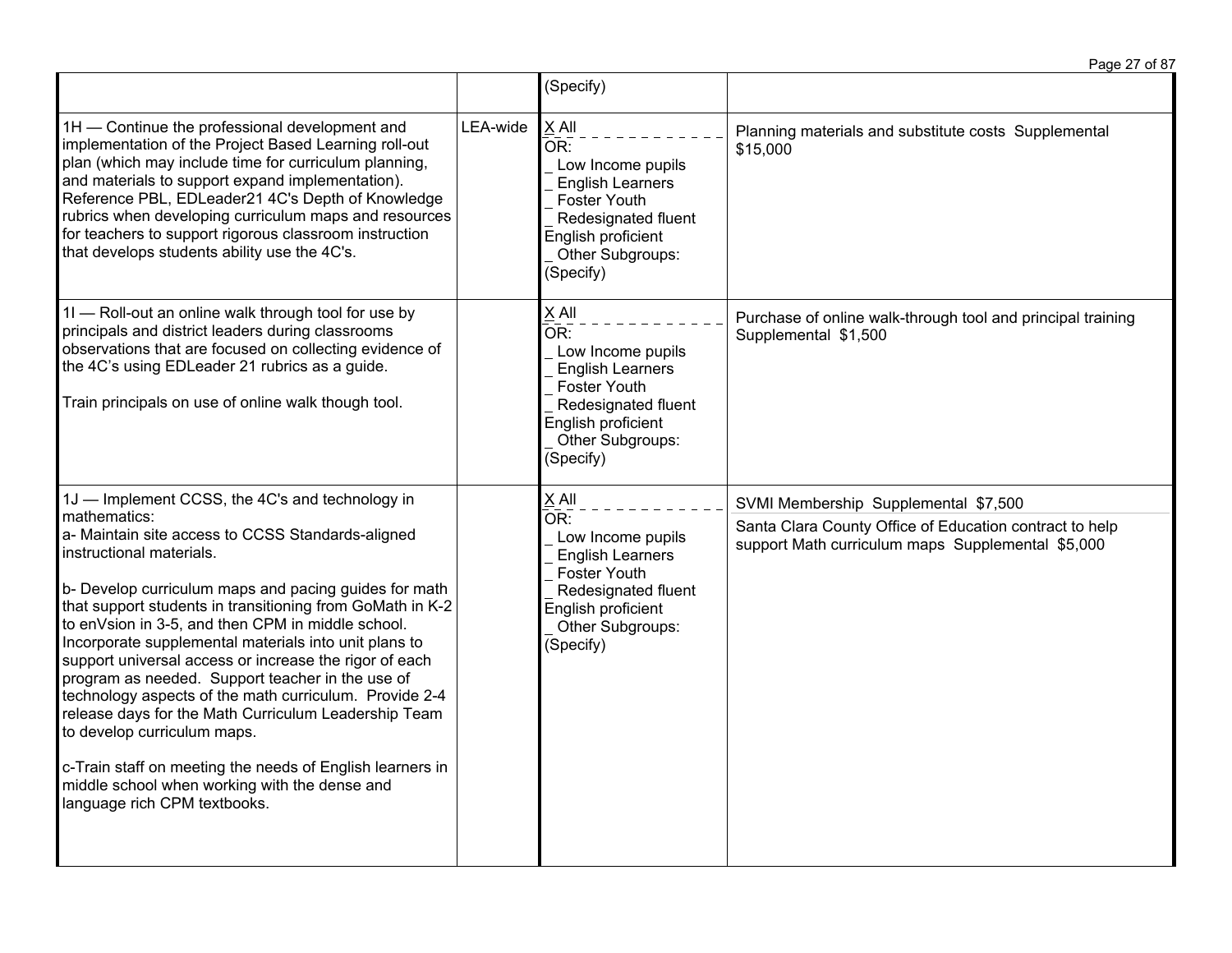| $\underline{X}$ All<br>1K — Implement CCSS, the 4C's and technology in<br>Leveled Literacy Intervention Training & Benchmark<br>integrated ELA/ELD instruction:<br>OR:<br>Assessment System Training Supplemental \$25,000<br>a- Convene an ELA/ELD Curriculum Leadership Team<br>Low Income pupils<br>with at least one representative from each school to<br><b>English Learners</b><br>review curriculum for adoption, explore the framework,<br><b>Foster Youth</b><br>and develop presentations to empower teachers to<br>Redesignated fluent<br>develop lessons aligned to the ELA/ELD Framework.<br>English proficient<br>Release teachers to meet 3-5 days during the school<br>Other Subgroups:<br>(Specify)<br>year.<br>b- Provide K-2 teachers with a classroom library for<br>small group reading instruction design for each students<br>reading level as assessed using the Fountas and Pinnell<br>Benchmark Reading Assessment. |  |  |
|------------------------------------------------------------------------------------------------------------------------------------------------------------------------------------------------------------------------------------------------------------------------------------------------------------------------------------------------------------------------------------------------------------------------------------------------------------------------------------------------------------------------------------------------------------------------------------------------------------------------------------------------------------------------------------------------------------------------------------------------------------------------------------------------------------------------------------------------------------------------------------------------------------------------------------------------|--|--|
|                                                                                                                                                                                                                                                                                                                                                                                                                                                                                                                                                                                                                                                                                                                                                                                                                                                                                                                                                |  |  |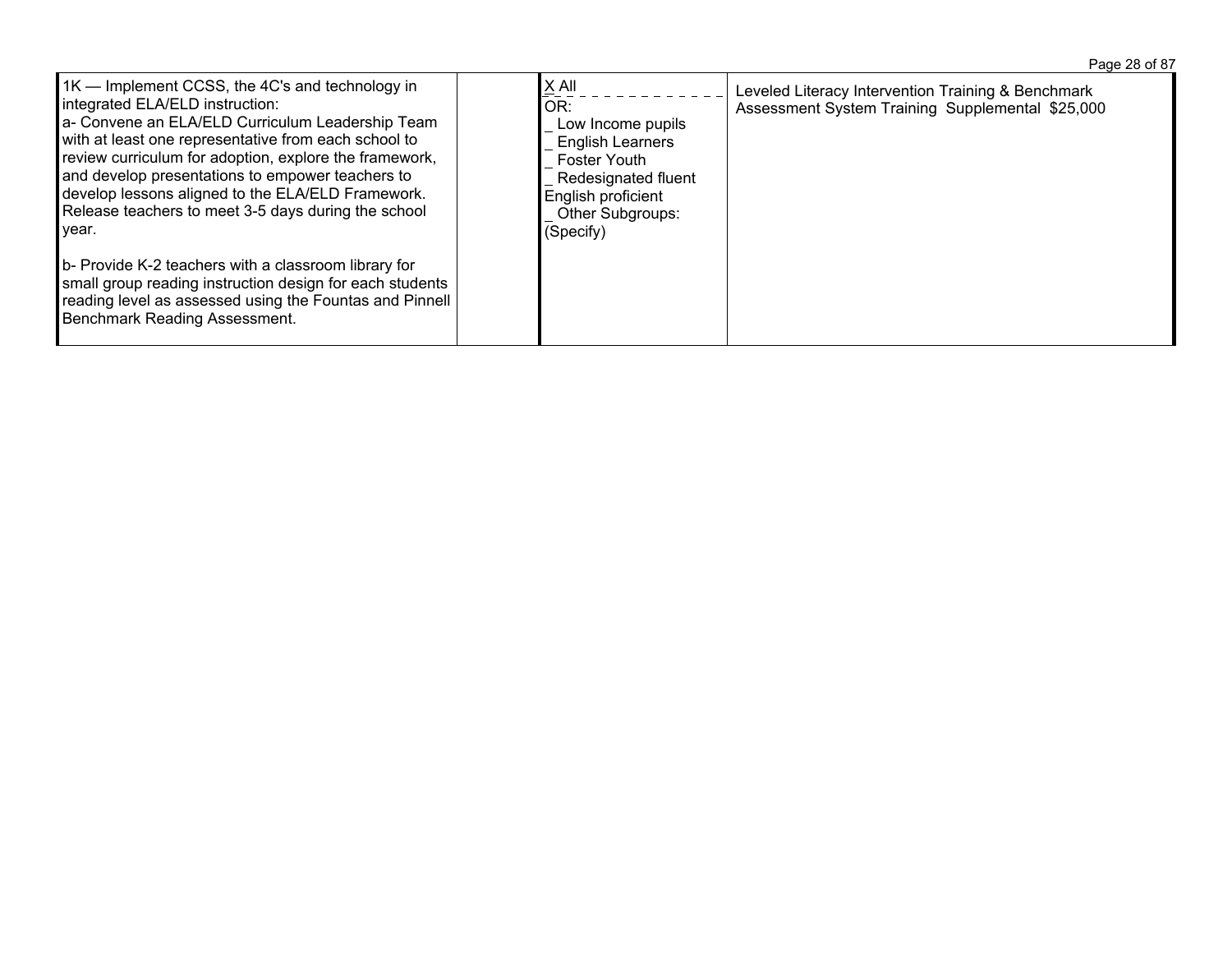| LCAP Year 2: 2017-18 |                                                                                                                                                                                                                                                                                                                                                                                                                                                                                                                                                                                                                                                                                          |                     |                                                                                                                                               |                                                                                                                                                                                                                                                                                   |  |  |
|----------------------|------------------------------------------------------------------------------------------------------------------------------------------------------------------------------------------------------------------------------------------------------------------------------------------------------------------------------------------------------------------------------------------------------------------------------------------------------------------------------------------------------------------------------------------------------------------------------------------------------------------------------------------------------------------------------------------|---------------------|-----------------------------------------------------------------------------------------------------------------------------------------------|-----------------------------------------------------------------------------------------------------------------------------------------------------------------------------------------------------------------------------------------------------------------------------------|--|--|
| Measurable           | Expected Annual Expected annual measurable outcomes to support Goal #2:                                                                                                                                                                                                                                                                                                                                                                                                                                                                                                                                                                                                                  |                     |                                                                                                                                               |                                                                                                                                                                                                                                                                                   |  |  |
| Outcomes:            | In the 2017 - 2018 school year, the goal is to have 100% of teachers appropriately placed in teaching assignments.                                                                                                                                                                                                                                                                                                                                                                                                                                                                                                                                                                       |                     |                                                                                                                                               |                                                                                                                                                                                                                                                                                   |  |  |
|                      | In the 2016 - 2017 school year, the goal is to maintain 100% of sites passing the Williams Compliance review.                                                                                                                                                                                                                                                                                                                                                                                                                                                                                                                                                                            |                     |                                                                                                                                               |                                                                                                                                                                                                                                                                                   |  |  |
|                      | 2017 - 2018 school year.                                                                                                                                                                                                                                                                                                                                                                                                                                                                                                                                                                                                                                                                 |                     |                                                                                                                                               | Toyon Elementary School was identified as our Science Technology Engineering Arts and Mathematics (STEAM) school to be opened in the                                                                                                                                              |  |  |
|                      | number of students to the 2016 - 2017 school year.                                                                                                                                                                                                                                                                                                                                                                                                                                                                                                                                                                                                                                       |                     |                                                                                                                                               | In the 2017 - 2018 school year, elementary music will continue to be a pull-out model and physical education will be used as the 4th and 5th<br>grade prep period. We will track the number of students who choose to participate in our elementary music program and compare the |  |  |
|                      | In the 2017 - 2018 school year, our goal is to increase the students who have met or exceeded the district-wide total by +5% (62%) in English<br>Language Arts on the 2015 - 2016 SBAC. In the 2017 - 2018 school year, our goal is to increase the students who have met or exceeded the<br>district-wide total by +5% (60%) in Math on the 2016 - 2017 SBAC.                                                                                                                                                                                                                                                                                                                           |                     |                                                                                                                                               |                                                                                                                                                                                                                                                                                   |  |  |
|                      | The new version of the CELDT will be used during the 2017 - 2018 school year and this will create baseline data.                                                                                                                                                                                                                                                                                                                                                                                                                                                                                                                                                                         |                     |                                                                                                                                               | CELDT data will not be used during the 2017 - 2018 school year. The district will need to collect site based data for our English Learners.                                                                                                                                       |  |  |
|                      | Continue to monitor the Reading Inventory Lexile Growth of EL middle school students who are enrolled in Read 180/System 44. In the 2016<br>- 2017 school year, there will be a mean district growth of 50 points based on a pre and post assessment (SRI). Students who do not make<br>significant growth in the Read 180/System 44 program will remain in the program and students who make significant growth will be<br>mainstreamed back into the regular education classrooms.<br>In the 2017 - 2018 school year, Supplemental Instruction (SI) will be site based taught by a credentialed teacher. The program that they will<br>be using is Leveled Literacy Intervention (LLI) |                     |                                                                                                                                               |                                                                                                                                                                                                                                                                                   |  |  |
|                      | Set data points for district benchmark assessments that are aligned to the Common Core State Standards (CCSS) and support teachers to<br>evaluate the data and refine instruction to meet student needs. Establish goals for student achievement based on baseline achievement data<br>collected 2015-16.                                                                                                                                                                                                                                                                                                                                                                                |                     |                                                                                                                                               |                                                                                                                                                                                                                                                                                   |  |  |
|                      | Actions/Services                                                                                                                                                                                                                                                                                                                                                                                                                                                                                                                                                                                                                                                                         | Scope of<br>Service | Pupils to be served within<br>identified scope of<br>service                                                                                  | <b>Budgeted</b><br>Expenditures                                                                                                                                                                                                                                                   |  |  |
| services.            | 2A - Provide basic instructional services, which include<br>classroom teachers, school administrators, office staff,<br>and district office administrators and staff. Recruit new<br>staff to fill vacated positions as early as possible to<br>ensure a full staff and delivery of basic instructional                                                                                                                                                                                                                                                                                                                                                                                  | LEA-wide            | X All<br>OR:<br>Low Income pupils<br><b>English Learners</b><br>Foster Youth<br>Redesignated fluent<br>English proficient<br>Other Subgroups: | All salaries Base \$42,591,760.00                                                                                                                                                                                                                                                 |  |  |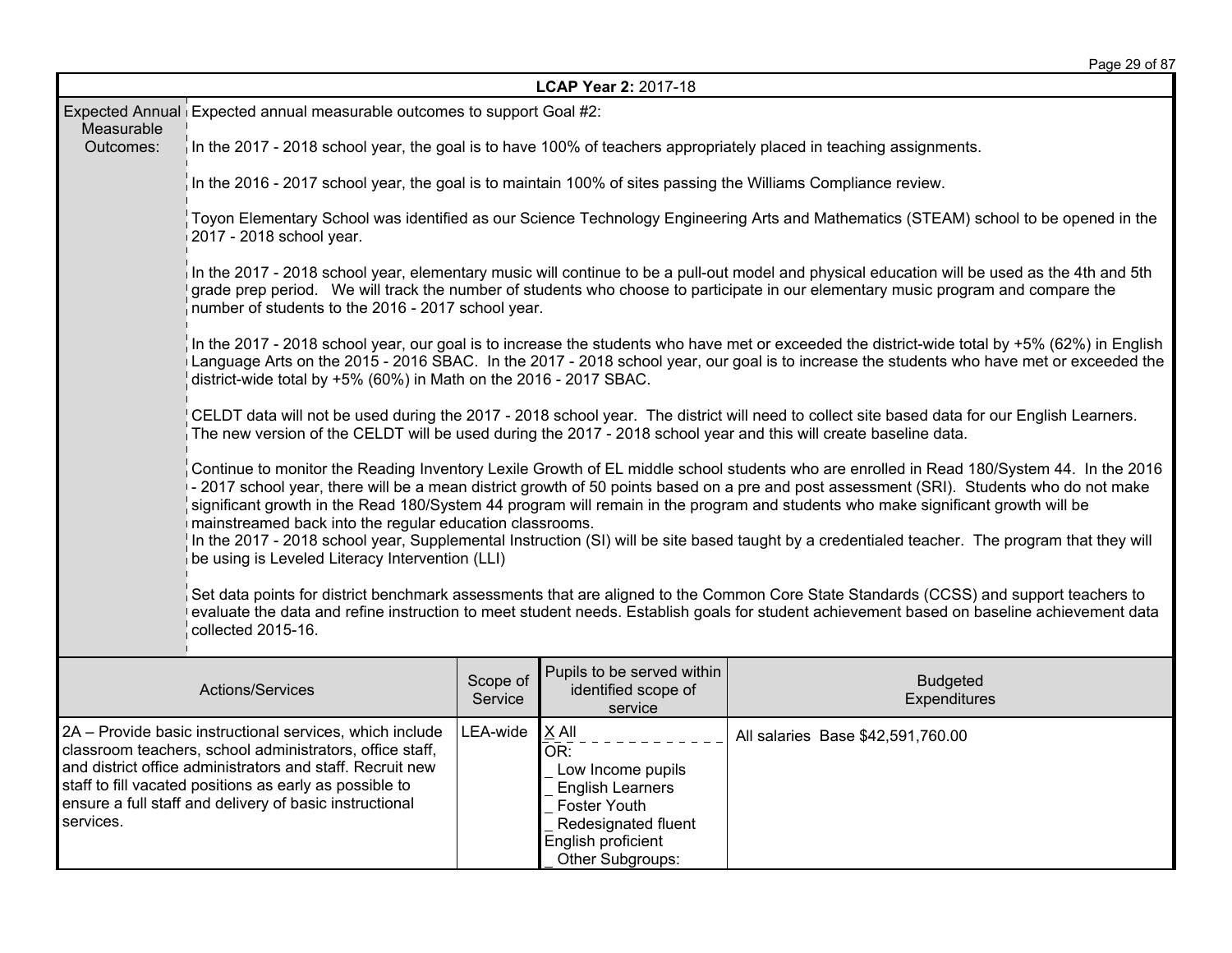Page 30 of 87

|                                                                                                                                                                                                                                                                                                                                                                                                                                                                                                                                                                                                                                                                                                                                                                                                                                                                                                                                                                                                                                                                                                                                                                                                                                                                                                                                                                                                                                                                                                                                                                                         |          | (Specify)                                                                                                                                                  |                                                                                                                                                                                                                                                                                                                                                                                                                                                |
|-----------------------------------------------------------------------------------------------------------------------------------------------------------------------------------------------------------------------------------------------------------------------------------------------------------------------------------------------------------------------------------------------------------------------------------------------------------------------------------------------------------------------------------------------------------------------------------------------------------------------------------------------------------------------------------------------------------------------------------------------------------------------------------------------------------------------------------------------------------------------------------------------------------------------------------------------------------------------------------------------------------------------------------------------------------------------------------------------------------------------------------------------------------------------------------------------------------------------------------------------------------------------------------------------------------------------------------------------------------------------------------------------------------------------------------------------------------------------------------------------------------------------------------------------------------------------------------------|----------|------------------------------------------------------------------------------------------------------------------------------------------------------------|------------------------------------------------------------------------------------------------------------------------------------------------------------------------------------------------------------------------------------------------------------------------------------------------------------------------------------------------------------------------------------------------------------------------------------------------|
| 2B - Provide resources to support state standards-<br>aligned instruction:<br>a- Replace consumables and associated CCSS<br>materials (including sets of Rigby books and short books<br>for K - 2nd grade teachers . Develop curriculum maps<br>for newly adopted curriculum materials and revise and<br>align benchmarks to the standards in each unit.<br>b- Continue to create professional learning resources to<br>highlight effective practices and improve teaching<br>practice such as observations of teachers modeling<br>practices and video sample lessons.<br>c- Maintain a district-wide system to share lessons<br>created at individual school sites. Include curriculum<br>maps for newly adopted curriculum and any additional<br>materials or resources needed for students to meet state<br>standards.<br>d- Continue to invest in and support classroom<br>technology (e.g., computers for teachers, students, and<br>administrators; and software). Continue using protocol<br>for evaluating and purchasing software to ensure<br>technology resources align with state standards, district<br>curriculum, and LCAP goals. Hire 1 FTE Computer<br>Specialist to help support additional computers in the<br>classrooms. Technology lead at each school site to help<br>with technology issues.<br>e - Continue to fund 2 Physical Education aides to<br>support the elementary PE program during the 4th/5th<br>grade prep period.<br>f - Purchase library books to help supplement CCSS<br>lessons.<br>g - Use BrightByte data to create technology action plan | LEA-wide | X All<br>OR:<br>Low Income pupils<br><b>English Learners</b><br>Foster Youth<br>Redesignated fluent<br>English proficient<br>Other Subgroups:<br>(Specify) | Materials/Technology Supplemental \$573,286.40<br>Technology salaries Supplemental \$643,607.33<br>2 part-time PE aides Supplemental \$75,000<br>Additional library books to support the school libraries<br>Supplemental \$65,000<br>BrightBytes Supplemental \$15,000<br>Tech leads at each site (\$1,000 stipend) \$13,000<br>Rigby Books & Short Books to teach small group instruction<br>(K - 2nd grade teachers) Supplemental \$200,000 |
| at each school site.<br>2C -- Continue to implement Next Generation Science                                                                                                                                                                                                                                                                                                                                                                                                                                                                                                                                                                                                                                                                                                                                                                                                                                                                                                                                                                                                                                                                                                                                                                                                                                                                                                                                                                                                                                                                                                             | LEA-wide | X All                                                                                                                                                      | BaySci contract for NGSS rollout Supplemental \$45,000                                                                                                                                                                                                                                                                                                                                                                                         |
| Standards:                                                                                                                                                                                                                                                                                                                                                                                                                                                                                                                                                                                                                                                                                                                                                                                                                                                                                                                                                                                                                                                                                                                                                                                                                                                                                                                                                                                                                                                                                                                                                                              |          |                                                                                                                                                            |                                                                                                                                                                                                                                                                                                                                                                                                                                                |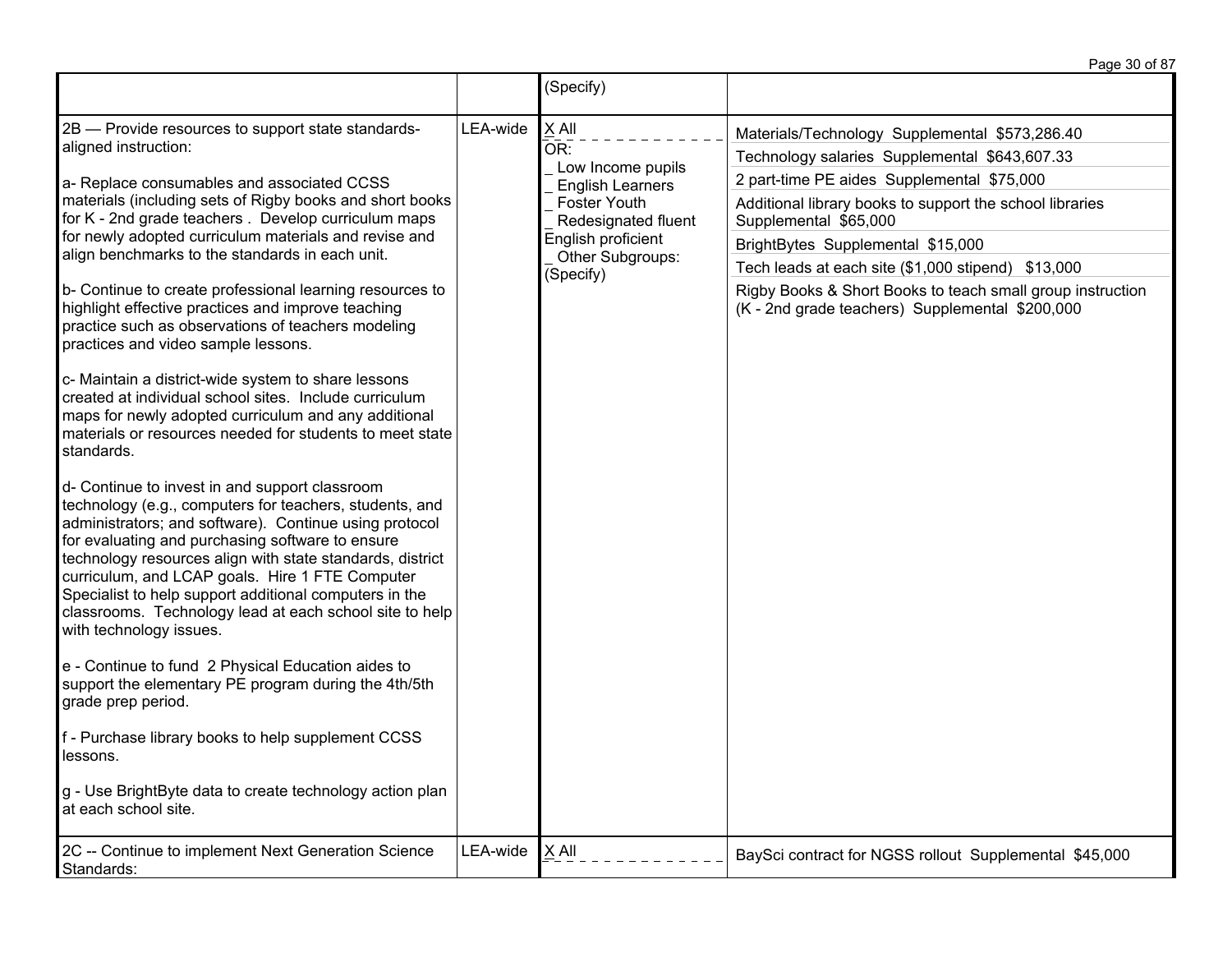| a- Maintain site access to Next Generation Science<br>Standards-aligned instructional materials.<br>b-Continue to train staff on the NGSS framework and<br>the needed shifts in instruction with the support of<br>science lead teachers who receive professional<br>development. Every site has 1-2 lead science teachers<br>on the Science Curriculum Team. The science lead<br>teams develop adoption criteria based during<br>professional development and review curriculum to<br>recommend for adoption. Science lead teachers are<br>released 3-4 days during the school year.<br>c-Develop the academic content for the integrated<br>pathway at the middle school bringing 7th grade into the<br>integrated pathway with support from BaySci and FOSS.<br>Teachers plan instruction for the integrated approach<br>during 1-3 release days or during the district<br>professional development days prior to the start of the<br>school year.<br>d- Open STEAM school at Toyon |                | OR:<br>Low Income pupils<br><b>English Learners</b><br>Foster Youth<br>Redesignated fluent<br>English proficient<br>Other Subgroups:<br>(Specify)                 | NGSS materials Supplemental \$10,000                      |
|----------------------------------------------------------------------------------------------------------------------------------------------------------------------------------------------------------------------------------------------------------------------------------------------------------------------------------------------------------------------------------------------------------------------------------------------------------------------------------------------------------------------------------------------------------------------------------------------------------------------------------------------------------------------------------------------------------------------------------------------------------------------------------------------------------------------------------------------------------------------------------------------------------------------------------------------------------------------------------------|----------------|-------------------------------------------------------------------------------------------------------------------------------------------------------------------|-----------------------------------------------------------|
| 2D - Continue to provide enrichment opportunities for<br>students<br>a- The district will maintain its music program and staff.<br>b- The district will maintain its after school programs and<br>services.<br>c- The district will identify additional sites to receive<br>expanded enrichment opportunities based on available<br>funding.                                                                                                                                                                                                                                                                                                                                                                                                                                                                                                                                                                                                                                           | LEA-wide       | X All<br>OR:<br>Low Income pupils<br><b>English Learners</b><br><b>Foster Youth</b><br>Redesignated fluent<br>English proficient<br>Other Subgroups:<br>(Specify) | Music Teacher salaries Base \$832,001.85                  |
| 2E - Intervention and enrichment<br>a- Continue to support site transition to use of identified<br>interventions and services.<br>b- Continue to use district developed protocol at each                                                                                                                                                                                                                                                                                                                                                                                                                                                                                                                                                                                                                                                                                                                                                                                               | School<br>wide | $X$ All<br>OR:<br>Low Income pupils<br><b>English Learners</b><br><b>Foster Youth</b>                                                                             | Site-based interventions/enrichment Supplemental \$50,000 |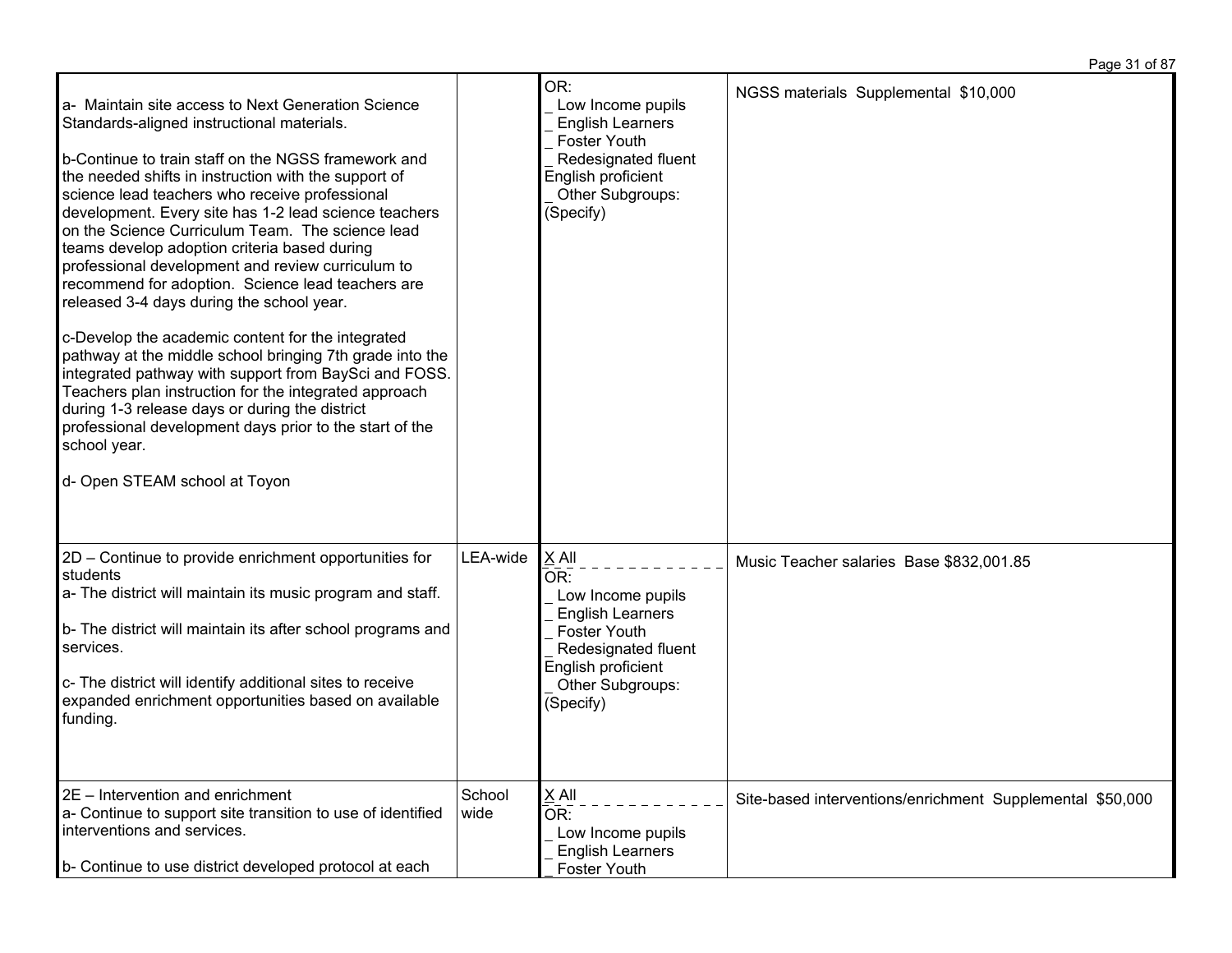school site to review student data and develop a pathway to proficiency plan for students performing below expectations that will provide needed interventions. c- Continue to monitor effectiveness of programs to support students. d-Expand the number of Reading Recovery trained teaches/coaches, if funding is available. e-Continue to use a protocol for provided by the District for selection of technology-based interventions at school sites. Maintain the list of approved vendors who align with LCAP goals and district curriculum. f-Provide additional Leveled Literacy Intervention materials to school sites as needed. Redesignated fluent English proficient Other Subgroups: (Specify) 2F – Continue to monitor the EL Master Plan and monitor effectiveness, and adjust program as needed. a - Provide two .5 FTE EL middle school teachers (Morrill & Piedmont) to help provide specific EL instruction (Read 180/System 44)  $LEA$ -wide  $\parallel$  All  $\overline{\mathsf{OR}^+}$  Low Income pupils X English Learners Foster Youth Redesignated fluent English proficient Other Subgroups: (Specify) EL Instructional Coach's salary Title III \$127,149.61 Two .5 FTE EL teachers Supplemental \$125,000 2G – Monitor effectiveness of the AVID program and continue to train teachers in the AVID model. All middle schools X All  $OR:$  Low Income pupils English Learners Foster Youth Redesignated fluent English proficient Other Subgroups: (Specify) AVID contract Supplemental \$12,282 AVID Director's stipend Supplemental \$1500 2H – Continue the professional development and implementation of the PBL roll-out plan. Refine and revise PBL units as needed to support rigorous development of the 4C's and to support students in  $LEA$ -wide  $X$  All  $\overline{\overline{OR}}$ : Low Income pupils English Learners Planning materials Supplemental \$1,500

Page 32 of 87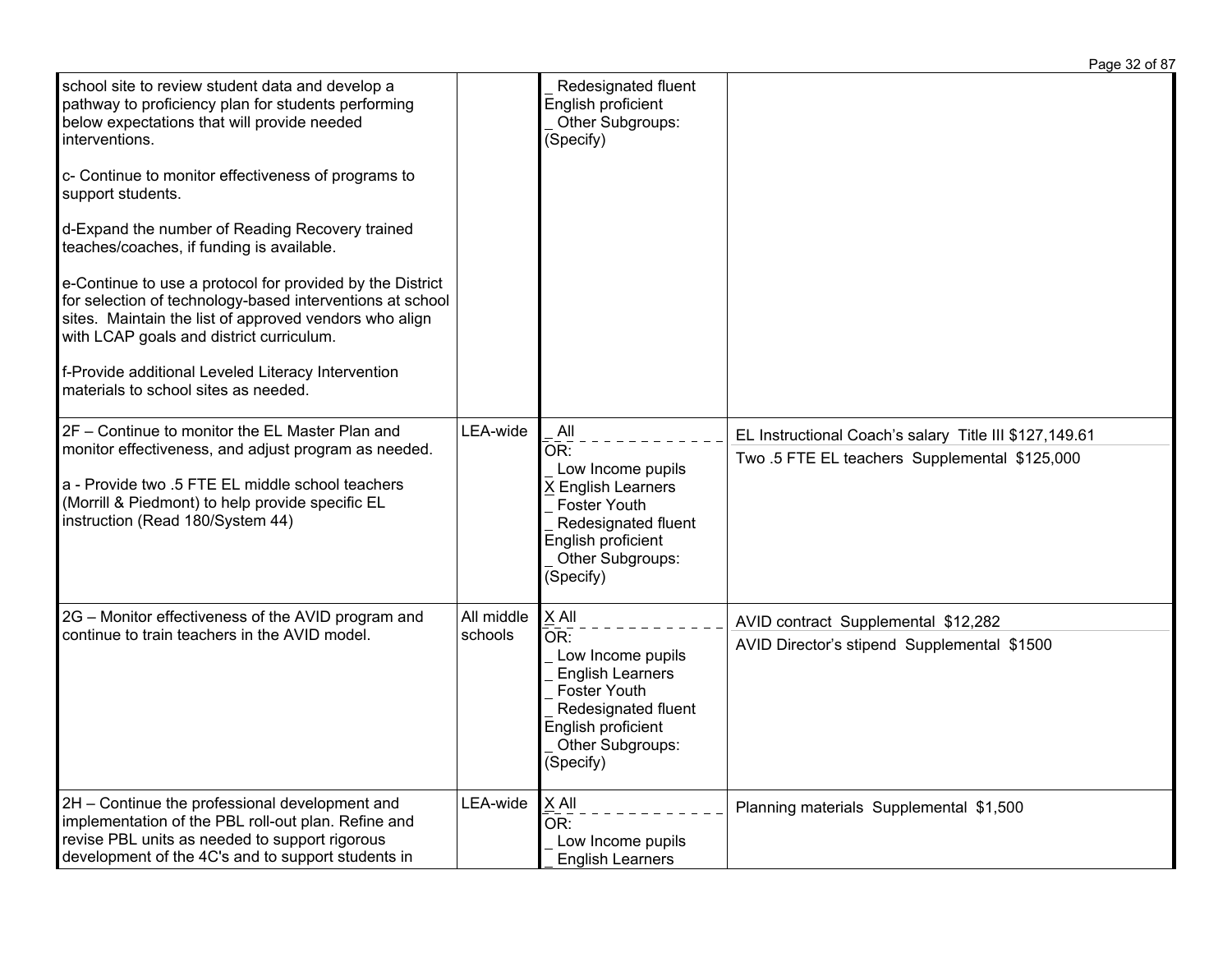|                                                                                                                                                                                                                                                                                                                                                                                                                                                                                                                                                                                                                                                                    |                                                                                                                                                                            | Page 33 of 87                                                                                                             |
|--------------------------------------------------------------------------------------------------------------------------------------------------------------------------------------------------------------------------------------------------------------------------------------------------------------------------------------------------------------------------------------------------------------------------------------------------------------------------------------------------------------------------------------------------------------------------------------------------------------------------------------------------------------------|----------------------------------------------------------------------------------------------------------------------------------------------------------------------------|---------------------------------------------------------------------------------------------------------------------------|
| meeting achievement goals.                                                                                                                                                                                                                                                                                                                                                                                                                                                                                                                                                                                                                                         | Foster Youth<br>Redesignated fluent<br>English proficient<br>Other Subgroups:<br>(Specify)                                                                                 |                                                                                                                           |
| 2I - Continue to roll-out the online walk through tool (in<br>7 remaining schools) for use by principals and district<br>leaders during classrooms observations that is focused<br>on collecting evidence of the 4C's. Refine the tool to<br>align with improvements in curriculum and professional<br>development.<br>Continue to train principals on use of online walk though<br>tool.<br>Conduct Instructional rounds using the walk through tool<br>in selected school sites.<br>Principals collaborate in groups of 3-4, walking through<br>each other's school site, to calibrate and support one<br>another in developing instructional leadership skills. | $X$ All<br>OR:<br>Low Income pupils<br><b>English Learners</b><br>Foster Youth<br>Redesignated fluent<br>English proficient<br>Other Subgroups:<br>(Specify)               | Purchase Walkthrough tool Supplemental \$1,500                                                                            |
| 2J - Implement CCSS, the 4C's and technology in<br>mathematics:<br>a- Maintain site access to CCSS Standards-aligned<br>instructional materials.<br>b- Refine curriculum maps and assessment as needed<br>based on analysis of student data and teacher input.<br>Support teacher in the use of technology aspects of the<br>math curriculum. Provide 1-2 release days for the Math<br>Curriculum Leadership Team to continue developing<br>resources.<br>c-Continue developing teachers strategies for meeting<br>the needs of English learners in middle school when<br>working with the dense and language rich CPM<br>textbooks.                               | All<br>$\bar{\mathsf{OR}}$ :<br>Low Income pupils<br><b>English Learners</b><br>Foster Youth<br>Redesignated fluent<br>English proficient<br>Other Subgroups:<br>(Specify) | SVMI membership Supplemental \$7,500<br>Revise curriculum maps for Math (substitute release time)<br>Supplemental \$2,500 |
| 2K - Implement CCSS, the 4C's and technology in<br>integrated ELA/ELD instruction:<br>a- Convene an ELA/ELD Curriculum Leadership Team<br>with at least one representative from each school to                                                                                                                                                                                                                                                                                                                                                                                                                                                                     | All<br>$\bar{\mathsf{OR}}$ :<br>Low Income pupils<br><b>English Learners</b>                                                                                               | Create curriculum maps for ELA/ELD (substitute release time)<br>Supplemental \$2,500                                      |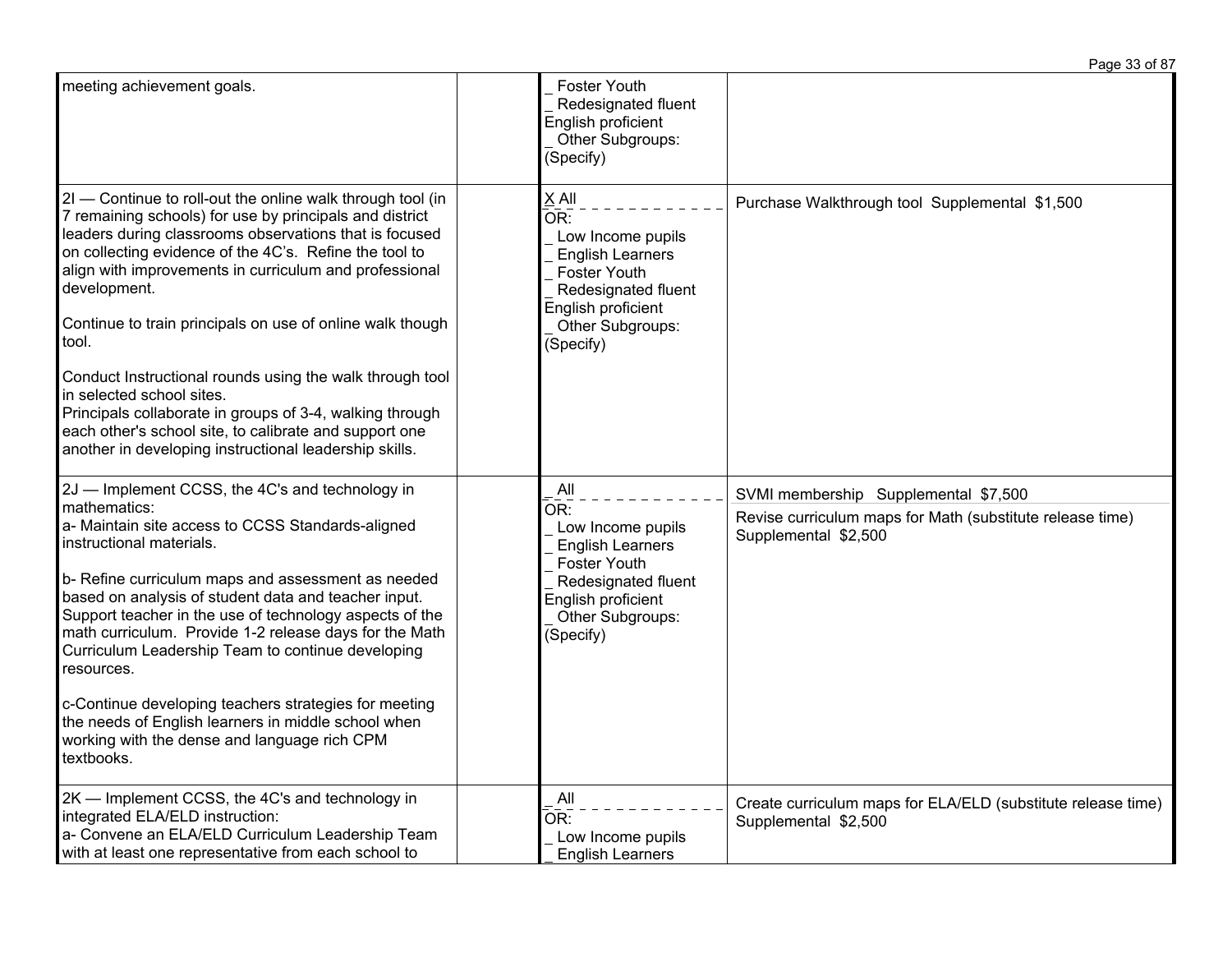|                                                                                                                                                                                                                                              |                                                                                                                                                                                                                                                                                                                                                                                                                                                                                      |                     |                                                                                            | Page 34 of 87                                                                                                                                 |  |  |  |
|----------------------------------------------------------------------------------------------------------------------------------------------------------------------------------------------------------------------------------------------|--------------------------------------------------------------------------------------------------------------------------------------------------------------------------------------------------------------------------------------------------------------------------------------------------------------------------------------------------------------------------------------------------------------------------------------------------------------------------------------|---------------------|--------------------------------------------------------------------------------------------|-----------------------------------------------------------------------------------------------------------------------------------------------|--|--|--|
| year                                                                                                                                                                                                                                         | develop curriculum maps, assessments and resources<br>to support implementation of adopted curriculum.<br>Release teachers to meet 2-4 days during the school                                                                                                                                                                                                                                                                                                                        |                     | Foster Youth<br>Redesignated fluent<br>English proficient<br>Other Subgroups:<br>(Specify) |                                                                                                                                               |  |  |  |
|                                                                                                                                                                                                                                              |                                                                                                                                                                                                                                                                                                                                                                                                                                                                                      |                     | LCAP Year 3: 2018-19                                                                       |                                                                                                                                               |  |  |  |
| Measurable<br>Outcomes:                                                                                                                                                                                                                      | Expected Annual Expected annual measurable outcomes to support Goal #2:<br>In the 2018 - 2019 school year, the goal is to have 100% of teachers appropriately placed in teaching assignments.                                                                                                                                                                                                                                                                                        |                     |                                                                                            |                                                                                                                                               |  |  |  |
|                                                                                                                                                                                                                                              | In the 2018 - 2019 school year, the goal is to maintain 100% of sites passing the Williams Compliance review.                                                                                                                                                                                                                                                                                                                                                                        |                     |                                                                                            |                                                                                                                                               |  |  |  |
|                                                                                                                                                                                                                                              | Toyon Elementary School was identified as our Science Technology Engineering Arts and Mathematics (STEAM) school was opened in the<br>2017 - 2018 school year. In the 208 - 2019 school year, we will monitor the enrollment and look at the feasibility of making Toyon a magnet<br>school.                                                                                                                                                                                         |                     |                                                                                            |                                                                                                                                               |  |  |  |
|                                                                                                                                                                                                                                              | In the 2018 - 2019 school year, elementary music will continue to be a pull-out model and physical education will be used as the 4th and 5th<br>grade prep period. We will continue to track the number of students who choose to participate in our elementary music program and<br>compare the number of students to the 2017 - 2018 school year and adjust the program accordingly.                                                                                               |                     |                                                                                            |                                                                                                                                               |  |  |  |
|                                                                                                                                                                                                                                              | In the 2018 - 2019 school year, our goal is to increase the students who have met or exceeded the district-wide total by +5% (67%) in English<br>Language Arts on the 2016 - 2017 SBAC. In the 2018 - 2019 school year, our goal is to increase the students who have met or exceeded the<br>district-wide total by +5% (65%) in Math on the 2017 - 2018 SBAC.                                                                                                                       |                     |                                                                                            |                                                                                                                                               |  |  |  |
|                                                                                                                                                                                                                                              | CELDT data will not be used during the 2018 - 2019 school year. The results from the new version of the CELDT (ELPAC) will be used<br>during the 2018 - 2019 school year and the data from that test will create baseline data.                                                                                                                                                                                                                                                      |                     |                                                                                            |                                                                                                                                               |  |  |  |
|                                                                                                                                                                                                                                              | Continue to monitor the Reading Inventory Lexile Growth of EL middle school students who are enrolled in Read 180/System 44. In the 2018<br>- 2019 school year, there will be a mean district growth of 50 points based on a pre and post assessment (SRI). Students who do not make<br>significant growth in the Read 180/System 44 program will remain in the program and students who make significant growth will be<br>mainstreamed back into the regular education classrooms. |                     |                                                                                            |                                                                                                                                               |  |  |  |
|                                                                                                                                                                                                                                              | be using is Leveled Literacy Intervention (LLI).                                                                                                                                                                                                                                                                                                                                                                                                                                     |                     |                                                                                            | In the 2018 - 2019 school year, Supplemental Instruction (SI) will be site based taught by a credentialed teacher. The program that they will |  |  |  |
|                                                                                                                                                                                                                                              | Actions/Services                                                                                                                                                                                                                                                                                                                                                                                                                                                                     | Scope of<br>Service | Pupils to be served within<br>identified scope of<br>service                               | <b>Budgeted</b><br>Expenditures                                                                                                               |  |  |  |
| 3A - Provide basic instructional services, which include<br>classroom teachers, school administrators, office staff,<br>and district office administrators and staff. Recruit new<br>staff to fill vacated positions as early as possible to |                                                                                                                                                                                                                                                                                                                                                                                                                                                                                      | LEA-wide            | $X$ All<br>OR:<br>Low Income pupils<br><b>English Learners</b>                             | All salaries Base \$42,591,760.00                                                                                                             |  |  |  |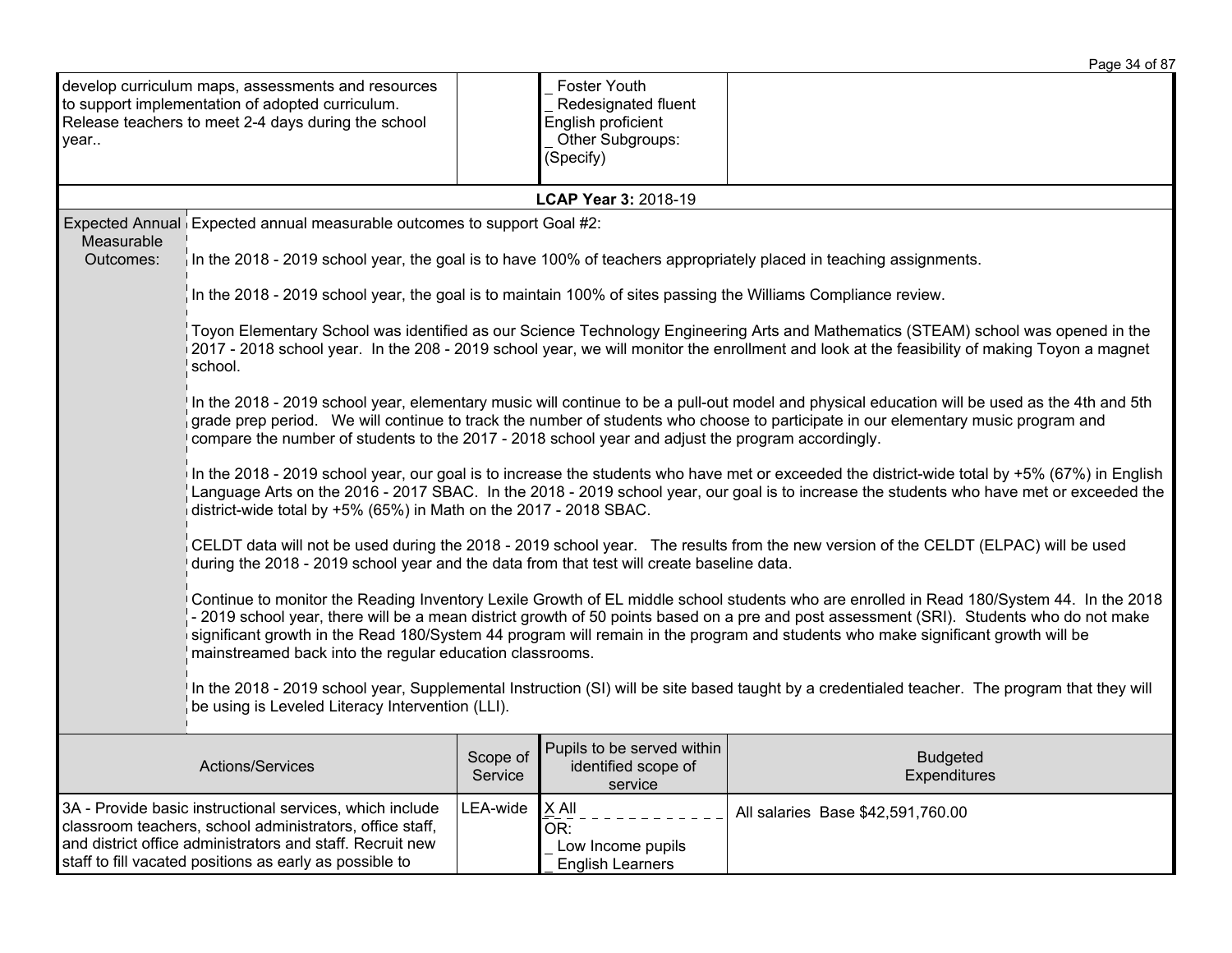|                                                                                                                                                                                                                                                                                                                                                                                                                                                                                                                                                                                                                                                                                                                                                                                                                                                                                                                                                                                                                                                                                                                                                                                                                                                                                                                                                                                                                                                                                                                             |          |                                                                                                                                                                   | Page 35 of 87                                                                                                                                                                                                                                                                                                                                                                                                                                                 |
|-----------------------------------------------------------------------------------------------------------------------------------------------------------------------------------------------------------------------------------------------------------------------------------------------------------------------------------------------------------------------------------------------------------------------------------------------------------------------------------------------------------------------------------------------------------------------------------------------------------------------------------------------------------------------------------------------------------------------------------------------------------------------------------------------------------------------------------------------------------------------------------------------------------------------------------------------------------------------------------------------------------------------------------------------------------------------------------------------------------------------------------------------------------------------------------------------------------------------------------------------------------------------------------------------------------------------------------------------------------------------------------------------------------------------------------------------------------------------------------------------------------------------------|----------|-------------------------------------------------------------------------------------------------------------------------------------------------------------------|---------------------------------------------------------------------------------------------------------------------------------------------------------------------------------------------------------------------------------------------------------------------------------------------------------------------------------------------------------------------------------------------------------------------------------------------------------------|
| ensure a full staff and delivery of basic instructional<br>services.                                                                                                                                                                                                                                                                                                                                                                                                                                                                                                                                                                                                                                                                                                                                                                                                                                                                                                                                                                                                                                                                                                                                                                                                                                                                                                                                                                                                                                                        |          | <b>Foster Youth</b><br>Redesignated fluent<br>English proficient<br>Other Subgroups:<br>(Specify)                                                                 |                                                                                                                                                                                                                                                                                                                                                                                                                                                               |
| 3B - Provide resources to support state standards-<br>aligned instruction:<br>a- Replace consumables and associated CCSS<br>materials (including sets of Rigby books and short books<br>for K - 2nd grade teachers). Develop curriculum maps<br>for newly adopted curriculum materials and revise and<br>align benchmarks to the standards in each unit.<br>b- Continue to create professional learning resources to<br>highlight effective practices and improve teaching<br>practice such as observations of teachers modeling<br>practices and video sample lessons.<br>c- Maintain a district-wide system to share lessons<br>created at individual school sites. Include curriculum<br>maps for newly adopted curriculum and any additional<br>materials or resources needed for students to meet state<br>standards.<br>d- Continue to invest in and support classroom<br>technology (e.g., computers for teachers, students, and<br>administrators; and software). Continue using protocol<br>for evaluating and purchasing software to ensure<br>technology resources align with state standards, district<br>curriculum, and LCAP goals. Hire 1 FTE Computer<br>Specialist to help support additional computers in the<br>classrooms. Technology lead at each school site to help<br>with technology issues.<br>e - Continue to fund 2 Physical Education aides to<br>support the elementary PE program during the 4th/5th<br>grade prep period.<br>f - Purchase library books to help supplement CCSS<br>lessons. | LEA-wide | X All<br>OR:<br>Low Income pupils<br><b>English Learners</b><br><b>Foster Youth</b><br>Redesignated fluent<br>English proficient<br>Other Subgroups:<br>(Specify) | Materials/Technology Supplemental \$573,286.40<br>Technology Salaries Supplemental \$743,607.33<br>2 part-time PE aides Supplemental \$75,000<br>Additional library books to support the school libraries<br>Supplemental \$65,000<br>BrightBytes Supplemental \$15,000<br>Tech leads at each site (\$1000 stipend) Supplemental<br>\$13,000<br>Rigby Books & Short Books to teach small group instruction<br>(K - 2nd grade teachers) Supplemental \$200,000 |
| g - Use BrightByte data to create technology action plan                                                                                                                                                                                                                                                                                                                                                                                                                                                                                                                                                                                                                                                                                                                                                                                                                                                                                                                                                                                                                                                                                                                                                                                                                                                                                                                                                                                                                                                                    |          |                                                                                                                                                                   |                                                                                                                                                                                                                                                                                                                                                                                                                                                               |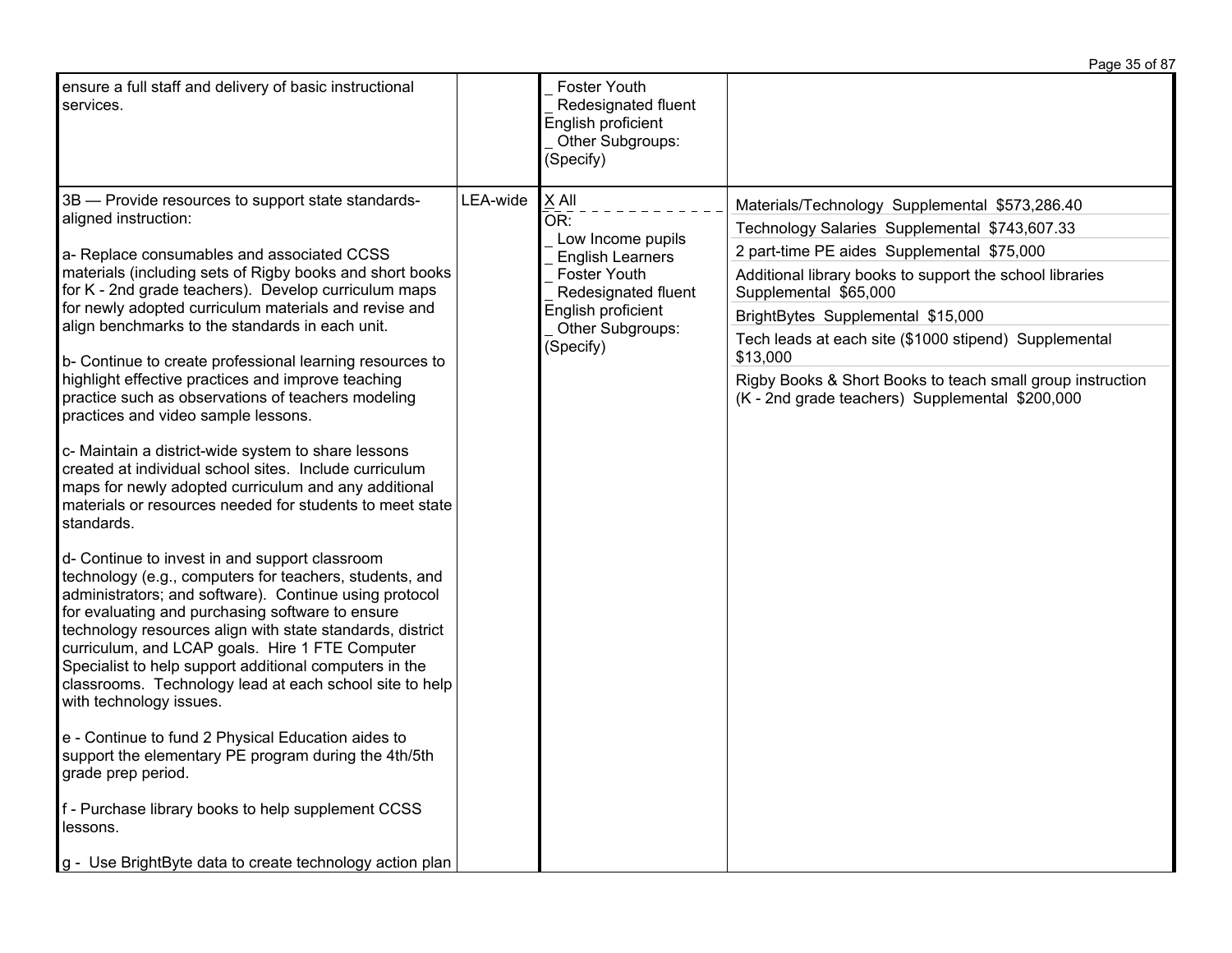| at each school site.                                                                                                                                                                                                                                                                                                                                                                                                                                                                                                                                                                                                                                                                                                                                                                                          |          |                                                                                                                                                              |                                                                                                |
|---------------------------------------------------------------------------------------------------------------------------------------------------------------------------------------------------------------------------------------------------------------------------------------------------------------------------------------------------------------------------------------------------------------------------------------------------------------------------------------------------------------------------------------------------------------------------------------------------------------------------------------------------------------------------------------------------------------------------------------------------------------------------------------------------------------|----------|--------------------------------------------------------------------------------------------------------------------------------------------------------------|------------------------------------------------------------------------------------------------|
| 3C - Implement Next Generation Science Standards:<br>a - Maintain site access to Next Generation Science<br>Standards (NGSS) aligned instructional materials.<br>b. Develop resources needed to support district<br>adoption of NGSS aligned curriculum including pacing<br>guides and revised benchmark assessments with teh<br>Science Curriculum Team using 2-4 release days.<br>c-Develop the academic content for the integrated<br>pathway at the middle school bringing 8th grade into the<br>integrated pathway with support from BaySci and FOSS.<br>Teachers plan instruction for the integrated approach<br>during 1-3 release days or during the district<br>professional development days prior to the start of the<br>school year.<br>d- Continue to support STEAM school (Toyon<br>Elementary) | LEA-wide | $X$ All<br>OR:<br>Low Income pupils<br><b>English Learners</b><br>Foster Youth<br>Redesignated fluent<br>English proficient<br>Other Subgroups:<br>(Specify) | BaySci contract for NGSS rollout Supplemental \$50,000<br>NGSS materials Supplemental \$25,000 |
| 3D - Continue to provide enrichment opportunities for<br>students<br>a - The district will maintain its music program and staff.<br>b - The district will maintain its after-school programs<br>and services.<br>c - The district will identify additional sites to receive<br>expanded enrichment opportunities based on available<br>funding.                                                                                                                                                                                                                                                                                                                                                                                                                                                               | LEA-wide | X All<br>OR:<br>Low Income pupils<br><b>English Learners</b><br>Foster Youth<br>Redesignated fluent<br>English proficient<br>Other Subgroups:<br>(Specify)   | Music Teacher salaries Base \$832,001.85                                                       |
| 3E - Intervention and enrichment<br>a- Continue to support site transition to use of identified<br>interventions and services.<br>b- Continue to use district developed protocol at each<br>school site to review student data and develop a<br>pathway to proficiency plan for students performing<br>below expectations that provides needed interventions.                                                                                                                                                                                                                                                                                                                                                                                                                                                 | LEA-wide | X All<br>OR:<br>Low Income pupils<br><b>English Learners</b><br>Foster Youth<br>Redesignated fluent<br>English proficient<br>Other Subgroups:                | Site-based interventions/enrichment Supplemental \$50,000                                      |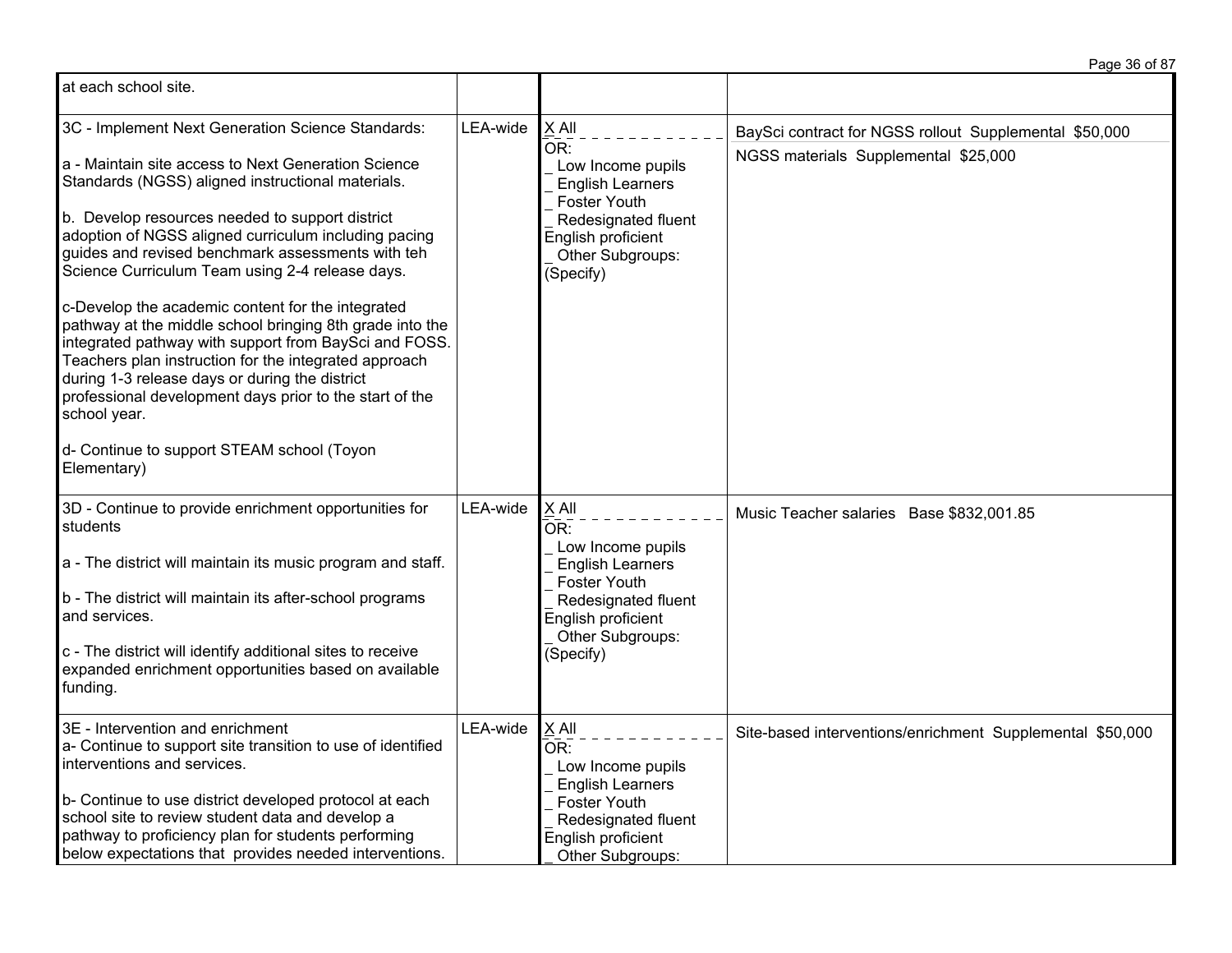Page 37 of 87

| c- Continue to monitor effectiveness of programs to<br>support students.<br>d-Expand the number of Reading Recovery trained<br>teaches/coaches, if funding is avaiable.<br>e-Continue to use a protocol for provided by the District<br>for selection of technology-based interventions at school<br>sites. Maintain the list of approved vendors who align<br>with LCAP goals and district curriculum.<br>f-Provide additional Leveled Literacy Intervention<br>materials to school sites as needed. |                       | (Specify)                                                                                                                                                                                |                                                                                                         |
|-------------------------------------------------------------------------------------------------------------------------------------------------------------------------------------------------------------------------------------------------------------------------------------------------------------------------------------------------------------------------------------------------------------------------------------------------------------------------------------------------------|-----------------------|------------------------------------------------------------------------------------------------------------------------------------------------------------------------------------------|---------------------------------------------------------------------------------------------------------|
| 3F - Continue to monitor the EL Master Plan and<br>monitor effectiveness and adjust program as needed.<br>a - Provide two .5 FTE EL middle school teachers<br>(Morrill & Piedmont) to help provide specific EL<br>instruction (Read 180/System 44)                                                                                                                                                                                                                                                    |                       | All<br>$\overline{\mathsf{OR}}$ :<br>Low Income pupils<br><b>K</b> English Learners<br><b>Foster Youth</b><br>Redesignated fluent<br>English proficient<br>Other Subgroups:<br>(Specify) | EL Instructional Coach's salary Title III \$127,149.61<br>Two .5 FTE EL teachers Supplemental \$125,000 |
| 3G - Monitor effectiveness of the AVID program and<br>continue to train teachers in the AVID model.                                                                                                                                                                                                                                                                                                                                                                                                   | All middle<br>schools | X All<br>OR:<br>Low Income pupils<br><b>English Learners</b><br>Foster Youth<br>Redesignated fluent<br>English proficient<br>Other Subgroups:<br>(Specify)                               | AVID contract Supplemental \$12,282<br>AVID Director's stipend Supplemental \$1,500                     |
| 3H-Continue the professional development and<br>implementation of the PBL roll-out plan. Refine and<br>revise PBL units as needed to support rigorous<br>development of the 4C's and to support students in<br>meeting achievement goals.                                                                                                                                                                                                                                                             |                       | $X$ All<br>$\overline{\mathsf{OR}}$ :<br>Low Income pupils<br><b>English Learners</b><br>Foster Youth<br>Redesignated fluent<br>English proficient<br>Other Subgroups:                   | Planning materials Supplemental \$1,500                                                                 |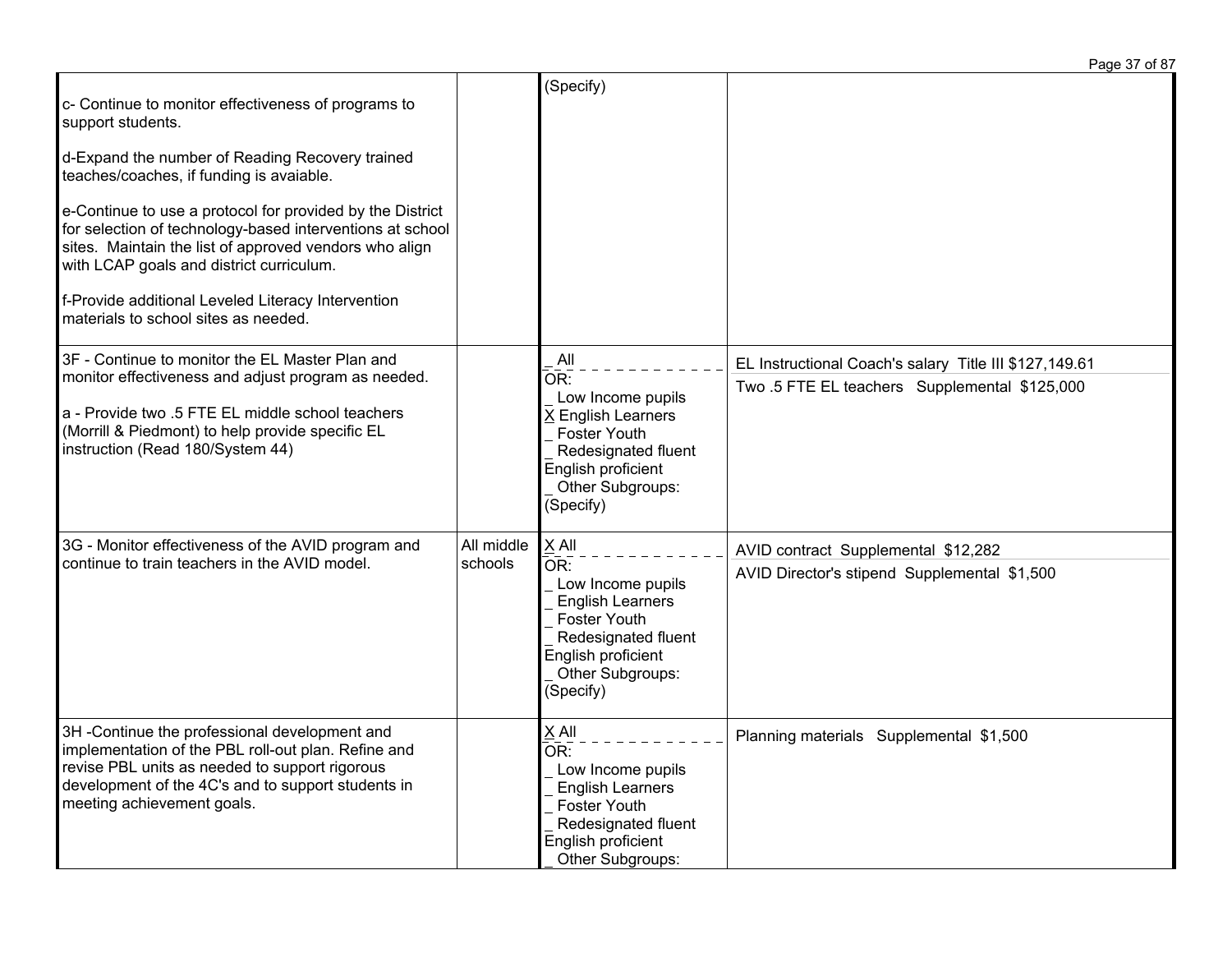|                                                                                                                                                                                                                                                                                                                                                                                                                                                                                                                                                                                                                                                                          | (Specify)                                                                                                                                                |                                                                                                                                     |
|--------------------------------------------------------------------------------------------------------------------------------------------------------------------------------------------------------------------------------------------------------------------------------------------------------------------------------------------------------------------------------------------------------------------------------------------------------------------------------------------------------------------------------------------------------------------------------------------------------------------------------------------------------------------------|----------------------------------------------------------------------------------------------------------------------------------------------------------|-------------------------------------------------------------------------------------------------------------------------------------|
| 3I - Walk-through tool<br>a - Continue developing the online walk through tool for<br>use by principals and district leaders during classrooms<br>observations that is focused on collecting evidence of<br>the 4C's. Refine the tool to align with improvements in<br>curriculum and professional development.<br>Continue to train principals on use of online walk though<br>tool as needed.<br>Conduct Instructional rounds using the walk through tool<br>in selected school sites.<br>Principals collaborate in groups of 3-4, walking through<br>each other's school site, to calibrate and support one<br>another in developing instructional leadership skills. | All<br>OR:<br>Low Income pupils<br><b>English Learners</b><br>Foster Youth<br>Redesignated fluent<br>English proficient<br>Other Subgroups:<br>(Specify) | Training for principals Supplemental \$1500                                                                                         |
| 3J - Implement CCSS, the 4C's and technology in<br>mathematics:<br>a- Maintain site access to CCSS Standards-aligned<br>instructional materials.<br>b- Refine curriculum maps and assessment as needed<br>based on analysis of student data and teacher input.<br>Support teacher in the use of technology aspects of the<br>math curriculum. Provide 1-2 release days for the Math<br>Curriculum Leadership Team to continue developing<br>resources.<br>c-Continue developing teachers strategies for meeting<br>the needs of English learners in middle school when<br>working with the dense and language rich CPM<br>textbooks.                                     | All<br>OR:<br>Low Income pupils<br><b>English Learners</b><br>Foster Youth<br>Redesignated fluent<br>English proficient<br>Other Subgroups:<br>(Specify) | SVMI membership Supplemental \$7,500<br>Revise curriculum maps for Math (substitute release time) as<br>needed Supplemental \$1,500 |
| 3K-Implement CCSS, the 4C's and technology in<br>integrated ELA/ELD instruction:<br>a- Convene a ELA/ELD Curriculum Leadership Team<br>with at least one representative from each school to<br>refine curriculum maps, assessments and resources and<br>to develop teachers capacity to be site leaders in<br>implementing the ELA/ELD framework. Release<br>teachers to meet 1-3 days during the school year                                                                                                                                                                                                                                                            | All<br>OR:<br>Low Income pupils<br><b>English Learners</b><br>Foster Youth<br>Redesignated fluent<br>English proficient<br>Other Subgroups:              | Revise curriculum maps for ELA/ELD (substitute release time)<br>Supplemental \$3,500                                                |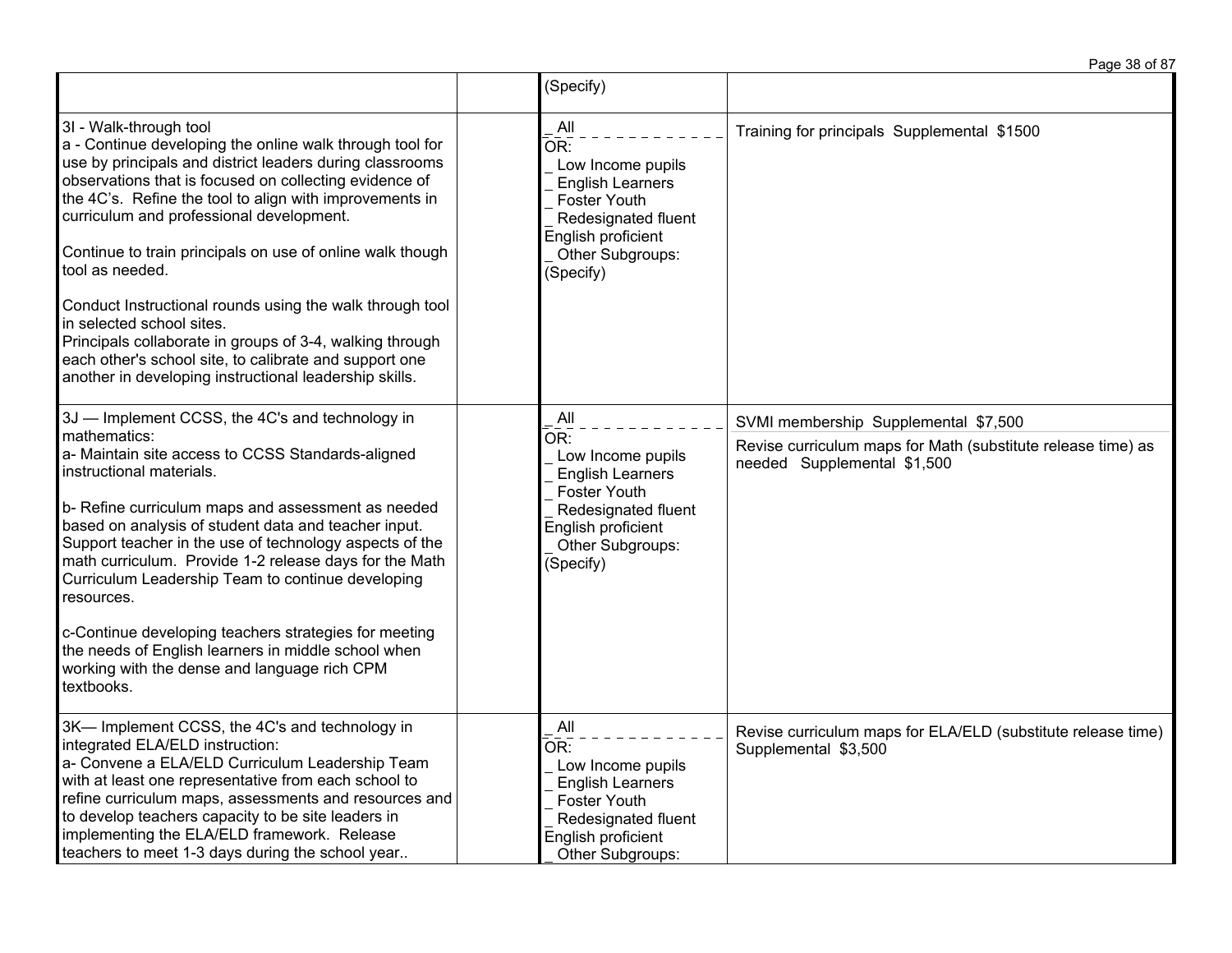|  |                       | $\sim$ $\sim$ $\sim$ |
|--|-----------------------|----------------------|
|  | $\cdot$ .<br>∵nocitv⊤ |                      |

Complete a copy of this table for each of the LEA's goals. Duplicate and expand the fields as necessary.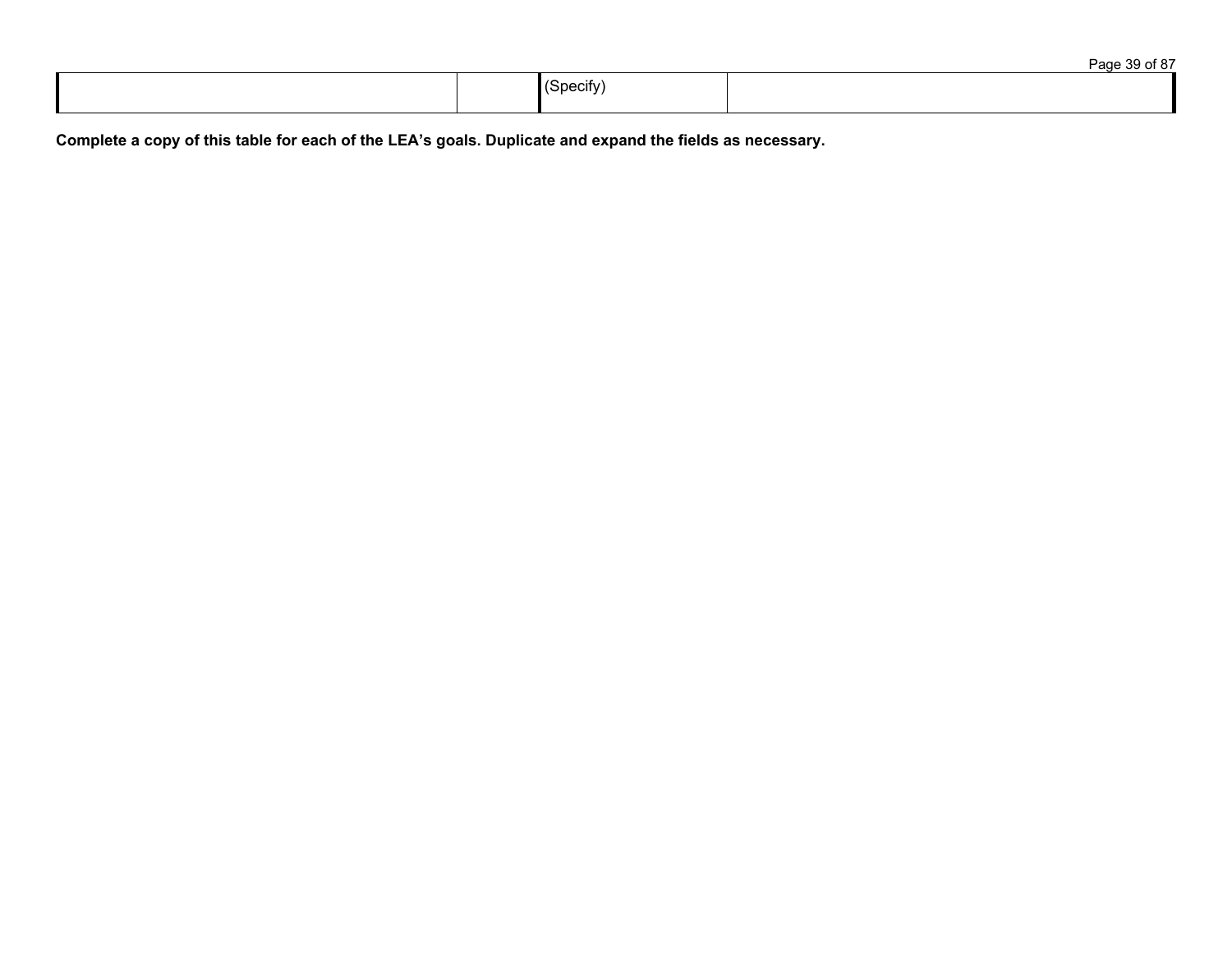Page 40 of 87

|                         | Provide Professional development for all staff. |            | Related State and/or Local Priorities:<br>1 <u>X</u> 2 <u>X</u> 3 4 5 6 7 <u>X</u> 8 <u>X</u> |
|-------------------------|-------------------------------------------------|------------|-----------------------------------------------------------------------------------------------|
| GOAL 3:                 |                                                 |            | COE only: 9 10                                                                                |
|                         |                                                 |            | Local: Specify                                                                                |
| <b>Identified Need:</b> |                                                 |            |                                                                                               |
| Goal Applies to:        | Schools: ALL                                    |            |                                                                                               |
|                         | Applicable Pupil<br>Subgroups:                  | <b>ALL</b> |                                                                                               |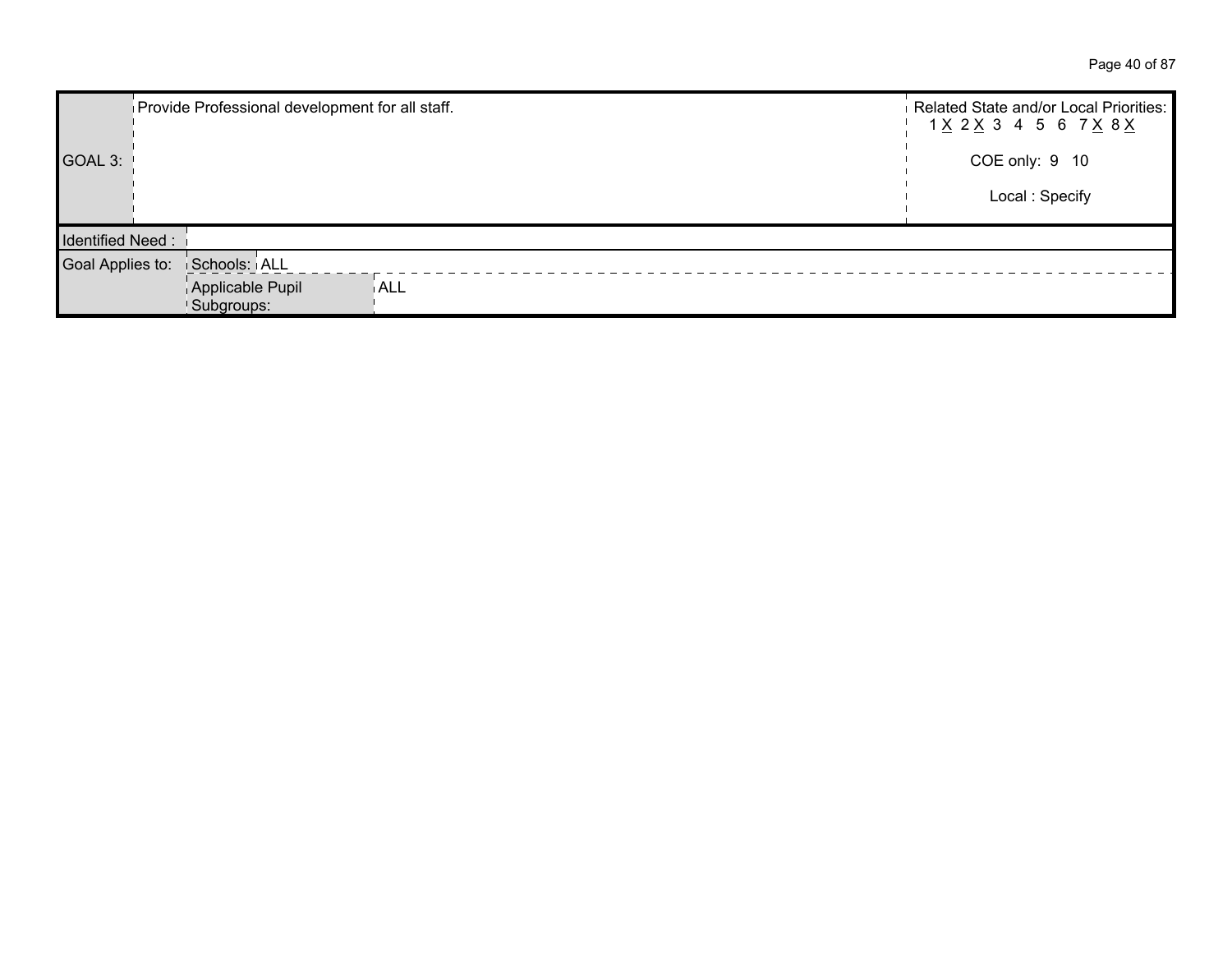|                         | LCAP Year 1: 2016-17                                                                                                                                                                                                                                                                                                                                                                                                                                                                                                                                                                                                                                                                                                                                                                                                                                                                                                                                                                                                     |
|-------------------------|--------------------------------------------------------------------------------------------------------------------------------------------------------------------------------------------------------------------------------------------------------------------------------------------------------------------------------------------------------------------------------------------------------------------------------------------------------------------------------------------------------------------------------------------------------------------------------------------------------------------------------------------------------------------------------------------------------------------------------------------------------------------------------------------------------------------------------------------------------------------------------------------------------------------------------------------------------------------------------------------------------------------------|
| Measurable<br>Outcomes: | Expected Annual Data to support Goal #3:<br>Professional development sessions are listed below to address the instructional coaches and administrators, certificated (elementary and<br>niddle school) staff, and classified staff. Teachers and staff will be given advanced notice on these professional development sessions.<br>Feedback forms will be given to staff to fill out after the professional development sessions in order to provide feedback for the Education<br>Services team. Modifications will be made to the scheduled based on feedback on the surveys.                                                                                                                                                                                                                                                                                                                                                                                                                                         |
|                         | PROFESSIONAL DEVELOPMENT for ELEMENTARY ONLY<br>-Early Academic Language Strategies Training & Integrated Unit Design for SEAL TK-1 (BT, TY, VP) & K-3 (CW, LV, SD), 10 days, and<br>four afternoon planning sessions<br>-Benchmark Assessment System for K-2 Teachers, 1 day, plus 2 supported release days<br>-Leveled Literacy Intervention Training for RSP and SDC teachers, 3 days                                                                                                                                                                                                                                                                                                                                                                                                                                                                                                                                                                                                                                 |
|                         | PROFESSIONAL DEVELOPMENT for MIDDLE SCHOOL ONLY<br>-Integrated Pathway for NGSS Instruction, 6-8 science teachers, 2-5 days days<br>-Academic Discussion for ELA/Social Studies teachers, 2 days<br>$\bullet$<br>-Technology Applications for Education, 2 afternoon sessions<br>-Scholastic Read 180 for ELD Teachers of CELDT 1 & 2 students, 3 days<br>-English 3D for teachers of long term English learners, 3 days                                                                                                                                                                                                                                                                                                                                                                                                                                                                                                                                                                                                 |
|                         | PROFESSIONAL DEVELOPMENT for BOTH MIDDLE SCHOOL & ELEMENTARY<br>-Project Based Learning 101, 3 days in summer<br>-Professional Learning Community Training with New Teacher Center for Lead Teachers, 3 days<br>-Math Professional Development and Curriculum Mapping, 3 days, and 2 afternoon sessions<br>$\bullet$<br>-ELA/ELD Framework for Literacy Lead Teachers, 4 days<br>-NGSS Awareness for Science Lead Teachers, 1-2 days<br>$\bullet$<br>-Writing Workshop Narrative Unit of Study, for TK-5 teachers and 6-8 ELA/ELD & Social Studies Teachers<br>-Writing Calibration for Narrative Writing TK-5 and 6-8 ELA/ELD & Social Studies Teachers, 2 sessions<br>-Examining Common Core Content Literacy in the Arts for Music and Art Teachers, 2 days<br>-Curriculum Mapping, Goal Setting & Nutrition for PE Teachers, 2 days<br>-Behavior Strategies for Social Workers, Psychologist, SDC Teachers, SLPs, 2 days<br>-Job Alike Planning and Professional Development for Special Education Teachers, monthly |
|                         | PROFESSIONAL DEVELOPMENT for ADMINISTRATION & COACHING STAFF<br>-Coach Training for teacher advisors, 8 days<br>$\bullet$<br>-ELA/ELD Framework for Principals and APs, 4 sessions<br>-Positive Discipline & Intervention for Principals & APs, 2-3 sessions<br>$\bullet$<br>-Walk-through Tools for Principals & APs with instructional rounds, 1 session<br>-LCAP/SPSA alignment training for Principals, 2 sessions<br>-Collaboration and Professional Development for Coaches, bimonthly sessions<br>PROFESSIONAL DEVELOPMENT for CLASSIFIED STAFF                                                                                                                                                                                                                                                                                                                                                                                                                                                                   |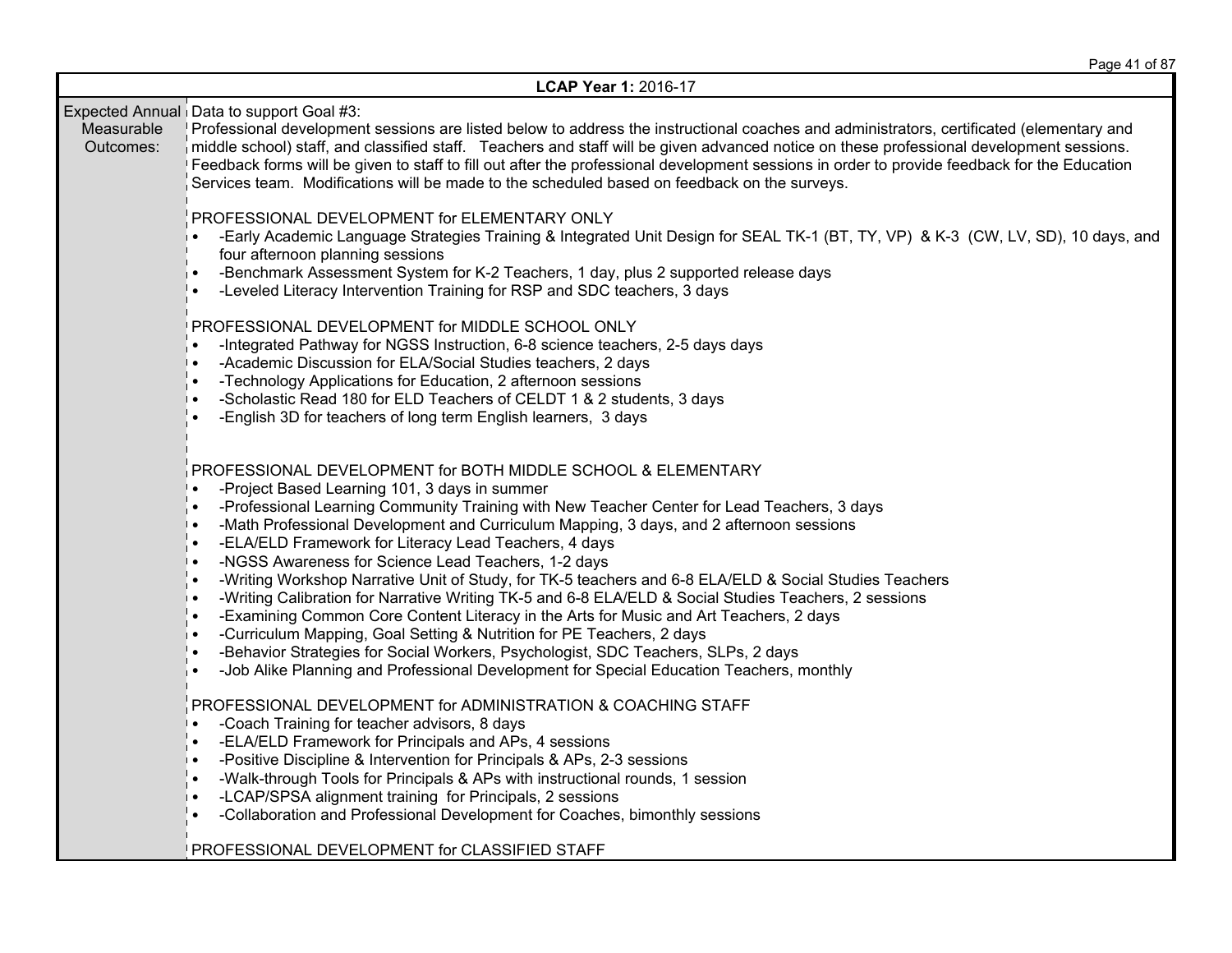• -Technology training for Attendance Clerks and School Secretaries, 3 sessions

• -Common Core Classroom Support/Special Ed. Paraprofessionals, 2-4 sessions

• -TCI training for Paraprofessional Choice, 3 days

 $\vert$ 100% of principals will be trained on the new Single Plan for Student Achievement (SPSA) template that will be aligned to the Local Control Accountability Plan (LCAP).

| Actions/Services                                                                                                                                                                                                                                                                                                                                                                                                                                                                                                                                                                                       | Scope of<br>Service | Pupils to be served within<br>identified scope of<br>service                                                                                                      | <b>Budgeted</b><br>Expenditures                         |
|--------------------------------------------------------------------------------------------------------------------------------------------------------------------------------------------------------------------------------------------------------------------------------------------------------------------------------------------------------------------------------------------------------------------------------------------------------------------------------------------------------------------------------------------------------------------------------------------------------|---------------------|-------------------------------------------------------------------------------------------------------------------------------------------------------------------|---------------------------------------------------------|
| 1A-Implement district-wide training to align with<br>identified teacher and staff needs. Curriculum teams<br>from each site align newly adopted curriculum to<br>standards, develop pacing guides, benchmarks<br>assessment and identify professional development<br>needs for implementation of these resources.<br>Curriculum teams review student data and provide input<br>on the need for on-going professional development.<br>Continue support for integrated thematic instruction<br>through SEAL unit design and PBL sustained support<br>and PBL 101.                                        | LEA-wide            | X All<br>OR:<br>Low Income pupils<br><b>English Learners</b><br><b>Foster Youth</b><br>Redesignated fluent<br>English proficient<br>Other Subgroups:<br>(Specify) | Substitutes for Curriculum Mapping Supplemental \$5,000 |
| 1B - Continue district-wide academic coaching to<br>transition to new frameworks. Develop models for<br>effective coaching that develop teachers' capacity to<br>provide effective instruction and increase participation in<br>coaching at each site. Provide specialized training in<br>early literacy to support implementation of new ELA/ELD<br>framework, in math to support implementation of new<br>math curriculum maps, and in science to transition to<br>NGSS aligned teaching practices.                                                                                                  | LEA-wide            | X All<br>OR:<br>Low Income pupils<br><b>English Learners</b><br><b>Foster Youth</b><br>Redesignated fluent<br>English proficient<br>Other Subgroups:<br>(Specify) | all instructional coaches Supplemental \$948,058.05     |
| 1C - Continue to provide monthly teacher collaboration<br>time during the monthly district-wide PD. Include<br>collaboration around new frameworks, new curriculum<br>maps, new benchmarks and analysis of student work in<br>order to develop consistent and effective instruction<br>across the District.<br>Implement district-wide PD plan with principals to<br>increase teacher collaboration at school sites, including<br>evaluation of possible changes to the master schedule.<br>Develop tools such as curriculum maps, planning<br>templates and rubrics to support teacher collaboration. | LEA-wide            | X All<br>OR:<br>Low Income pupils<br><b>English Learners</b><br><b>Foster Youth</b><br>Redesignated fluent<br>English proficient<br>Other Subgroups:<br>(Specify) | 10% of teacher salaries Base \$3,356,362.87             |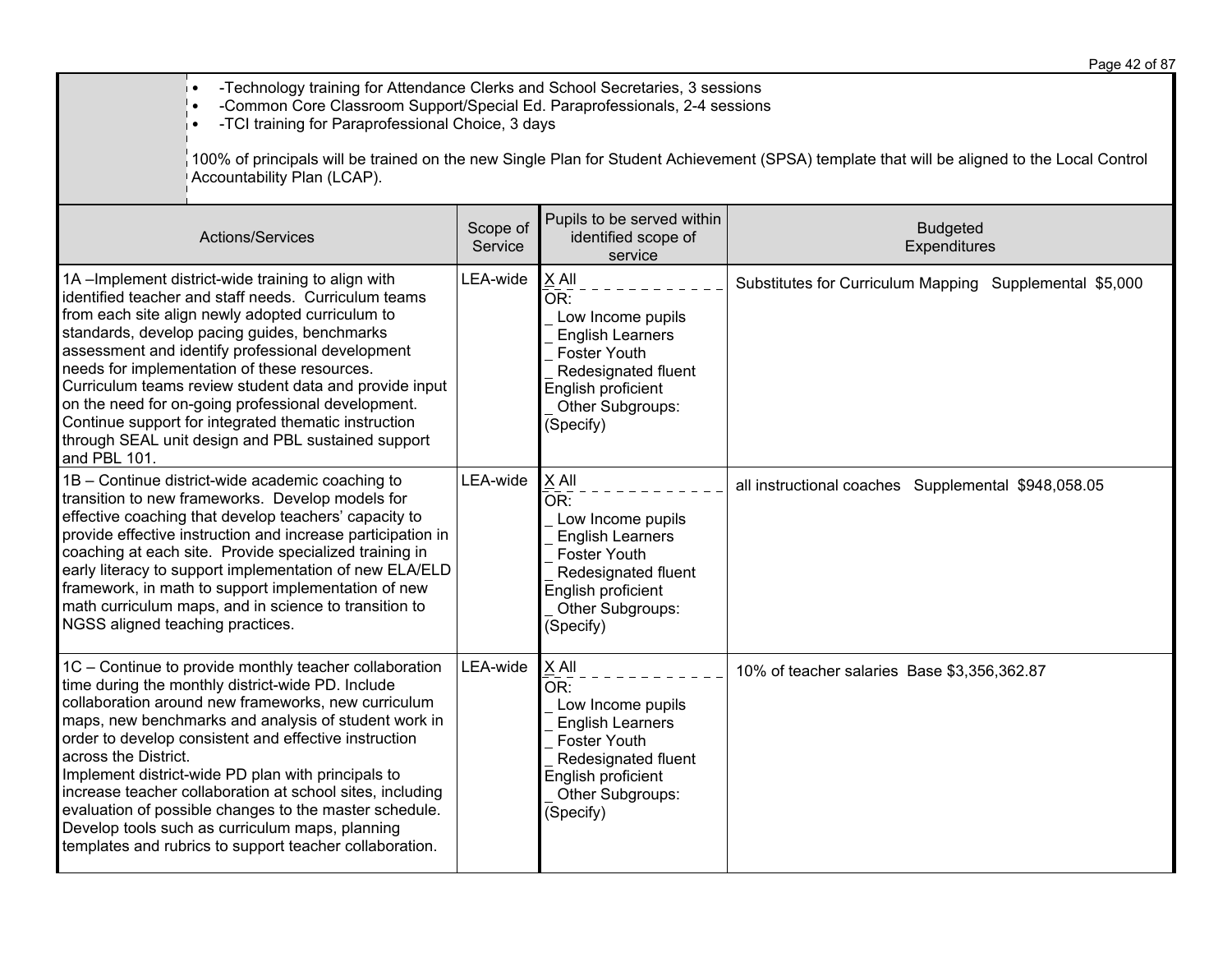| $1D$ – Continue to support principals to understand LCAP   LEA-wide<br>funding and align site plans with the district LCAP goals.<br>Provide resources and training that increase the<br>principals' ability create a site plan that builds on district<br>goals, and leads to effective classroom instruction. The<br>focus this year will be on implementation of new math<br>curriculum maps and lessons aligned to the new<br>ELA/ELD framework, and providing principals with tools<br>to access successful implementation.                                                                                                                                                                     |                                                                            | $X$ All<br>OR:<br>Low Income pupils<br><b>English Learners</b><br><b>Foster Youth</b><br>Redesignated fluent<br>English proficient<br>Other Subgroups:<br>(Specify) | Copying costs Supplemental \$1,500                                                                                                                 |
|------------------------------------------------------------------------------------------------------------------------------------------------------------------------------------------------------------------------------------------------------------------------------------------------------------------------------------------------------------------------------------------------------------------------------------------------------------------------------------------------------------------------------------------------------------------------------------------------------------------------------------------------------------------------------------------------------|----------------------------------------------------------------------------|---------------------------------------------------------------------------------------------------------------------------------------------------------------------|----------------------------------------------------------------------------------------------------------------------------------------------------|
| 1E-- Support for English Learners<br>a- Add sites who will receive the Sobrato Early<br>Academic Language (SEAL) training, continue training<br>for year two for all sites who initiated SEAL training in<br>2015-16.<br>b- Continue Professional Development on the ELA/ELD<br>framework including using new curriculum to develop<br>effective lessons for English Learners.<br>c- Continue academic coaching support for ELD<br>including integration of ELD throughout the instructional<br>day as well as designated ELD when appropriate.<br>d- Continue to provide PD support for use of Read 180,<br>System 44, and English 3D at the middle schools and<br>explore expansion to grades 4-5. | LEA-wide<br>selected<br>elementar<br>y schools<br>and<br>middle<br>schools | All<br>OR:<br>Low Income pupils<br>X English Learners<br>Foster Youth<br>X Redesignated fluent<br>English proficient<br>Other Subgroups:<br>(Specify)               | SEAL contract (cohort 1) Supplemental \$100,000<br>SEAL contract (cohort 2) Supplemental \$75,000<br>EL Instructional Coach Title III \$127,149.61 |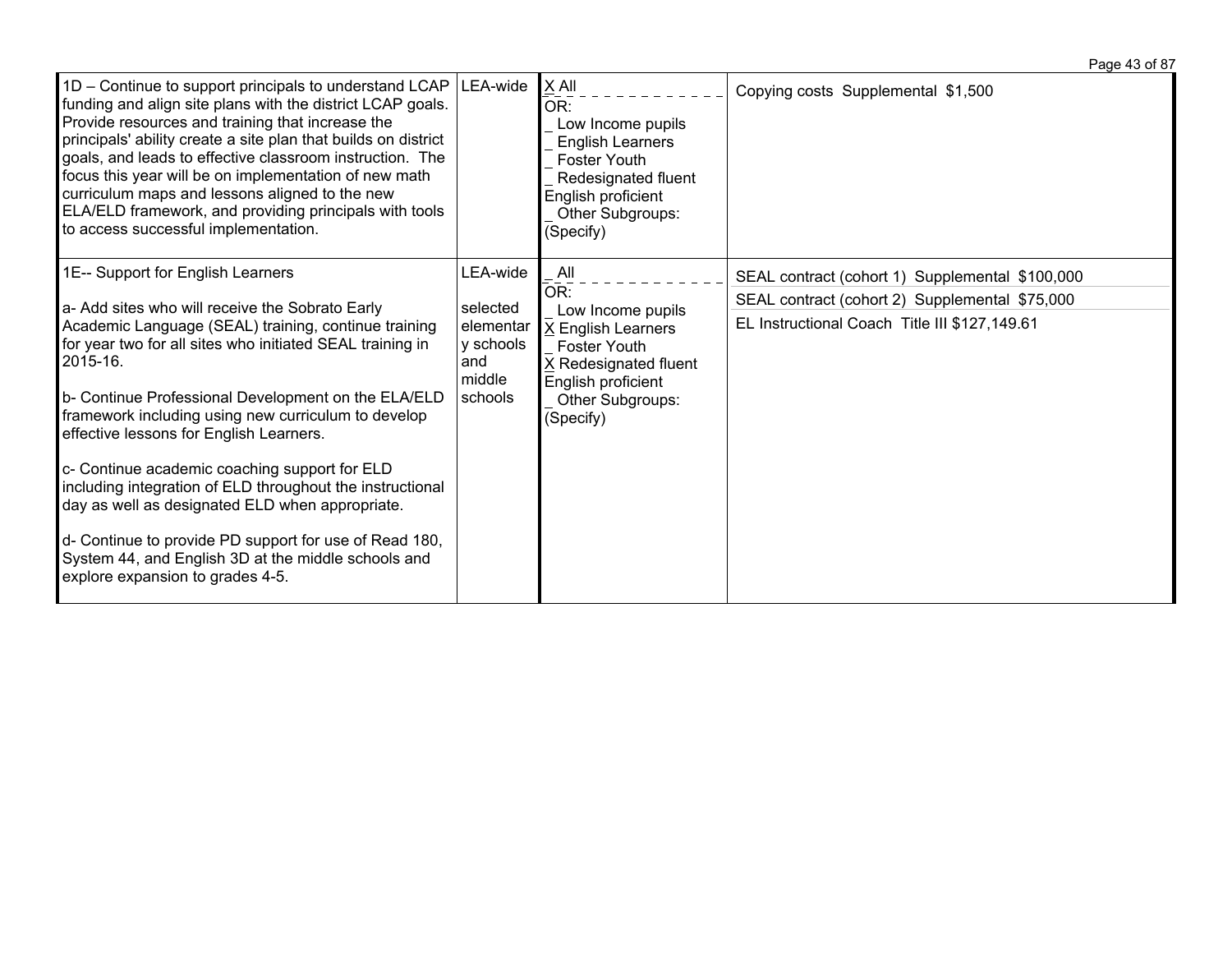|                         | LCAP Year 2: 2017-18                                                                                                                                                                                                                                                                                                                                                                                                                                                                                                                                                                                                                                                                                                                                                                                                                                                                            |
|-------------------------|-------------------------------------------------------------------------------------------------------------------------------------------------------------------------------------------------------------------------------------------------------------------------------------------------------------------------------------------------------------------------------------------------------------------------------------------------------------------------------------------------------------------------------------------------------------------------------------------------------------------------------------------------------------------------------------------------------------------------------------------------------------------------------------------------------------------------------------------------------------------------------------------------|
| Measurable<br>Outcomes: | Expected Annual Data to support Goal #3:<br>Professional development sessions are listed below to address the instructional coaches and administrators, certificated (elementary and<br>niddle school) staff, and classified staff. Teachers and staff will be given advanced notice on these professional development sessions.<br>Feedback forms will be given to staff to fill out after the professional development sessions in order to provide feedback for the Education<br>Services team. Modifications will be made to the scheduled based on feedback on the surveys.                                                                                                                                                                                                                                                                                                                |
|                         | PROFESSIONAL DEVELOPMENT for ELEMENTARY ONLY<br>-Early Academic Language Strategies Training & Integrated Unit Design for SEAL Grades K-3 (BT, TY, VP) & K1 (MY, NW), 10 days,<br>and four afternoon planning sessions<br>-Benchmark Assessment System for 3-5 Teachers, 1 day, plus 2 supported release days<br>$\bullet$<br>-Leveled Literacy Intervention Training for RSP and SDC teachers, 3 days                                                                                                                                                                                                                                                                                                                                                                                                                                                                                          |
|                         | PROFESSIONAL DEVELOPMENT for MIDDLE SCHOOL ONLY<br>-Integrated Pathway for NGSS Instruction, 6-8 science teachers, 2-5 days days<br>-Technology Applications for Education, 2 afternoon sessions<br>ه ا<br>-Scholastic Read 180 for ELD Teachers of CELDT 1 & 2 students, 1-2 days<br>-English 3D for teachers of long term English learners, 1-2 days                                                                                                                                                                                                                                                                                                                                                                                                                                                                                                                                          |
|                         | PROFESSIONAL DEVELOPMENT for BOTH MIDDLE SCHOOL & ELEMENTARY<br>-Project Based Learning Sustained Support, 2 days<br>-Professional Learning Community Training with New Teacher Center for Lead Teachers, 3 days<br>i .<br>-Math Professional for Math Curriculum Team, 1-2 days<br>-ELA/ELD Professional Development for New Instructional Materials, 1 day<br>-Science Curriculum Team Professional Development and Adoption Selection, 2-4 days<br>╹∙<br>-Writing Workshop Unif of Study for Informational Writing, for TK-5 teachers and 6-8 ELA & Social Studies Teachers<br>$\bullet$<br>-Writing Calibration for Informational Writing for TK-5 and 6-8 ELA/ELD & Social Studies, 2 sessions<br>∣∙<br>-Examining Common Core Content Literacy in the Arts for Music and Art Teachers, 2 days<br>-Job Alike Planning and Professional Development for Special Education Teachers, monthly |
|                         | PROFESSIONAL DEVELOPMENT for ADMINISTRATION & COACHING STAFF<br>-Coach Training for teacher advisers, 8 days<br>-ELA/ELD Instructional Materials for Principals and APs, 1-2 sessions<br>-NGSS Framework for Principals and APs, 2-3 sessions<br>╹∙<br>-Positive Discipline & Intervention for Principals & APs, 2-3 sessions<br>-Walk-through Tools for Principals & APs with instructional rounds, 1 session<br>╹∙<br>-LCAP/SPSA alignment training for Principals, 2 sessions<br>-Collaboration and Professional Development for Coaches, bimonthly sessions<br>∣∙                                                                                                                                                                                                                                                                                                                           |
|                         | PROFESSIONAL DEVELOPMENT for CLASSIFIED STAFF<br>-Technology training for Attendance Clerks, 3 sessions<br>$\bullet$<br>-Common Core Classroom Support, 2-4 sessions<br>-TCI training for Paraprofessional Choice, 3 days                                                                                                                                                                                                                                                                                                                                                                                                                                                                                                                                                                                                                                                                       |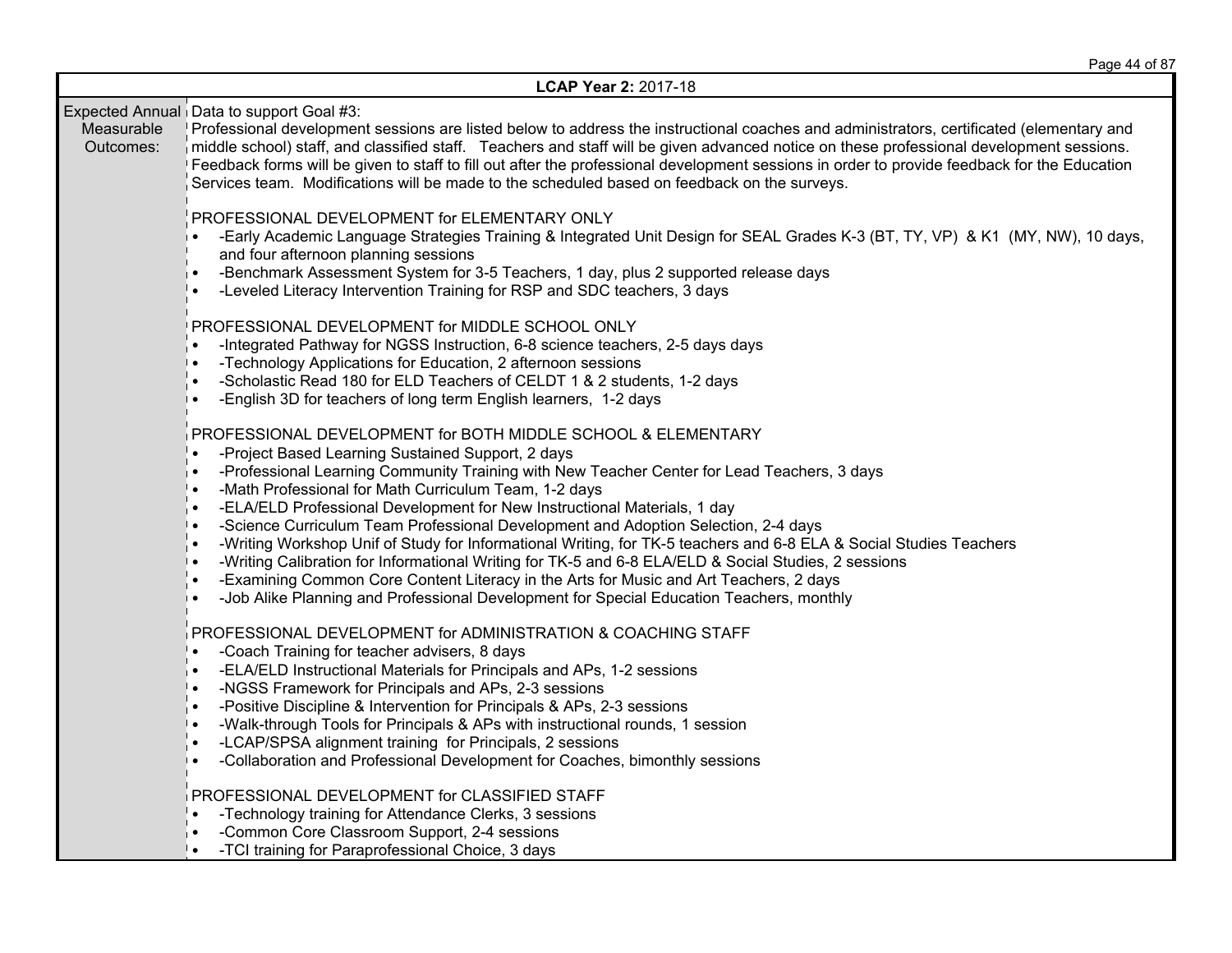• -CSEA training for CSEA members by choice, 3 sessions 100% of principals were trained on aligning their Single Plan for Student Achievement (SPSA) to the Local Control Accountability Plan (LCAP) Actions/Services Scope of **Service** Pupils to be served within identified scope of service Budgeted **Expenditures** 2A – Implement district-wide training to align with identified teacher and staff needs. Curriculum teams from each site align newly adopted curriculum to standards, develop pacing guides, benchmarks assessment and identify professional development needs for implementation of these resources. Curriculum teams review student data and provide input on the need for on-going professional development. Continue support for integrated thematic instruction through SEAL unit design and PBL sustained support and PBL 101.  $LEA$ -wide  $X$  All  $OR:$  Low Income pupils English Learners Foster Youth Redesignated fluent English proficient Other Subgroups: (Specify) Substitutes for Curriculum Mapping Supplemental \$5,000 2B – Continue district-wide academic coaching to transition to new state standards. Refine coaching models designed to develop teachers' capacity to provide effective instruction and increase participation in coaching at each site. Provide professional development for coaching staff to build their capacity to support techer in using ELA/ELD curriculum and pacing guides, as well as the NGSS framework, integrated science instruction in middle school, and new science curriculum to facilitate.  $LEA$ -wide  $X$  All  $OR:$  Low Income pupils English Learners Foster Youth Redesignated fluent English proficient Other Subgroups: (Specify) all instructional coaches Supplemental \$948,058.05 2C – Continue to provide monthly teacher collaboration time during the monthly district-wide PD. Include collaboration around new curriculum maps, benchmarks and analysis of student work in order to develop consistent and effective instruction across the District. Develop teacher leaders and continue principal professional development to support and refine the plan for increased teacher collaboration at school sites, and revise the master schedule as needed.  $LEA$ -wide  $X$  All  $OR:$  Low Income pupils English Learners Foster Youth Redesignated fluent English proficient Other Subgroups: (Specify) 10% of teacher salaries Base \$3,356,362.87 2D – Continue to support principals to understand LCAP funding and aligning site plans with the district LCAP goals. Provide resources and training that increase the  $LEA$ -wide  $X$  All  $\overline{\mathsf{OR}}$ : Low Income pupils Copying costs Supplemental \$1,500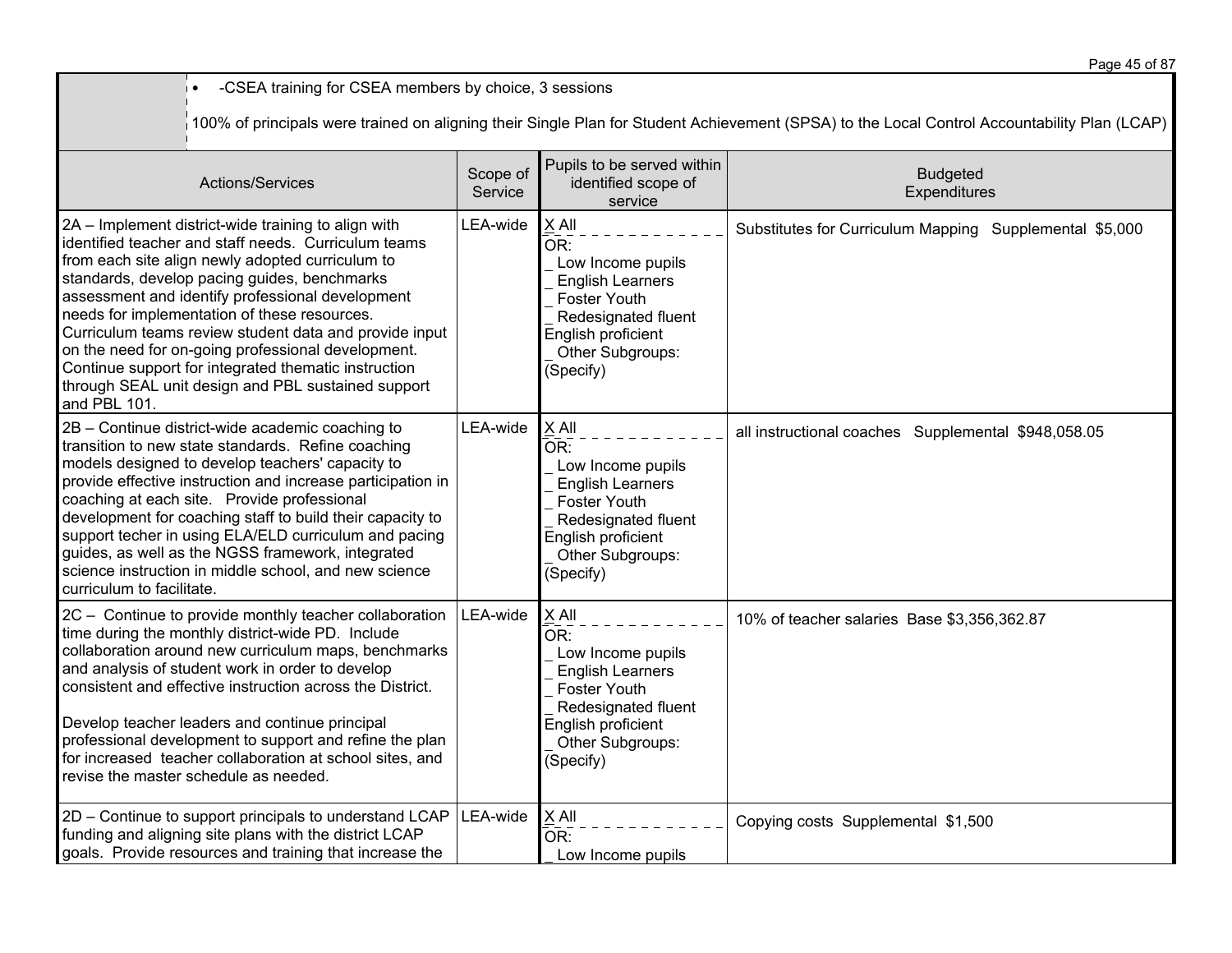|                                                                                                                                                                                                                                                                                                                                                                                                                                                                                                                                                                                                                                                   |                                                                            |                                                                                                                                                              | Page 46 of 87                                                                                                                                      |
|---------------------------------------------------------------------------------------------------------------------------------------------------------------------------------------------------------------------------------------------------------------------------------------------------------------------------------------------------------------------------------------------------------------------------------------------------------------------------------------------------------------------------------------------------------------------------------------------------------------------------------------------------|----------------------------------------------------------------------------|--------------------------------------------------------------------------------------------------------------------------------------------------------------|----------------------------------------------------------------------------------------------------------------------------------------------------|
| principals' ability create a site plan that builds on district<br>goals, and leads to effective classroom instruction. The<br>focus this year will be on implementation of new<br>ELA/ELD curriculum maps, developing lessons aligned<br>to the new NGSS framework, and initiating the<br>integrated pathway in middle school science in 7th<br>grade.                                                                                                                                                                                                                                                                                            |                                                                            | <b>English Learners</b><br>Foster Youth<br>Redesignated fluent<br>English proficient<br>Other Subgroups:<br>(Specify)                                        |                                                                                                                                                    |
| 2E -- Support for English Learners<br>a- Add remaining sites who will receive the Sobrato<br>Early Academic Language (SEAL) training, maintain<br>training for all sites who have already begun the SEAL<br>program.<br>b - Continue Professional Development on using new<br>curriculum to support the ELA/ELD framework.<br>c - Continue academic coaching support for ELD<br>including integration of ELD throughout the instructional<br>day as well as designated ELD when appropriate.<br>d- Continue to provide PD support for use of Read 180,<br>System 44, and English 3D at the middle schools and<br>explore expansion to grades 4-5. | LEA-wide<br>selected<br>elementar<br>y schools<br>and<br>middle<br>schools | All<br>OR:<br>Low Income pupils<br>X English Learners<br><b>Foster Youth</b><br>X Redesignated fluent<br>English proficient<br>Other Subgroups:<br>(Specify) | SEAL contract (cohort 1) Supplemental \$60,000<br>SEAL contract (cohort 2) Supplemental \$100,000<br>EL Instructional Coach Title III \$127,149.61 |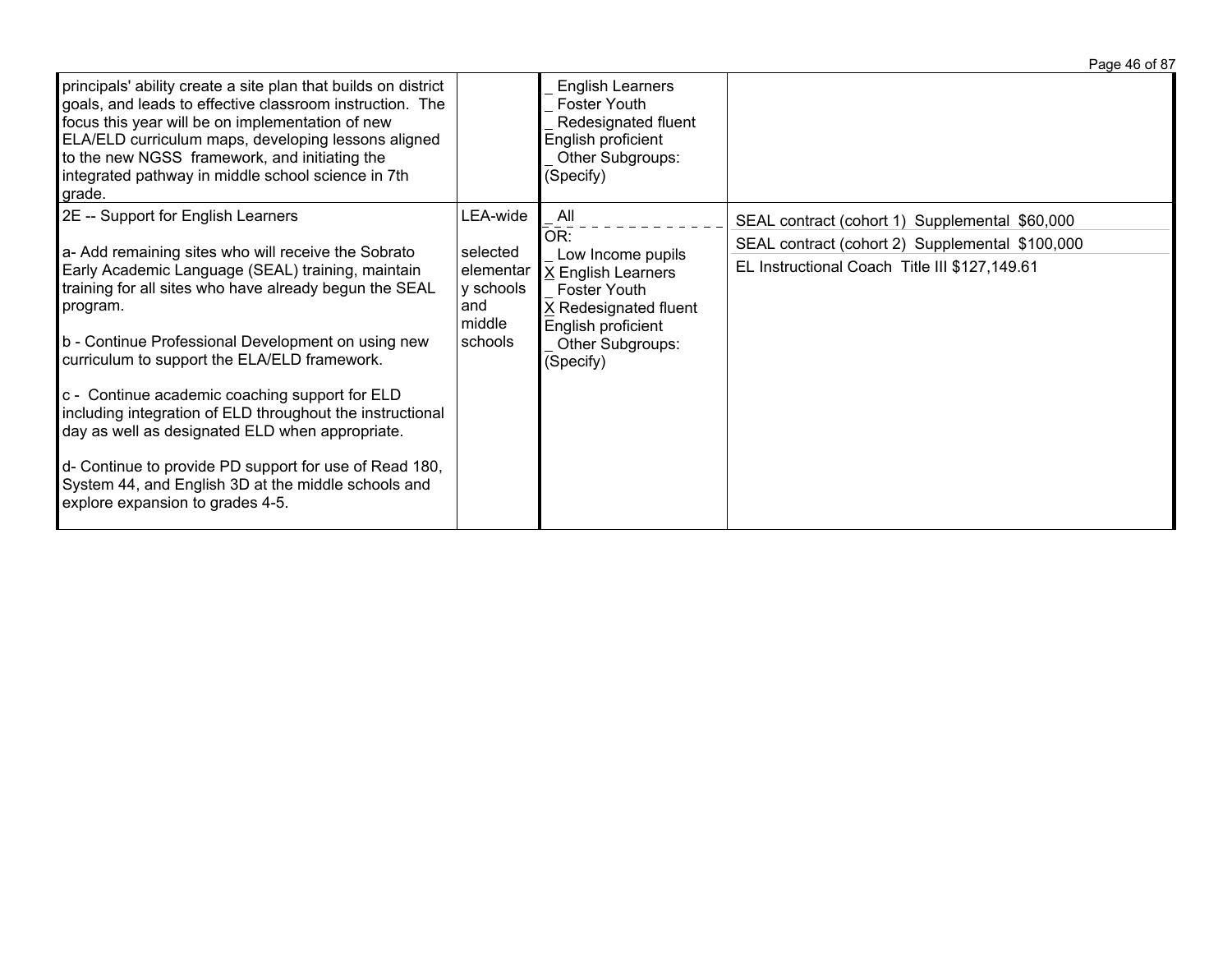|                         | LCAP Year 3: 2018-19                                                                                                                                                                                                                                                                                                                                                                                                                                                                                                                                                                                                                                                                                                                                                                                                                                                                           |
|-------------------------|------------------------------------------------------------------------------------------------------------------------------------------------------------------------------------------------------------------------------------------------------------------------------------------------------------------------------------------------------------------------------------------------------------------------------------------------------------------------------------------------------------------------------------------------------------------------------------------------------------------------------------------------------------------------------------------------------------------------------------------------------------------------------------------------------------------------------------------------------------------------------------------------|
| Measurable<br>Outcomes: | Expected Annual Data to support Goal #3:<br>Professional development sessions are listed below to address the instructional coaches and administrators, certificated (elementary and<br>niddle school) staff, and classified staff. Teachers and staff will be given advanced notice on these professional development sessions.<br>Feedback forms will be given to staff to fill out after the professional development sessions in order to provide feedback for the Education<br>Services team. Modifications will be made to the scheduled based on feedback on the surveys.                                                                                                                                                                                                                                                                                                               |
|                         | PROFESSIONAL DEVELOPMENT for ELEMENTARY ONLY<br>-Early Academic Language Strategies Training & Integrated Unit Design for SEAL Grades K-3, 10 days, and four afternoon planning<br>∣∙<br>sessions<br>-Benchmark Assessment System for 3-5 Teachers, 1 day, plus 2 supported release days<br>∣∙<br>-Leveled Literacy Intervention Training for RSP and SDC teachers                                                                                                                                                                                                                                                                                                                                                                                                                                                                                                                             |
|                         | PROFESSIONAL DEVELOPMENT for MIDDLE SCHOOL ONLY<br>-Integrated Pathway for NGSS Instruction, 6-8 science teachers, 2-5 days days<br>-Technology Applications for Education, 2 afternoon sessions<br>╹∙<br>-Scholastic Read 180 for ELD Teachers of CELDT 1 & 2 students, 1-2 days<br>-English 3D for teachers of long term English learners, 1-2 days<br>∣∙                                                                                                                                                                                                                                                                                                                                                                                                                                                                                                                                    |
|                         | PROFESSIONAL DEVELOPMENT for BOTH MIDDLE SCHOOL & ELEMENTARY<br>-Project Based Learning Sustained Support, 2 days<br>-Professional Learning Community Training with New Teacher Center for Lead Teachers, 3 days<br>-Math Professional for Math Curriculum Team, 1-2 days<br>$\bullet$<br>-ELA/ELD Professional Development for New Instructional Materials, 1 day<br>-Science Curriculum Team Professional Development and Adoption Selection, 2-4 days<br>╹∙<br>-Writing Workshop Unif of Study for Informational Writing, for TK-5 teachers and 6-8 ELA & Social Studies Teachers<br>-Writing Calibration for Informational Writing for TK-5 and 6-8 ELA/ELD & Social Studies, 2 sessions<br>∣∙<br>-Examining Common Core Content Literacy in the Arts for Music and Art Teachers, 2 days<br>-Job Alike Planning and Professional Development for Special Education Teachers, monthly<br>∣∙ |
|                         | PROFESSIONAL DEVELOPMENT for ADMINISTRATION & COACHING STAFF<br>-Coach Training for teacher advisers, 8 days<br>╹∙<br>-ELA/ELD Instructional Materials for Principals and APs, 1-2 sessions<br>-NGSS Framework for Principals and APs, 2-3 sessions<br>╹∙<br>-Positive Discipline & Intervention for Principals & APs, 2-3 sessions<br>-Walk-through Tools for Principals & APs with instructional rounds, 1 session<br>╹∙<br>-LCAP/SPSA alignment training for Principals, 2 sessions<br>-Collaboration and Professional Development for Coaches, bimonthly sessions<br>∣∙                                                                                                                                                                                                                                                                                                                    |
|                         | PROFESSIONAL DEVELOPMENT for CLASSIFIED STAFF<br>-Technology training for Attendance Clerks, 3 sessions<br>-Common Core Classroom Support, 2-4 sessions<br>-TCI training for Paraprofessional Choice, 3 days                                                                                                                                                                                                                                                                                                                                                                                                                                                                                                                                                                                                                                                                                   |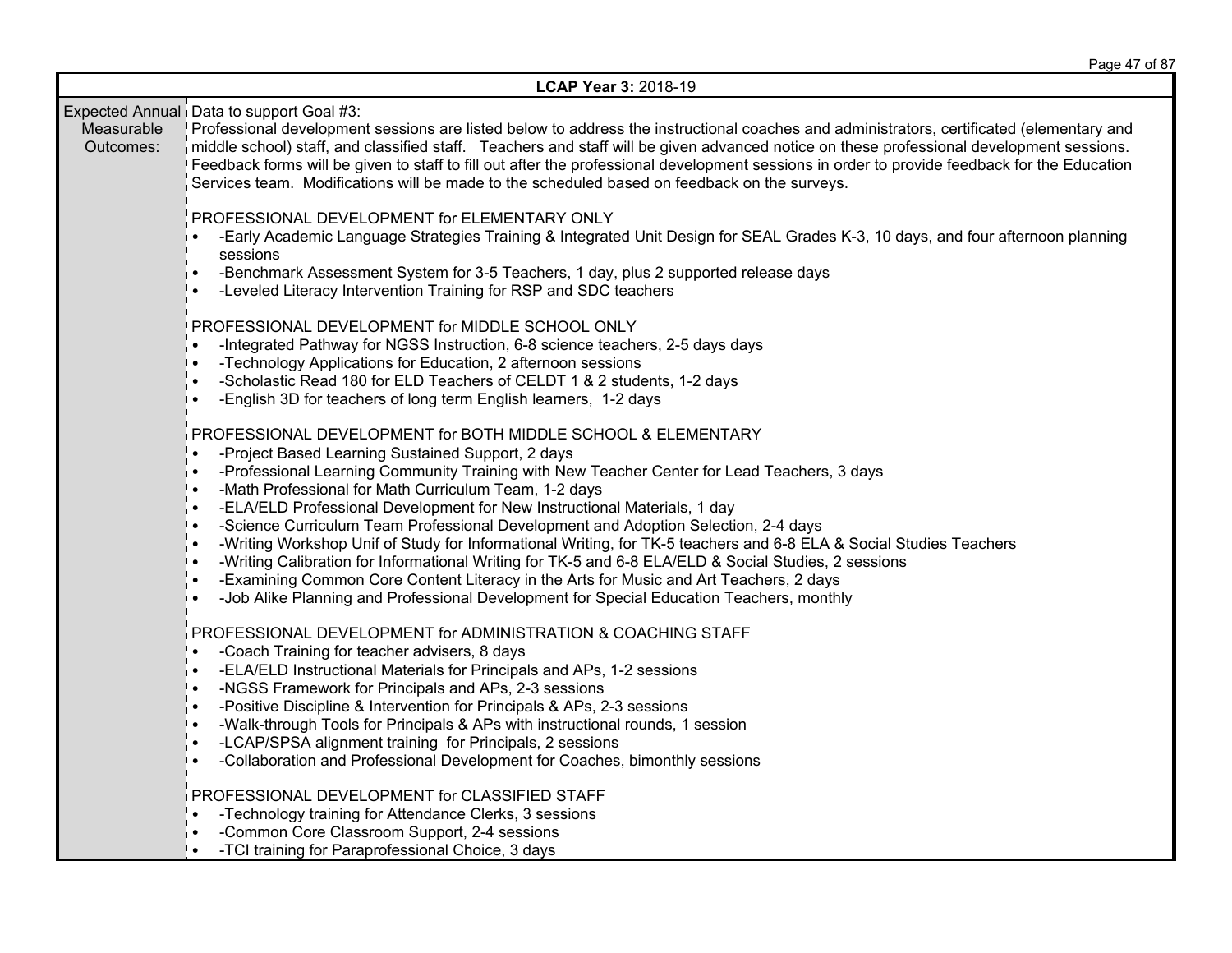• -CSEA training for CSEA members by choice, 3 sessions 100% of principals were trained on aligning their Single Plan for Student Achievement (SPSA) to the Local Control Accountability Plan (LCAP) Actions/Services Scope of **Service** Pupils to be served within identified scope of service Budgeted **Expenditures** 3A -Implement district-wide training to align with identified teacher and staff needs. Curriculum teams from each site align newly adopted curriculum to standards, develop pacing guides, benchmarks assessment and identify professional development needs for implementation of these resources. Curriculum teams review and revise pacing guides from the previous years based on student data and make recommendations for on-going professional development. Continue support for integrated thematic instruction through SEAL unit design and PBL sustained support and PBL 101 moving toward full district-wide implementation.  $LEA$ -wide  $X$  All  $OR:$  Low Income pupils English Learners Foster Youth Redesignated fluent English proficient Other Subgroups: (Specify) Substitutes for Curriculum Mapping Supplemental \$5,000 3B - Continue district-wide academic coaching to transition to new state standards. Continue to refine coaching models designed to develop teachers' capacity to provide effective instruction and increase participation in coaching at each site. Provide professional development for coaching staff to build their capacity to support teachers in using NGSS curriculum and curriculum maps and refine instruction in ELA/ELD, math and integrated thematic units based on student data. LEA-wide; Math middle school teachers X All  $\overline{\overline{\mathsf{OR}^+}}$  Low Income pupils English Learners Foster Youth Redesignated fluent English proficient Other Subgroups: (Specify) All instructional coaches Supplemental \$948,058.05 3C - Continue to provide monthly teacher collaboration time during the monthly district-wide PD. Include collaboration around new curriculum maps, benchmarks and analysis of student work in order to develop consistent and effective instruction across the District. Develop teacher leaders and continue principal professional development to support and refine the plan for increased teacher collaboration at school sites, and revise the master schedule as needed.  $LEA$ -wide  $X$  All  $OR:$  Low Income pupils English Learners Foster Youth Redesignated fluent English proficient Other Subgroups: (Specify) 10% of teacher salaries Base \$3,356,362.87 3D - Continue to support principals to understand LCAP LEA-wide X All Copying costs Supplemental \$1,500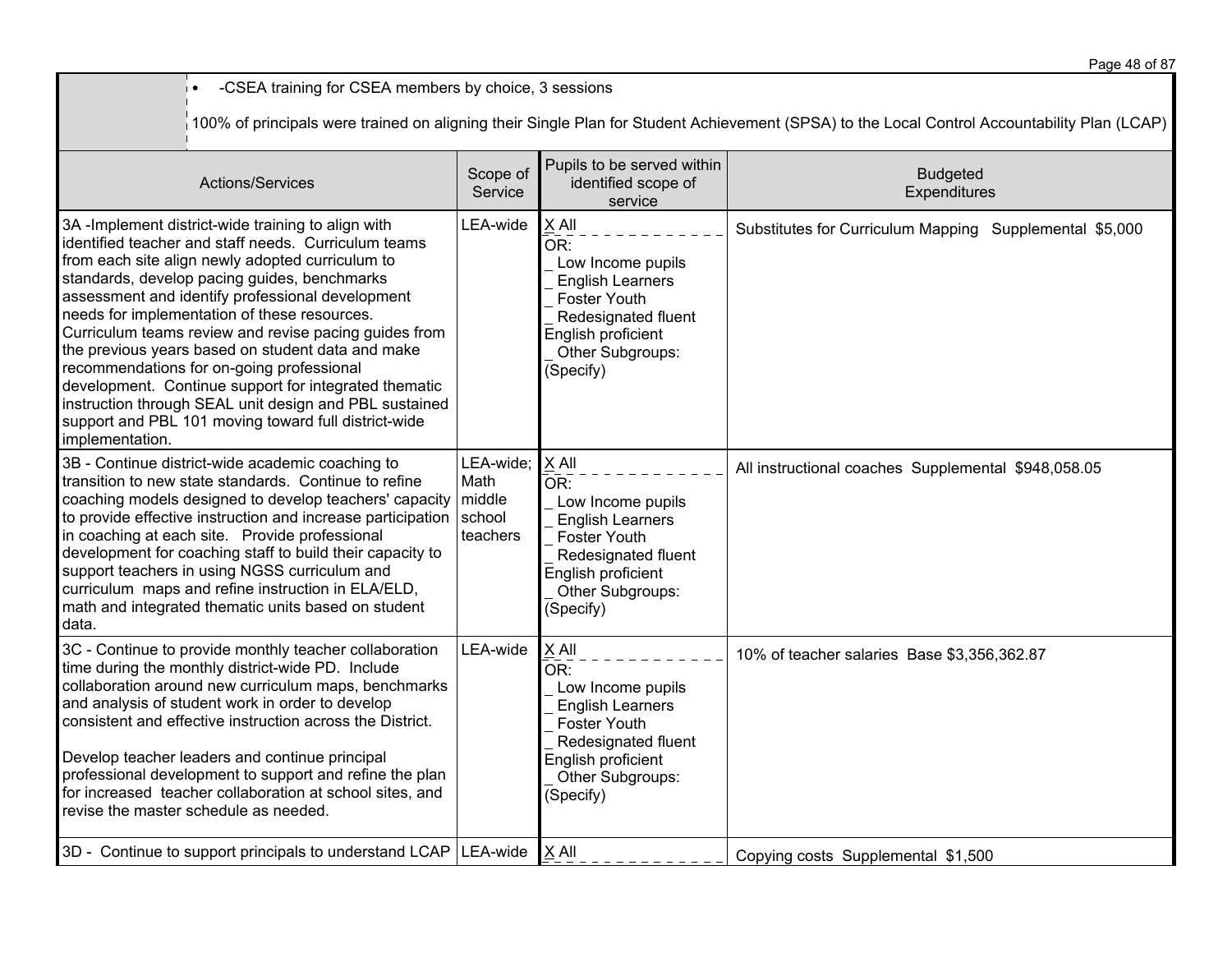|                                                                                                                                                                                                                                                                                                                                                                                                                                               |                                          |                                                                                                                                                          | Page 49 of 87                                  |
|-----------------------------------------------------------------------------------------------------------------------------------------------------------------------------------------------------------------------------------------------------------------------------------------------------------------------------------------------------------------------------------------------------------------------------------------------|------------------------------------------|----------------------------------------------------------------------------------------------------------------------------------------------------------|------------------------------------------------|
| funding and aligning site plans with the district LCAP<br>goals. Provide resources and training that increase the<br>principals' ability create a site plan that builds on district<br>goals, and leads to effective classroom instruction. The<br>focus this year will be on implementation of new NGSS<br>curriculum, and curriculum maps, and competing the<br>NGSS integrated pathway in middle school by bringing<br>8th grade on board. |                                          | OR:<br>Low Income pupils<br><b>English Learners</b><br><b>Foster Youth</b><br>Redesignated fluent<br>English proficient<br>Other Subgroups:<br>(Specify) |                                                |
| 3E - Support for English Learners                                                                                                                                                                                                                                                                                                                                                                                                             | LEA-wide                                 | X All<br>OR:                                                                                                                                             | SEAL contract (cohort 2) Supplemental \$60,000 |
| a - Add grade levels and continue training at identified<br>sites to receive the Sobrato Early Academic Language<br>(SEAL) trainings.                                                                                                                                                                                                                                                                                                         | selected<br>elementar<br>v and<br>middle | Low Income pupils<br><b>English Learners</b><br>Foster Youth<br>Redesignated fluent                                                                      | EL instructional coach Title III               |
| b - Continue Professional Development on using new<br>curriculum to support the ELA/ELD framework.                                                                                                                                                                                                                                                                                                                                            | schools                                  | English proficient<br>Other Subgroups:<br>(Specify)                                                                                                      |                                                |
| c - Continue academic coaching support for ELD<br>including integration of ELD throughout the instructional<br>day as well as designated ELD when appropriate.                                                                                                                                                                                                                                                                                |                                          |                                                                                                                                                          |                                                |
| d- Continue to provide PD support for use of Read 180,<br>System 44, and English 3D at the middle schools and<br>grades 4-5.                                                                                                                                                                                                                                                                                                                  |                                          |                                                                                                                                                          |                                                |

Complete a copy of this table for each of the LEA's goals. Duplicate and expand the fields as necessary.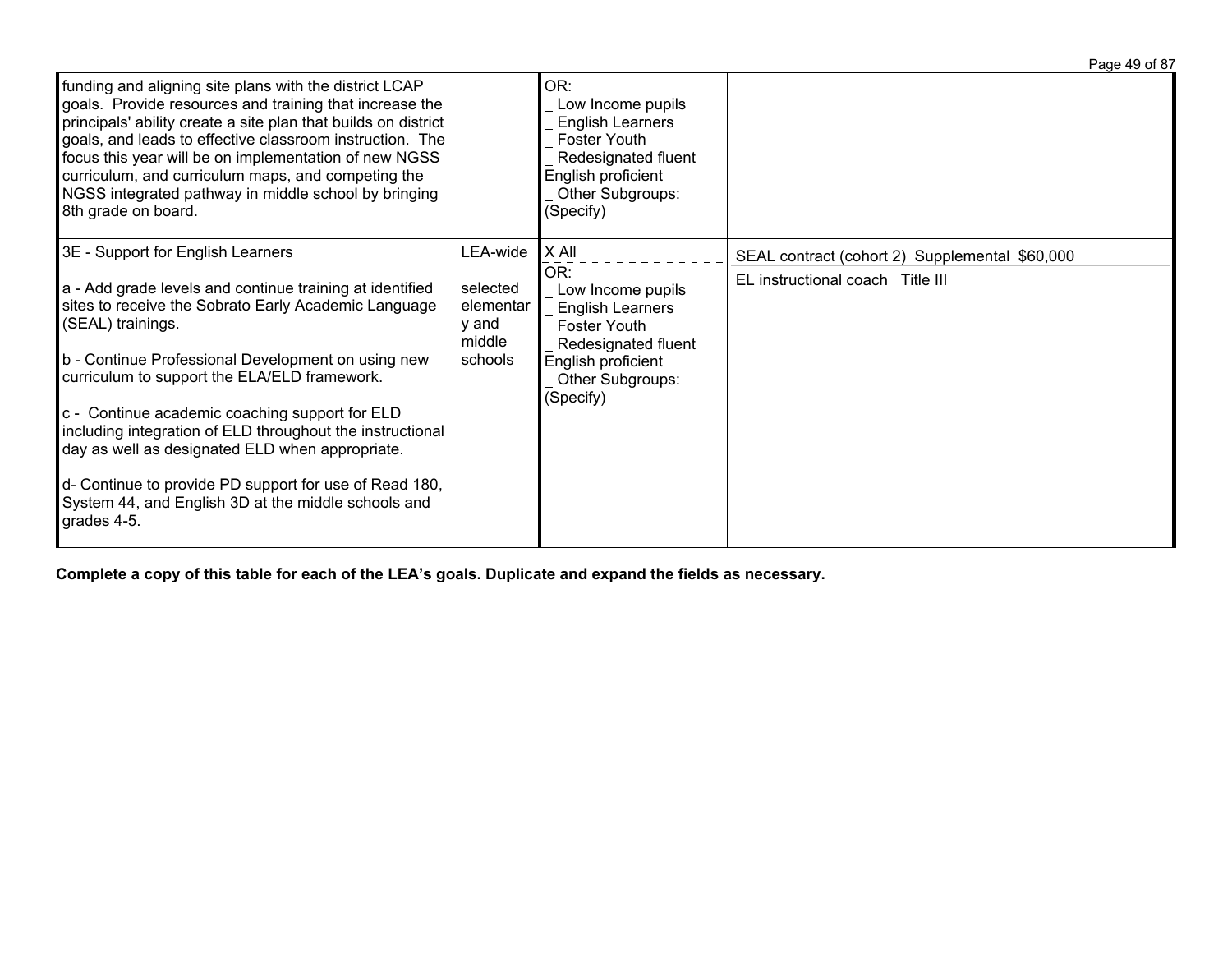|                         | Goal #4 - Increase parent and community involvement and education.                                                                                                                                                                                                                                                                                                                                                      | Related State and/or Local Priorities:<br>1 2 3 X 4 5 6 7 8 |                                                                     |                       |                                                     |
|-------------------------|-------------------------------------------------------------------------------------------------------------------------------------------------------------------------------------------------------------------------------------------------------------------------------------------------------------------------------------------------------------------------------------------------------------------------|-------------------------------------------------------------|---------------------------------------------------------------------|-----------------------|-----------------------------------------------------|
| GOAL 4:                 |                                                                                                                                                                                                                                                                                                                                                                                                                         |                                                             |                                                                     |                       | COE only: 9 10                                      |
|                         |                                                                                                                                                                                                                                                                                                                                                                                                                         |                                                             |                                                                     |                       | Local: Specify                                      |
| <b>Identified Need:</b> |                                                                                                                                                                                                                                                                                                                                                                                                                         |                                                             |                                                                     |                       |                                                     |
| Goal Applies to:        | Schools: ALL                                                                                                                                                                                                                                                                                                                                                                                                            |                                                             |                                                                     |                       |                                                     |
|                         | Applicable Pupil<br><b>ALL</b><br>Subgroups:                                                                                                                                                                                                                                                                                                                                                                            |                                                             |                                                                     |                       |                                                     |
|                         |                                                                                                                                                                                                                                                                                                                                                                                                                         |                                                             | LCAP Year 1: 2016-17                                                |                       |                                                     |
| Measurable<br>Outcomes: | Expected Annual During the 2016 - 2017 school year, our expected annual measurable outcome would be for 20 Spanish speaking parents participated in the<br>Latino Literacy project which was held in the Fall and Spring, 75 parents participated in the District-wide EL Parent University, and 13 of the<br>13 school sites sent parent representatives to the District English Language Advisory Committee meetings. |                                                             |                                                                     |                       |                                                     |
|                         | SchoolSmarts training will take place at 3 elementary schools.                                                                                                                                                                                                                                                                                                                                                          |                                                             |                                                                     |                       |                                                     |
|                         | A parent training for School Site Council members will be held at the beginning of the school year and all sites will send members who have<br>not been trained previously.                                                                                                                                                                                                                                             |                                                             |                                                                     |                       |                                                     |
|                         | A district-wide newsletter will be sent out monthly during the 2016 - 2017 school year.                                                                                                                                                                                                                                                                                                                                 |                                                             |                                                                     |                       |                                                     |
|                         | All three middle schools will continue to hold a Career Day in February/March 2017 where community members and parents were invited into<br>the schools to describe their careers and their pathways to attaining their careers.                                                                                                                                                                                        |                                                             |                                                                     |                       |                                                     |
|                         | Actions/Services                                                                                                                                                                                                                                                                                                                                                                                                        | Scope of<br>Service                                         | Pupils to be served within<br>identified scope of<br>service        |                       | <b>Budgeted</b><br>Expenditures                     |
| 1A - Communication      |                                                                                                                                                                                                                                                                                                                                                                                                                         | LEA-wide                                                    | X All                                                               |                       | Parent community cost Supplemental \$21,190.00      |
| services.               | a-Maintatin current communication plan and translation                                                                                                                                                                                                                                                                                                                                                                  |                                                             | OR:<br>Low Income pupils<br><b>English Learners</b><br>Foster Youth | Supplemental \$25,000 | District-wide newsletter (communication specialist) |
|                         | b- Improve district and site communication with parents<br>based on feedback gathered via the parent survey.                                                                                                                                                                                                                                                                                                            |                                                             | Redesignated fluent<br>English proficient<br>Other Subgroups:       |                       |                                                     |
| and site meetings.      | c- Provide continued outreach to parents of<br>unduplicated pupils to increase participation in district                                                                                                                                                                                                                                                                                                                |                                                             | (Specify)                                                           |                       |                                                     |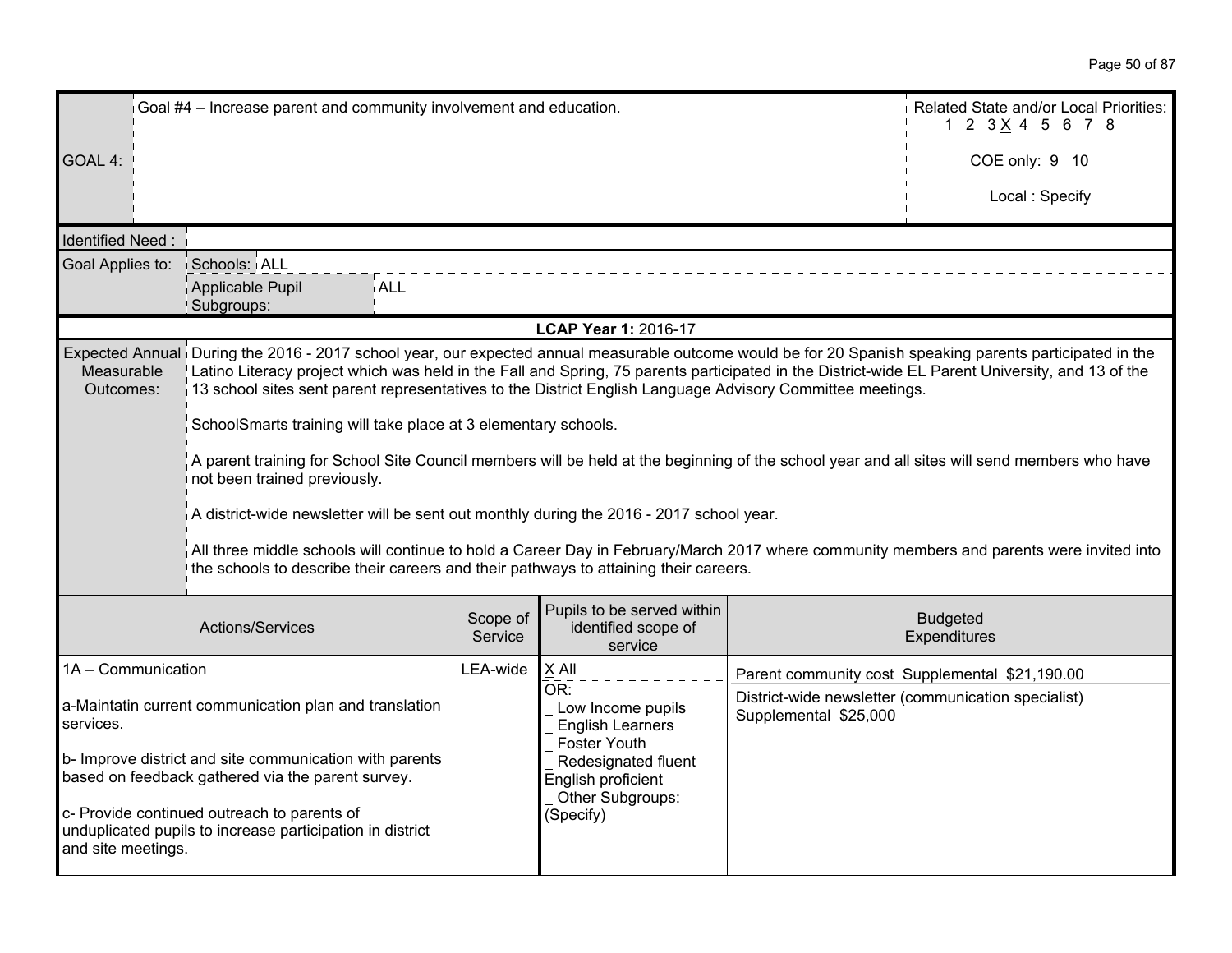| 1B - Berryessa University<br>Continue to expand and improve the quality of parent<br>professional learning opportunities based on annual<br>needs assessment. Add more parent engagement<br>sessions during the school year.                                                                                                                                                                                                                                                                                                                                                                                                                                                                                                                                                                                                                                                                                                                                      |                  | LEA-wide            | $X$ All<br>OR:<br>Low Income pupils<br><b>English Learners</b><br><b>Foster Youth</b><br>Redesignated fluent<br>English proficient<br>Other Subgroups:<br>(Specify)                      | Parent community cost Supplemental \$21,190.00<br>Additional Parent workshops Supplemental \$10,000                            |
|-------------------------------------------------------------------------------------------------------------------------------------------------------------------------------------------------------------------------------------------------------------------------------------------------------------------------------------------------------------------------------------------------------------------------------------------------------------------------------------------------------------------------------------------------------------------------------------------------------------------------------------------------------------------------------------------------------------------------------------------------------------------------------------------------------------------------------------------------------------------------------------------------------------------------------------------------------------------|------------------|---------------------|------------------------------------------------------------------------------------------------------------------------------------------------------------------------------------------|--------------------------------------------------------------------------------------------------------------------------------|
|                                                                                                                                                                                                                                                                                                                                                                                                                                                                                                                                                                                                                                                                                                                                                                                                                                                                                                                                                                   |                  |                     | LCAP Year 2: 2017-18                                                                                                                                                                     |                                                                                                                                |
| Expected Annual During the 2017 - 2018 school year, our expected annual measurable outcome would be for 25 Spanish speaking parents participated in the<br>Latino Literacy project which was held in the Fall and Spring, 100 parents participated in the District-wide EL Parent University, and 13 of the<br>Measurable<br>13 school sites sent parent representatives to the District English Language Advisory Committee meetings.<br>Outcomes:<br>A parent training for School Site Council members will be held at the beginning of the school year and all sites will send members who have<br>not been trained previously.<br>A district-wide newsletter will be sent out monthly during the 2017 - 2018 school year.<br>All three middle schools will continue to hold a Career Day in February/March 2018 where community members and parents were invited into<br>the schools to describe their careers and their pathways to attaining their careers. |                  |                     |                                                                                                                                                                                          |                                                                                                                                |
|                                                                                                                                                                                                                                                                                                                                                                                                                                                                                                                                                                                                                                                                                                                                                                                                                                                                                                                                                                   | Actions/Services | Scope of<br>Service | Pupils to be served within<br>identified scope of<br>service                                                                                                                             | <b>Budgeted</b><br>Expenditures                                                                                                |
| 1A - Communication<br>a- Maintain current communication plan and translation<br>services.<br>b- Improve district and site communication with parents<br>based on feedback gathered via the parent survey.<br>c- Provide continued outreach to parents of un-<br>duplicated pupils to increase participation in district and<br>site meetings.                                                                                                                                                                                                                                                                                                                                                                                                                                                                                                                                                                                                                     |                  | LEA-wide            | X All<br>$\overline{\mathsf{OR}}$ :<br>Low Income pupils<br><b>English Learners</b><br><b>Foster Youth</b><br>Redesignated fluent<br>English proficient<br>Other Subgroups:<br>(Specify) | Parent community cost Supplemental \$21,190.00<br>District-wide newsletter (communication specialist)<br>Supplemental \$25,000 |
| 1B - Berryessa University<br>Continue to expand and improve the quality of parent<br>professional learning opportunities based on annual<br>needs assessment. Add more parent engagement                                                                                                                                                                                                                                                                                                                                                                                                                                                                                                                                                                                                                                                                                                                                                                          |                  | LEA-wide            | X All<br>OR:<br>Low Income pupils<br><b>English Learners</b><br>Foster Youth                                                                                                             | Parent community cost Supplemental \$21,190<br>Additional Parent workshops Supplemental \$10,000                               |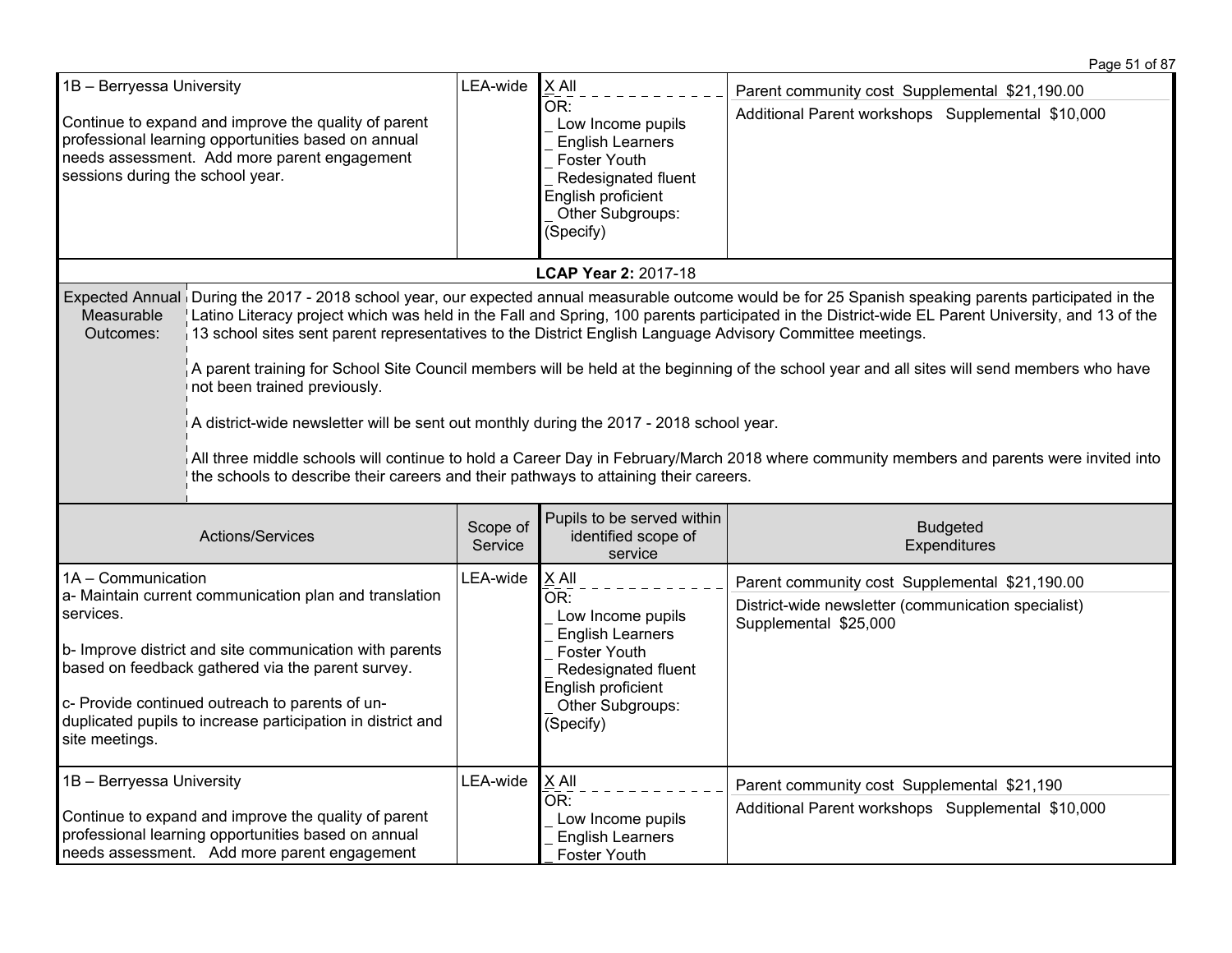|                                                                                                                                                                                                                                                                                                                                                                                                               |                                                                                                                                                                                                                                                                                                                                                                                                                                                                                                                                                                                                                                                                                                                                                                                                                                                                                                                                        |          |                                                                                                                                                                                   | Page 52 of 87                                                                                                                  |
|---------------------------------------------------------------------------------------------------------------------------------------------------------------------------------------------------------------------------------------------------------------------------------------------------------------------------------------------------------------------------------------------------------------|----------------------------------------------------------------------------------------------------------------------------------------------------------------------------------------------------------------------------------------------------------------------------------------------------------------------------------------------------------------------------------------------------------------------------------------------------------------------------------------------------------------------------------------------------------------------------------------------------------------------------------------------------------------------------------------------------------------------------------------------------------------------------------------------------------------------------------------------------------------------------------------------------------------------------------------|----------|-----------------------------------------------------------------------------------------------------------------------------------------------------------------------------------|--------------------------------------------------------------------------------------------------------------------------------|
| sessions during the school year.                                                                                                                                                                                                                                                                                                                                                                              |                                                                                                                                                                                                                                                                                                                                                                                                                                                                                                                                                                                                                                                                                                                                                                                                                                                                                                                                        |          | Redesignated fluent<br>English proficient<br>Other Subgroups:<br>(Specify)                                                                                                        |                                                                                                                                |
|                                                                                                                                                                                                                                                                                                                                                                                                               |                                                                                                                                                                                                                                                                                                                                                                                                                                                                                                                                                                                                                                                                                                                                                                                                                                                                                                                                        |          | LCAP Year 3: 2018-19                                                                                                                                                              |                                                                                                                                |
| Measurable<br>Outcomes:                                                                                                                                                                                                                                                                                                                                                                                       | Expected Annual During the 2018 - 2019 school year, our expected annual measurable outcome would be for 30 Spanish speaking parents participated in the<br>Latino Literacy project which was held in the Fall and Spring, 100 parents participated in the District-wide EL Parent University, and 13 of the<br>13 school sites sent parent representatives to the District English Language Advisory Committee meetings.<br>A parent training for School Site Council members will be held at the beginning of the school year and all sites will send members who have<br>not been trained previously.<br>A district-wide newsletter will be sent out monthly during the 2018 - 2019 school year.<br>All three middle schools will continue to hold a Career Day in February/March 2019 where community members and parents were invited into<br>the schools to describe their careers and their pathways to attaining their careers. |          |                                                                                                                                                                                   |                                                                                                                                |
| Pupils to be served within<br>Scope of<br>Actions/Services<br>identified scope of<br>Service<br>service                                                                                                                                                                                                                                                                                                       |                                                                                                                                                                                                                                                                                                                                                                                                                                                                                                                                                                                                                                                                                                                                                                                                                                                                                                                                        |          | <b>Budgeted</b><br>Expenditures                                                                                                                                                   |                                                                                                                                |
| 1A - Communication<br>a - Maintain current communication plan and translation<br>services.<br>b - Improve district and site communication with parents<br>based on feedback gathered via the parent survey.<br>c - Provide continued outreach to parents of<br>unduplicated pupils to increase participation in district<br>and site meetings. Add more parent engagement<br>sessions during the school year. |                                                                                                                                                                                                                                                                                                                                                                                                                                                                                                                                                                                                                                                                                                                                                                                                                                                                                                                                        | LEA-wide | X All<br>$\overline{\mathsf{OR}}$ :<br>Low Income pupils<br><b>English Learners</b><br>Foster Youth<br>Redesignated fluent<br>English proficient<br>Other Subgroups:<br>(Specify) | Parent community cost Supplemental \$21,190.00<br>District-wide newsletter (communication specialist)<br>Supplemental \$25,000 |
| 1B - Berryessa University<br>Continue to expand and improve the quality of parent<br>professional learning opportunities based on annual<br>needs assessment.                                                                                                                                                                                                                                                 |                                                                                                                                                                                                                                                                                                                                                                                                                                                                                                                                                                                                                                                                                                                                                                                                                                                                                                                                        | LEA-wide | X All<br>OR:<br>Low Income pupils<br><b>English Learners</b><br>Foster Youth<br>Redesignated fluent<br>English proficient<br>Other Subgroups:                                     | Parent community cost Supplemental \$21,190.00<br>Additional Parent workshops Supplemental \$10,000                            |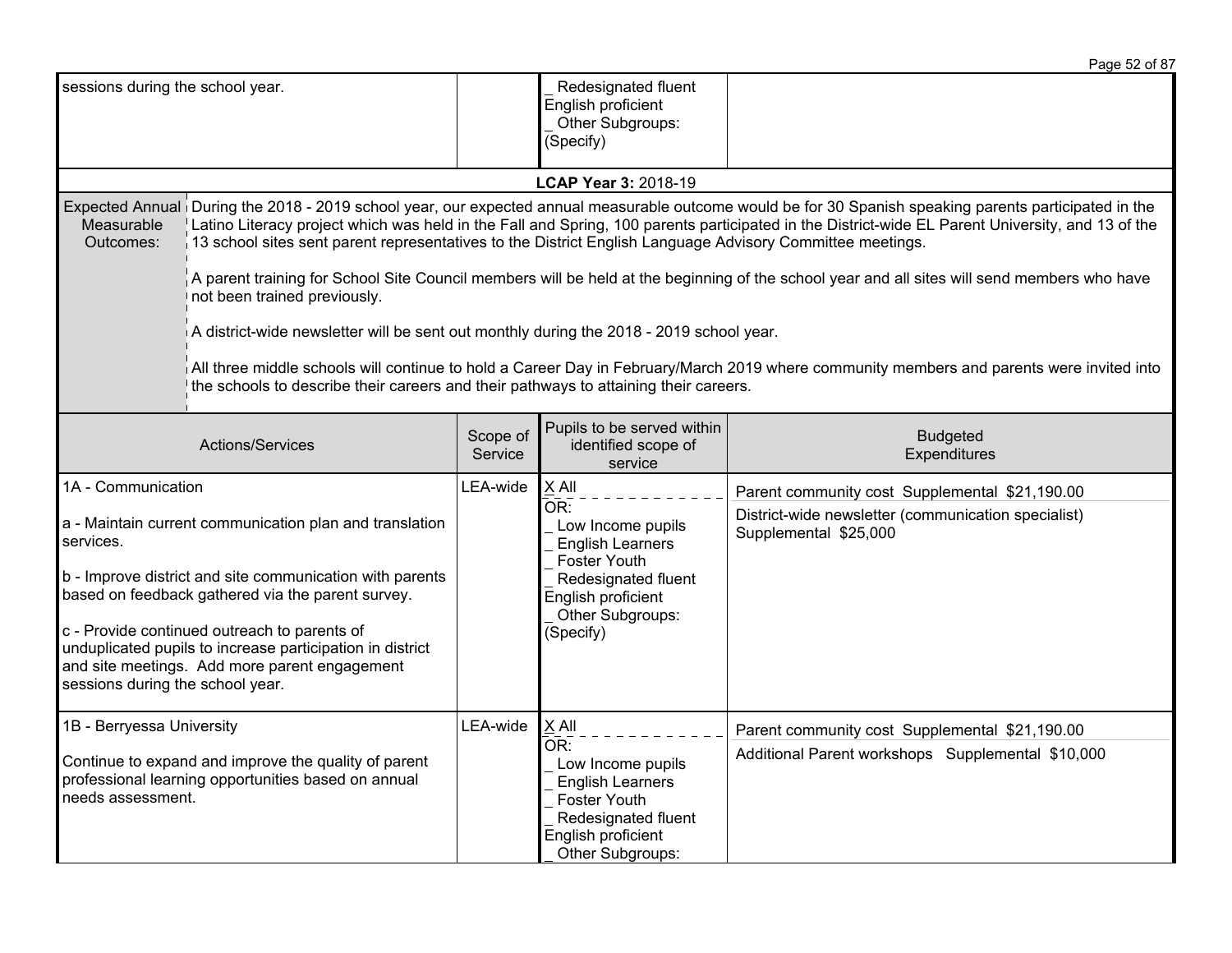|  |                                                     | $\sim$ $\sim$ $\sim$<br>$1 - \alpha$ |
|--|-----------------------------------------------------|--------------------------------------|
|  | $\cdot$ .<br>, pecify י<br>$\overline{\phantom{a}}$ |                                      |

Complete a copy of this table for each of the LEA's goals. Duplicate and expand the fields as necessary.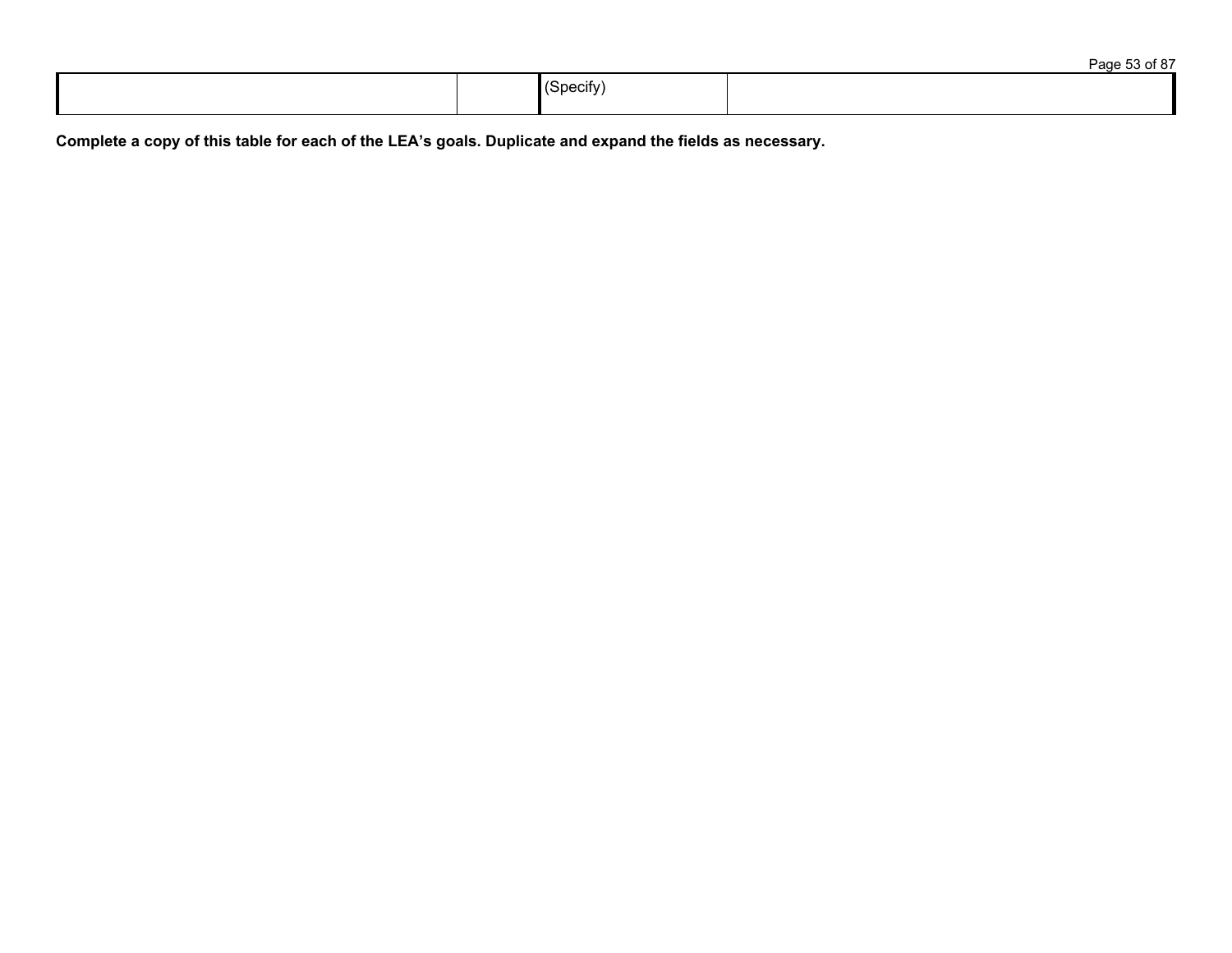## **Annual Update**

**Annual Update Instructions:** For each goal in the prior year LCAP, review the progress toward the expected annual outcome(s) based on, at a minimum, the required metrics pursuant to Education Code sections 52060 and 52066. The review must include an assessment of the effectiveness of the specific actions. Describe any changes to the actions or goals the LEA will take as a result of the review and assessment. In addition, review the applicability of each goal in the LCAP.

## **Guiding Questions:**

- 1) How have the actions/services addressed the needs of all pupils and did the provisions of those services result in the desired outcomes?
- 2) How have the actions/services addressed the needs of all subgroups of pupils identified pursuant to Education Code section 52052, including, but not limited to, English learners, low-income pupils, and foster youth; and did the provision of those actions/services result in the desired outcomes?
- 3) How have the actions/services addressed the identified needs and goals of specific schoolsites and were these actions/services effective in achieving the desired outcomes?
- 4) What information (e.g., quantitative and qualitative data/metrics) was examined to review progress toward goals in the annual update?
- 5) What progress has been achieved toward the goal and expected measurable outcome(s)? How effective were the actions and services in making progress toward the goal? What changes to goals, actions, services, and expenditures are being made in the LCAP as a result of the review of progress and assessment of the effectiveness of the actions and services?
- 6) What differences are there between budgeted expenditures and estimated actual annual expenditures? What were the reasons for any differences?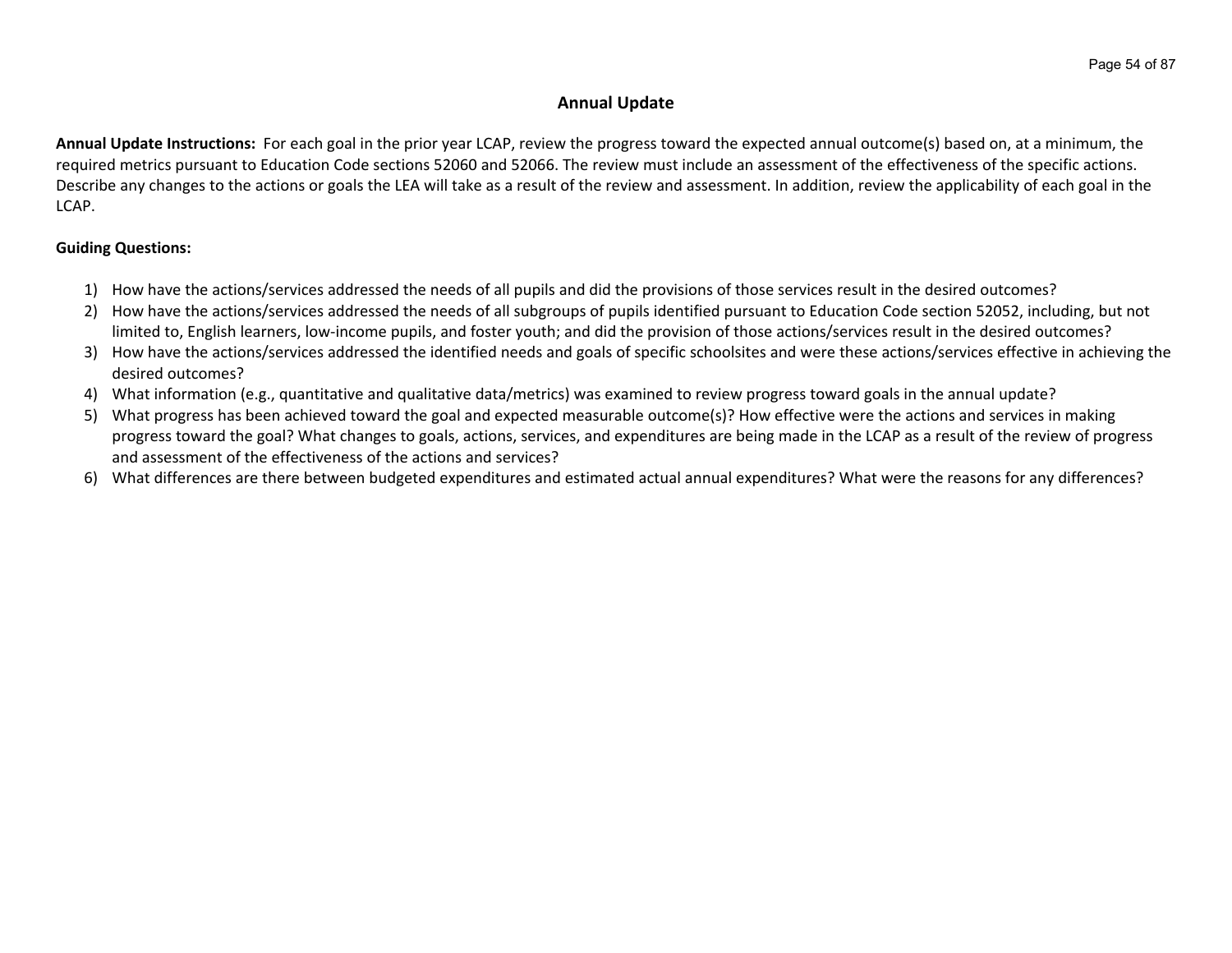Complete a copy of this table for each of the LEA's goals in the prior year LCAP. Duplicate and expand the fields as necessary.

| GOAL 1<br>from prior<br>year<br>LCAP: | Original Ensure a safe and productive learning environment for all students.                                                                                                                                                                                                                                                                                                                                                                                                                                                                                                                                                                                                                                                                                                                                                                                                                                                                                                                                                             | Related State and/or Local Priorities:<br>$1 \times 2 = 3 = 4 = 5 \times 6 \times 7 \times 8 \times 1$<br>COE only: $9 - 10$<br>Local: Specify |                                                                                                                                                                                                                                                                                                                                                                                                                                                                                                                                                                                                                                                                                                                                                                                                                                               |                                                         |
|---------------------------------------|------------------------------------------------------------------------------------------------------------------------------------------------------------------------------------------------------------------------------------------------------------------------------------------------------------------------------------------------------------------------------------------------------------------------------------------------------------------------------------------------------------------------------------------------------------------------------------------------------------------------------------------------------------------------------------------------------------------------------------------------------------------------------------------------------------------------------------------------------------------------------------------------------------------------------------------------------------------------------------------------------------------------------------------|------------------------------------------------------------------------------------------------------------------------------------------------|-----------------------------------------------------------------------------------------------------------------------------------------------------------------------------------------------------------------------------------------------------------------------------------------------------------------------------------------------------------------------------------------------------------------------------------------------------------------------------------------------------------------------------------------------------------------------------------------------------------------------------------------------------------------------------------------------------------------------------------------------------------------------------------------------------------------------------------------------|---------------------------------------------------------|
| Goal Applies to:<br>Expected          | Schools: ALL<br>Applicable Pupil<br>Subgroups:<br>Set goals collected for:                                                                                                                                                                                                                                                                                                                                                                                                                                                                                                                                                                                                                                                                                                                                                                                                                                                                                                                                                               | Actual                                                                                                                                         | Baseline data to support Goal #1:                                                                                                                                                                                                                                                                                                                                                                                                                                                                                                                                                                                                                                                                                                                                                                                                             |                                                         |
| Annual                                | Attendance rates<br>Measurable Chronic absence rates<br>Outcomes: Suspension rates<br><b>Expulsion rates</b><br>Office referrals<br>California Healthy Kids Survey (Survey will be disseminated<br>during the $2015 - 2016$ school year)<br>A process to study the effectiveness of SSTs and interventions.<br>Survey all middle school students' sense of safety via the BUSD<br>Student LCAP Survey. Use data from 2015-16 as baseline for<br>further goal development. Establish district-wide metrics to<br>assess school climate and its impact on learning.<br>100% of school safety plans are current and updated annually.<br>Study impact of school social workers, including number of<br>students served, incidents of behavior problems, improvement in<br>attendance rates and decrease in suspension/expulsion rates,<br>develop baseline data to evaluate in future years.<br>Get data to set metrics<br>Identify a list of priority items for site improvements and complete<br>100% of projects identified for 2015-16. | Annual                                                                                                                                         | Measurable $\frac{1}{2}$ 8 Foster Youth in the district<br>Outcomes: 17 Homeless Youth in the district<br>Attendance Rates 2014-15:<br>Berryessa Union School District - 97%<br>Brooktree Elementary School - 97%<br>Cherrywood Elementary School - 96%<br>Laneview Elementary School - 97%<br>Majestic Way Elementary School - 96%<br>Noble Elementary School - 97%<br>Northwood Elementary School - 97%<br>Ruskin Elementary School - 97%<br>Summerdale Elementary School - 97%<br>Toyon Elementary School - 96%<br>Vinci Park Elementary School - 98%<br>Morrill Middle School - 97%<br>Piedmont Middle School Middle School - 97%<br>Sierramont Middle School Middle School - 98%<br>Berryessa Union School District - 96%<br>Brooktree Elementary School - 97%<br>Cherrywood Elementary School - 98%<br>Laneview Elementary School - 96% | Current Attendance Rates 2015-16 (As of April 29, 2016) |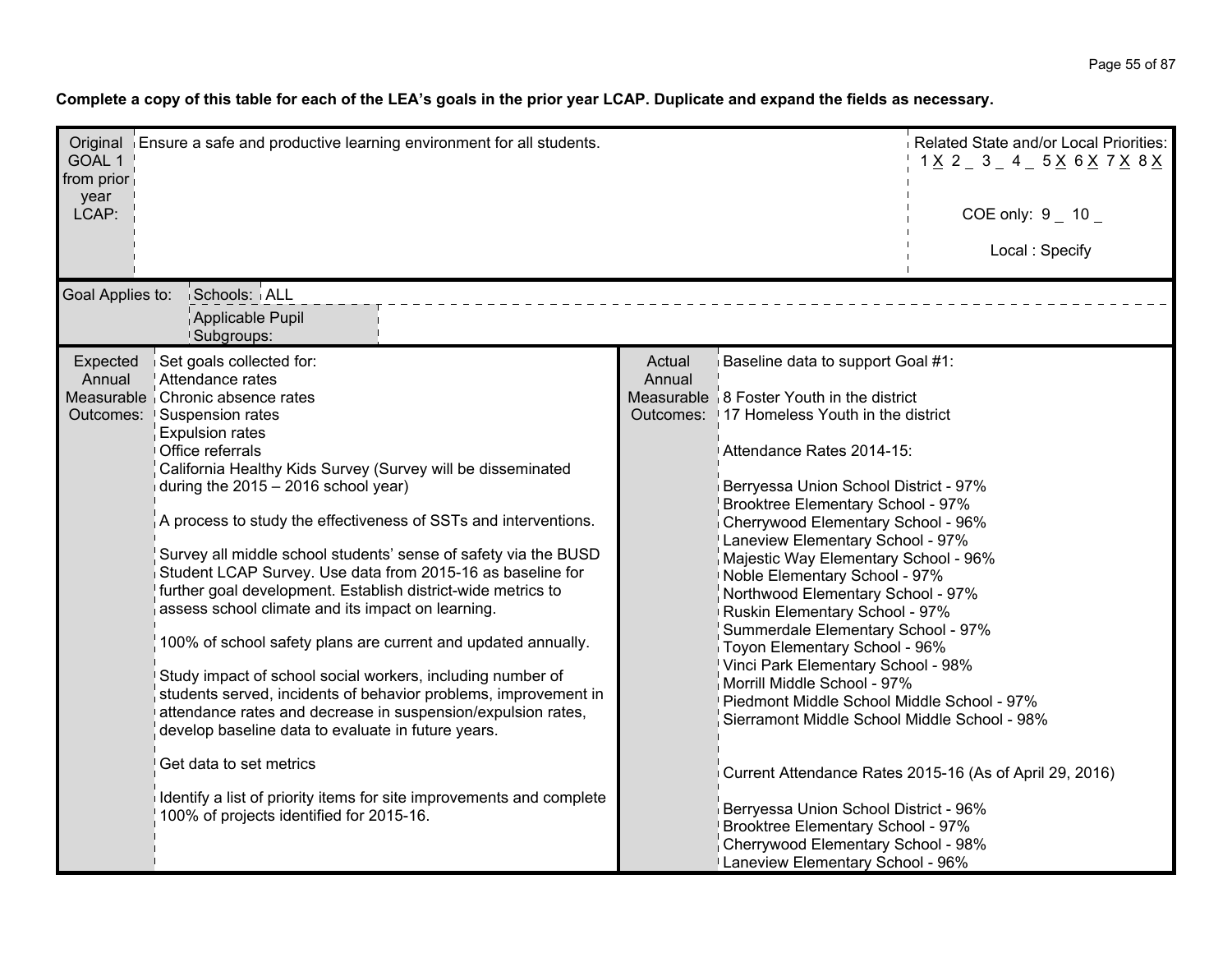| Majestic Way Elementary School - 97%                            |
|-----------------------------------------------------------------|
|                                                                 |
| Noble Elementary School - 98%                                   |
| Northwood Elementary School - 97%                               |
| Ruskin Elementary School - 97%                                  |
| Summerdale Elementary School - 98%                              |
|                                                                 |
| Toyon Elementary School - 96%                                   |
| Vinci Park Elementary School - 97%                              |
| Morrill Middle School - 97%                                     |
| Piedmont Middle School Middle School - 86%                      |
| Sierramont Middle School Middle School - 97%                    |
|                                                                 |
|                                                                 |
| Chronic Absence Rates: 69 SARB conferences were held with       |
| students who had chronic absent issues. 45 students were        |
| placed on 2 year attendance contracts based on these            |
| conferences. 7 students were referred to the District Attorney. |
|                                                                 |
|                                                                 |
| Number of Suspension 2014-15                                    |
|                                                                 |
| Berryessa Union School District - 178                           |
| <b>Brooktree Elementary School - 4</b>                          |
| Cherrywood Elementary School - 6                                |
| Laneview Elementary School - 0                                  |
|                                                                 |
| Majestic Way Elementary School - 6                              |
| Noble Elementary School - 2                                     |
| Northwood Elementary School - 2                                 |
| Ruskin Elementary School - 0                                    |
| Summerdale Elementary School - 16                               |
| Toyon Elementary School - 20                                    |
|                                                                 |
| Vinci Park Elementary School - 0                                |
| Morrill Middle School - 56                                      |
| Piedmont Middle School Middle School - 46                       |
| Sierramont Middle School Middle School - 20                     |
|                                                                 |
| Number of Suspension 2015-16 (As of April 29, 2016)             |
|                                                                 |
| Berryessa Union School District - 141                           |
|                                                                 |
| <b>Brooktree Elementary School - 8</b>                          |
| Cherrywood Elementary School - 10                               |
| Laneview Elementary School - 3                                  |
| Majestic Way Elementary School - 11                             |
| Noble Elementary School - 7                                     |
|                                                                 |
| Northwood Elementary School - 2                                 |
| Ruskin Elementary School - 0                                    |
| Summerdale Elementary School - 20                               |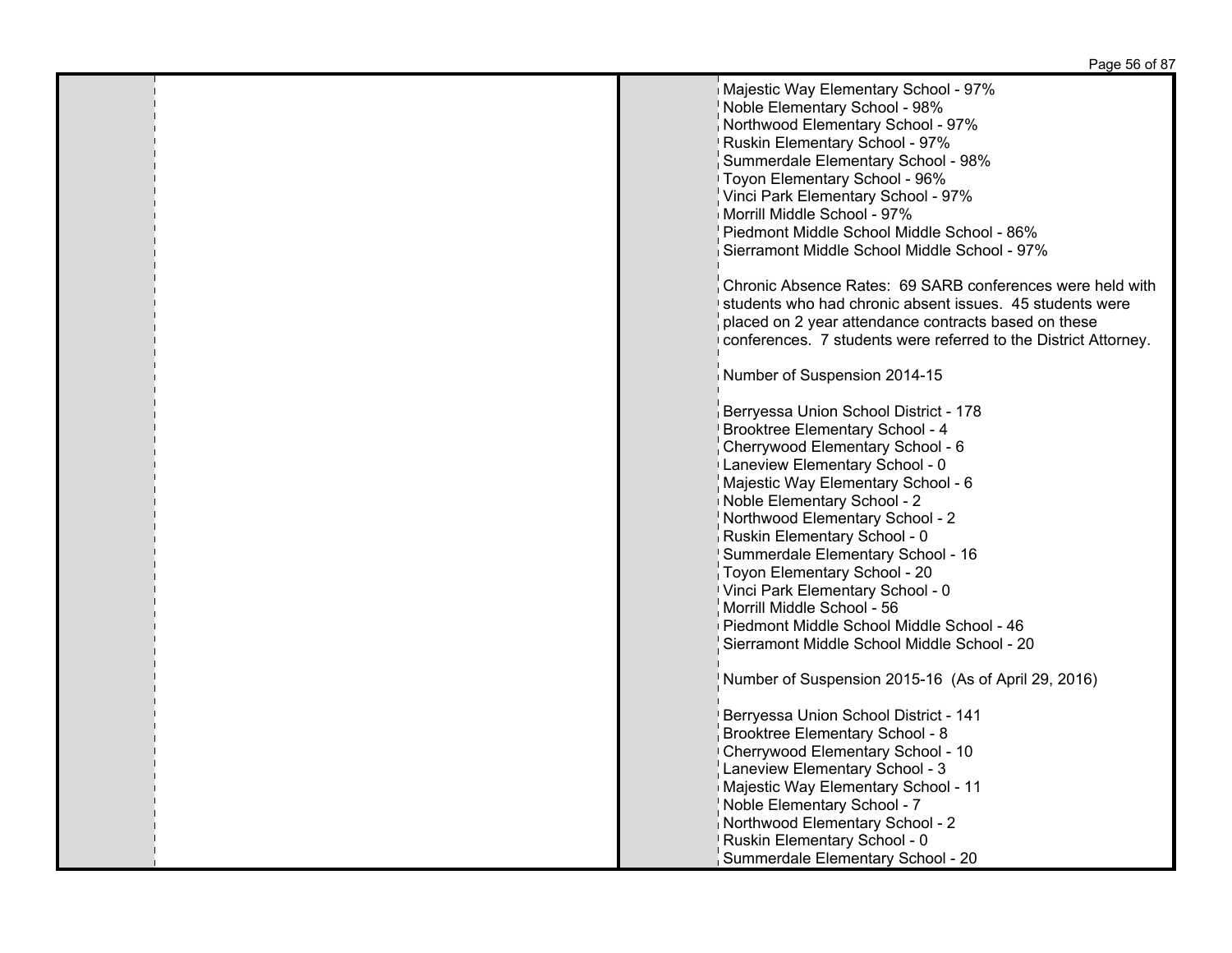| Toyon Elementary School - 30                                  |
|---------------------------------------------------------------|
|                                                               |
| Vinci Park Elementary School - 0                              |
|                                                               |
| Morrill Middle School - 49                                    |
| Piedmont Middle School Middle School - 47                     |
|                                                               |
| Sierramont Middle School Middle School - 34                   |
|                                                               |
|                                                               |
| Number of Expulsions 2014-15                                  |
|                                                               |
|                                                               |
| Morrill Middle School - 6                                     |
| Piedmont Middle School Middle School - 5                      |
| Sierramont Middle School Middle School - 4                    |
|                                                               |
|                                                               |
| Number of Expulsions 2015-16                                  |
|                                                               |
|                                                               |
| Brooktree Elementary School - 2                               |
|                                                               |
| Morrill Middle School - 2                                     |
| Piedmont Middle School Middle School - 2                      |
|                                                               |
| Sierramont Middle School Middle School - 0                    |
|                                                               |
|                                                               |
| Healthy Kids Survey data - 621 parents (380 elementary & 241  |
| middle school) took the survey in November 2015. The survey   |
| was online and provided in 2 languages (English and Spanish). |
|                                                               |
|                                                               |
| Elementary School Parent Survey results:                      |
|                                                               |
| The school promotes academic success for my student - 90%     |
| strongly agree/agree; 6% disagree; 4% don't know              |
|                                                               |
| The school is an inviting place to learn - 87% strongly       |
| agree/agree; 9% disagree; 3 % don't know                      |
|                                                               |
| The school is a safe place for my student - 90% strongly      |
| agree/agree; 7% disagree; 2% don't know                       |
|                                                               |
|                                                               |
| Middle School Parent Survey results:                          |
| The school promotes academic success for my student - 82%     |
|                                                               |
| strongly agree/agree; 13% disagree; 5% don't know             |
| The school is an inviting place to learn - 73% strongly       |
|                                                               |
| agree/agree; 20% disagree; 7 % don't know                     |
| The school is a safe place for my student - 85% strongly      |
| agree/agree; 13% disagree; 3% don't know                      |
|                                                               |
|                                                               |
| Healthy Kids Survey data (elementary schools) - 409 5th grade |
|                                                               |
| students took the survey in November 2015.                    |
| Student feels safe at school - 43% all students; 38% most     |
|                                                               |
| students; 14% some students; 5% never do                      |
| Adults at the school care about me - 59% all of the time; 24% |
|                                                               |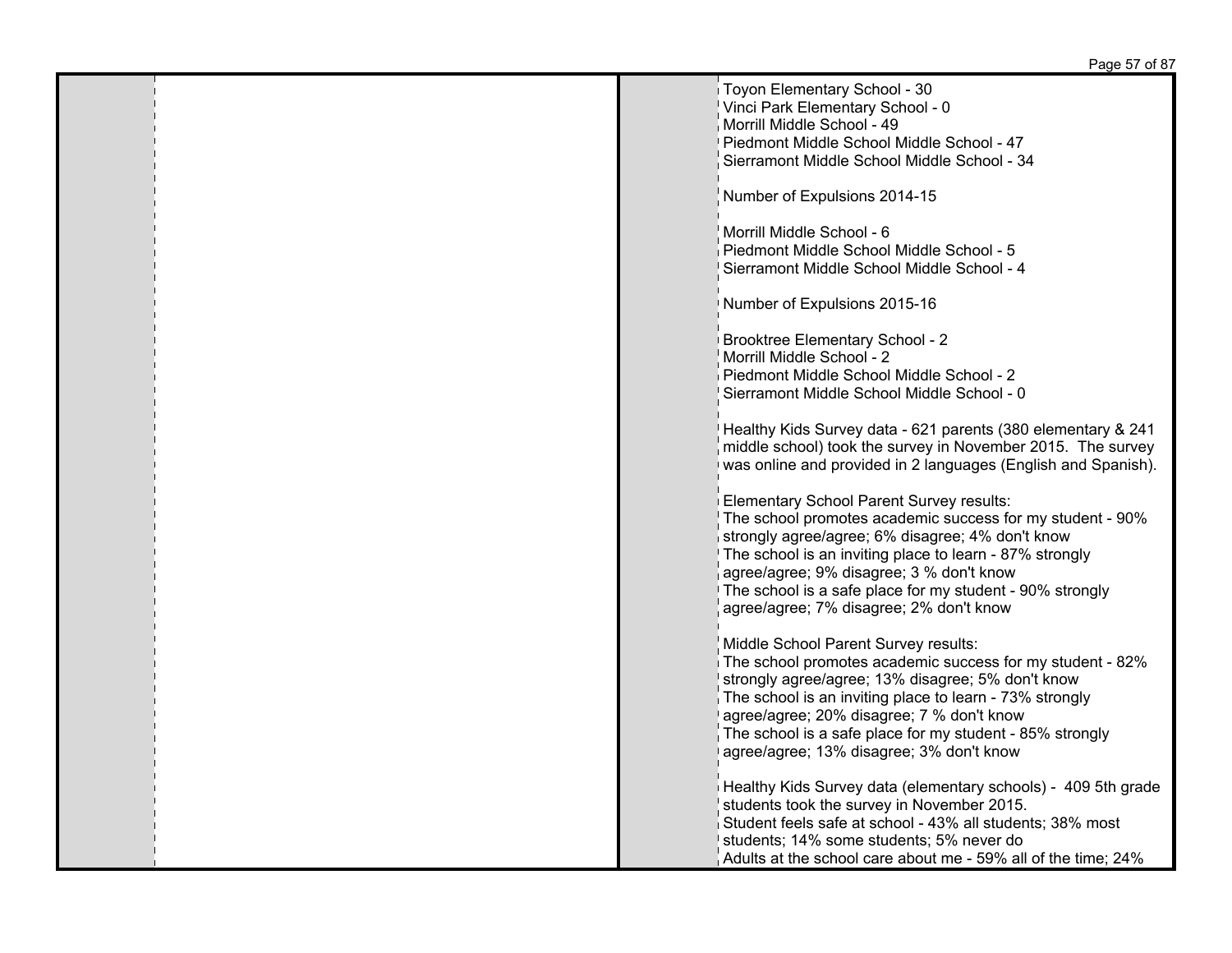|                                                                                                                   |                                                         |                                                                                                                                                                                                        | Paye 50 UI 07                                                                                                                                                                                                                                                                                                                                                                                                                                                                                                                                                                                                                                                                                                                                                                                                                                                                                                                                                                                                                                                                                                            |
|-------------------------------------------------------------------------------------------------------------------|---------------------------------------------------------|--------------------------------------------------------------------------------------------------------------------------------------------------------------------------------------------------------|--------------------------------------------------------------------------------------------------------------------------------------------------------------------------------------------------------------------------------------------------------------------------------------------------------------------------------------------------------------------------------------------------------------------------------------------------------------------------------------------------------------------------------------------------------------------------------------------------------------------------------------------------------------------------------------------------------------------------------------------------------------------------------------------------------------------------------------------------------------------------------------------------------------------------------------------------------------------------------------------------------------------------------------------------------------------------------------------------------------------------|
|                                                                                                                   |                                                         | the time; 1% never do<br>Healthy Kids Survey data (middle schools)<br>violence and substance use at school.<br>SCI Score 320 (2016) & 329 (2014) -9 change<br>change<br>survey)<br>increase<br>survey) | most of the time; 16% some of the time; 1% never do<br>Adults tell me when I do a good job - 25% all of the time; 43%<br>most of the time; 30% some of the time; 2% never do<br>Teachers and adults make it clear that bullying is not allowed at<br>school - 85% all of the time; 9% most of the time; 4% some of<br>School Climate Index (SCI) scores range from approximately<br>100 to 500, with high score representing more positive school<br>climates; higher supports and engagement; and lower levels of<br>Morrill Middle School (89% of 7th grade students took survey)<br>SCI State Percentile 67% (2016) & 74% (2014) -7% change<br>SCI Similar Schools Percentile 58% (2016) & 72% (2014) -14<br>Piedmont Middle School (93% of 7th grade students took<br>SCI Score 353 (2016) & 290 (2014) +63 change<br>SCI State Percentile 85% (2016) & 46% (2014) +39% change<br>SCI Similar Schools Percentile 74% (2016) & 20% (2014) +54%<br>Sierramont Middle School (93% of 7th grade students took<br>SCI Score 387 (2016) & 357 (2014) +30 change<br>SCI State Percentile 96% (2016) & 87% (2014) +9% change |
|                                                                                                                   |                                                         | change                                                                                                                                                                                                 | SCI Similar Schools Percentile 83% (2016) & 55% (2014) +28%                                                                                                                                                                                                                                                                                                                                                                                                                                                                                                                                                                                                                                                                                                                                                                                                                                                                                                                                                                                                                                                              |
|                                                                                                                   |                                                         | LCAP Year: 2015 - 2016                                                                                                                                                                                 |                                                                                                                                                                                                                                                                                                                                                                                                                                                                                                                                                                                                                                                                                                                                                                                                                                                                                                                                                                                                                                                                                                                          |
| <b>Planned Actions/Services</b>                                                                                   |                                                         |                                                                                                                                                                                                        | <b>Actual Actions/Services</b>                                                                                                                                                                                                                                                                                                                                                                                                                                                                                                                                                                                                                                                                                                                                                                                                                                                                                                                                                                                                                                                                                           |
|                                                                                                                   | <b>Budgeted Expenditures</b>                            |                                                                                                                                                                                                        | <b>Estimated Actual Annual Expenditures</b>                                                                                                                                                                                                                                                                                                                                                                                                                                                                                                                                                                                                                                                                                                                                                                                                                                                                                                                                                                                                                                                                              |
| 1A1 - Maintain facilities and implement<br>changes to improve operational<br>effectiveness and efficiency per the | Salaries & maintenance equipment<br>Base \$7,803,923.78 | 1A1 - Maintain facilities and assess<br>structure and staffing level (e.g.<br>custodians, grounds, maintenance,                                                                                        | Salaries & maintenance equipment<br>Base \$7,582,553.19                                                                                                                                                                                                                                                                                                                                                                                                                                                                                                                                                                                                                                                                                                                                                                                                                                                                                                                                                                                                                                                                  |

etc.) to maximize efficiency and effectiveness of resources; update equipment based on needs analysis.

Facilities Master Plan (attached).

Upgrade facilities to improve security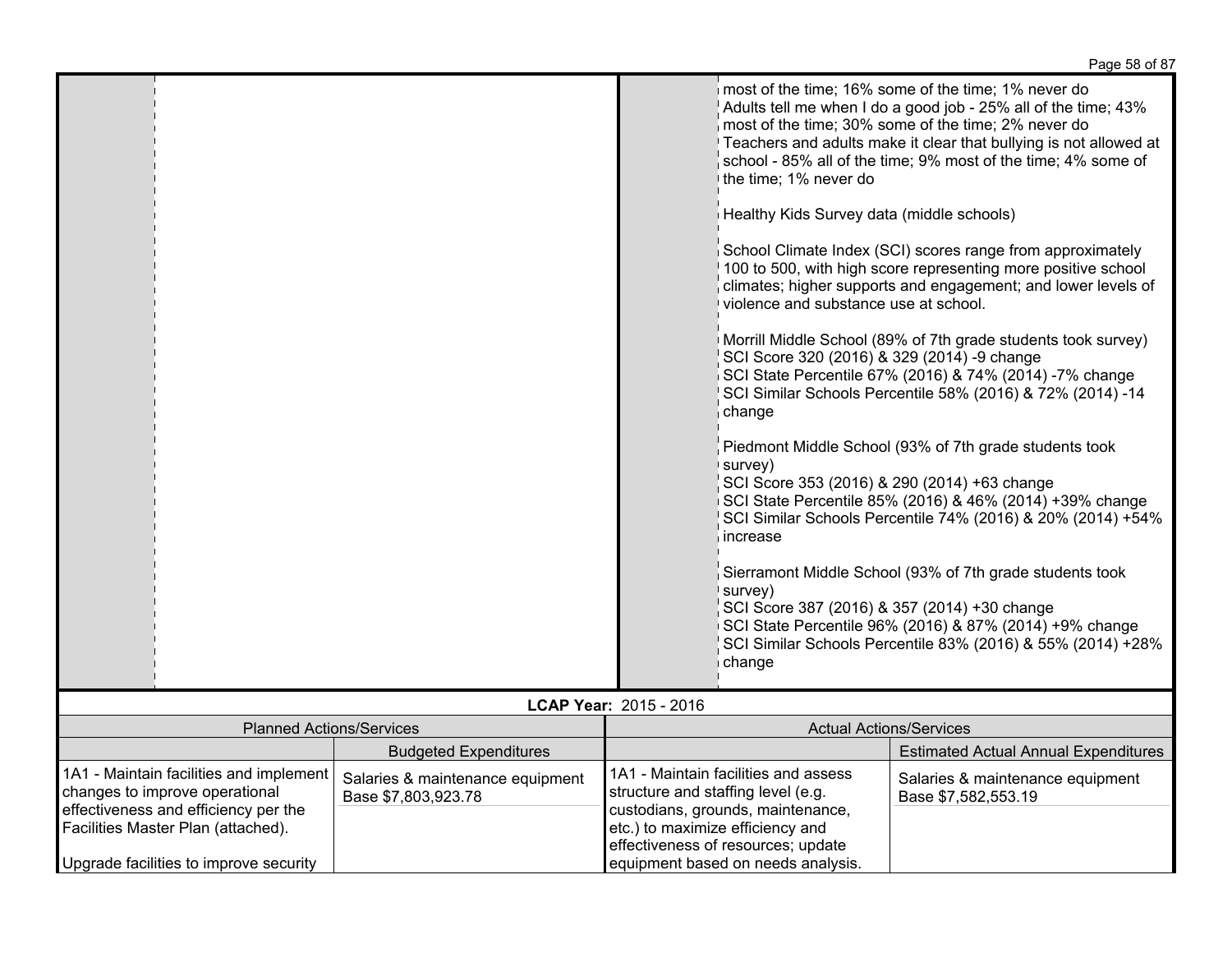|                                                                                                                                                                                                                                                                        |                                                                          |                                                                                                                                                                                                                                                           | Page 59 of 87                                                                                |
|------------------------------------------------------------------------------------------------------------------------------------------------------------------------------------------------------------------------------------------------------------------------|--------------------------------------------------------------------------|-----------------------------------------------------------------------------------------------------------------------------------------------------------------------------------------------------------------------------------------------------------|----------------------------------------------------------------------------------------------|
| and appropriateness of the learning<br>environment based on priorities<br>identified in the district facility master<br>plan (lighting, space configuration<br>conducive to program delivery, door<br>security, playground, fencing,<br>furnishing, technology, etc.). |                                                                          | Measure L (bond) projects were started<br>this past summer (July 2015). More<br>projects are scheduled for this summer<br>(June - August 2016) including<br>modernization of classrooms and<br>creating Flexible Instructional Space<br>(FIS) classrooms. |                                                                                              |
| LEA - wide<br>Scope of<br>Service<br>$X$ All<br>OR:<br>Low Income pupils<br><b>English Learners</b><br><b>Foster Youth</b><br>Redesignated fluent English<br>proficient<br>Other Subgroups: (Specify)                                                                  |                                                                          | Scope of<br>LEA - wide<br>Service<br>$X$ All<br>$\overline{\mathsf{OR}}$ :<br>Low Income pupils<br><b>English Learners</b><br><b>Foster Youth</b><br>Redesignated fluent English proficient<br>Other Subgroups: (Specify)                                 |                                                                                              |
| 1B1 - Support training readiness and<br>monitoring of implementation of safety<br>plans.                                                                                                                                                                               | 10% of School Safety plan<br>Committee's salaries Base<br>\$163,264.19   | 1B1 - School safety plans were revised<br>this year and approved by the board in<br>the Fall of 2015. District-wide<br>emergency plans were reviewed.                                                                                                     | 10% of School Safety plan<br>Committee's salaries Base<br>\$148,092.78                       |
| LEA-wide<br>Scope of<br>Service<br>$X$ All<br>OR:<br>Low Income pupils<br><b>English Learners</b><br><b>Foster Youth</b><br>Redesignated fluent English<br>proficient<br>_ Other Subgroups: (Specify)                                                                  |                                                                          | Scope of<br>LEA-wide<br>Service<br>X All<br>OR:<br>Low Income pupils<br><b>English Learners</b><br><b>Foster Youth</b><br>Redesignated fluent English proficient<br>Other Subgroups: (Specify)                                                            |                                                                                              |
| 1C1 - Provide training and support to<br>implement selected programs district<br>wide (e.g. PBIS, BEST)<br>Establish district-wide metrics to                                                                                                                          | Cost of PBIS and other programs at<br>school sites Supplemental \$47,500 | 1C1 - Individual school sites continued<br>to implement school-wide positive<br>behavior programs such as PBIS,<br>BEST, etc. School social workers are<br>working with principals and staff to                                                           | Cost of PBIS and other socio-<br>emotional programs at school sites<br>Supplemental \$47,500 |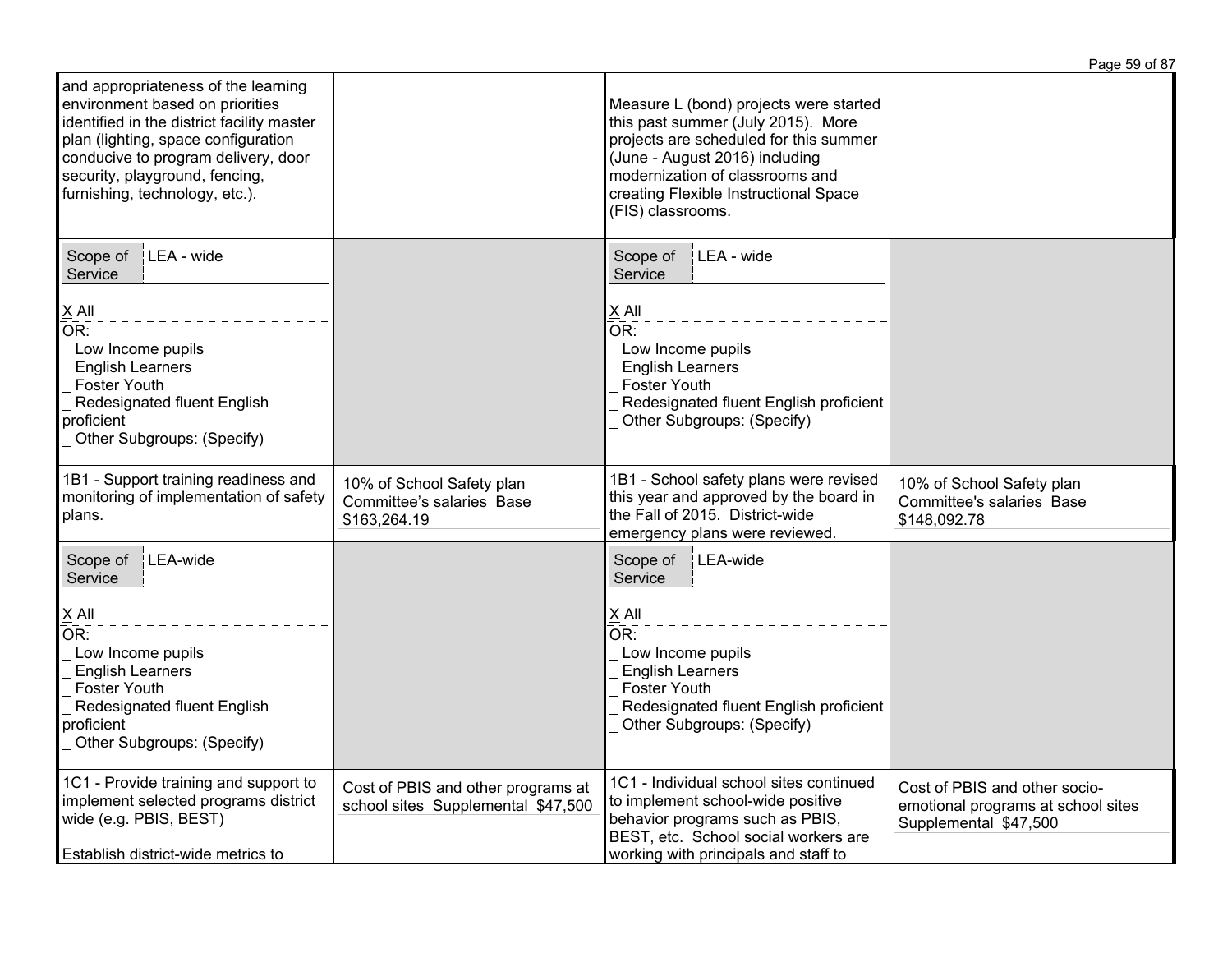|                                                                                                                                                                                                                  |                                                              |                                                                                                                                                                                                                                                                                                                                                                                                                                                                                                                                                                                                                                            | Page 60 of 87                                                |
|------------------------------------------------------------------------------------------------------------------------------------------------------------------------------------------------------------------|--------------------------------------------------------------|--------------------------------------------------------------------------------------------------------------------------------------------------------------------------------------------------------------------------------------------------------------------------------------------------------------------------------------------------------------------------------------------------------------------------------------------------------------------------------------------------------------------------------------------------------------------------------------------------------------------------------------------|--------------------------------------------------------------|
| assess school climate and its impact<br>on learning and work with sites to<br>evaluate models to inform selection of<br>coherent approach.                                                                       |                                                              | continue focusing on these socio-<br>emotional strategies.<br>A small group of school social workers<br>and vice principals attended a<br>Restorative Justice professional<br>development in May 2016. We will<br>continue to look into restorative<br>practices to implement in conjunction<br>with school-wide positive behavior<br>programs.<br>The California Healthy Kids survey was<br>administered this school year to current<br>5th grade and 7th grade students.<br>Teachers and staff members at all sites<br>were encouraged to take the survey as<br>well. These results will set a baseline<br>for measuring school climate. |                                                              |
| LEA-wide<br>Scope of<br>School-wide<br>Service<br>X All<br>OR:<br>Low Income pupils<br><b>English Learners</b><br><b>Foster Youth</b><br>Redesignated fluent English<br>proficient<br>Other Subgroups: (Specify) |                                                              | Scope of<br>LEA-wide<br>Service<br>$X$ All<br>OR:<br>Low Income pupils<br><b>English Learners</b><br><b>Foster Youth</b><br>Redesignated fluent English proficient<br>Other Subgroups: (Specify)                                                                                                                                                                                                                                                                                                                                                                                                                                           |                                                              |
| 1D1 - Implement plan to support<br>digital citizenship                                                                                                                                                           | 10% of Technology coach's salary<br>Supplemental \$11,745.08 | 1D1 - The instructional coach of<br>technology worked collaboratively with<br>school principals to plan digital<br>citizenship lessons for students<br>throughout the school year. She was<br>able to have a school-wide assembly at<br>Morrill Middle School to talk with all of                                                                                                                                                                                                                                                                                                                                                          | 10% of Technology coach's salary<br>Supplemental \$11,749.64 |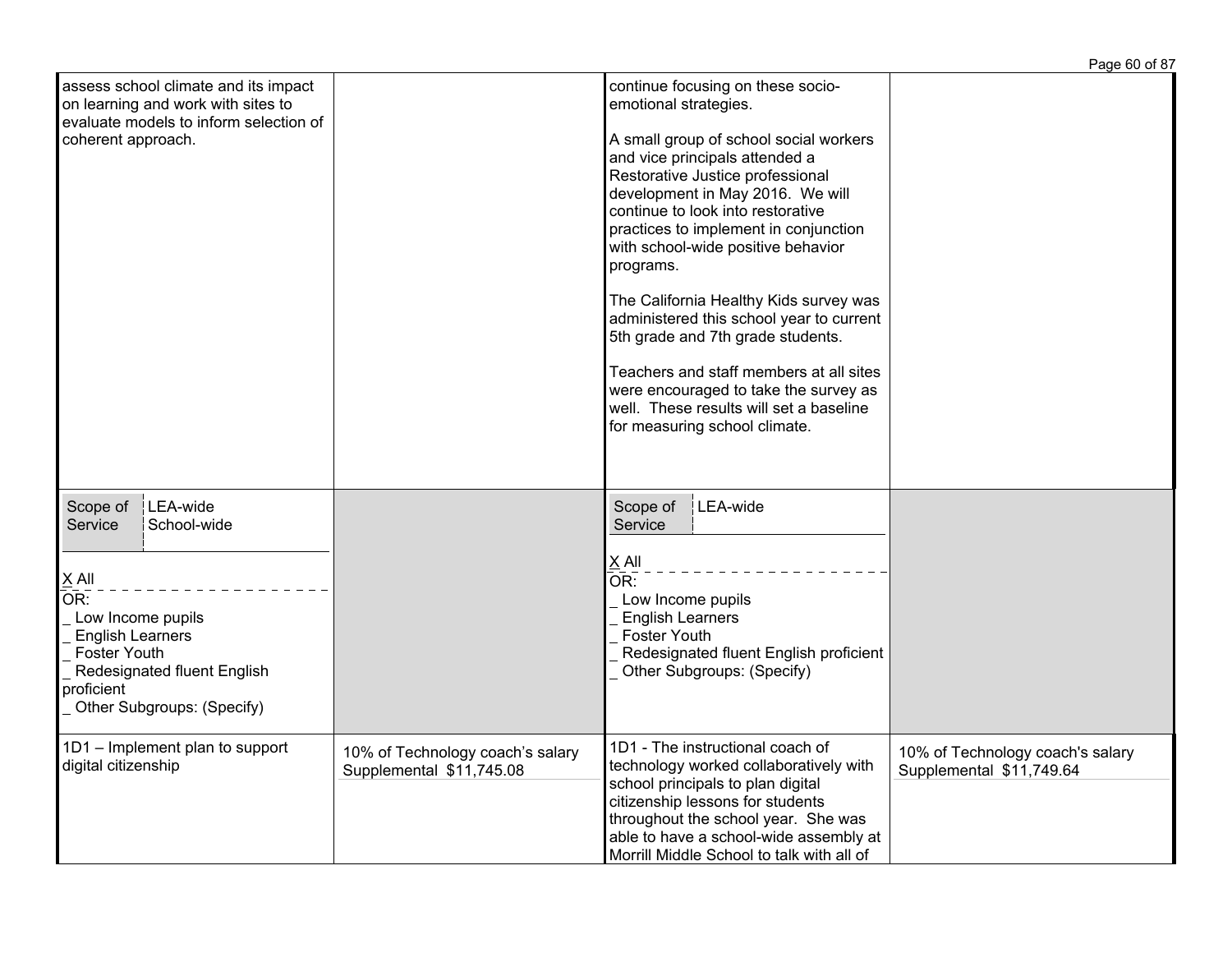|                                                                                                                                                                              |                                                              | the students at one time.                                                                                                                                                                                                                                                                                                                                     |                                                              |
|------------------------------------------------------------------------------------------------------------------------------------------------------------------------------|--------------------------------------------------------------|---------------------------------------------------------------------------------------------------------------------------------------------------------------------------------------------------------------------------------------------------------------------------------------------------------------------------------------------------------------|--------------------------------------------------------------|
| Scope of<br>LEA-wide<br>Service                                                                                                                                              |                                                              | LEA-wide<br>Scope of<br>Service                                                                                                                                                                                                                                                                                                                               |                                                              |
| $\underline{X}$ All<br>OR:<br>Low Income pupils<br><b>English Learners</b><br><b>Foster Youth</b><br>Redesignated fluent English<br>proficient<br>Other Subgroups: (Specify) |                                                              | $\underline{X}$ All<br>$\overline{\mathsf{OR}}$ :<br>Low Income pupils<br><b>English Learners</b><br><b>Foster Youth</b><br>Redesignated fluent English proficient<br>Other Subgroups: (Specify)                                                                                                                                                              |                                                              |
| 1E1 - Develop a long-term plan and<br>criteria for providing additional socio-                                                                                               | School Social Workers' salaries<br>Supplemental \$407,745.08 | 1E1 - Two additional school social<br>workers were hired to help support our                                                                                                                                                                                                                                                                                  | School Social Workers' salaries<br>Supplemental \$505,358.57 |
| emotional support at the elementary<br>school sites.                                                                                                                         |                                                              | elementary schools this past school<br>year. At this point, our district has 6<br>school social workers to cover all 13<br>schools. Our three middle schools<br>each have 1 school social worker. Our<br>10 elementary schools share the 3<br>remaining school social workers.                                                                                |                                                              |
|                                                                                                                                                                              |                                                              | The Education Services department is<br>working closely with the School Social<br>Workers to update referral forms. The<br>School Social Workers are also<br>creating a principal training on how to<br>effectively use the School Social<br>workers and review their job<br>description. This training will happen at<br>the end of the current school year. |                                                              |
|                                                                                                                                                                              |                                                              | Homeless and Foster Youth were<br>identified this school year.<br>Supports/services were put into place<br>to help support their success at school.                                                                                                                                                                                                           |                                                              |
| Scope of<br>LEA-wide<br>Service                                                                                                                                              |                                                              | Scope of<br>LEA-wide<br>Service                                                                                                                                                                                                                                                                                                                               |                                                              |
| $\underline{X}$ All<br>OR:                                                                                                                                                   |                                                              | All<br>OR:                                                                                                                                                                                                                                                                                                                                                    |                                                              |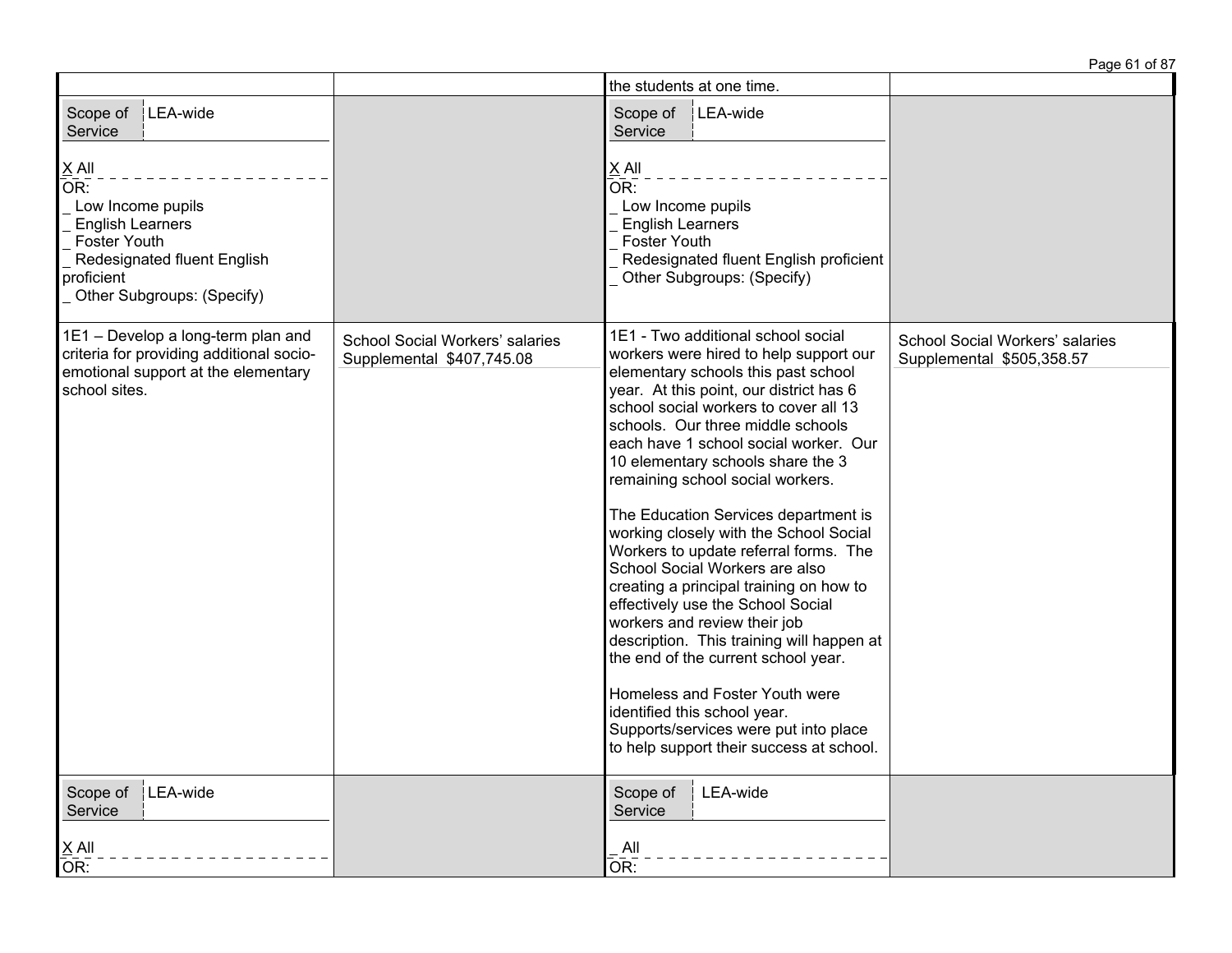|                                                                                                                                                                                                                         |                                                              |                                                                                                                                                                                                                                                                                                                                                                   | Page 62 of 87                                                       |
|-------------------------------------------------------------------------------------------------------------------------------------------------------------------------------------------------------------------------|--------------------------------------------------------------|-------------------------------------------------------------------------------------------------------------------------------------------------------------------------------------------------------------------------------------------------------------------------------------------------------------------------------------------------------------------|---------------------------------------------------------------------|
| Low Income pupils<br><b>English Learners</b><br><b>Foster Youth</b><br>Redesignated fluent English<br>proficient<br>Other Subgroups: (Specify)                                                                          |                                                              | X Low Income pupils<br>X English Learners<br>X Foster Youth<br>Redesignated fluent English proficient<br>Other Subgroups: (Specify)                                                                                                                                                                                                                               |                                                                     |
| 1F1 - With sites, assess benefits and<br>determine district wide focus for the<br>Response To Intervention (RTI) model<br>and specifically social-emotional<br>programs (e.g. PBIS) across all<br>schools.              | School Social Workers' salaries<br>Supplemental \$407,745.08 | 1F1 - The school year started off with<br>an interim Director of Special<br>Education/Student Services.<br>Therefore, we did not focus our<br>energies on creating an RTI socio-<br>emotional model.<br>The school social workers spent most<br>of their time working with individual<br>students and supporting their families.                                  | <b>School Social Workers' salaries</b><br>Supplemental \$505,358.57 |
| LEA-wide<br>Scope of<br>Service                                                                                                                                                                                         |                                                              | LEA-wide<br>Scope of<br>Service                                                                                                                                                                                                                                                                                                                                   |                                                                     |
| $X$ All<br>OR:<br>Low Income pupils<br><b>English Learners</b><br><b>Foster Youth</b><br>Redesignated fluent English<br>proficient<br>Other Subgroups: (Specify)                                                        |                                                              | X All<br>$\overline{\mathsf{OR}}$ :<br>Low Income pupils<br><b>English Learners</b><br>Foster Youth<br>Redesignated fluent English proficient<br>Other Subgroups: (Specify)                                                                                                                                                                                       |                                                                     |
| 1G1: Empower school social workers<br>to manage schoolwide systems for<br>RTI, PBIS, SST, and school<br>attendance. Provide training for school<br>social workers to provide consistent<br>support across the district. | School Social Workers' salaries<br>Supplemental \$407,745.08 | 1G1 - School social workers were<br>stretched thin covering multiple school<br>sites, especially at the elementary level.<br>They also do not necessarily have the<br>academic background to run Student<br>Success Teams (SSTs).<br>A principal on special assignment was<br>given the task to work on school<br>attendance and follow up with SARB<br>meetings. | <b>School Social Workers' salaries</b><br>Supplemental \$505,358.57 |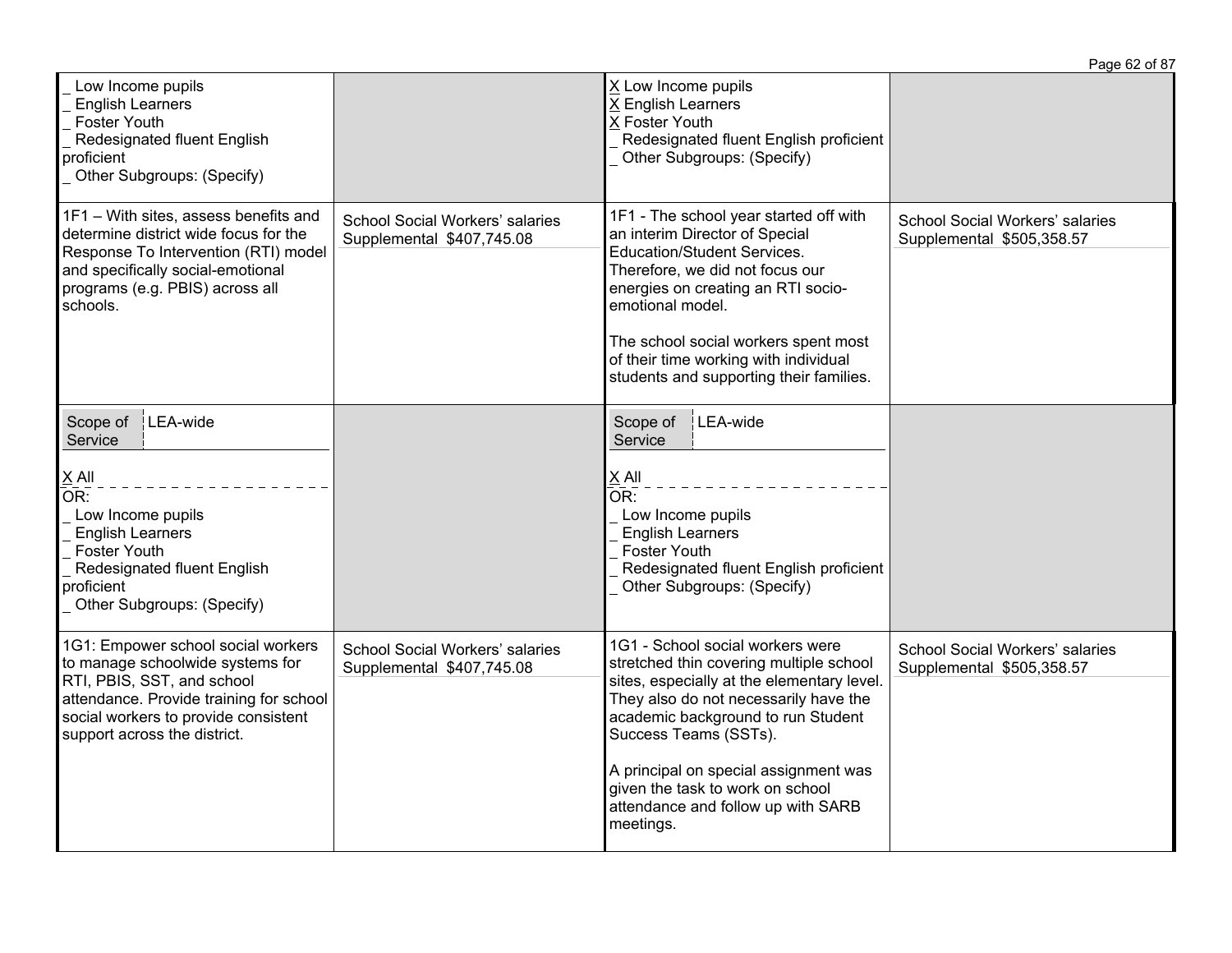| Scope of<br>∶LEA-wide<br>Service                                                                                                                                                           |                                                                                                                                                                                                                                                                                                                                                                                                                                                                                                                                                                                                                                                           | Scope of<br>LEA-wide<br>Service                                                                                                                                           |  |
|--------------------------------------------------------------------------------------------------------------------------------------------------------------------------------------------|-----------------------------------------------------------------------------------------------------------------------------------------------------------------------------------------------------------------------------------------------------------------------------------------------------------------------------------------------------------------------------------------------------------------------------------------------------------------------------------------------------------------------------------------------------------------------------------------------------------------------------------------------------------|---------------------------------------------------------------------------------------------------------------------------------------------------------------------------|--|
| $\underline{X}$ All<br>$\overline{OR}$ :<br>Low Income pupils<br><b>English Learners</b><br>Foster Youth<br><b>Redesignated fluent English</b><br>proficient<br>Other Subgroups: (Specify) |                                                                                                                                                                                                                                                                                                                                                                                                                                                                                                                                                                                                                                                           | $\underline{X}$ All<br>OR:<br>Low Income pupils<br><b>English Learners</b><br><b>Foster Youth</b><br>Redesignated fluent English proficient<br>Other Subgroups: (Specify) |  |
| What changes in actions,<br>services, and expenditures will be<br>made as a result of reviewing<br>past progress and/or changes to<br>goals?                                               | As we reviewed the actions/services and expenditures from the current school year, there will be more a focus on tracking<br>and offering support services for students who are identified as Homeless. There will also be more of an emphasis on<br>supporting our Foster Youth. FosterVision was put into place this past school year to help us track foster students.<br>Additional training for office staff in identifying and supporting these students is needed.<br>There is a need for a district-wide positive behavior system. As a district, we are looking at Restorative Justice practices to<br>help curb our suspension/expulsion rates. |                                                                                                                                                                           |  |

Complete a copy of this table for each of the LEA's goals in the prior year LCAP. Duplicate and expand the fields as necessary.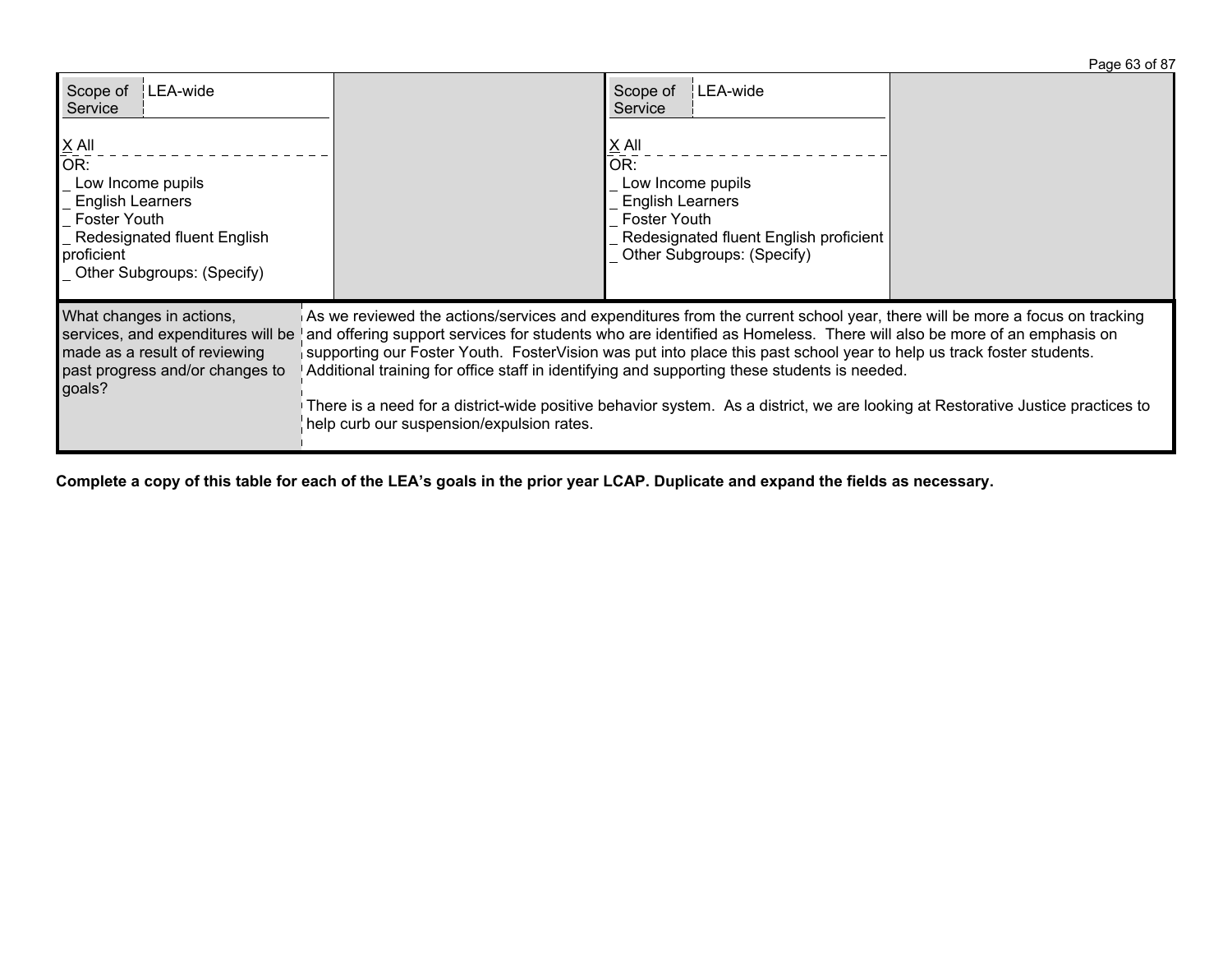Complete a copy of this table for each of the LEA's goals in the prior year LCAP. Duplicate and expand the fields as necessary.

| from prior<br>year              | Original Provide CCSS Instruction with strategic use of technology for proficiency in the 4 Cs: Communication,<br>GOAL 2   Collaboration, Critical Thinking, and Creativity                                                                                                                                                                                                                                                                                                                                                                                                                                                                                                                                                                                                                                                                                                                                                                                                                                                                                                                                                                                          |                                             |                                                                                                                                                                                                                                                                                                                      | Related State and/or Local Priorities:<br>$1 \times 2 \times 3 = 4 = 5 = 6 = 7 \times 8 \times 1$                                                                                                                                                                                                                                                                                                                                                                                                                                                                                                                                                                                                                                                                                                                                                                                                                                                                                                                                                                                                                                                                                                              |  |  |
|---------------------------------|----------------------------------------------------------------------------------------------------------------------------------------------------------------------------------------------------------------------------------------------------------------------------------------------------------------------------------------------------------------------------------------------------------------------------------------------------------------------------------------------------------------------------------------------------------------------------------------------------------------------------------------------------------------------------------------------------------------------------------------------------------------------------------------------------------------------------------------------------------------------------------------------------------------------------------------------------------------------------------------------------------------------------------------------------------------------------------------------------------------------------------------------------------------------|---------------------------------------------|----------------------------------------------------------------------------------------------------------------------------------------------------------------------------------------------------------------------------------------------------------------------------------------------------------------------|----------------------------------------------------------------------------------------------------------------------------------------------------------------------------------------------------------------------------------------------------------------------------------------------------------------------------------------------------------------------------------------------------------------------------------------------------------------------------------------------------------------------------------------------------------------------------------------------------------------------------------------------------------------------------------------------------------------------------------------------------------------------------------------------------------------------------------------------------------------------------------------------------------------------------------------------------------------------------------------------------------------------------------------------------------------------------------------------------------------------------------------------------------------------------------------------------------------|--|--|
| LCAP:                           |                                                                                                                                                                                                                                                                                                                                                                                                                                                                                                                                                                                                                                                                                                                                                                                                                                                                                                                                                                                                                                                                                                                                                                      |                                             |                                                                                                                                                                                                                                                                                                                      | COE only: $9 - 10$                                                                                                                                                                                                                                                                                                                                                                                                                                                                                                                                                                                                                                                                                                                                                                                                                                                                                                                                                                                                                                                                                                                                                                                             |  |  |
|                                 |                                                                                                                                                                                                                                                                                                                                                                                                                                                                                                                                                                                                                                                                                                                                                                                                                                                                                                                                                                                                                                                                                                                                                                      |                                             |                                                                                                                                                                                                                                                                                                                      | Local: Specify                                                                                                                                                                                                                                                                                                                                                                                                                                                                                                                                                                                                                                                                                                                                                                                                                                                                                                                                                                                                                                                                                                                                                                                                 |  |  |
|                                 | Goal Applies to:<br>Schools: ALL<br>Applicable Pupil<br><b>Subgroups:</b>                                                                                                                                                                                                                                                                                                                                                                                                                                                                                                                                                                                                                                                                                                                                                                                                                                                                                                                                                                                                                                                                                            |                                             |                                                                                                                                                                                                                                                                                                                      |                                                                                                                                                                                                                                                                                                                                                                                                                                                                                                                                                                                                                                                                                                                                                                                                                                                                                                                                                                                                                                                                                                                                                                                                                |  |  |
| Expected<br>Annual<br>Outcomes: | Develop and roll-out online walk through tool for use by principals<br>and district leaders during classrooms observations that is<br>Measurable if ocused on collecting evidence of the 4C's. This tool will collect<br>evidence of student practices and teacher instructional practices.<br>100% of principals will be trained on use of online walk though<br>tool.<br>Instructional rounds (using the walk through) conducted in six<br>schools.<br>Baseline data from 2015-16 SBAC will be reviewed and be used<br>to establish a plan for addressing student academic needs as<br>identified in SBAC results.<br>100% of teachers will be appropriately placed in teaching<br>assignments<br>100% of sites will pass the Williams Compliance review regarding<br>access to instructional materials.<br>Identify a site and develop a plan to transition to STEM Magnet<br>school<br>District benchmark assessments aligned with the CCSS will be<br>updated through teacher input and used in the 2015-16 school<br>year.<br>1. ("Goals to be submitted in July 2015 when data is available":<br>Include goals reflective of benchmark assessments given this | Actual<br>Annual<br>Measurable<br>Outcomes: | walkthroughs for next school year.<br>99% of teachers are appropriately placed in teaching<br>assignments.<br>Teachers with full credential = 320<br>Teachers without full credentials $= 9$<br>Misassignment of teacher of English Learners = 5<br>this school year<br>to be opened in the 2017 - 2018 school year. | There was one principal professional development training for<br>the online walk through tool (all principals were trained) for<br>principals and district leaders for classroom observations. The<br>tool was focused on observing English Language strategies that<br>teachers were using in the classroom. The Education Services<br>department felt that this online walk through tool and training<br>was not sufficient for our site principals. Therefore we decided<br>to walk through the majority of classrooms during the month of<br>January. After walking through the classrooms, we created 4<br>professional development sessions for principals on effective<br>lesson design. The majority of the principals received training<br>from EdLeader 21 which is focused on implementing the 4 C's in<br>the classroom. We will be using rubrics and tools from the<br>EdLeader 21 professional development session to help with our<br>100% of sites passed the Williams Compliance review regarding<br>access to instructional materials. There were no complaints filed<br>Toyon Elementary School was identified as our Science<br>Technology Engineering Arts and Mathematics (STEAM) school |  |  |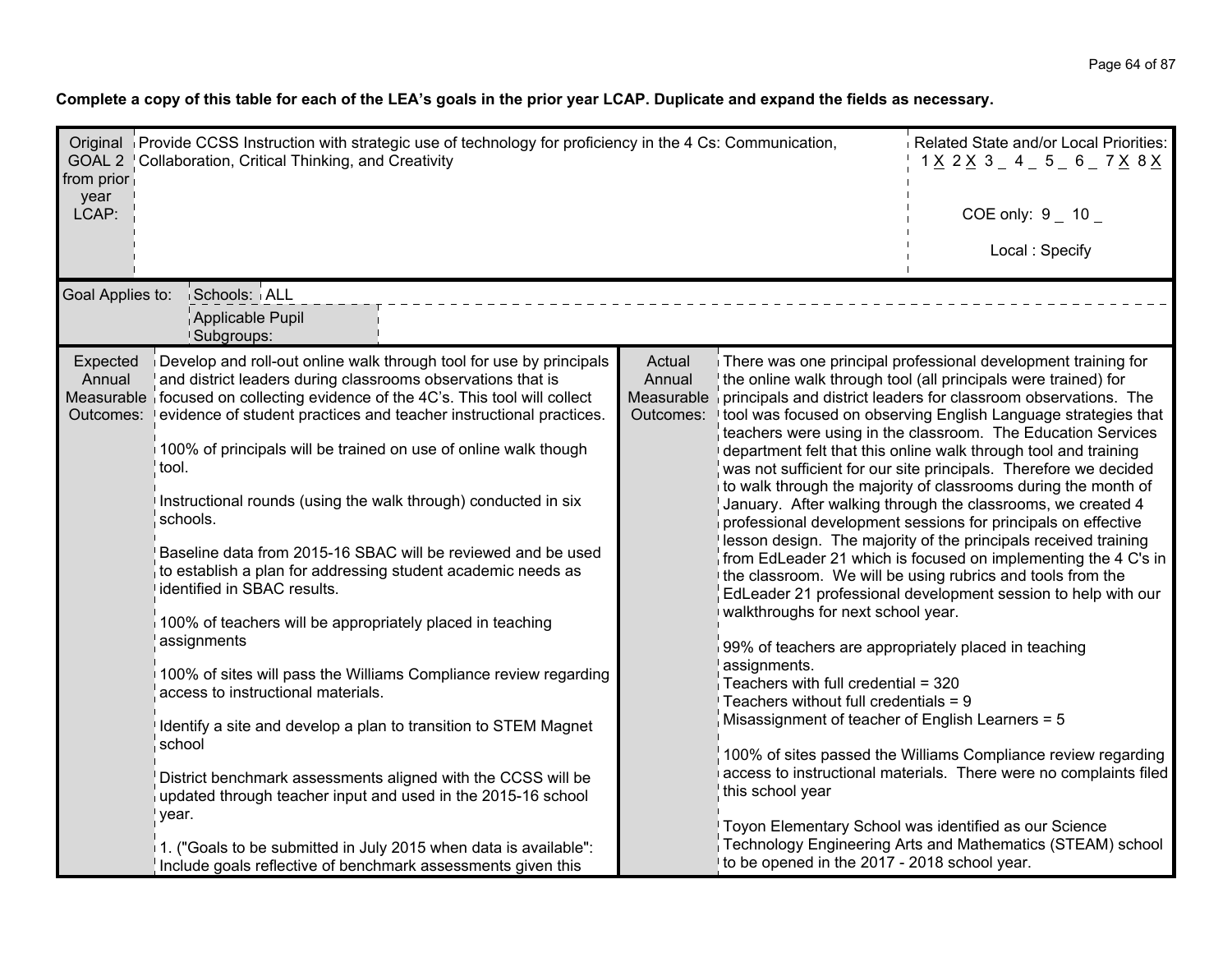year? Include the baseline score and expected improvement number/%age Student performance on district benchmark assessments will improve by 5%.

List of academic interventions and corresponding metrics used at school sites.

Maintain current arts and music program offerings.

Appropriate placement of EL students in middle school classes. Continue designated ELD rotation at the elementary level. Consider adding goals for EL student improvement (CELDT)

Improve student achievement on standardized assessments:

2. District-wide SBAC scores in ELA and Math will increase by 5% in the 2015 – 2016 school year.

3. AMAO 1 (Percentage of ELs Making Annual Progress): Continue to exceed annual growth target in  $CA = 59\%$  (District =  $69.2\%$ ;).

4. AMAO 2 (Percentage of ELs Attaining the English Proficient Level on CELDT): Continue to exceed annual target for English proficient less than 5 years = 22.8%; District = 42.2%. 5 years or more annual target = 49%; District = 60.8%

Supplemental Education Services (SES) data for schools placed in Program Improvement Year 2 - We had 201 students who participated in the program this school year.

Current art and music programs were maintained at the elementary and middle school sites.

Twenty-nine students at the three middle schools were enrolled into the Read 180 program (Early Intermediate EL students). An additional 29 students were enrolled into the System 44 program (Beginner EL students).

Reading Inventory Lexile Mean Growth for students enrolled in Read 180/System 44

Morrill Middle School 65 points Piedmont Middle School 54 points Sierramont Middle School 14 points Mean District Growth 45 points

Baseline SBAC data 2014-15 English Language Arts Standards Met or Exceeded = 52% District Wide

Listed Below are the SBAC ELA 2014 - 2015 Results (Standard Not Met; Standard Nearly Met; Standard Met; Standard Exceeded)

District Wide - 21%; 23%; 33%: 22%

Brooktree - 33%; 20%; 25%; 22% Cherrywood - 36%; 27%; 25%; 13% Laneview - 25%; 26% ; 29%; 20% Majestic Way - 16%; 19%; 27%; 38% Noble - 16%; 22%; 32%; 30% Northwood - 15% ; 17%; 33%; 35% Ruskin - 15%; 16%; 30%; 39% Summerdale - 23%; 20%; 28%; 21% Toyon - 44%; 24%; 20%; 11% Vinci Park - 4%; 26%; 32%; 18% Morrill - 25%; 28%; 37%; 10% Piedmont - 25%; 28%; 36%; 10%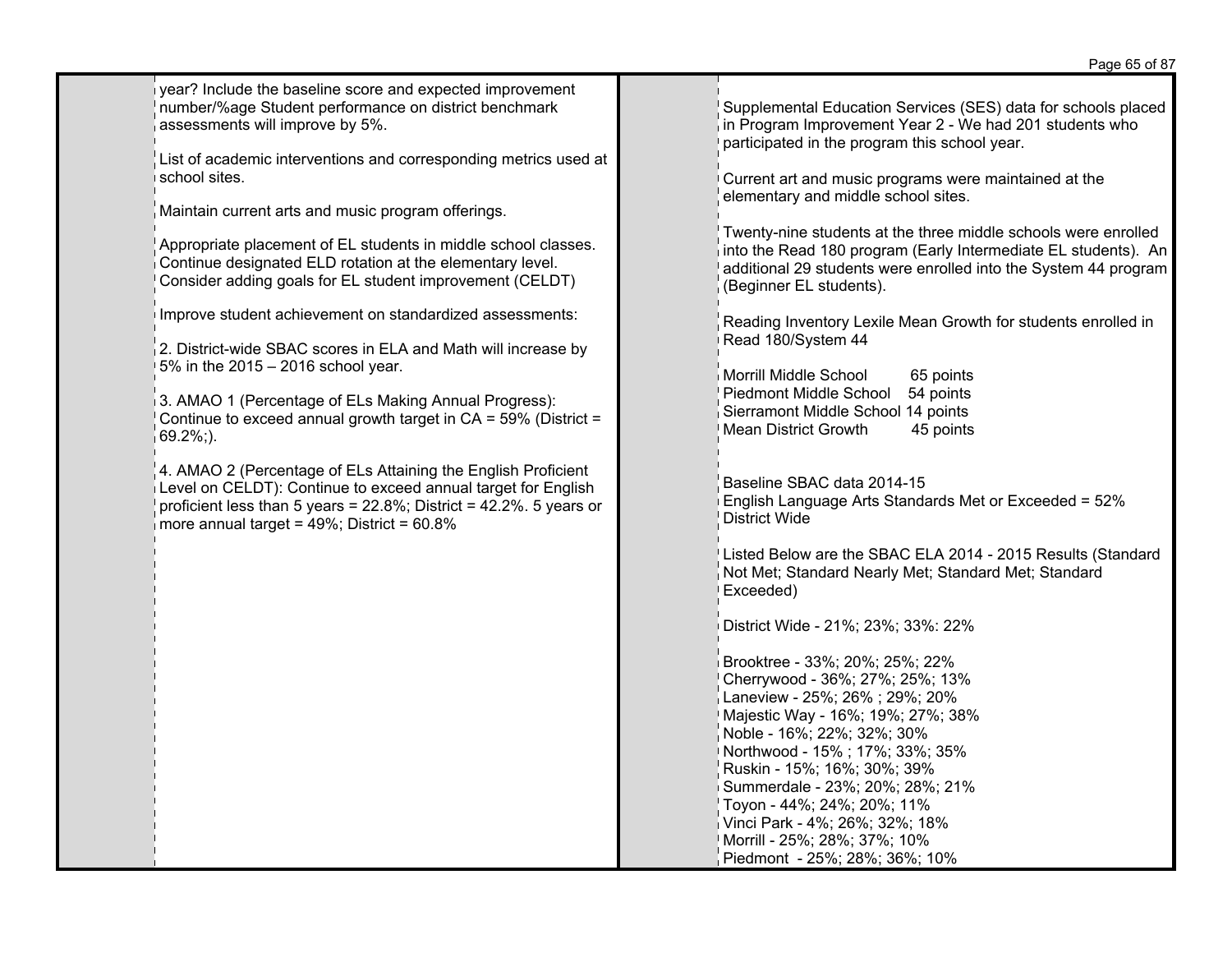## Page 66 of 87

 $\frac{1}{2}$ Sierramont - 11%; 18%; 40%; 31%

| 0/ OI CH ATTUITE - T T 70, TO 70, 40 70, J T 70                                                                                                                                                                                                                                                                                                                                                                                                                                                                                                        |
|--------------------------------------------------------------------------------------------------------------------------------------------------------------------------------------------------------------------------------------------------------------------------------------------------------------------------------------------------------------------------------------------------------------------------------------------------------------------------------------------------------------------------------------------------------|
| Mathematic Standards Met or Exceeded = 50% District Wide                                                                                                                                                                                                                                                                                                                                                                                                                                                                                               |
| Listed Below are the SBAC Math 2014 - 2015 Results (Standard<br>Not Met; Standard Nearly Met; Standard Met; Standard<br>Exceeded)                                                                                                                                                                                                                                                                                                                                                                                                                      |
| District Wide - 24%; 26%; 24%; 26%                                                                                                                                                                                                                                                                                                                                                                                                                                                                                                                     |
| Brooktree - 33%; 30%; 28%; 9%<br>Cherrywood - 30%; 32%; 25%; 13%<br>Laneview - 27%; 28%; 28%; 17%<br>Majestic Way - 15%; 24%; 28%; 34%<br>Noble - 20%; 26%; 26%; 29%<br>Northwood - 12%; 22%; 31%; 35%<br>Ruskin - 13%; 20%; 31%; 36%<br>Summerdale - 23%; 29%; 29%; 18%<br>Toyon - 43%; 28%; 17%; 12%<br>Vinci Park - 20%; 36%; 30%; 14%<br>Morrill - 30%; 29%; 21%; 19%]<br>Piedmont - 33%; 28%; 19%; 20%<br>Sierramont - 15%; 21%; 23%; 41%<br>CELDT Data<br>AMAO 1 (Percentage of ELs Making Annual Progress in<br>Learning); State Target = 60.5% |
| Improved to 71.6% of students (1.5% increase)<br>Number of Annuals tested = $2.1493$<br>Number meeting growth = $1,536$                                                                                                                                                                                                                                                                                                                                                                                                                                |
| AMAO 2 (Percentage of ELs Attaining the English Proficient<br>Level on CELDT)                                                                                                                                                                                                                                                                                                                                                                                                                                                                          |
| English proficient less than 5 years; State Target = 24.2%;<br>District = $41.8\%$ .<br>Number of English Learner in Cohort = 1,963<br>Number in Cohort attaining the English Proficient Level = 849                                                                                                                                                                                                                                                                                                                                                   |
| English Learners 5 years or more State Target = 50.9%;<br>District = $66.7\%$                                                                                                                                                                                                                                                                                                                                                                                                                                                                          |

п.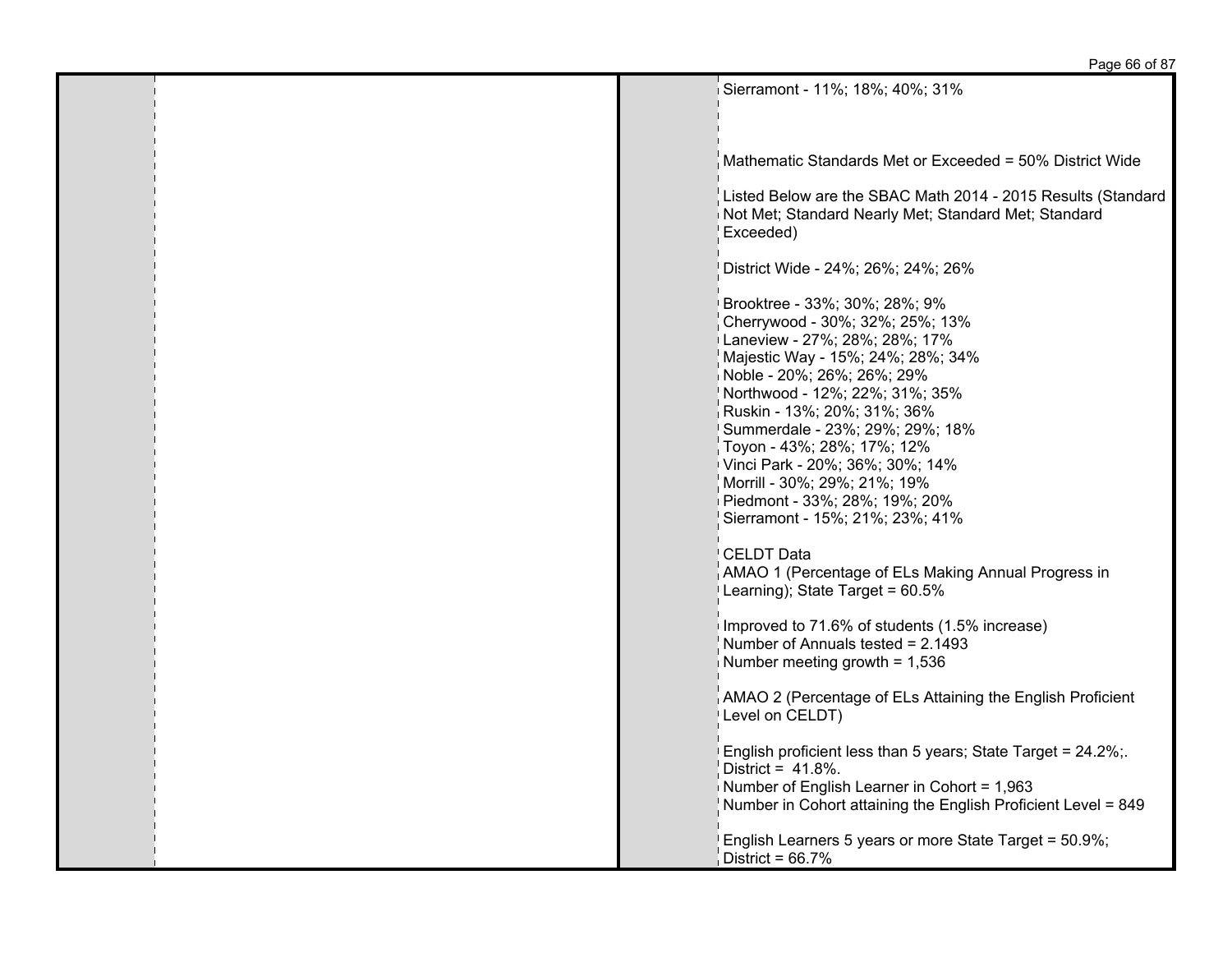|                                                                                                                                                                              |                                   |                                                                                                                                                                                                                                                                                                                                                                      | i ayu vi vi vi                                                                                                                                                                                                                                                                                                                                                                                                                                                                                                                                                                                                                                                                   |  |
|------------------------------------------------------------------------------------------------------------------------------------------------------------------------------|-----------------------------------|----------------------------------------------------------------------------------------------------------------------------------------------------------------------------------------------------------------------------------------------------------------------------------------------------------------------------------------------------------------------|----------------------------------------------------------------------------------------------------------------------------------------------------------------------------------------------------------------------------------------------------------------------------------------------------------------------------------------------------------------------------------------------------------------------------------------------------------------------------------------------------------------------------------------------------------------------------------------------------------------------------------------------------------------------------------|--|
|                                                                                                                                                                              |                                   | Number of English Learner in Cohort = 610<br>waiting to be tested.<br>to be tested.                                                                                                                                                                                                                                                                                  | Number in Cohort attaining the English Proficient Level = 407<br>131 students (K - 8) were referred to be assessed to receive<br>Special Education services. 74 of those students qualified for<br>services. 31 of those students did not qualify. 26 students are<br>48 students (Pre-K) were referred to be assessed to receive<br>Special Education services. 38 of those students qualified for<br>services. 7 did not qualify. 3 students are waiting to be tested.<br>7 students from private schools located in our district were<br>referred to be assessed to receive Special Education services.<br>2 of those students qualified for services. 5 students are waiting |  |
| LCAP Year: 2015 - 2016                                                                                                                                                       |                                   |                                                                                                                                                                                                                                                                                                                                                                      |                                                                                                                                                                                                                                                                                                                                                                                                                                                                                                                                                                                                                                                                                  |  |
| <b>Planned Actions/Services</b>                                                                                                                                              |                                   | <b>Actual Actions/Services</b>                                                                                                                                                                                                                                                                                                                                       |                                                                                                                                                                                                                                                                                                                                                                                                                                                                                                                                                                                                                                                                                  |  |
|                                                                                                                                                                              | <b>Budgeted Expenditures</b>      |                                                                                                                                                                                                                                                                                                                                                                      | <b>Estimated Actual Annual Expenditures</b>                                                                                                                                                                                                                                                                                                                                                                                                                                                                                                                                                                                                                                      |  |
| 2A1 - Provide basic instructional<br>services, which include classroom<br>teachers, school administrators, office<br>staff, and district office administrators<br>and staff. | All salaries Base \$55,874,349.11 | 2A1 - Provide basic instructional<br>services, which include classroom<br>teachers, school administrators, office<br>staff, and district administrators and<br>staff.<br>Several key positions in the Special<br>Education department were not filled for<br>the majority of this school year<br>including school psychologists and<br>Speech Language Pathologists. | All salaries Base \$53,287,194.85                                                                                                                                                                                                                                                                                                                                                                                                                                                                                                                                                                                                                                                |  |
| Scope of   LEA-wide<br>Service<br>$\times$ All<br>OR:<br>Low Income pupils<br><b>English Learners</b><br><b>Foster Youth</b><br>Redesignated fluent English<br>proficient    |                                   | Scope of<br>LEA-wide<br>Service<br>$X$ All<br>OR:<br>Low Income pupils<br><b>English Learners</b><br>Foster Youth<br>Redesignated fluent English proficient<br>Other Subgroups: (Specify)                                                                                                                                                                            |                                                                                                                                                                                                                                                                                                                                                                                                                                                                                                                                                                                                                                                                                  |  |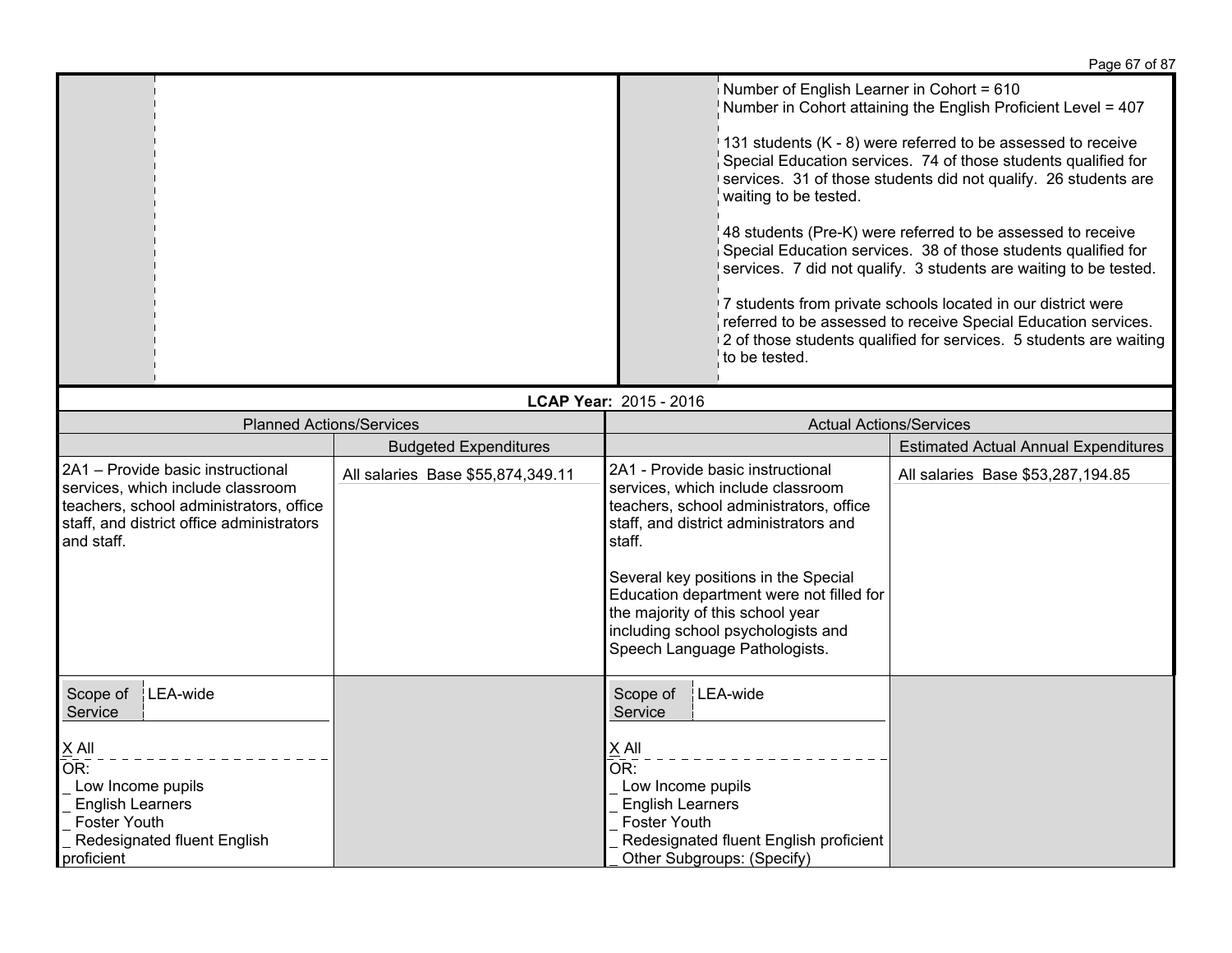|                                                                                                                                                                                                                                                                                                                                                                                                                                                                                                                                                                                                                           |                                                                                                     |                                                                                                                                                                                                                                                                                                                                                                                                                                                                                                                                                                                                                                                                                                                                                                                                                                                                                                                                                                                                                                                                                                                                     | Page 68 of 87                                                                                         |
|---------------------------------------------------------------------------------------------------------------------------------------------------------------------------------------------------------------------------------------------------------------------------------------------------------------------------------------------------------------------------------------------------------------------------------------------------------------------------------------------------------------------------------------------------------------------------------------------------------------------------|-----------------------------------------------------------------------------------------------------|-------------------------------------------------------------------------------------------------------------------------------------------------------------------------------------------------------------------------------------------------------------------------------------------------------------------------------------------------------------------------------------------------------------------------------------------------------------------------------------------------------------------------------------------------------------------------------------------------------------------------------------------------------------------------------------------------------------------------------------------------------------------------------------------------------------------------------------------------------------------------------------------------------------------------------------------------------------------------------------------------------------------------------------------------------------------------------------------------------------------------------------|-------------------------------------------------------------------------------------------------------|
| Other Subgroups: (Specify)                                                                                                                                                                                                                                                                                                                                                                                                                                                                                                                                                                                                |                                                                                                     |                                                                                                                                                                                                                                                                                                                                                                                                                                                                                                                                                                                                                                                                                                                                                                                                                                                                                                                                                                                                                                                                                                                                     |                                                                                                       |
| 2B1--Provide resources to support<br>CCSS-aligned instruction:<br>a- Replace consumables and<br>associated CCSS materials.<br>b- Create professional learning<br>resources to highlight effective<br>practices-observations of teachers<br>modeling practices and video sample<br>lessons.<br>c- Develop a district-wide system to<br>share lessons created at individual<br>school sites.<br>d- Continue investment and support<br>for classroom technology (e.g.,<br>computers for teachers, students, and<br>administrators; and software).<br>e- Staff to support and maintain<br>technology.<br>Scope of<br>LEA-wide | Materials/ Technology<br>Supplemental \$572,789<br>Technology salaries Supplemental<br>\$729,659.87 | 2B1 - Provide resources to support<br>CCSS-aligned instruction:<br>a - The district replaced consumable<br>materials (i.e Math, Social Studies,<br>Science and ELD workbooks; TK<br>curriculum). Non-consumable CCSS<br>curriculum was purchased which<br>included - Lucy Calkins Writing Units of<br>Study (K - 5th grade), Read<br>180/System 44, English 3D, Fountas &<br>Pinnell Reading Assessment kits (K -<br>2nd grade), Sets of 6 classroom library<br>(Rigby books), and CPM math<br>manipulatives.<br>b - Our district website hosted CCSS<br>lessons under Berryessa Connect.<br>Lessons and other teaching tools have<br>been uploaded to this website to help<br>teachers.<br>c - More chromebook carts were<br>purchased this school year through site<br>budgets.<br>d - Classroom technology was<br>supported by school sites. A district-<br>wide Typing Instructor program was<br>purchased.<br>e - Current staff level remained the<br>same to help support/maintain<br>technology needs. A tech lead teacher<br>was identified at each school site.<br>These teachers receive a \$1000<br>stipend.<br>Scope of | Materials/Technology Supplemental<br>\$573,286.40<br>Technology salaries Supplemental<br>\$643,607.33 |
| Service<br>$X$ All                                                                                                                                                                                                                                                                                                                                                                                                                                                                                                                                                                                                        |                                                                                                     | Service<br>X All                                                                                                                                                                                                                                                                                                                                                                                                                                                                                                                                                                                                                                                                                                                                                                                                                                                                                                                                                                                                                                                                                                                    |                                                                                                       |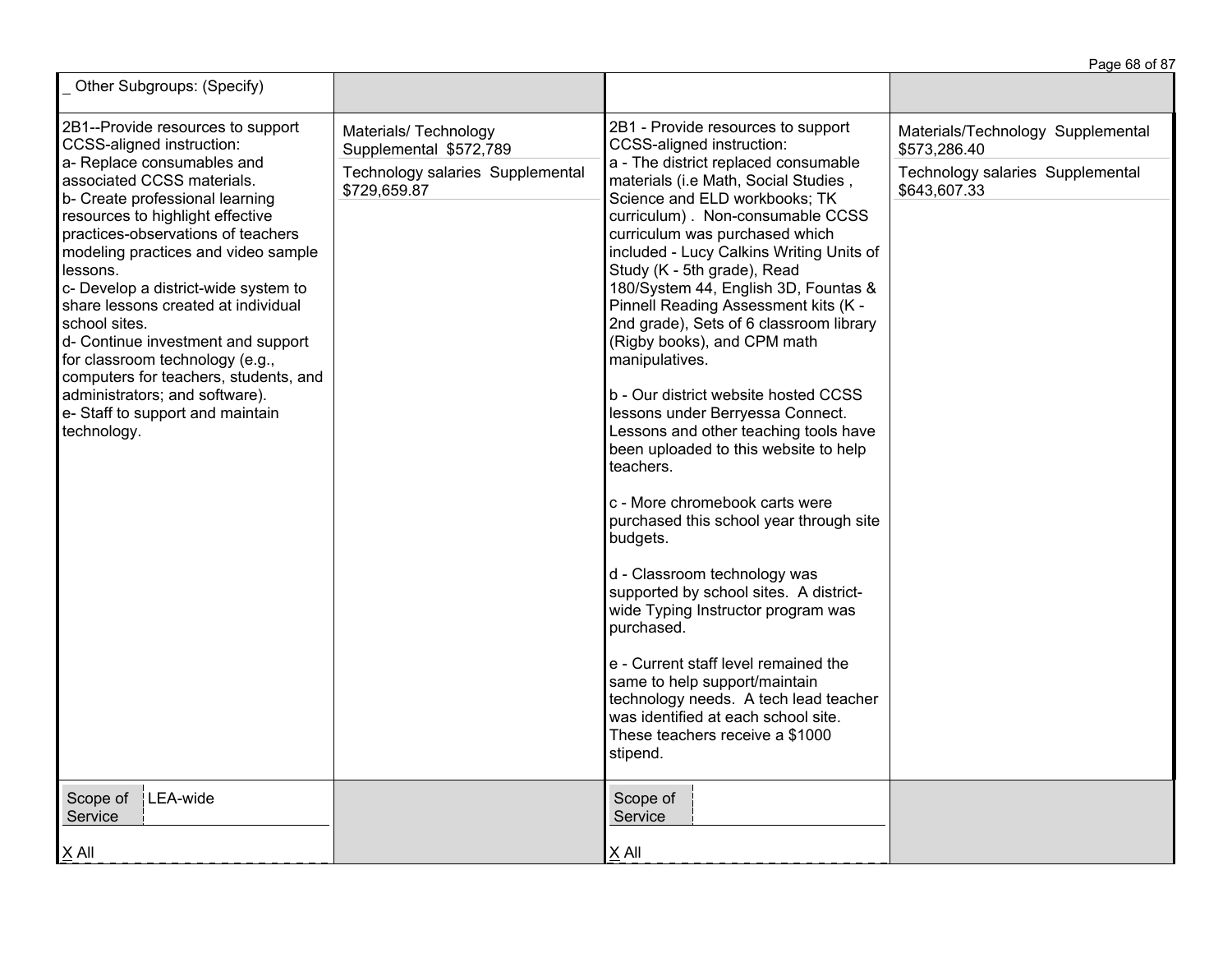|                                                                                                                                                                                                                                                                                                                                                                                                                                                                                                                       |                                                                                                      |                                                                                                                                                                                                                                                                                                                                                                                                                                                                                                                                                                                                                                                                                                                                                                                                                                     | Page 69 of 87                                                                                        |
|-----------------------------------------------------------------------------------------------------------------------------------------------------------------------------------------------------------------------------------------------------------------------------------------------------------------------------------------------------------------------------------------------------------------------------------------------------------------------------------------------------------------------|------------------------------------------------------------------------------------------------------|-------------------------------------------------------------------------------------------------------------------------------------------------------------------------------------------------------------------------------------------------------------------------------------------------------------------------------------------------------------------------------------------------------------------------------------------------------------------------------------------------------------------------------------------------------------------------------------------------------------------------------------------------------------------------------------------------------------------------------------------------------------------------------------------------------------------------------------|------------------------------------------------------------------------------------------------------|
| OR:<br>Low Income pupils<br><b>English Learners</b><br><b>Foster Youth</b><br>Redesignated fluent English<br>proficient<br>Other Subgroups: (Specify)                                                                                                                                                                                                                                                                                                                                                                 |                                                                                                      | OR:<br>Low Income pupils<br><b>English Learners</b><br><b>Foster Youth</b><br>Redesignated fluent English proficient<br>Other Subgroups: (Specify)                                                                                                                                                                                                                                                                                                                                                                                                                                                                                                                                                                                                                                                                                  |                                                                                                      |
| 2C1--Implement Next Generation<br>Science Standards:<br>a- Purchase Next Generation Science<br>Standards aligned instructional<br>materials<br>b- Contract with BaySci to provide<br>district/site level support on the roll out<br>of NGSS<br>c- Begin transition to district STEM<br>magnet school by engaging with<br>community and planning towards<br>development of magnet program:<br>Identify appropriate school site<br>Determine enrollment policy<br>Staffing PD plan<br>Facilities requirements and costs | BaySci contract for NGSS rollout<br>Supplemental \$47,250<br>NGSS materials Supplemental<br>\$10,000 | 2C1 - Implement Next Generation<br>Science Standards (NGSS) and NGSS<br>Framework:<br>a - FOSS kits were purchased for<br>teachers who attended BaySci training<br>this school year. FOSS kits were also<br>purchased for 6th and 7th grade<br>teachers to support their transition to<br>NGSS.<br>b - District contracted with BaySci and<br>sent 6 teachers to an NGSS science<br>leadership training. During the year,<br>site representatives along with district<br>staff met with BaySci and other districts<br>to discuss current information on NGSS<br>and allow for planning time.<br>c - Toyon Elementary School was<br>identified as the district's STEAM<br>school set to kick-off in the 2017 - 2018<br>school year. Next school year will be a<br>planning year determining a<br>professional development plan, etc. | BaySci contract for NGSS rollout<br>Supplemental \$47,250<br>NGSS materials Supplemental<br>\$17,000 |
| Scope of<br>$ LEA$ -wide<br>Service<br>$X$ All<br>OR:<br>Low Income pupils<br><b>English Learners</b><br>Foster Youth<br>Redesignated fluent English<br>proficient                                                                                                                                                                                                                                                                                                                                                    |                                                                                                      | Scope of<br>Service<br>X All<br>$\overline{\mathsf{OR}}$ :<br>Low Income pupils<br><b>English Learners</b><br><b>Foster Youth</b><br>Redesignated fluent English proficient<br>Other Subgroups: (Specify)                                                                                                                                                                                                                                                                                                                                                                                                                                                                                                                                                                                                                           |                                                                                                      |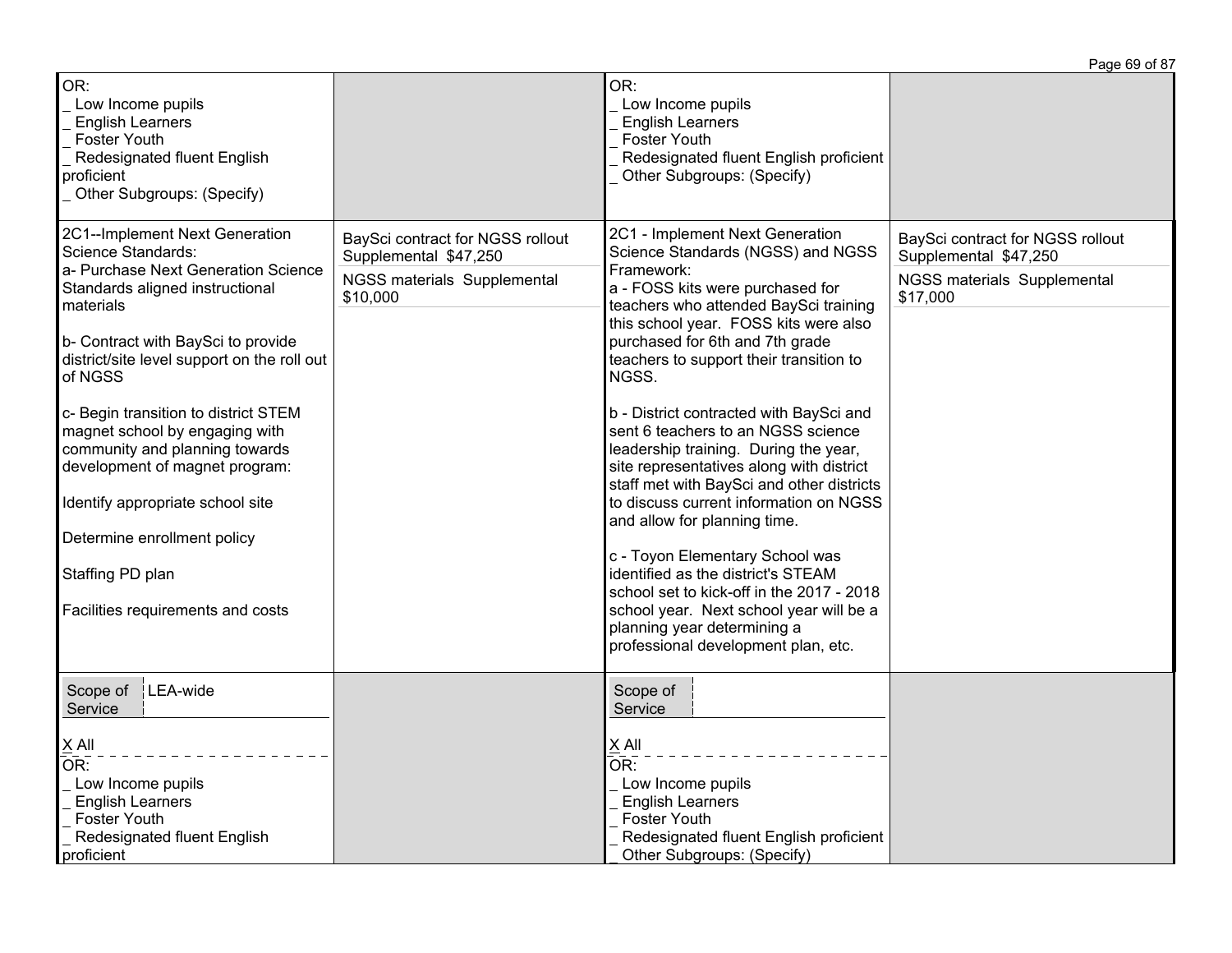|                                                                                                                                                                                                                                                                                                                                                                                        |                                                               |                                                                                                                                                                                                                                                                                                                                                                                                                                                                                                                                                                                  | Page 70 of 87                                              |
|----------------------------------------------------------------------------------------------------------------------------------------------------------------------------------------------------------------------------------------------------------------------------------------------------------------------------------------------------------------------------------------|---------------------------------------------------------------|----------------------------------------------------------------------------------------------------------------------------------------------------------------------------------------------------------------------------------------------------------------------------------------------------------------------------------------------------------------------------------------------------------------------------------------------------------------------------------------------------------------------------------------------------------------------------------|------------------------------------------------------------|
| Other Subgroups: (Specify)                                                                                                                                                                                                                                                                                                                                                             |                                                               |                                                                                                                                                                                                                                                                                                                                                                                                                                                                                                                                                                                  |                                                            |
| 2D1 - Provide enrichment<br>opportunities for students<br>a- The district will maintain its music<br>program and staff.<br>b- The district will maintain its after<br>school programs and services.<br>c- The district will explore options for<br>expanding enrichment during the<br>school day (including possible<br>changes to the master schedule and<br>expanded learning time). | Music Teacher salaries Base<br>\$953,800                      | 2D1 - Provided enrichment<br>opportunities for students<br>a - The district continued to offer<br>string/instrumental music for 4th and<br>5th grade students. Third grade<br>students have the opportunities to<br>choose violin classes. Middle school<br>students have the opportunity to join<br>chorus and band/orchestra.<br>b - After school programs and services<br>remained in place.<br>c - The district did not expand<br>enrichment activities during the school<br>day. Sites use their supplemental<br>money to provide enrichment<br>opportunities after school. | Music Teacher salaries Base<br>\$832,001.85                |
| LEA-wide<br>Scope of<br>Service<br>$X$ All<br>OR:<br>Low Income pupils<br><b>English Learners</b><br><b>Foster Youth</b><br>Redesignated fluent English<br>proficient<br>Other Subgroups: (Specify)                                                                                                                                                                                    |                                                               | Scope of<br>Service<br>X All<br>$\overline{\mathsf{OR}}$ :<br>Low Income pupils<br><b>English Learners</b><br><b>Foster Youth</b><br>Redesignated fluent English proficient<br>Other Subgroups: (Specify)                                                                                                                                                                                                                                                                                                                                                                        |                                                            |
| 2E1 - Intervention and enrichment<br>a- Assess effectiveness of current<br>intervention and after school<br>enrichment programs.<br>b- Use this assessment to develop a<br>district-wide set of expectations for<br>use of funds to support site based<br>intervention, including a list of<br>appropriate services to provide to                                                      | Site-based interventions/ enrichment<br>Supplemental \$50,000 | 2E1 - Intervention and enrichment<br>a - Supplemental Education Services<br>(SES) were provided to students who<br>qualified this school year (Title I schools<br>in Year 2 of Program Improvement).<br>Sites provided their own interventions<br>(Supplemental Instruction) taught by<br>either certificated or classified<br>personnel. The district purchased<br>Leveled Literacy Intervention (LLI) kits                                                                                                                                                                     | Site-based interventions/enrichment<br>Supplemental 50,000 |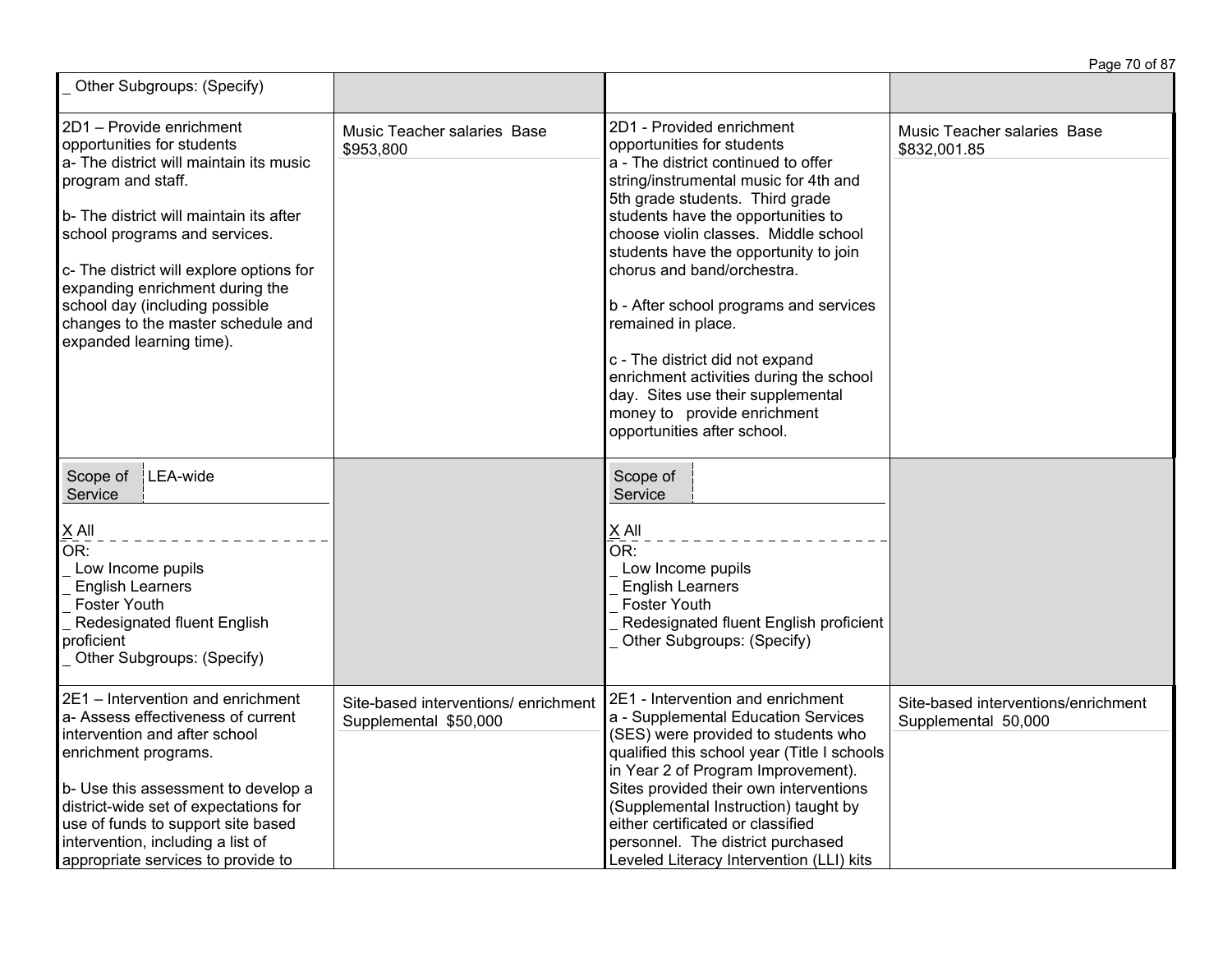|                                                                                                                                                                                                             |                                                           |                                                                                                                                                                                                                                                                                                                                                                                                                              | Page 71 of 87                                                                                                            |
|-------------------------------------------------------------------------------------------------------------------------------------------------------------------------------------------------------------|-----------------------------------------------------------|------------------------------------------------------------------------------------------------------------------------------------------------------------------------------------------------------------------------------------------------------------------------------------------------------------------------------------------------------------------------------------------------------------------------------|--------------------------------------------------------------------------------------------------------------------------|
| students.                                                                                                                                                                                                   |                                                           | for Summerdale Elementary School.<br>Upper grade teachers and reading<br>aides were trained in this program.<br>They pulled small groups of at-risk<br>students in order to help them with their<br>reading/comprehension skills.<br>b - An assessment of all of the<br>intervention programs did not happen<br>this school year.                                                                                            |                                                                                                                          |
| School wide<br>Scope of<br>Service<br>$\times$ All<br>OR:<br>Low Income pupils<br><b>English Learners</b><br><b>Foster Youth</b><br>Redesignated fluent English<br>proficient<br>Other Subgroups: (Specify) |                                                           | School wide<br>Scope of<br>Service<br>. All<br>OR:<br>X Low Income pupils<br>X English Learners<br><b>Foster Youth</b><br>Redesignated fluent English proficient<br>Other Subgroups: (Specify)                                                                                                                                                                                                                               |                                                                                                                          |
| 2F1 - Complete the update of the EL<br>Master Plan, monitor effectiveness,<br>and adjust program as needed.                                                                                                 | EL Instructional Coach's salary Title<br>III \$124,866.43 | 2F1 - The EL Master Plan was<br>updated/completed and presented to<br>the board of education in April 2016.<br>Principals will receive a copy of the plan<br>and it will be reviewed at a principal<br>meeting at the end of this current<br>school year.<br>2.5 FTE EL Middle School teachers<br>were added to Morrill Middle School<br>and Piedmont Middle School to help<br>support the new middle school EL<br>programs. | EL Instructional Coach's salary Title<br>III \$127,149.61<br>2.5 FTE EL Middle School Teachers<br>Supplemental \$125,000 |
| LEA-wide<br>Scope of<br>Service<br>All<br>OR:<br>Low Income pupils                                                                                                                                          |                                                           | LEA-wide<br>Scope of<br>Service<br>$\overline{A}$ ll<br>$\overline{OR}$ :<br>Low Income pupils                                                                                                                                                                                                                                                                                                                               |                                                                                                                          |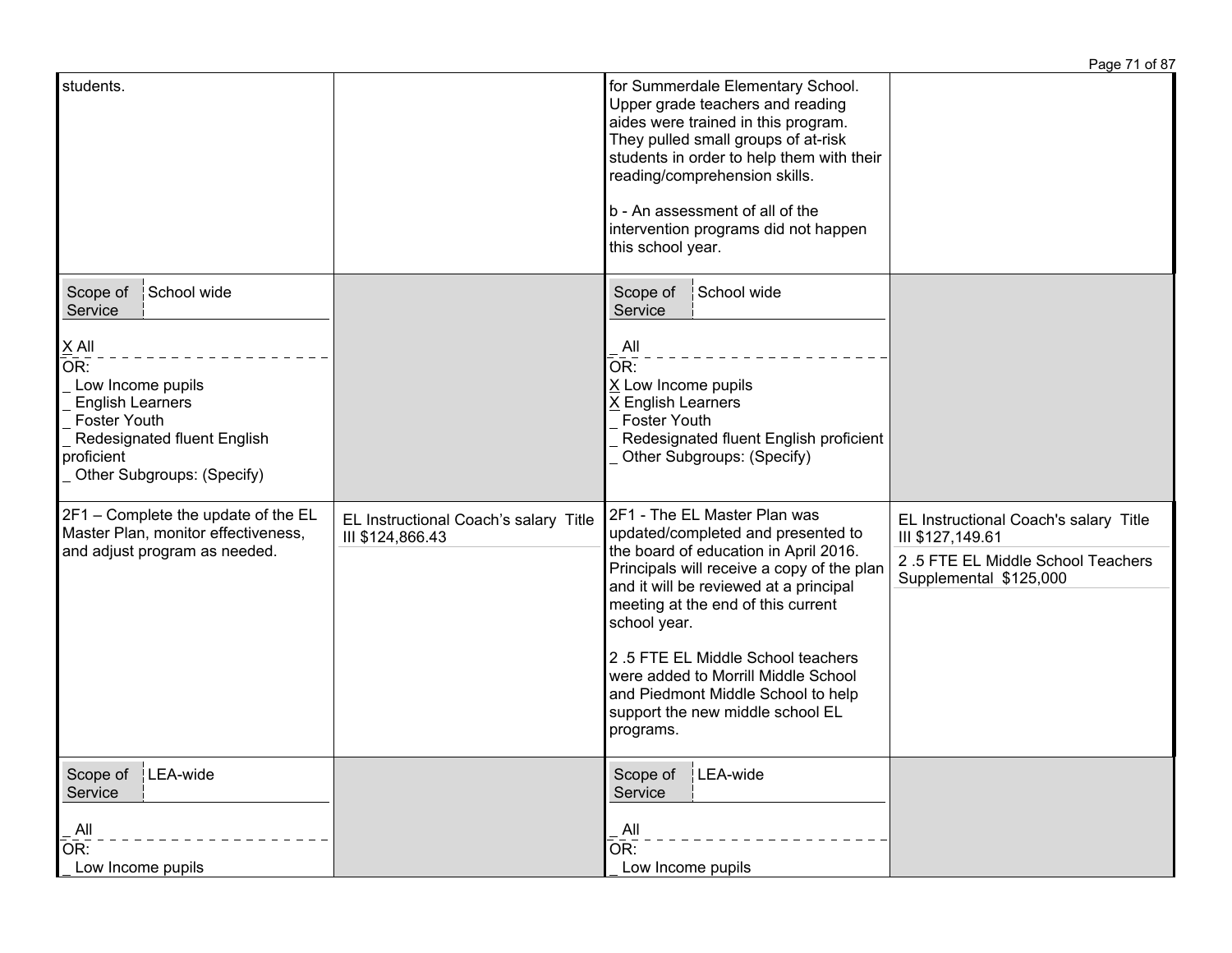|                                                                                                                                                                                                               |                                                                                                 |                                                                                                                                                                                                                                                                                                                                                                                                           | Page 72 of 87                                                                         |
|---------------------------------------------------------------------------------------------------------------------------------------------------------------------------------------------------------------|-------------------------------------------------------------------------------------------------|-----------------------------------------------------------------------------------------------------------------------------------------------------------------------------------------------------------------------------------------------------------------------------------------------------------------------------------------------------------------------------------------------------------|---------------------------------------------------------------------------------------|
| X English Learners<br><b>Foster Youth</b><br>Redesignated fluent English<br>proficient<br>Other Subgroups: (Specify)                                                                                          |                                                                                                 | X English Learners<br><b>Foster Youth</b><br>X Redesignated fluent English<br>proficient<br>Other Subgroups: (Specify)                                                                                                                                                                                                                                                                                    |                                                                                       |
| 2G1 - Middle school sites coordinate<br>site-specific AVID program including<br>director stipend, training, and other<br>program resources.                                                                   | AVID contract Supplemental<br>\$12,282<br><b>AVID Director's stipend</b><br>Supplemental \$1500 | 2G1 - All three middle schools have<br>AVID elective classes. The AVID lead<br>teachers from each site met with our<br>AVID director this Spring to review all of<br>the resources and requirements of the<br>AVID program.                                                                                                                                                                               | AVID contract Supplemental \$12,282<br>AVID Director's stipend Supplemental<br>\$1500 |
| All middle schools<br>Scope of<br>Service<br>$X$ All<br>OR:<br>Low Income pupils<br><b>English Learners</b><br><b>Foster Youth</b><br>Redesignated fluent English<br>proficient<br>Other Subgroups: (Specify) |                                                                                                 | Scope of<br>All middle schools<br>Service<br>All<br>OR:<br>X Low Income pupils<br>X English Learners<br>X Foster Youth<br>X Redesignated fluent English<br>proficient<br>Other Subgroups: (Specify)                                                                                                                                                                                                       |                                                                                       |
| 2H1 - Investigate project-based<br>learning and develop roll-out plan<br>(which may include time for curriculum<br>planning,<br>and materials to support expand<br>implementation).                           | Planning materials Supplemental<br>\$1500                                                       | 2H1 - Project Based Learning (PBL)<br>was a main focus of the district's<br>professional development plan this<br>school year. Members of the<br>Instructional Leadership Team (ILT)<br>along with site principals led three to<br>four Thursday PD afternoon sessions at<br>their school site reviewing the<br>components of PBL. ILT members<br>receive a \$1000 stipend for being on<br>the committee. | Planning materials/substitutes/ILT<br>stipends Supplemental \$40,000                  |
| LEA-wide<br>Scope of<br>Service<br>$X$ All<br>OR:<br>Low Income pupils<br><b>English Learners</b>                                                                                                             |                                                                                                 | Scope of<br>LEA-wide<br>Service<br>$\underline{X}$ All<br>$\overline{\mathsf{OR}}$ :<br>Low Income pupils<br><b>English Learners</b>                                                                                                                                                                                                                                                                      |                                                                                       |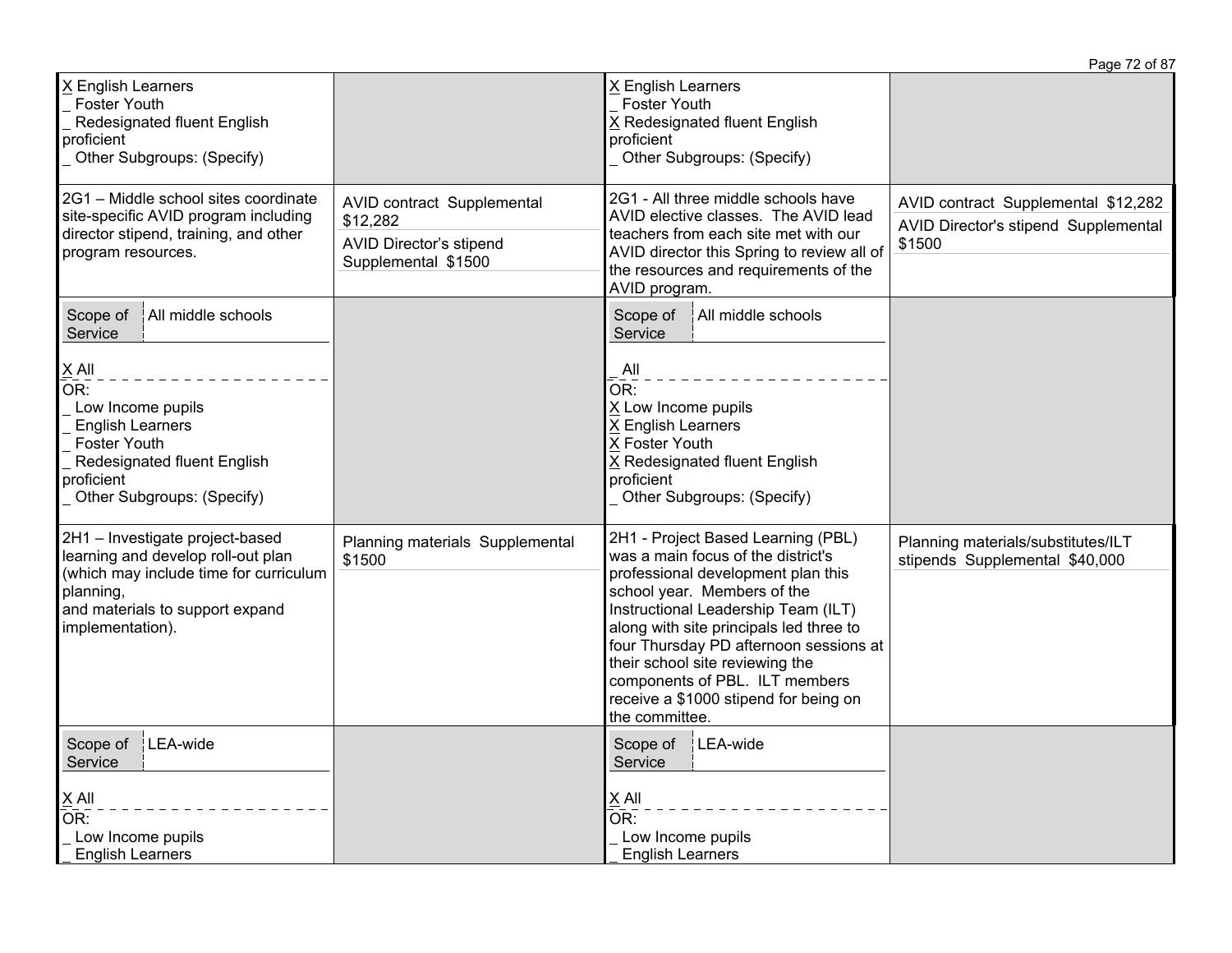|                                                                                                                                                                                                                                                                                                                                   |                                                                              |                                                                                                                                                                                                                                                                                                                                                                                                                                                                                                              | Page 73 of 87                                            |
|-----------------------------------------------------------------------------------------------------------------------------------------------------------------------------------------------------------------------------------------------------------------------------------------------------------------------------------|------------------------------------------------------------------------------|--------------------------------------------------------------------------------------------------------------------------------------------------------------------------------------------------------------------------------------------------------------------------------------------------------------------------------------------------------------------------------------------------------------------------------------------------------------------------------------------------------------|----------------------------------------------------------|
| <b>Foster Youth</b><br>Redesignated fluent English<br>proficient<br>Other Subgroups: (Specify)                                                                                                                                                                                                                                    |                                                                              | Foster Youth<br>Redesignated fluent English proficient<br>Other Subgroups: (Specify)                                                                                                                                                                                                                                                                                                                                                                                                                         |                                                          |
| 2I1-Develop and roll-out online walk<br>through tool for use by principals and<br>district leaders during classrooms<br>observations that is focused on<br>collecting evidence of the 4C's.<br>Train principals on use of online walk<br>though tool.<br>Conduct Instructional rounds (using<br>the walk through) in six schools. | Purchase Walkthrough tool<br>Supplemental \$1500                             | 211 - One principal professional<br>development session was provided to<br>review an online walkthrough tool. It<br>was decided that there needed to be a<br>deeper understanding of the 4 Cs<br>before principals could walkthrough<br>classrooms. In conjunction with<br>EdLeader 21, several principals<br>attended a session at the Santa Clara<br>County Office of Education (SCCOE) to<br>review rubrics and collaborate on<br>understanding what to look for in<br>classrooms are teaching the 4 C's. | Purchase Walkthrough tool/trining<br>Supplemental \$3000 |
| LEA-wide<br>Scope of<br>Service<br>$X$ All<br>OR:<br>Low Income pupils<br><b>English Learners</b><br><b>Foster Youth</b><br>Redesignated fluent English<br>proficient<br>Other Subgroups: (Specify)                                                                                                                               |                                                                              | Scope of<br>LEA-wide<br>Service<br>X All<br>$\overline{\mathsf{OR}}$ :<br>Low Income pupils<br><b>English Learners</b><br><b>Foster Youth</b><br>Redesignated fluent English proficient<br>Other Subgroups: (Specify)                                                                                                                                                                                                                                                                                        |                                                          |
| What changes in actions,<br>services, and expenditures will be<br>made as a result of reviewing<br>past progress and/or changes to<br>goals?                                                                                                                                                                                      | roll-out plan needs to be established for next school year for intervention. | As we reviewed the actions/services and expenditures from the current school year, non-consumable materials aligned to<br>Common Core State Standards (CCSS) were purchased to support teachers in the classroom. These materials for each<br>subject area (ELA, ELD, Math Science, etc.) are essential in order to provide teachers with effective teaching practices.<br>Intervention materials (Leveled Literacy Intervention) have been purchased this school year. A professional development           |                                                          |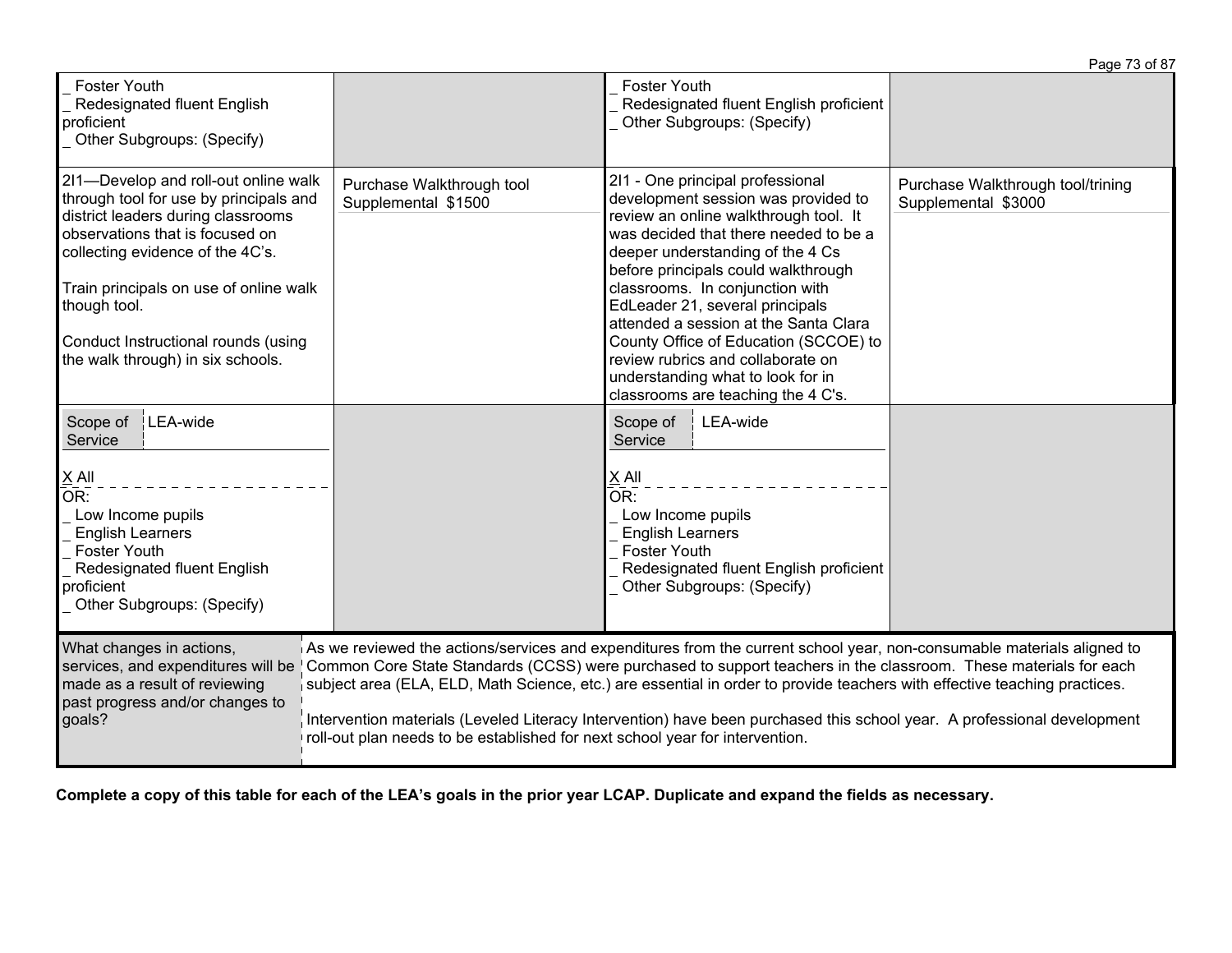| GOAL <sub>3</sub><br>from prior<br>year<br>LCAP: | Original Provide Professional development for all staff.                                                                                                                                                                                                                                                                                                                                                                                                                                                                                                                                                                                                                                                                                                                                                                                                                                                                                                                                                                                                                                                                                                                                                                                                                                                                                                                                |                               |                                                                                                                                                                                                                     | Related State and/or Local Priorities:<br>$1 \times 2 \times 3 = 4 = 5 = 6 = 7 \times 8 \times 1$<br>COE only: $9 - 10 -$                                                                                                                                                                                                                                                                                                                                                                                                                                                                                                                                                                                                                                                                                                                                                                                                                                                                                                                                                                                                                                                           |
|--------------------------------------------------|-----------------------------------------------------------------------------------------------------------------------------------------------------------------------------------------------------------------------------------------------------------------------------------------------------------------------------------------------------------------------------------------------------------------------------------------------------------------------------------------------------------------------------------------------------------------------------------------------------------------------------------------------------------------------------------------------------------------------------------------------------------------------------------------------------------------------------------------------------------------------------------------------------------------------------------------------------------------------------------------------------------------------------------------------------------------------------------------------------------------------------------------------------------------------------------------------------------------------------------------------------------------------------------------------------------------------------------------------------------------------------------------|-------------------------------|---------------------------------------------------------------------------------------------------------------------------------------------------------------------------------------------------------------------|-------------------------------------------------------------------------------------------------------------------------------------------------------------------------------------------------------------------------------------------------------------------------------------------------------------------------------------------------------------------------------------------------------------------------------------------------------------------------------------------------------------------------------------------------------------------------------------------------------------------------------------------------------------------------------------------------------------------------------------------------------------------------------------------------------------------------------------------------------------------------------------------------------------------------------------------------------------------------------------------------------------------------------------------------------------------------------------------------------------------------------------------------------------------------------------|
| Goal Applies to:                                 | Schools: ALL                                                                                                                                                                                                                                                                                                                                                                                                                                                                                                                                                                                                                                                                                                                                                                                                                                                                                                                                                                                                                                                                                                                                                                                                                                                                                                                                                                            |                               |                                                                                                                                                                                                                     | Local: Specify                                                                                                                                                                                                                                                                                                                                                                                                                                                                                                                                                                                                                                                                                                                                                                                                                                                                                                                                                                                                                                                                                                                                                                      |
|                                                  | Applicable Pupil<br><b>Subgroups:</b>                                                                                                                                                                                                                                                                                                                                                                                                                                                                                                                                                                                                                                                                                                                                                                                                                                                                                                                                                                                                                                                                                                                                                                                                                                                                                                                                                   |                               |                                                                                                                                                                                                                     |                                                                                                                                                                                                                                                                                                                                                                                                                                                                                                                                                                                                                                                                                                                                                                                                                                                                                                                                                                                                                                                                                                                                                                                     |
| Annual                                           | Expected Create and use a survey to assess teacher satisfaction with<br>monthly professional development and collaboration time. (if<br>Measurable removed, this was an area of high importance to staff) 100% of<br>Outcomes: I teachers will receive professional development aligned with<br>district's professional development plan.<br>Classified staff receive continued professional development<br>based on a staff survey to identify needs. 100% of classified staff<br>that work in classrooms will receive professional development<br>aligned with district's professional development plan.<br>Develop a professional development plan with analysis on<br>changes to schedule, use of technology and content, reflective of<br>staff feedback on survey.<br>Provide teachers and staff with advanced notice of professional<br>development scope and sequence.<br>Develop a calendar of classroom visits/support provide by<br>academic coaches. Establish a district-wide system for use of<br>academic coaches (and corresponding measures of effectives).<br>100% of principals will receive training on LCFF/LCAP and are<br>able to align site goals (as established in the Single Plan for<br>Student Achievement) to the district's goals.<br>Implement and continue to update EL master plan and provide<br>corresponding services, including the SEAL program. | Actual<br>Annual<br>Outcomes: | provide feedback for the Education Services team.<br>day<br>Teachers, 1 day<br>SEAL teachers & principals, 3 sessions<br>& principals, 3 sessions<br>Teacher, 3 days<br>science teachers, 2 days<br>teachers, 1 day | Professional development sessions are listed below to address<br>the certificated (elementary and middle school), instructional<br>Measurable coaches and administrators, and classified staff. Teachers and<br>staff were given advanced notice on these professional<br>development sessions. Feedback forms were given to staff to fill<br>out after the professional development sessions in order to<br>PROFESSIONAL DEVELOPMENT for ELEMENTARY ONLY<br>-Early Academic Language Strategies Training & Integrated<br>Unit Design for SEAL TK sites (BT, TY, VP) & K-1 (CW,<br>LV, SD), 10 days, and six afternoon planning sessions<br>-GOMath CCSS aligned instruction for All K-2 Teachers, 1<br>-enVision Math CCSS aligned instruction for All 3-5<br>-CCSS: Going Deeper in Math, ELA/ELD, Science, for Non-<br>-Project Based Learning Unit Design for Non-SEAL teachers<br>-Leveled Literacy Intervention Training for 5 Summerdale<br>PROFESSIONAL DEVELOPMENT for MIDDLE SCHOOL ONLY<br>-CPM CCSS aligned instruction math teachers, 6 days<br>-Integrated vs. Disciplinary Specific Science Instruction for<br>-NGSS Integrated Instruction PD for 6th grade science |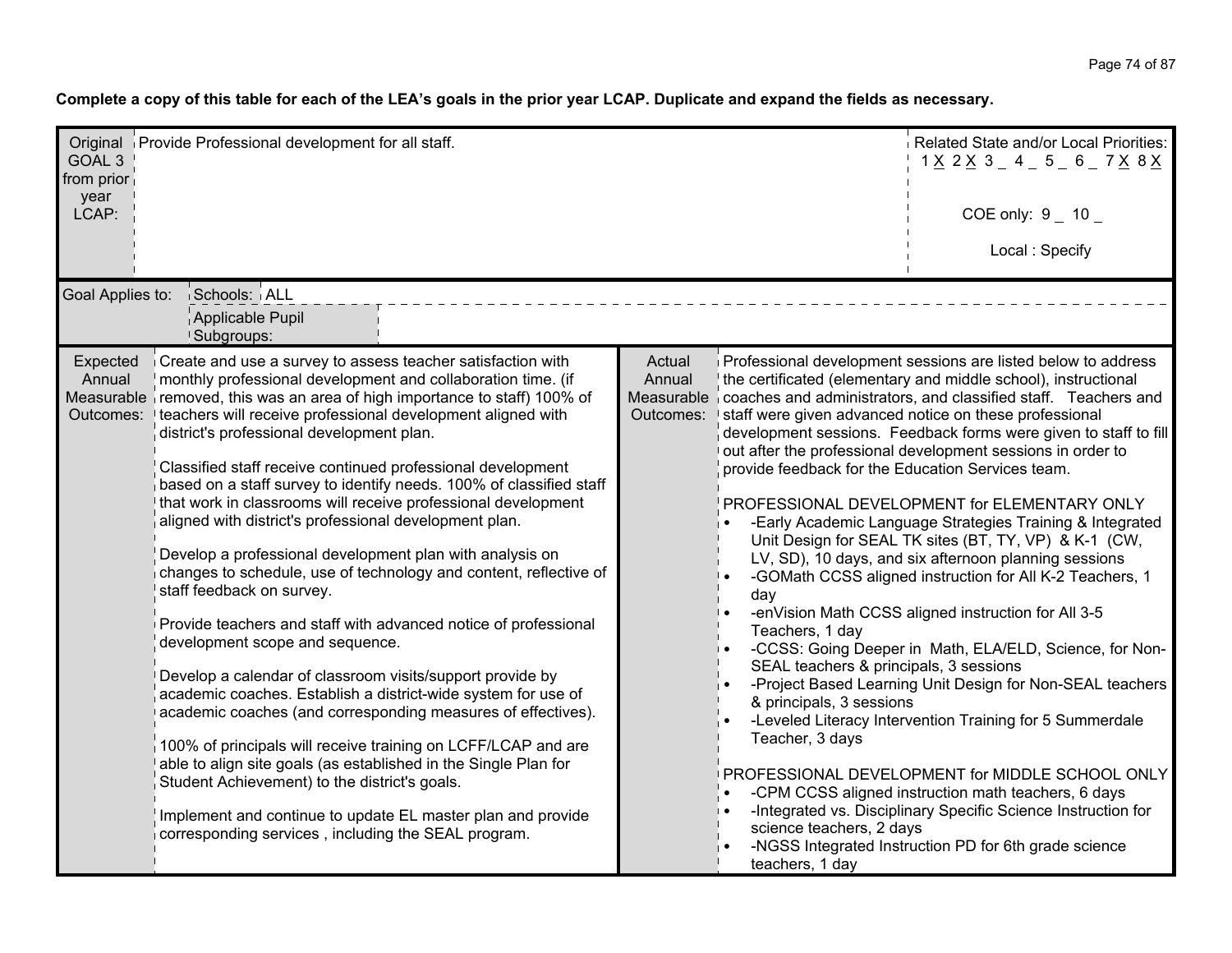| -CCSS: Integrating the 4C's into Multidisciplinary Lessons<br>∣∙<br>for All teachers & principals, 2 sessions<br>-Project Based Learning Unit Design for All teachers &<br>, ∙<br>principals, 4 sessions<br>-Scholastic Read 180 for ELD Teachers of CELDT 1 & 2<br>$\bullet$<br>students, 6 days<br>-English 3D for teachers of long term English learners, 2<br>days                                                                                                                                                                                                                                                               |
|--------------------------------------------------------------------------------------------------------------------------------------------------------------------------------------------------------------------------------------------------------------------------------------------------------------------------------------------------------------------------------------------------------------------------------------------------------------------------------------------------------------------------------------------------------------------------------------------------------------------------------------|
| PROFESSIONAL DEVELOPMENT for BOTH MIDDLE SCHOOL<br>& ELEMENTARY<br>-Project Based Learning 101 for Instructional Leadership<br>$\bullet$<br>Team, Coaches, Principals, 3 days in summer<br>- Project Based Learning Boot Camp for Instructional<br>leadership Team Members who did not attend Project Based<br>Learning 101, 1 day<br>-Writing Units of Study Training for ELA & Social Studies<br>$\bullet$<br>Lead Teachers, 2 1/2 days<br>-Professional Learning Community Training with New<br>Teacher Center for Lead Teachers, 3 days<br>-Berryessa University Tech Training for selected teaches, 15<br>$\bullet$<br>sessions |
| -FOSS NGSS Aligned Training for science lead teachers,<br>$1/2$ day<br>-ELD: Integrated vs. Designated for a majority of teachers, 1<br>$\bullet$<br>session<br>-Math Practices for a majority of teachers, 1 session<br>-ELA/ELD Professional Development for Curriculum Council<br>$\bullet$<br>Members, 5 sessions                                                                                                                                                                                                                                                                                                                |
| PROFESSIONAL DEVELOPMENT for ADMINISTRATION &<br><b>COACHING STAFF</b><br>-Cognitive Coachingfor teacher Advisors and District<br>$\bullet$<br>Librarian, 10 days<br>-ELA/ELD Framework for Teacher Advisers & District<br>Administrators, 3 Days<br>-Positive Discipline & Intervention for Principals & APs, 1<br>∣∙<br>Day<br>- Effective Lesson Design for Principals & APs, 4 sessions<br>$\bullet$<br>- Walkthrough Tool for Principals & APs, 1 session<br>$\bullet$<br>- LCAP/SPSA alignment training for Principals, 2 sessions<br>$\bullet$                                                                                |
| PROFESSIONAL DEVELOPMENT for CLASSIFIED STAFF<br>-Infinite Campus training for Attendance Clerks, 3 sessions<br>∣∙                                                                                                                                                                                                                                                                                                                                                                                                                                                                                                                   |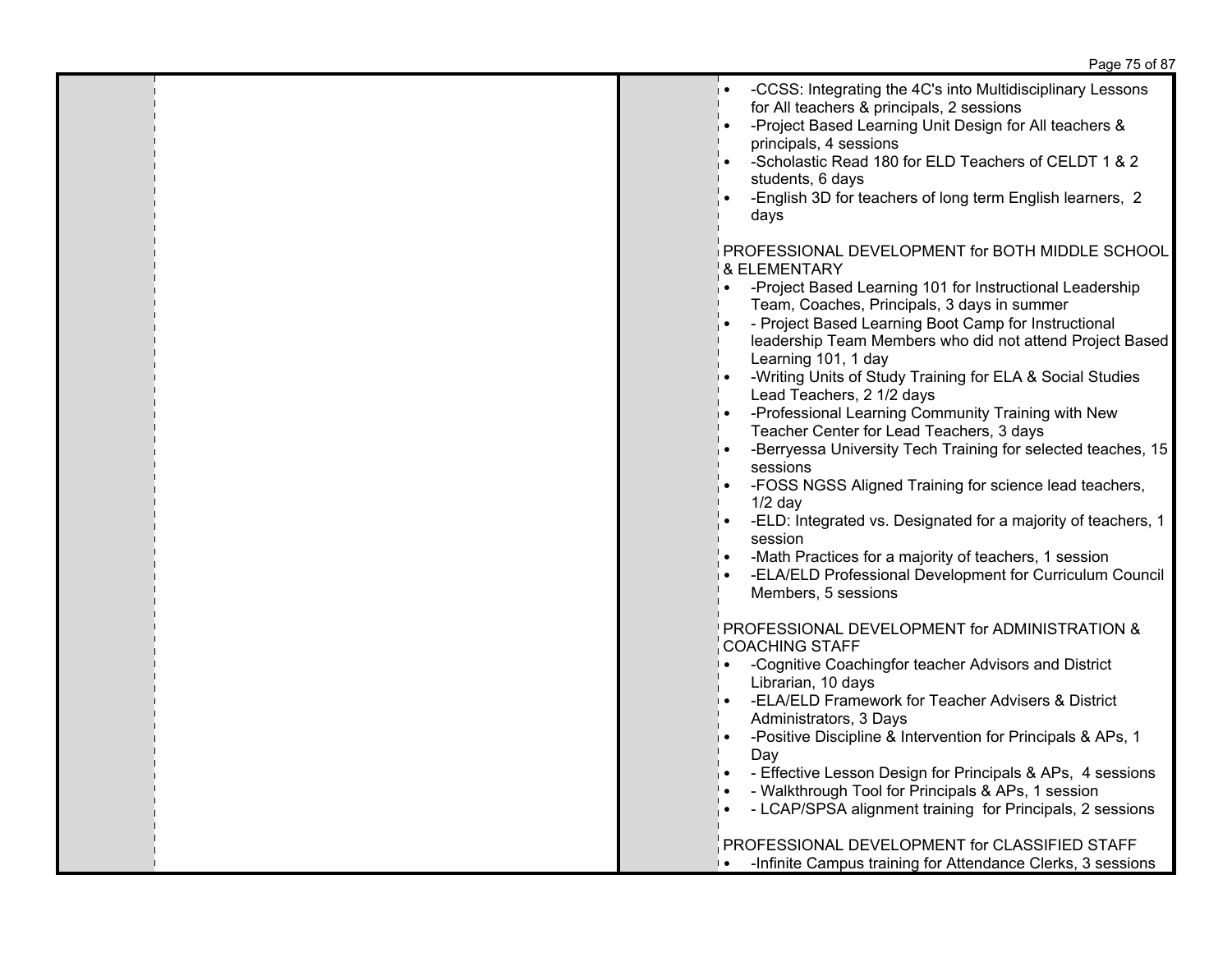|                                                                                                                                                                                                   |                                                       |                                                                                                                                                                                                                                                                                                                                                                                                 | paraprofessionals, 1 session                                                                                                                            | -F & P reading assessment overview Reading support for<br>-TCI training for Paraprofessional Choice, 3 days<br>-CSEA training for CSEA members by choice, 3 sessions<br>100% of principals were trained on aligning their Single Plan for |
|---------------------------------------------------------------------------------------------------------------------------------------------------------------------------------------------------|-------------------------------------------------------|-------------------------------------------------------------------------------------------------------------------------------------------------------------------------------------------------------------------------------------------------------------------------------------------------------------------------------------------------------------------------------------------------|---------------------------------------------------------------------------------------------------------------------------------------------------------|-------------------------------------------------------------------------------------------------------------------------------------------------------------------------------------------------------------------------------------------|
|                                                                                                                                                                                                   |                                                       |                                                                                                                                                                                                                                                                                                                                                                                                 | Plan (LCAP)<br>board in April 2016.                                                                                                                     | Student Achievement (SPSA) to the Local Control Accountability<br>English Learner Master Plan was updated and approved by the                                                                                                             |
|                                                                                                                                                                                                   |                                                       | LCAP Year: 2015 - 2016                                                                                                                                                                                                                                                                                                                                                                          |                                                                                                                                                         |                                                                                                                                                                                                                                           |
| <b>Planned Actions/Services</b>                                                                                                                                                                   |                                                       |                                                                                                                                                                                                                                                                                                                                                                                                 | <b>Actual Actions/Services</b>                                                                                                                          |                                                                                                                                                                                                                                           |
|                                                                                                                                                                                                   | <b>Budgeted Expenditures</b>                          |                                                                                                                                                                                                                                                                                                                                                                                                 |                                                                                                                                                         | <b>Estimated Actual Annual Expenditures</b>                                                                                                                                                                                               |
| 3A1 - Modify district-wide training to<br>align with identified teacher and staff<br>needs collected in the 2014-15 LCAP<br>survey.                                                               | all instructional coaches<br>Supplemental \$1,033,372 | 3A1 - An optional professional<br>development day was provided to<br>teachers on August 18th. Topics<br>included technology, review of the<br>ELA/ELD framework, and a review of<br>the Math standards/practices. The<br>instructional coaches led this training.<br>The school sites were given back 3<br>Thursday PD days - which was a need<br>identified in the 2014 - 2015 LCAP<br>survey. |                                                                                                                                                         | all instructional coaches<br>Supplemental \$948,058.05                                                                                                                                                                                    |
| LEA-wide<br>Scope of<br>Service<br>X All<br>OR:<br>Low Income pupils<br><b>English Learners</b><br><b>Foster Youth</b><br>Redesignated fluent English<br>proficient<br>Other Subgroups: (Specify) |                                                       | Scope of<br>Service<br>X All<br>OR:<br>Low Income pupils<br><b>English Learners</b><br><b>Foster Youth</b>                                                                                                                                                                                                                                                                                      | LEA-wide<br>Redesignated fluent English proficient<br>Other Subgroups: (Specify)                                                                        |                                                                                                                                                                                                                                           |
| 3B1 - Continue district-wide academic<br>coaching, expand coaching to include<br>support with math.                                                                                               | Math coach salary Supplemental<br>\$83,546.86         |                                                                                                                                                                                                                                                                                                                                                                                                 | 3B1 - Instructional coaching was more<br>subject specific this school year. One<br>of the coaching positions was<br>repurposed to become our district's | Math coach's salary Supplemental<br>\$103,550.95                                                                                                                                                                                          |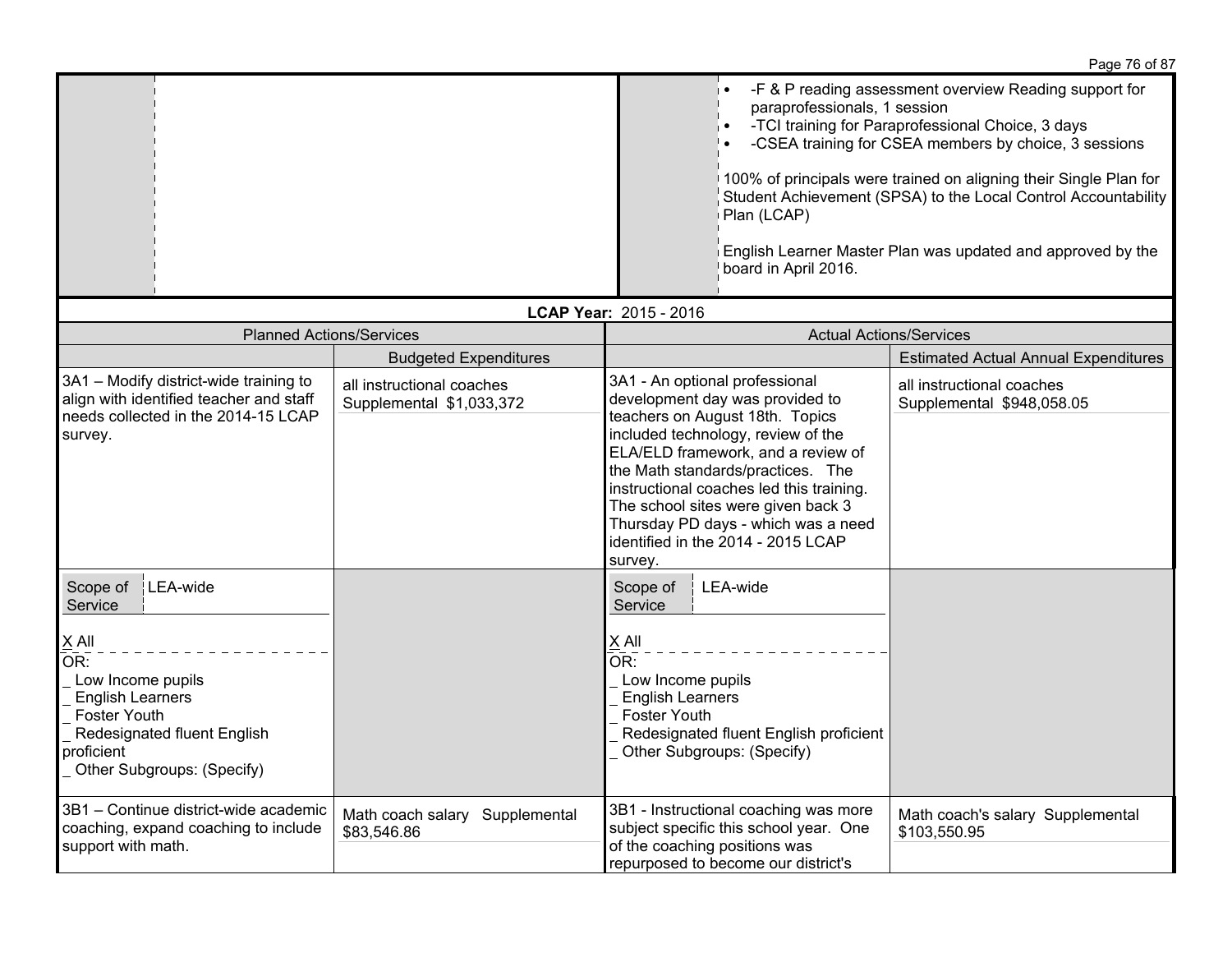|                                                                                                                                                                                                                                                                                         |                                                |                                                                                                                                                                                                        | Page 77 of 87                                  |
|-----------------------------------------------------------------------------------------------------------------------------------------------------------------------------------------------------------------------------------------------------------------------------------------|------------------------------------------------|--------------------------------------------------------------------------------------------------------------------------------------------------------------------------------------------------------|------------------------------------------------|
| Provide professional development on<br>use of the new CCSSaligned math<br>instructional materials.                                                                                                                                                                                      |                                                | Math coach. This was necessary with<br>the adoption and professional<br>development of new math curriculum.                                                                                            |                                                |
| Scope of<br>LEA-wide<br>Service<br>$X$ All<br>OR:<br>Low Income pupils<br><b>English Learners</b><br><b>Foster Youth</b><br>Redesignated fluent English<br>proficient<br>Other Subgroups: (Specify)                                                                                     |                                                | Scope of<br>Service<br>$X$ All<br>$\bar{\mathsf{OR}}$ :<br>Low Income pupils<br><b>English Learners</b><br><b>Foster Youth</b><br>Redesignated fluent English proficient<br>Other Subgroups: (Specify) |                                                |
| 3C1 - Continue to provide monthly<br>teacher collaboration time during the<br>monthly district-wide PD.<br>Develop a district-wide plan with<br>principals to increase teacher<br>collaboration at school sites, including<br>evaluation of possible changes to the<br>master schedule. | 10% of teacher salaries Base<br>\$3,428,372.78 | 3C1 - Collaboration time was built into<br>monthly Thursday PD sessions.<br>Teachers had up to 30 minutes to<br>collaborate with their grade level<br>partners during this time.                       | 10% of teacher salaries Base<br>\$3,356,362.87 |
| Scope of<br>LEA-wide<br>Service<br>$X$ All<br>OR:<br>Low Income pupils<br><b>English Learners</b><br>Foster Youth<br>Redesignated fluent English<br>proficient<br>Other Subgroups: (Specify)                                                                                            |                                                | LEA-wide<br>Scope of<br>Service<br>$X$ All<br>OR:<br>Low Income pupils<br><b>English Learners</b><br><b>Foster Youth</b><br>Redesignated fluent English proficient<br>Other Subgroups: (Specify)       |                                                |
| 3D1 - Provide a training to principals<br>on LCAP funding and aligning site<br>plans with the district LCAP goals.                                                                                                                                                                      | Copying costs Supplemental \$500               | 3D1 - A principal training (and follow-up<br>sessions) was given at the beginning of<br>the school year to provide principals a<br>transition time to make their Site Plan                             | Copying costs Supplemental \$0                 |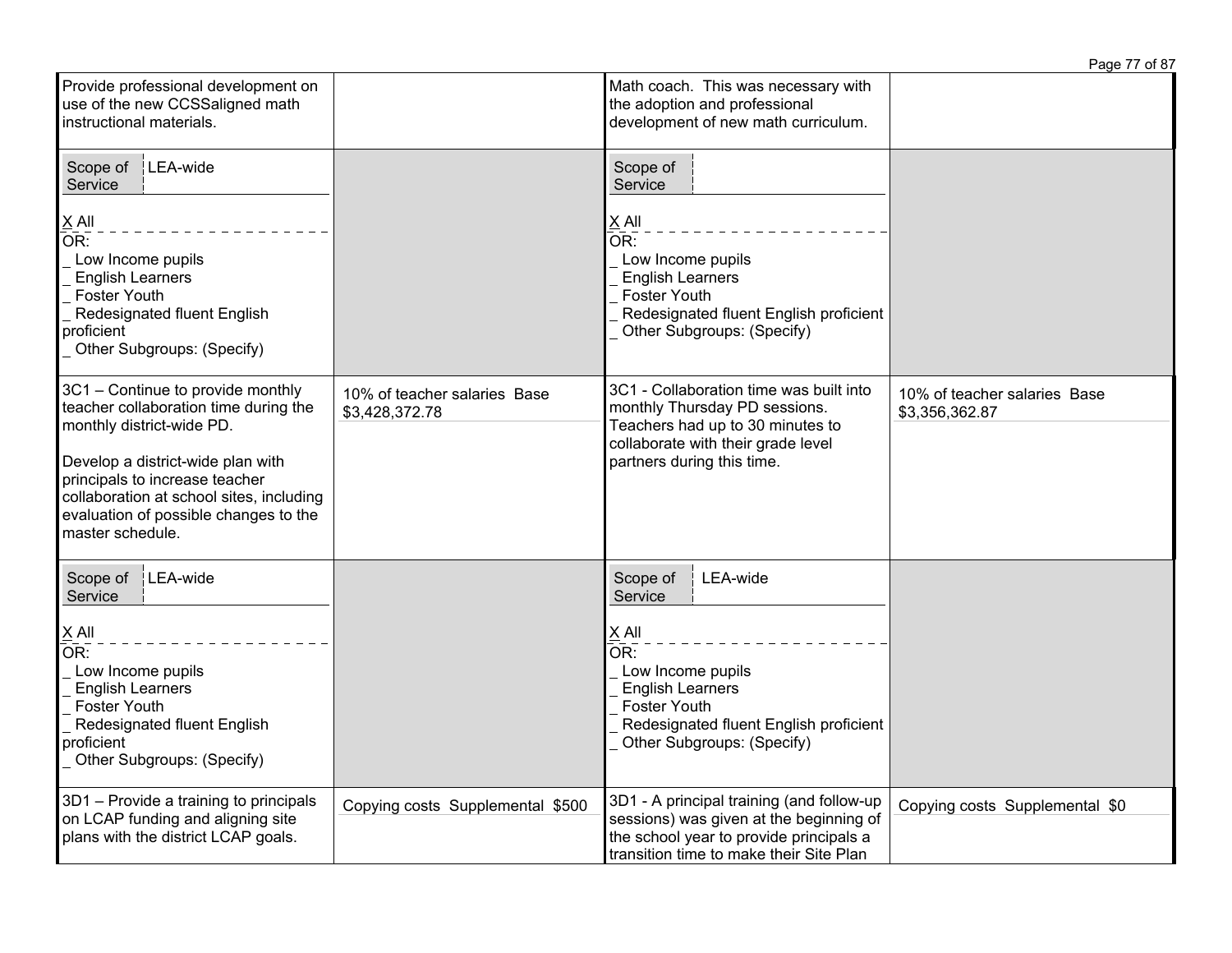|                                                                                                                                                                  |                                                   | for Student Achievement (SPSA)<br>aligned with the district's LCAP goals<br>and action items.                                                                                                |                                                    |
|------------------------------------------------------------------------------------------------------------------------------------------------------------------|---------------------------------------------------|----------------------------------------------------------------------------------------------------------------------------------------------------------------------------------------------|----------------------------------------------------|
| Scope of<br>LEA-wide<br>Service                                                                                                                                  |                                                   | Scope of<br>Service                                                                                                                                                                          |                                                    |
| $X$ All<br>OR:<br>Low Income pupils<br><b>English Learners</b><br><b>Foster Youth</b><br>Redesignated fluent English<br>proficient<br>Other Subgroups: (Specify) |                                                   | X All<br>OR:<br>Low Income pupils<br><b>English Learners</b><br><b>Foster Youth</b><br>Redesignated fluent English proficient<br>Other Subgroups: (Specify)                                  |                                                    |
| 3E1-- Support for English Learners<br>a- Selected sites and all TK programs                                                                                      | SEAL contract (cohort 1)<br>Supplemental \$55,000 | 3E1 - Support for English Learners<br>a - All 6 TK classrooms and                                                                                                                            | SEAL contract (cohort 1)<br>Supplemental \$100,000 |
| will receive Sobrato Early Academic<br>Language (SEAL) training                                                                                                  | EL Instructional Coach Title III<br>\$124,816.49  | Kindergarten and 1st grade teachers at<br>Cherrywood, Laneview, and<br>Summerdale participated in the first                                                                                  | EL Instructional Coach Title III<br>\$127,149.61   |
| b- Professional Development on the<br><b>ELA/ELD framework</b>                                                                                                   |                                                   | year of training for the Sobrato Early<br>Academic Language (SEAL) training.<br>This included 6 professional                                                                                 |                                                    |
| c- Continue academic coaching<br>support for ELD                                                                                                                 |                                                   | development days and 3 unit<br>development days.                                                                                                                                             |                                                    |
| d- Provide PD support for use of Read<br>180, System 44, and English 3D at the<br>middle schools                                                                 |                                                   | b - Teachers received an overview of<br>the ELA/ELD Framework at the optional<br>PD day on August 18th.                                                                                      |                                                    |
|                                                                                                                                                                  |                                                   | c - Academic coaching was still held to<br>support our EL students.                                                                                                                          |                                                    |
|                                                                                                                                                                  |                                                   | d - Professional Development days and<br>on-site coaching was provided for<br>teachers who taught the Read<br>180/System 44 program and the<br>English 3D programs at the middle<br>schools. |                                                    |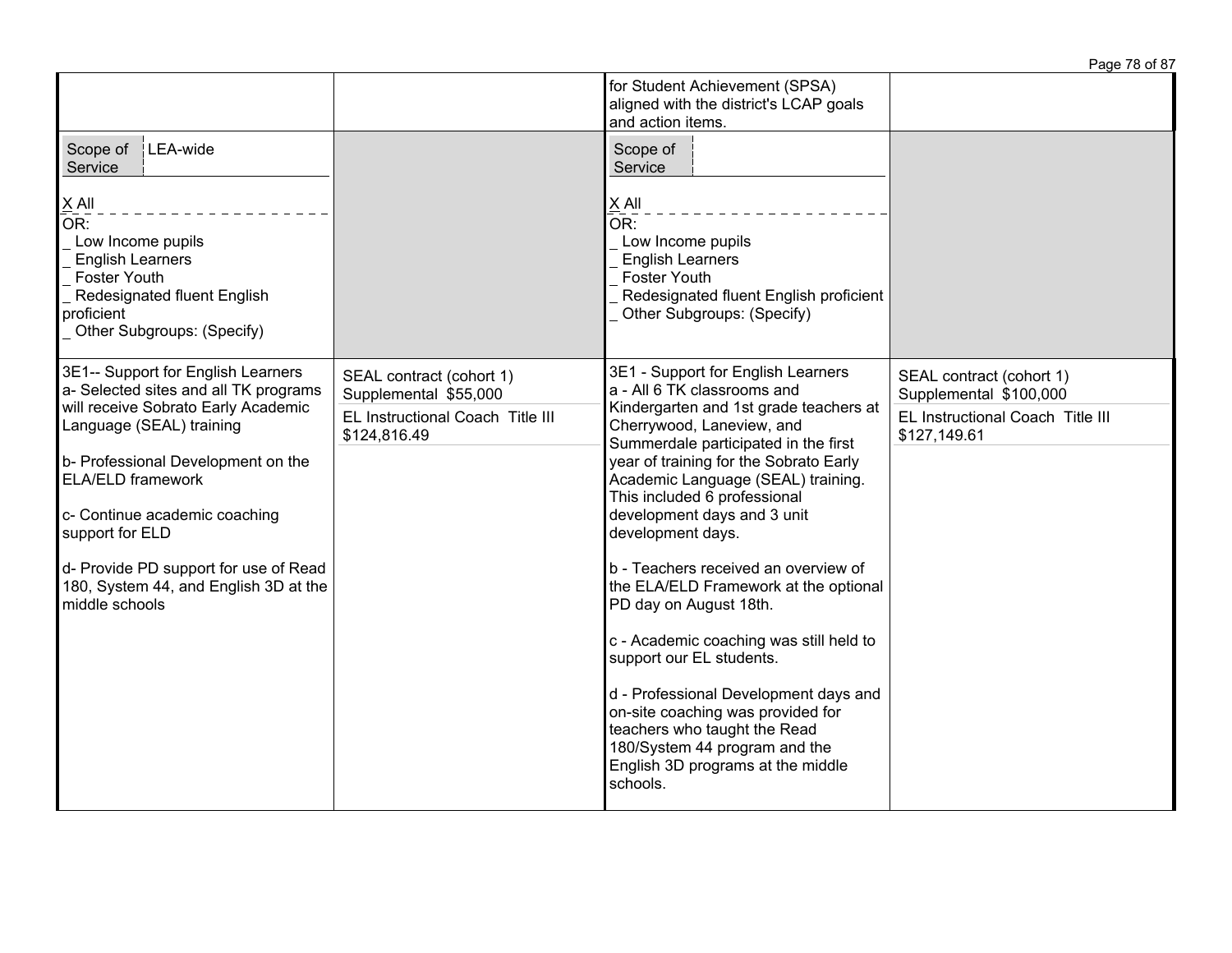| LEA-wide<br>Scope of<br>Service<br>selected elementary<br>schools and middle<br>schools                                                                         |                                                                                                                                                                                                                                                                                                                                                                                                                                                                      | Scope of<br>Service                                                                                                                                                 | LEA-wide<br>selected elementary<br>schools (CW, LV, SD, and<br>TK) |  |
|-----------------------------------------------------------------------------------------------------------------------------------------------------------------|----------------------------------------------------------------------------------------------------------------------------------------------------------------------------------------------------------------------------------------------------------------------------------------------------------------------------------------------------------------------------------------------------------------------------------------------------------------------|---------------------------------------------------------------------------------------------------------------------------------------------------------------------|--------------------------------------------------------------------|--|
| $X$ All<br>OR<br>Low Income pupils<br><b>English Learners</b><br><b>Foster Youth</b><br>Redesignated fluent English<br>proficient<br>Other Subgroups: (Specify) |                                                                                                                                                                                                                                                                                                                                                                                                                                                                      | <sub>-</sub> All<br>OR:<br>X Low Income pupils<br>X English Learners<br><b>Foster Youth</b><br>Redesignated fluent English proficient<br>Other Subgroups: (Specify) |                                                                    |  |
| What changes in actions,<br>services, and expenditures will be<br>made as a result of reviewing<br>past progress and/or changes to<br>goals?                    | Develop a calendar of classroom visits/support provide by academic coaches did not happen this school year. The Ed.<br>Services team intends to establish a district-wide system for use of academic coaches (and corresponding measures of<br>$\frac{1}{1}$ effectiveness). The academic coaches will be based out of school sites for the following school year. Classified staff<br>professional development needs to be prioritized during the next school year. |                                                                                                                                                                     |                                                                    |  |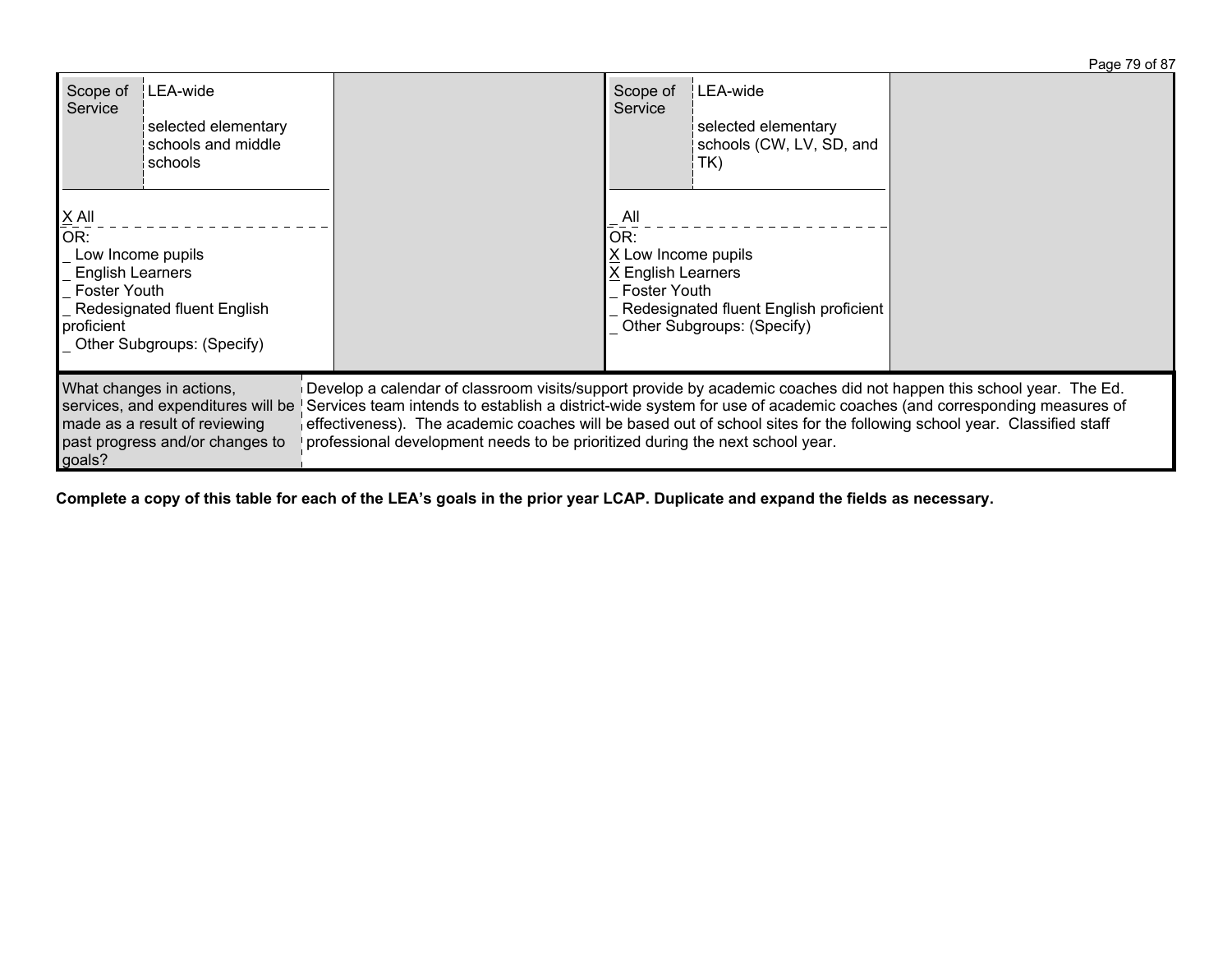| GOAL 4                                                                                                                                      | Original Goal #4 - Increase parent and community involvement and education.                                                                            |                                                                                                                                                                                                                                                                                                                                                                                                                                                                                                                                                                                                                                                                                      | Related State and/or Local Priorities:<br>$1 = 2 = 3 \times 4 = 5 = 6 = 7 = 8 =$ |                                                                                      |                                                                                                                                                                                                                                                                                                                                                                                                                                                                                                                                                                                                                                                                                                                                           |
|---------------------------------------------------------------------------------------------------------------------------------------------|--------------------------------------------------------------------------------------------------------------------------------------------------------|--------------------------------------------------------------------------------------------------------------------------------------------------------------------------------------------------------------------------------------------------------------------------------------------------------------------------------------------------------------------------------------------------------------------------------------------------------------------------------------------------------------------------------------------------------------------------------------------------------------------------------------------------------------------------------------|----------------------------------------------------------------------------------|--------------------------------------------------------------------------------------|-------------------------------------------------------------------------------------------------------------------------------------------------------------------------------------------------------------------------------------------------------------------------------------------------------------------------------------------------------------------------------------------------------------------------------------------------------------------------------------------------------------------------------------------------------------------------------------------------------------------------------------------------------------------------------------------------------------------------------------------|
| from prior<br>year<br>LCAP:                                                                                                                 |                                                                                                                                                        | COE only: $9 - 10$                                                                                                                                                                                                                                                                                                                                                                                                                                                                                                                                                                                                                                                                   |                                                                                  |                                                                                      |                                                                                                                                                                                                                                                                                                                                                                                                                                                                                                                                                                                                                                                                                                                                           |
|                                                                                                                                             |                                                                                                                                                        | Local: Specify                                                                                                                                                                                                                                                                                                                                                                                                                                                                                                                                                                                                                                                                       |                                                                                  |                                                                                      |                                                                                                                                                                                                                                                                                                                                                                                                                                                                                                                                                                                                                                                                                                                                           |
| Goal Applies to:                                                                                                                            | Schools: ALL                                                                                                                                           |                                                                                                                                                                                                                                                                                                                                                                                                                                                                                                                                                                                                                                                                                      |                                                                                  |                                                                                      |                                                                                                                                                                                                                                                                                                                                                                                                                                                                                                                                                                                                                                                                                                                                           |
|                                                                                                                                             | Applicable Pupil<br><sup>1</sup> Subgroups:                                                                                                            |                                                                                                                                                                                                                                                                                                                                                                                                                                                                                                                                                                                                                                                                                      |                                                                                  |                                                                                      |                                                                                                                                                                                                                                                                                                                                                                                                                                                                                                                                                                                                                                                                                                                                           |
| Expected<br>Annual<br>Measurable<br>Outcomes:                                                                                               | (English Learners, Low Income and Foster Youth)<br>parents of unduplicated pupils<br>supporting student academic achievement.<br>least one per school. | Develop baseline for parent community event participation, with a<br>specific focus on participation of parents of unduplicated pupils<br>Increase participation of parents of unduplicated pupils in the<br>district's annual LCAP survey by 5% (was 65% in 2014-15)<br>Establish district-wide expectations and aligned training for site<br>and district English Learner Advisory Council (ELAC), School Site<br>Council (SSC). Increase participation in ELAC and SSC by<br>Develop and provide a series of trainings for parents in Common<br>Core State Standards, NGSS, use of technology and methods for<br>Increase the number of parent representatives in the DELAC to at | Actual<br>Annual<br>Outcomes:                                                    | Committee meetings.<br>the beginning of the school year.<br>attaining their careers. | During the 2015 - 2016 school year, 15 Spanish speaking<br>parents participated in the Latino Literacy project which was held<br>Measurable in the Fall and Spring, 40 parents participated in the District-wide<br>EL Parent University, and 9 of the 13 school sites sent parent<br>representatives to the District English Language Advisory<br>A parent training for School Site Council members was held at<br>A district-wide newsletter was sent out during the months of<br>March, April, May, and June of this current school year.<br>All three middle schools held a Career Day in February/March<br>2016 where community members and parents were invited into<br>the schools to describe their careers and their pathways to |
|                                                                                                                                             |                                                                                                                                                        |                                                                                                                                                                                                                                                                                                                                                                                                                                                                                                                                                                                                                                                                                      | LCAP Year: 2015 - 2016                                                           |                                                                                      |                                                                                                                                                                                                                                                                                                                                                                                                                                                                                                                                                                                                                                                                                                                                           |
|                                                                                                                                             | <b>Planned Actions/Services</b>                                                                                                                        |                                                                                                                                                                                                                                                                                                                                                                                                                                                                                                                                                                                                                                                                                      |                                                                                  | <b>Actual Actions/Services</b>                                                       |                                                                                                                                                                                                                                                                                                                                                                                                                                                                                                                                                                                                                                                                                                                                           |
|                                                                                                                                             |                                                                                                                                                        | <b>Budgeted Expenditures</b>                                                                                                                                                                                                                                                                                                                                                                                                                                                                                                                                                                                                                                                         |                                                                                  | <b>Estimated Actual Annual Expenditures</b>                                          |                                                                                                                                                                                                                                                                                                                                                                                                                                                                                                                                                                                                                                                                                                                                           |
| 4A1 - Communication<br>Parent community cost<br>a- Maintain current communication<br>Supplemental \$50,197.50                               |                                                                                                                                                        | 4A1 - Communication<br>a - Current translation/interpretation<br>\$21,190.00<br>services were maintained. More<br>requests during parent teacher<br>conference time.<br>b - District newsletter started this Winter                                                                                                                                                                                                                                                                                                                                                                                                                                                                  |                                                                                  | Parent community cost Supplemental                                                   |                                                                                                                                                                                                                                                                                                                                                                                                                                                                                                                                                                                                                                                                                                                                           |
| plan and translation services.<br>b- Assess impact of communication to<br>inform planning of further<br>improvements via the parent survey. |                                                                                                                                                        |                                                                                                                                                                                                                                                                                                                                                                                                                                                                                                                                                                                                                                                                                      |                                                                                  |                                                                                      |                                                                                                                                                                                                                                                                                                                                                                                                                                                                                                                                                                                                                                                                                                                                           |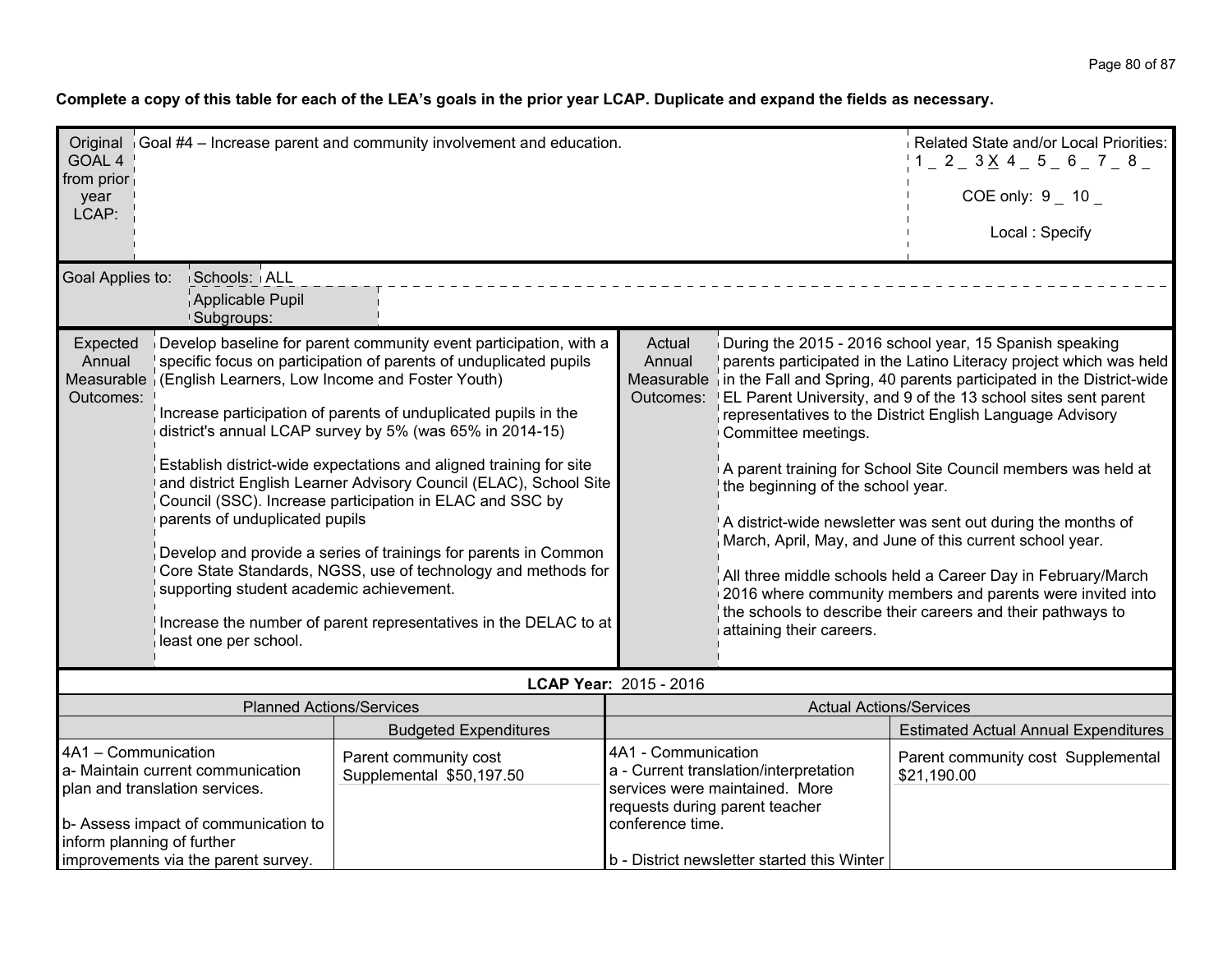|                                                                                                                                                                                                                                                                                                                                                                                                                                                                                                                                                                                                                     |                                                   |                                                                                                                                                                                                  | Page 81 of 87                                     |  |  |
|---------------------------------------------------------------------------------------------------------------------------------------------------------------------------------------------------------------------------------------------------------------------------------------------------------------------------------------------------------------------------------------------------------------------------------------------------------------------------------------------------------------------------------------------------------------------------------------------------------------------|---------------------------------------------------|--------------------------------------------------------------------------------------------------------------------------------------------------------------------------------------------------|---------------------------------------------------|--|--|
| c- Provide focused outreach to<br>parents of unduplicated pupils to<br>increase participation in district and<br>site meetings.                                                                                                                                                                                                                                                                                                                                                                                                                                                                                     |                                                   | (March - June 2016)<br>c - A Latino Literacy class was held this<br>school year focusing on our Spanish<br>speaking parents.                                                                     |                                                   |  |  |
| LEA-wide<br>Scope of<br>Service<br>$X$ All<br>$\overline{OR}$ :<br>Low Income pupils<br><b>English Learners</b><br><b>Foster Youth</b><br>Redesignated fluent English<br>proficient<br>Other Subgroups: (Specify)                                                                                                                                                                                                                                                                                                                                                                                                   |                                                   | LEA-wide<br>Scope of<br>Service<br>$X$ All<br>OR:<br>Low Income pupils<br><b>English Learners</b><br><b>Foster Youth</b><br>Redesignated fluent English proficient<br>Other Subgroups: (Specify) |                                                   |  |  |
| 4B1 - Berryessa University<br>Expand and improve the quality of<br>parent professional learning<br>opportunities based on annual needs<br>assessment                                                                                                                                                                                                                                                                                                                                                                                                                                                                | Parent community cost<br>Supplemental \$50,197.50 | 4B1 - Berryessa University<br>An EL Parent University was held in the<br>Spring of 2016 on a Saturday. The<br>event was well attended and feedback<br>was positive.                              | Parent community cost Supplemental<br>\$21,190.00 |  |  |
| LEA-wide<br>Scope of<br>Service<br>$\underline{X}$ All<br>OR:<br>Low Income pupils<br><b>English Learners</b><br><b>Foster Youth</b><br>Redesignated fluent English<br>proficient<br>Other Subgroups: (Specify)                                                                                                                                                                                                                                                                                                                                                                                                     |                                                   | Scope of<br>Service<br>All<br>OR:<br>Low Income pupils<br><b>English Learners</b><br><b>Foster Youth</b><br>Redesignated fluent English proficient<br>Other Subgroups: (Specify)                 |                                                   |  |  |
| What changes in actions,<br>A baseline for parent community event participation, with a specific focus on participation of parents of unduplicated pupils<br>(English Learners, Low Income and Foster Youth) needs to be developed. Continue to find ways to increase the participation<br>services, and expenditures will be<br>made as a result of reviewing<br>of parents of unduplicated pupils in the district's annual LCAP survey.<br>past progress and/or changes to<br>Develop and provide a Parent University series of trainings for all parents in helping parents understand the Common Core<br>goals? |                                                   |                                                                                                                                                                                                  |                                                   |  |  |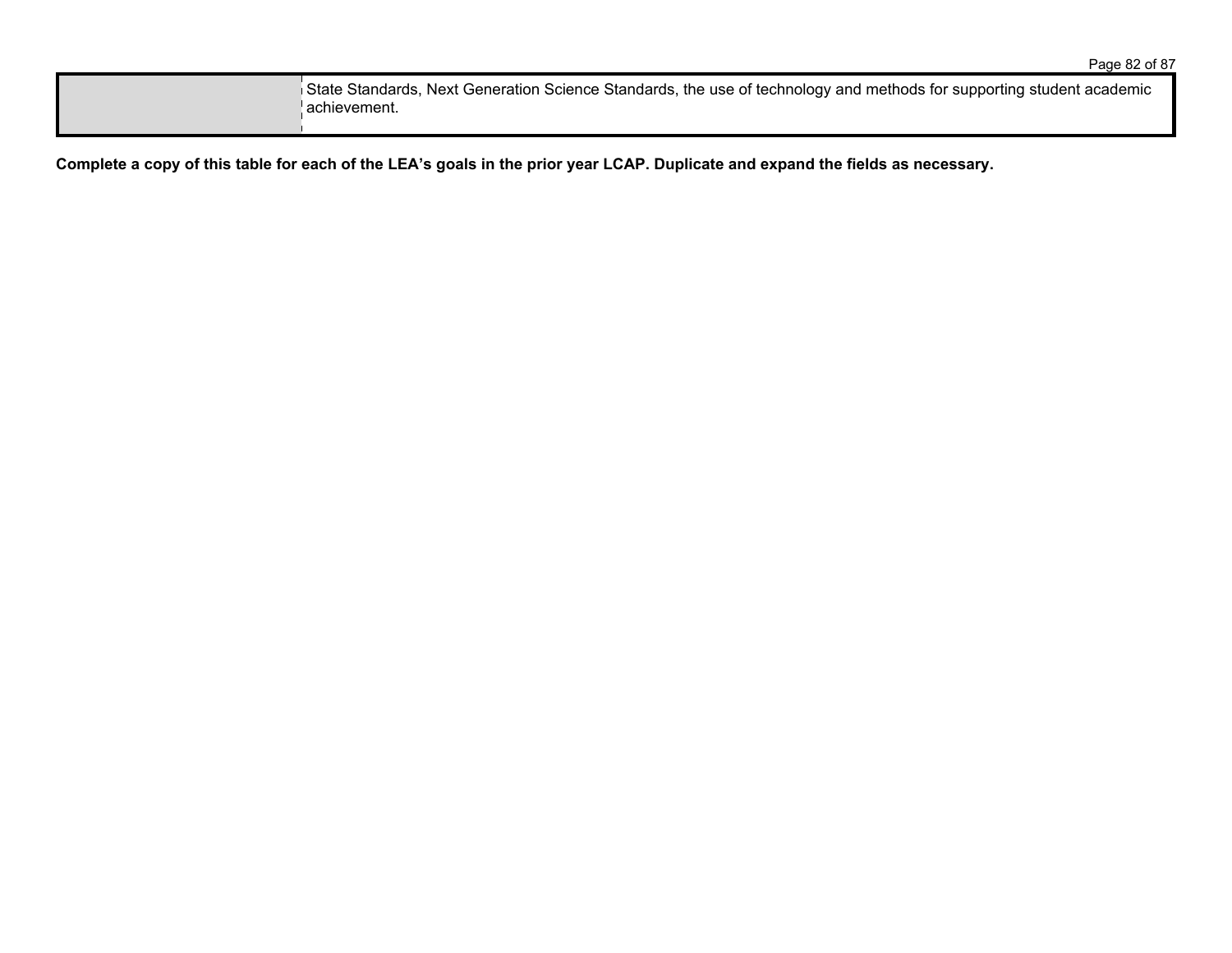## **Section 3: Use of Supplemental and Concentration Grant funds and Proportionality**

A. In the box below, identify the amount of funds in the LCAP year calculated on the basis of the number and concentration of low income, foster youth, and English learner pupils as determined pursuant to 5 CCR 15496(a)(5).

Describe how the LEA is expending these funds in the LCAP year. Include a description of, and justification for, the use of any funds in a districtwide, schoolwide, countywide, or charterwide manner as specified in 5 CCR 15496.

For school districts with below 55 percent of enrollment of unduplicated pupils in the district or below 40 percent of enrollment of unduplicated pupils at a schoolsite in the LCAP year, when using supplemental and concentration funds in a districtwide or schoolwide manner, the school district must additionally describe how the services provided are the most effective use of funds to meet the district's goals for unduplicated pupils in the state and any local priority areas. (See 5 CCR 15496(b) for guidance.)

Total amount of Supplemental and Concentration grant funds calculated: \$5,048,237 The majority of Berryessa's Supplemental and Concentration grant funds will be used to pay for salaried positions/benefits (approximately \$3.2 million). Our Director of Curriculum and Instruction, Coordinator of Education Services, and our 10 Instructional Coaches help support our classroom teachers who are working directly with students (including Low Income, Foster Youth, and English Learners) who need extra support in academic areas. Additional School Social Workers and a half-time nurse have been hired for the 2016 - 2017 school year in order to help support more students/families who need to receive socio-emotional support and health support in order for them to be successful in the classrooms. Two part-time ELD teachers have been hired at the middle school sites to support our EL Newcomer students. Second Language Translators/Interpreters are also paid through these funds in order to help to communicate effectively with families who do not speak English.

The rest of the Supplemental and Concentration Grant funds (approximately \$1.8 million) will be used to pay for professional development presenters/consultants, curriculum, library books, technology programs, and classroom/office supplies. These items help support all of the teachers who are working directly with students in the classroom.

B. In the box below, identify the percentage by which services for unduplicated pupils must be increased or improved as compared to the services provided to all pupils in the LCAP year as calculated pursuant to 5 CCR 15496(a).

Consistent with the requirements of 5 CCR 15496, demonstrate how the services provided in the LCAP year for low income pupils, foster youth, and English learners provide for increased or improved services for these pupils in proportion to the increase in funding provided for such pupils in that year as calculated pursuant to 5 CCR 15496(a)(7). An LEA shall describe how the proportionality percentage is met using a quantitative and/or qualitative description of the increased and/or improved services for unduplicated pupils as compared to the services provided to all pupils.

 $9.45 \mid %$ 

Berryessa Union Elementary School District, the increase in proportionality for English Learners, Low Income Students and Foster Youth is 9.45% in the 2015 - 2016 LCAP year. In order to ensure equity, we recognize the need to improve and expand services for our students in need. Consistent with our core vision and goals, the actions and services described in sections 3A are designed specifically to increase achievement for English Learners, Low Income Students, and Foster Youth. Specific actions to support these key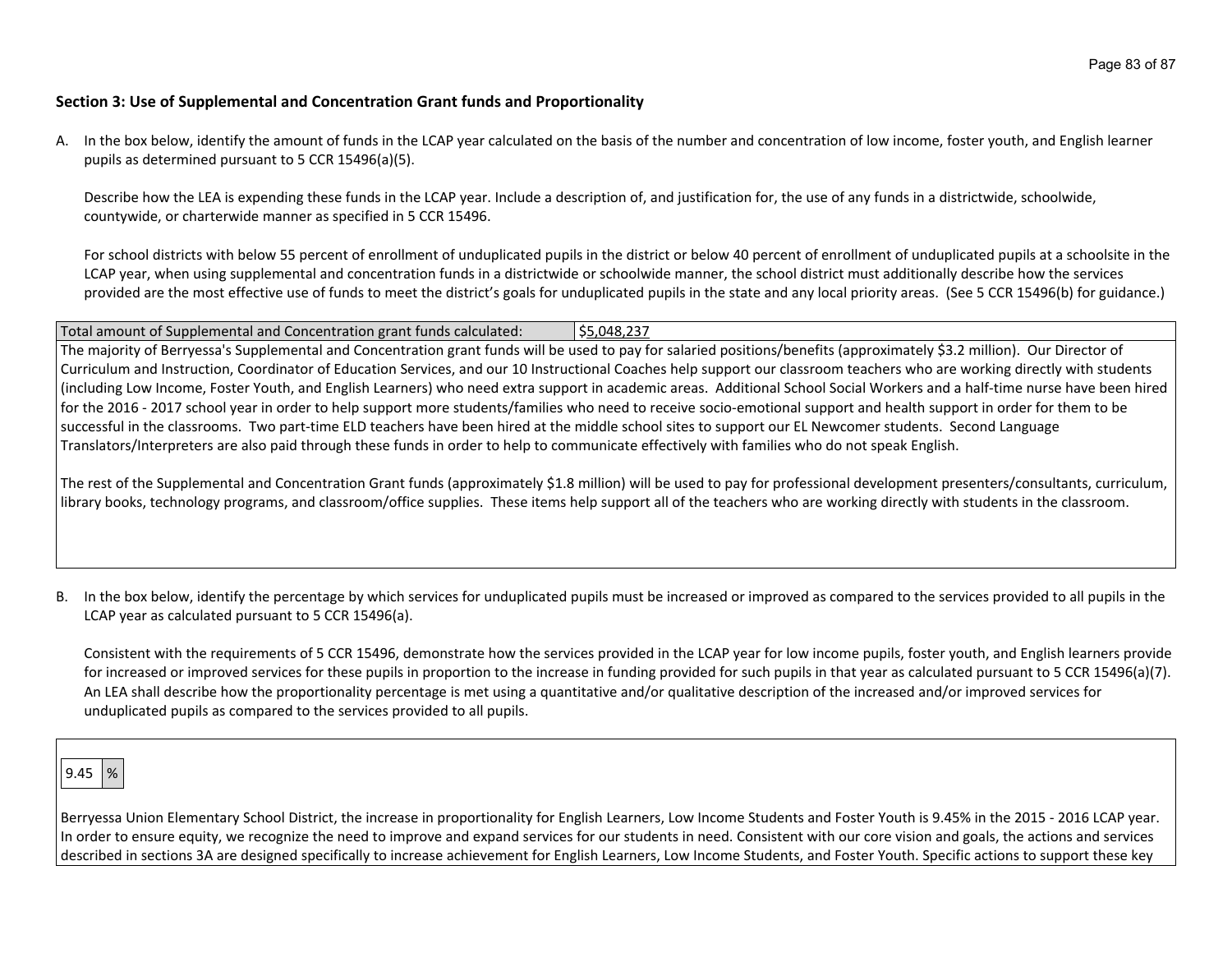areas include, but are not limited to:

Continuation and improvement of intervention programs

Implementation of English Language Development (ELD) standards and the purchase of supplemental ELD materials

Providing access and opportunities for science instruction aligned to the NGSS (materials & support for teachers)

Targeted literacy interventions

School social worker services

Professional development related to instructional strategies (i.e. SEAL program, PBL program, etc.)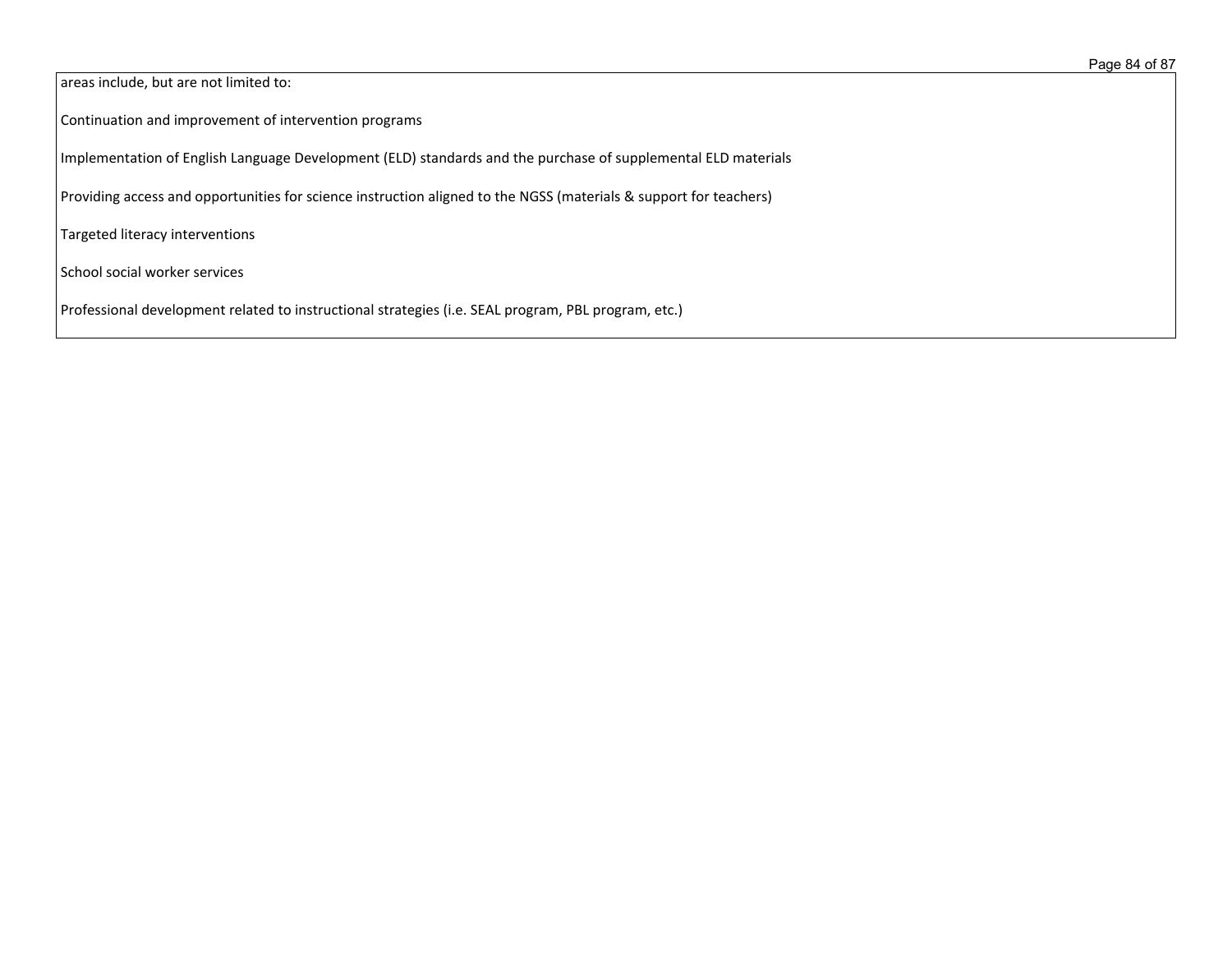## **Section 4: Expenditure Summary**

| <b>Total Expenditures by Funding Source</b> |                                                           |                                                  |                   |                   |                   |                                     |  |
|---------------------------------------------|-----------------------------------------------------------|--------------------------------------------------|-------------------|-------------------|-------------------|-------------------------------------|--|
| <b>Funding Source</b>                       | 2015 - 2016<br>Annual<br><b>Update</b><br><b>Budgeted</b> | 2015 - 2016<br>Annual<br><b>Update</b><br>Actual | 2016-17           | 2017-18           | 2018-19           | 2016-17-<br>2018-19<br><b>Total</b> |  |
| All Funding Sources                         | 72,455,167.8                                              | 69,742,744.8<br>4                                | 58,896,687.8<br>8 | 59,421,382.1      | 59,266,732.4<br>9 | 177,584,802.<br>47                  |  |
|                                             | 0.00                                                      | 0.00                                             | 0.00              | 13,000.00         | 0.00              | 13,000.00                           |  |
| Base                                        | 68,223,709.8<br>6                                         | 65,206,205.5<br>4                                | 54,529,721.9      | 54,529,721.9<br>4 | 54,529,721.9<br>4 | 163,589,165.<br>82                  |  |
| Concentration                               | 0.00                                                      | 0.00                                             | 0.00              | 0.00              | 0.00              | 0.00                                |  |
| Supplemental                                | 3,981,775.05                                              | 4,282,240.08                                     | 4,112,666.72      | 4,624,360.94      | 4,609,860.94      | 13,346,888.6                        |  |
| Title III                                   | 249,682.92                                                | 254,299.22                                       | 254,299.22        | 254,299.22        | 127,149.61        | 635,748.05                          |  |

| <b>Total Expenditures by Object Type</b>                |                                                    |                                                  |         |                           |                     |                                     |  |
|---------------------------------------------------------|----------------------------------------------------|--------------------------------------------------|---------|---------------------------|---------------------|-------------------------------------|--|
| <b>Object Type</b>                                      | 2015 - 2016<br>Annual<br>Update<br><b>Budgeted</b> | 2015 - 2016<br>Annual<br><b>Update</b><br>Actual | 2016-17 | 2017-18                   | 2018-19             | 2016-17-<br>2018-19<br><b>Total</b> |  |
| All Expenditure Types                                   | 72,455,167.8                                       | 69,742,744.8                                     | 8       | 58,896,687.8 59,421,382.1 | 59,266,732.4  <br>9 | 177,584,802.<br>47                  |  |
|                                                         |                                                    | 72,455,167.8   69,742,744.8  <br>4               | 8       | 58,896,687.8 59,421,382.1 | 59,266,732.4        | 177,584,802.<br>47                  |  |
| 5000-5999: Services And Other Operating<br>Expenditures | 0.00                                               | 0.00                                             | 0.00    | 0.00                      | 0.00                | 0.00                                |  |

| <b>Total Expenditures by Object Type and Funding Source</b> |                       |                                                         |                                                |                   |                   |                   |                                        |
|-------------------------------------------------------------|-----------------------|---------------------------------------------------------|------------------------------------------------|-------------------|-------------------|-------------------|----------------------------------------|
| <b>Object Type</b>                                          | <b>Funding Source</b> | $2015 -$<br>2016<br>Annual<br>Update<br><b>Budgeted</b> | $2015 -$<br>2016<br>Annual<br>Update<br>Actual | 2016-17           | 2017-18           | 2018-19           | $2016 - 17$<br>2018-19<br><b>Total</b> |
| All Expenditure Types                                       | All Funding Sources   | 72,455,167.<br>83                                       | 69,742,744.<br>84                              | 58,896,687.<br>88 | 59,421,382.<br>10 | 59,266,732.<br>49 | 177,584,80<br>2.47                     |
|                                                             |                       | 0.00                                                    | 0.00                                           | 0.00              | 13,000.00         | 0.00              | 13,000.00                              |
|                                                             | Base                  | 68,223,709.<br>86                                       | 65,206,205.<br>54                              | 54,529,721.<br>94 | 54,529,721.<br>94 | 54,529,721.<br>94 | 163,589,16<br>5.82                     |
|                                                             | Supplemental          | 3,981,775.0<br>5.                                       | 4,282,240.0<br>8                               | 4,112,666.7<br>2  | 4,624,360.9<br>4  | 4,609,860.9<br>4  | 13,346,888.<br>60                      |
|                                                             | Title III             | 249,682.92                                              | 254,299.22                                     | 254,299.22        | 254,299.22        | 127,149.61        | 635,748.05                             |
| 5000-5999: Services<br>And Other Operating<br>Expenditures  | Concentration         | 0.00                                                    | 0.00                                           | 0.00              | 0.00              | 0.00              | 0.00                                   |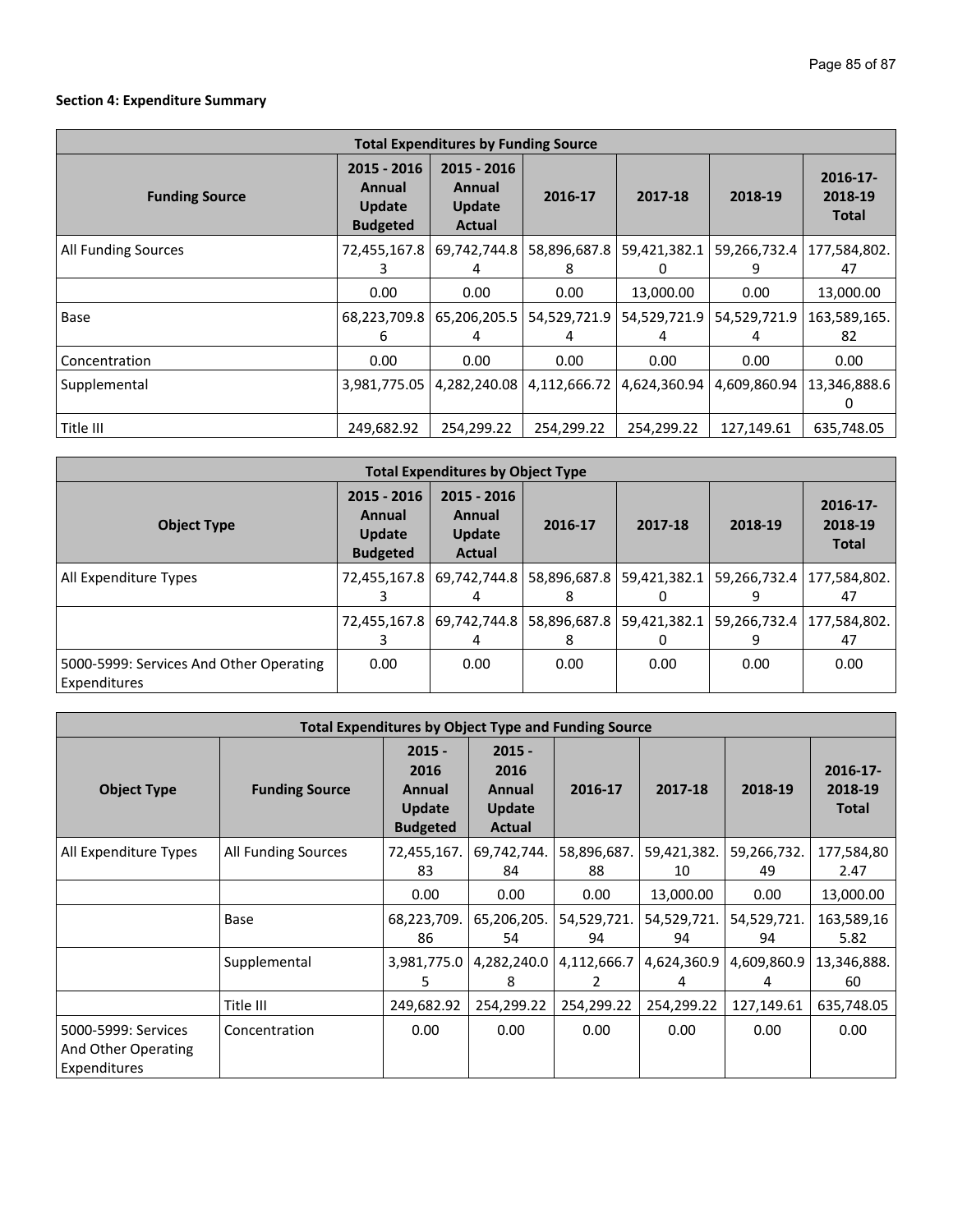## **LOCAL CONTROL AND ACCOUNTABILITY PLAN AND ANNUAL UPDATE APPENDIX**

For the purposes of completing the LCAP in reference to the state priorities under Education Code sections 52060 and 52066, the following shall apply:

- (a) "Chronic absenteeism rate" shall be calculated as follows:
	- (1) The number of pupils with a primary, secondary, or short-term enrollment during the academic year (July 1 June 30) who are chronically absent where "chronic absentee" means a pupil who is absent 10 percent or more of the schooldays in the school year when the total number of days a pupil is absent is divided by the total number of days the pupil is enrolled and school was actually taught in the total number of days the pupil is enrolled and school was actually taught in the regular day schools of the district, exclusive of Saturdays and Sundays.
	- (2) The unduplicated count of pupils with a primary, secondary, or short-term enrollment during the academic year (July 1 June 30).
	- (3) Divide (1) by (2).
- (b) "Middle School dropout rate" shall be calculated as set forth in California Code of Regulations, title 5, section 1039.1.
- (c) "High school dropout rate" shall be calculated as follows:
	- (1) The number of cohort members who dropout by the end of year 4 in the cohort where "cohort" is defined as the number of first-time grade 9 pupils in year 1 (starting cohort) plus pupils who transfer in, minus pupils who transfer out, emigrate, or die during school years 1, 2, 3, and 4.
	- (2) The total number of cohort members.
	- (3) Divide (1) by (2).
- (d) "High school graduation rate" shall be calculated as follows:
	- (1) The number of cohort members who earned a regular high school diploma [or earned an adult education high school diploma or passed the California High School Proficiency Exam] by the end of year 4 in the cohort where "cohort" is defined as the number of first-time grade 9 pupils in year 1 (starting cohort) plus pupils who transfer in, minus pupils who transfer out, emigrate, or die during school years 1, 2, 3, and 4.
	- (2) The total number of cohort members.
	- (3) Divide (1) by (2).